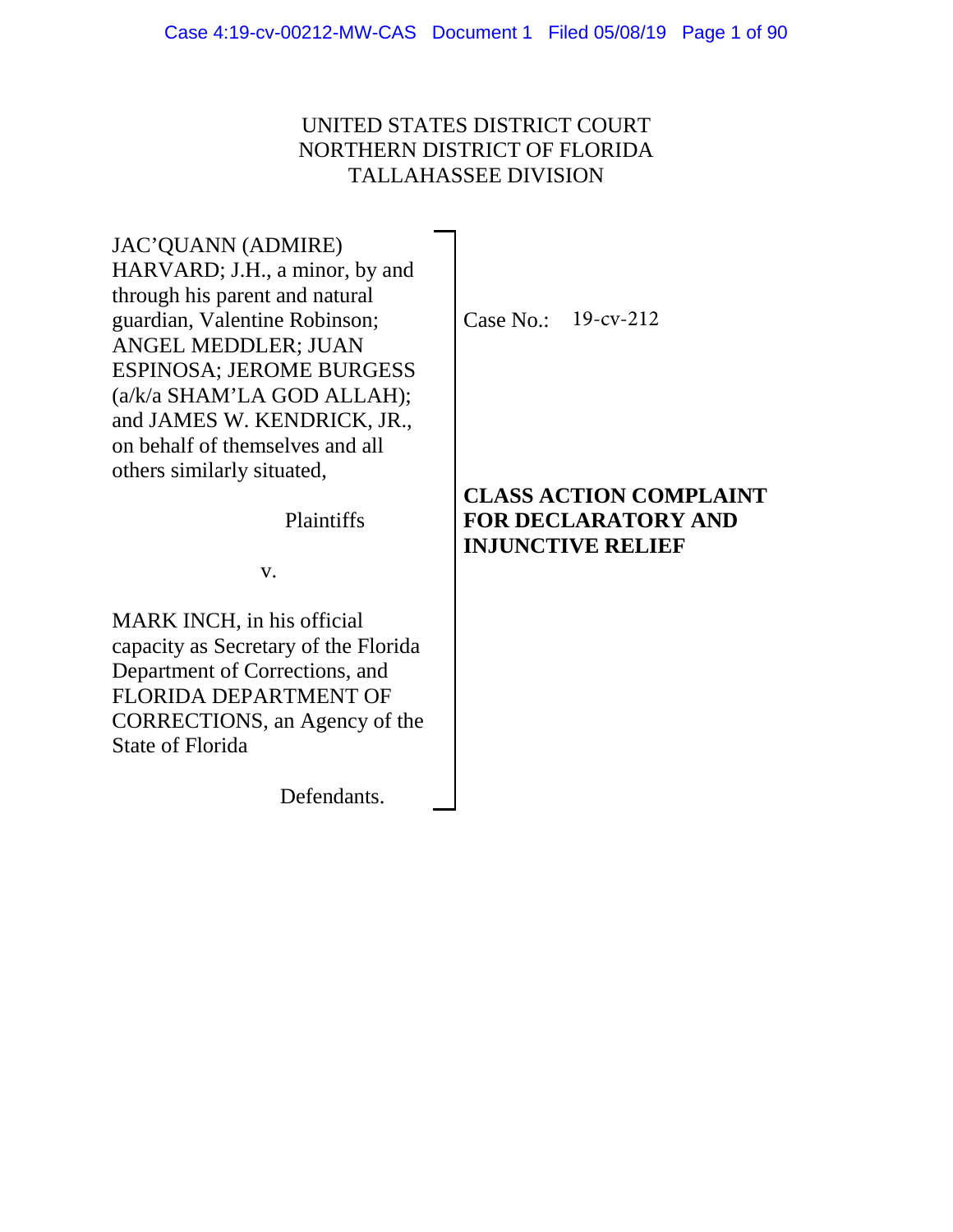# **TABLE OF CONTENTS**

| I.                                                                                 |    |
|------------------------------------------------------------------------------------|----|
|                                                                                    | 5  |
| Ш.                                                                                 |    |
| <b>PARTIES</b> 5<br>IV.                                                            |    |
|                                                                                    |    |
| i.                                                                                 |    |
|                                                                                    |    |
|                                                                                    |    |
|                                                                                    |    |
| $V_{\bullet}$                                                                      |    |
|                                                                                    |    |
|                                                                                    |    |
|                                                                                    | 19 |
|                                                                                    |    |
|                                                                                    |    |
|                                                                                    |    |
|                                                                                    |    |
| Deprivation of Environmental Stimulation__________________________________44<br>Е. |    |
| F.                                                                                 |    |
| G. Degrading and Dehumanizing Security Measures _____________________49            |    |
|                                                                                    |    |
| $\mathbf{I}$ .                                                                     |    |
| J.                                                                                 |    |
| CLASS ACTION ALLEGATIONS<br>VI.                                                    | 72 |
|                                                                                    | 72 |
|                                                                                    | 75 |
|                                                                                    | 78 |
|                                                                                    | 78 |
|                                                                                    |    |
|                                                                                    |    |
|                                                                                    | 84 |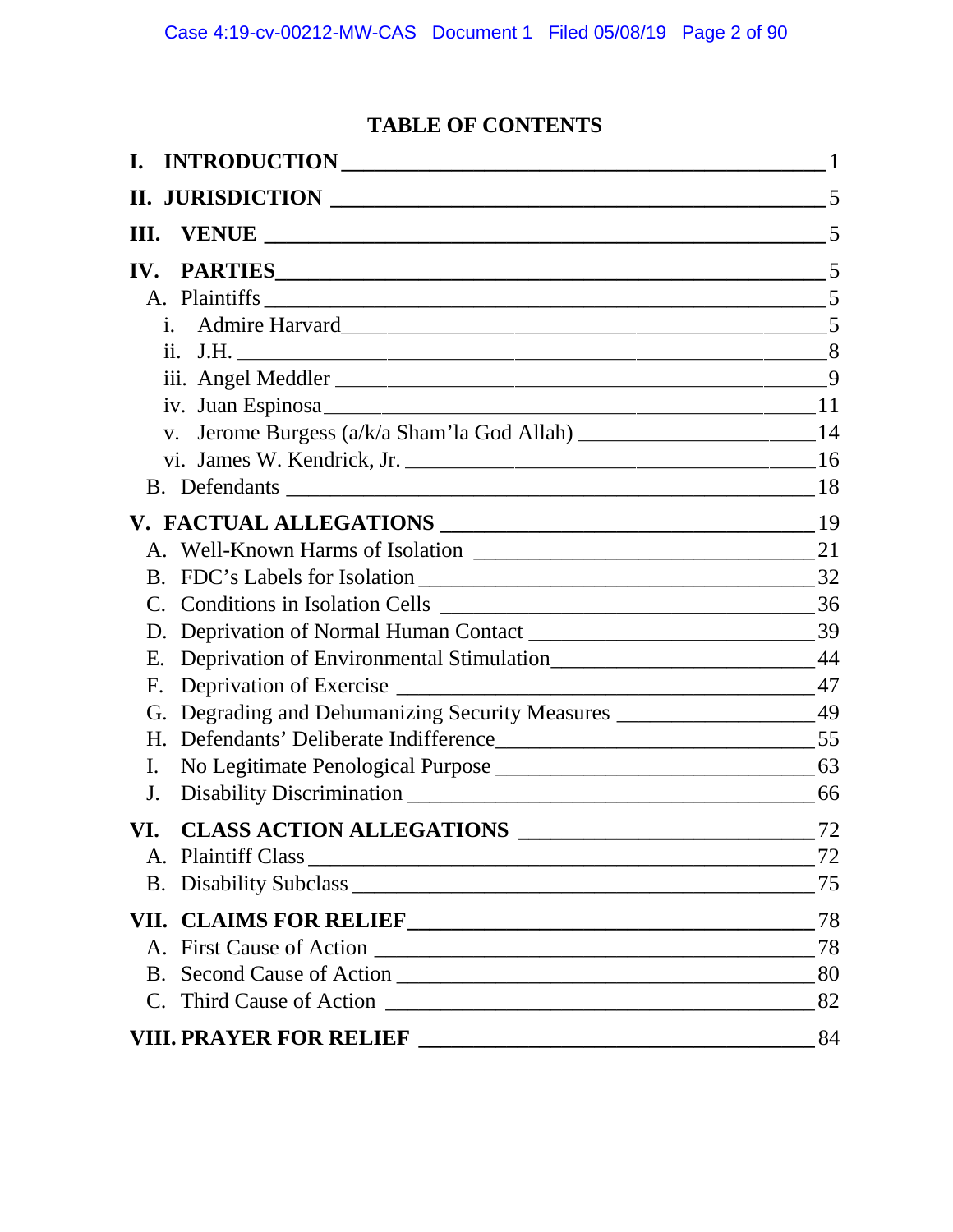### **I. INTRODUCTION**

1. Solitary confinement, also known as "isolation," is increasingly recognized by medical and mental health professionals, scholars, scientists, and advocates throughout the United States and around the world as torture. Individuals subject to isolation are more likely to exhibit anxiety, depression, insomnia, confusion, withdrawal, emotional flatness, cognitive disturbances, hallucinations, paranoia, psychosis, and suicidality.<sup>1</sup> These effects begin to manifest within hours or days of isolation, worsening with time and causing permanent damage to individuals, especially those who linger in isolation for months or years. Isolation inflicts devastating harm on the individuals who experience it, places them and their families and communities at risk when they are released, is inordinately expensive when appropriately staffed, and does not reduce prison violence or promote public safety.

2. Nearly one out of every seven individuals in isolation in the United States is in the custody of the Florida Department of Corrections ("FDC"). Every day, FDC isolates approximately 10,000 people in tiny, cramped cells for nearly 24 hours a day; many endure these conditions for months or years at a time. FDC separates all 10,000 of these individuals from the general prison population, and

<sup>1</sup> Craig Haney, *Mental Health Issues in Long-Term Solitary and "Supermax" Confinement*, 49 CRIME & DELINQ. 124, 130-131 (2003).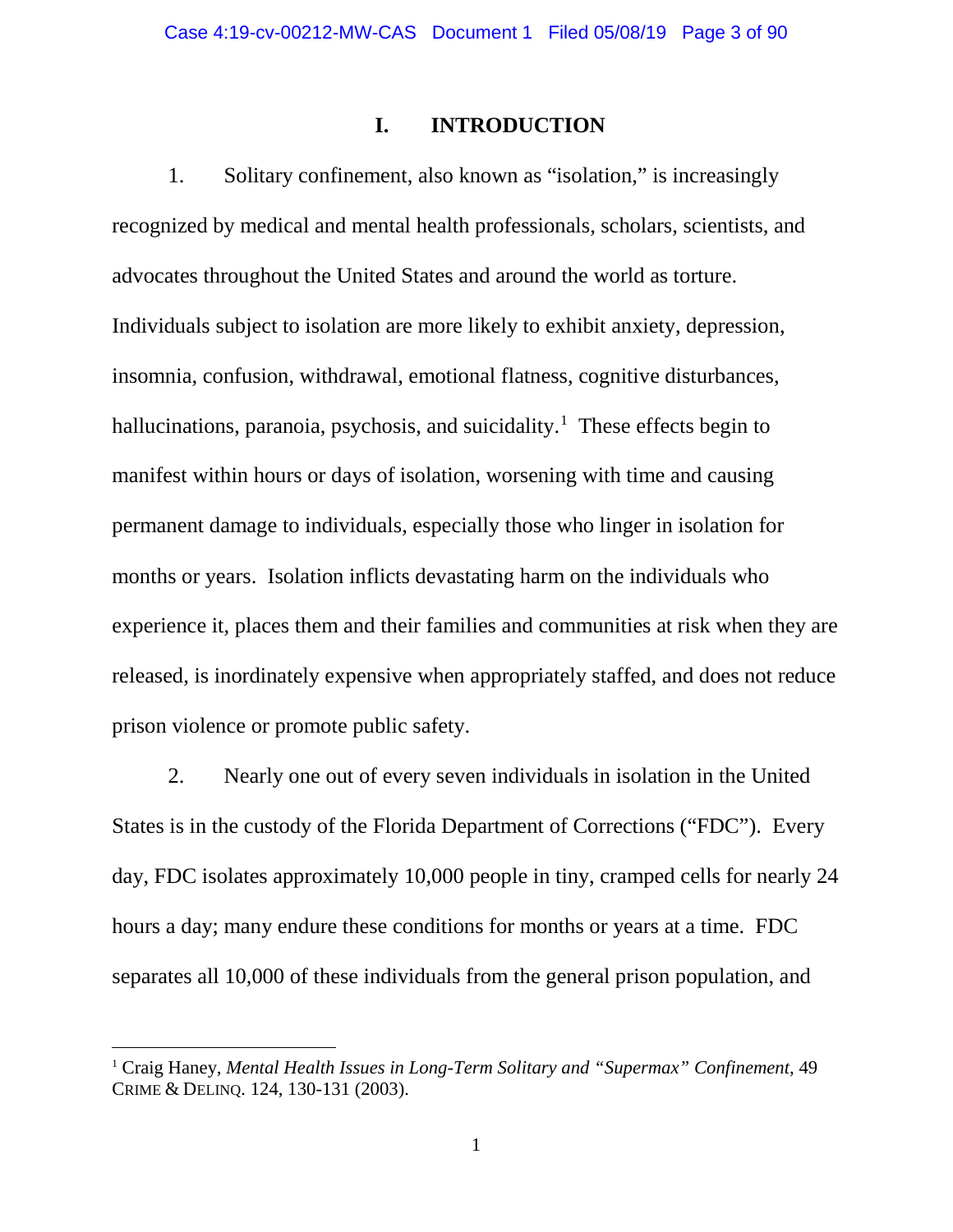## Case 4:19-cv-00212-MW-CAS Document 1 Filed 05/08/19 Page 4 of 90

severely restricts their access to normal human contact, exercise, rehabilitative programs, and mental stimulation. The United States Department of Justice and correctional experts refer to this practice as "isolation" or "solitary confinement" because people in these conditions are isolated from the general prison population, confined in a small cell at least 22 hours a day, subjected to the highest security measures, and deprived of basic human needs. FDC uses different names for isolation in its facilities such as close management or confinement, but no matter the name, the practice violates constitutional standards.

3. Many states are significantly reducing or abandoning the use of isolation in correctional systems because it has proven ineffective at modifying behavior and has harmful health consequences. For these reasons, psychological, correctional, legal, and human rights professionals have recognized that isolation should not be used or used only sparingly with stringent procedural safeguards.

4. FDC, in contrast, refuses to reduce its use of isolation, rendering Florida an outlier in correctional systems in the United States. FDC uses isolation to manage 10% of its total prison population which is more than twice the national average for prison systems using isolation. It uses isolation indiscriminately as a catch-all punishment for people with behavior problems ranging from minor to severe, including individuals whose behavior is a manifestation of their disability. Each day, people in FDC's custody suffer from mental and physical health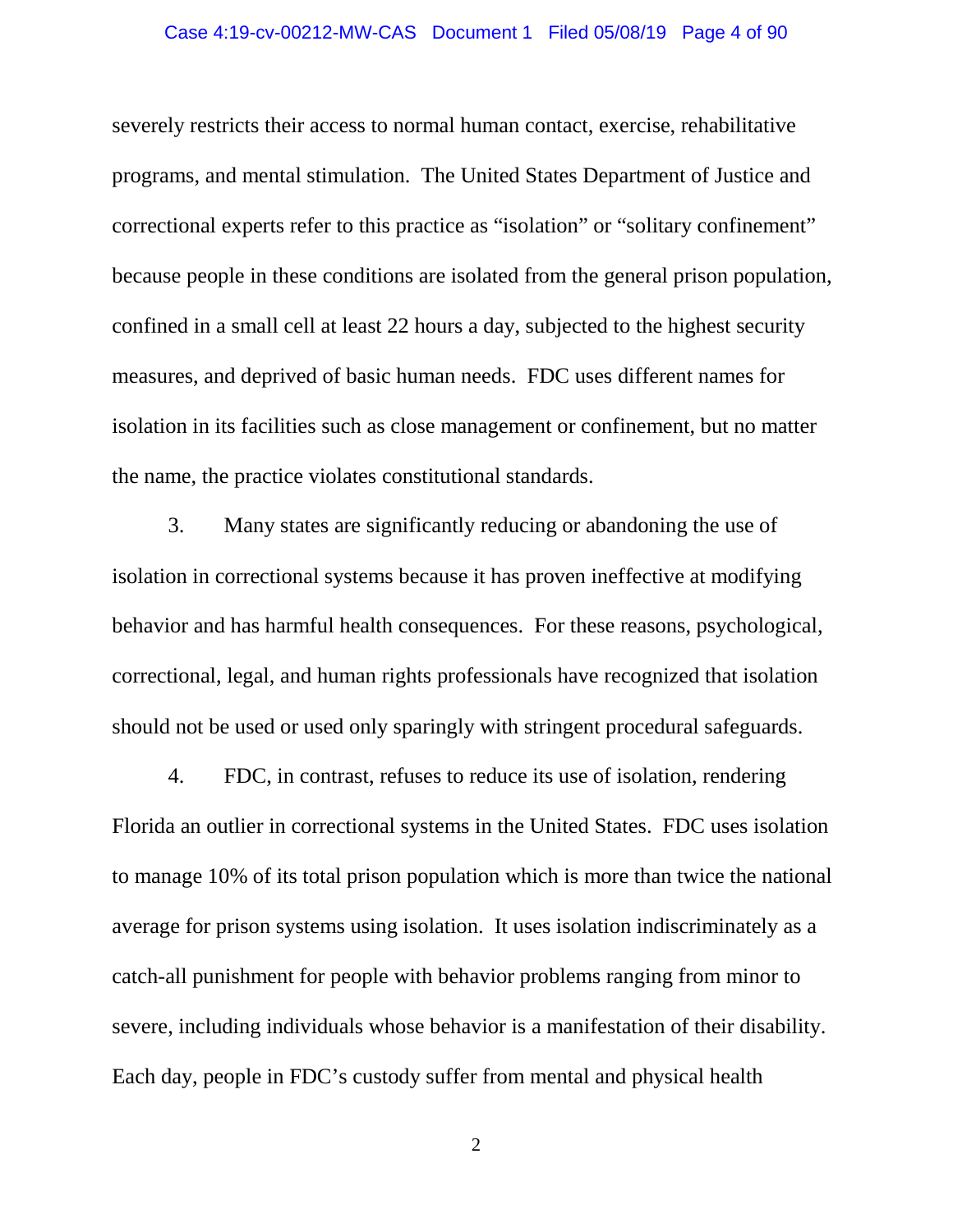#### Case 4:19-cv-00212-MW-CAS Document 1 Filed 05/08/19 Page 5 of 90

consequences due to its isolation policies and practices. Since 2013, a majority of the suicides in Florida prisons have occurred in isolation—where only 10% of the prison population is housed.

5. FDC knows that the cumulative effect of the deprivations in isolation subjects people to a substantial risk of serious harm. It knows that its isolation policies and practices are draconian and outdated. It also knows that people in its custody are suffering from harmful health consequences caused by isolation. Yet, it has failed to take appropriate action to prevent this harm. It fails to consistently monitor people for signs of declining mental and physical health, or to meaningfully respond to those who are obviously suffering from the damaging effects caused by isolation. Unlike many other states, FDC isolates people who suffer from a heightened risk of harm, such as teenagers, people with mental illness or intellectual disabilities, and people with physical disabilities, even though it is aware of the heightened risk to these populations.

6. FDC also fails to limit the amount of time people spend in isolation and subjects people to this increasing risk of harm for months or years after any emergency or serious threat has abated, if there ever was one. This excessive and prolonged use of isolation includes hundreds of people who have been in isolation for six to twenty years.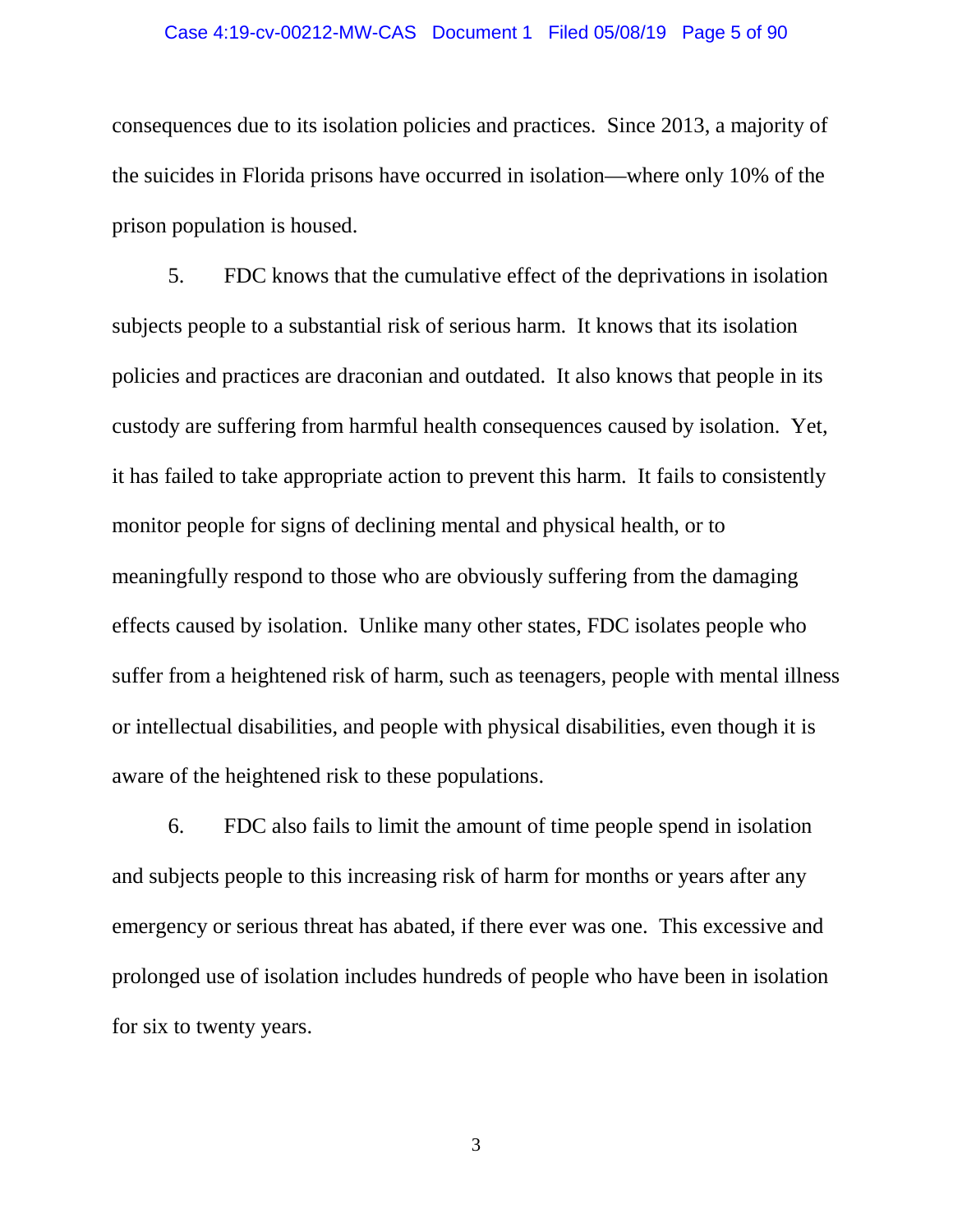## Case 4:19-cv-00212-MW-CAS Document 1 Filed 05/08/19 Page 6 of 90

7. FDC's isolation policies and practices are inconsistent with evolving standards of decency in a civilized society. FDC is deliberately indifferent to the substantial risk of harm caused by its isolation policies and practices that are not supported by any legitimate penological purpose.

8. FDC, through policy and practice, also discriminates against people with disabilities in its use of isolation. It fails to reasonably modify its policies and procedures when the modifications are necessary to avoid discrimination on the basis of disability; it fails to ensure that people with disabilities in isolation have equal access to programs, services, and activities; and it fails to ensure that people with disabilities in isolation are housed in the most integrated setting appropriate to meet their needs.

9. Defendants Mark Inch and FDC have acted, and are acting, under color of state law to deprive Plaintiffs and Class Members of their constitutionally protected right to be free from cruel and unusual punishment, guaranteed by the Eighth Amendment to the United States Constitution, made applicable to the states by the Fourteenth Amendment. They have also acted, and are acting, under color of state law to discriminate against Plaintiffs and Class Members with disabilities in violation of the Americans with Disabilities Act and Section 504 of the Rehabilitation Act. Plaintiffs and Class Members seek declaratory and injunctive relief to address these violations of their constitutional and statutory rights.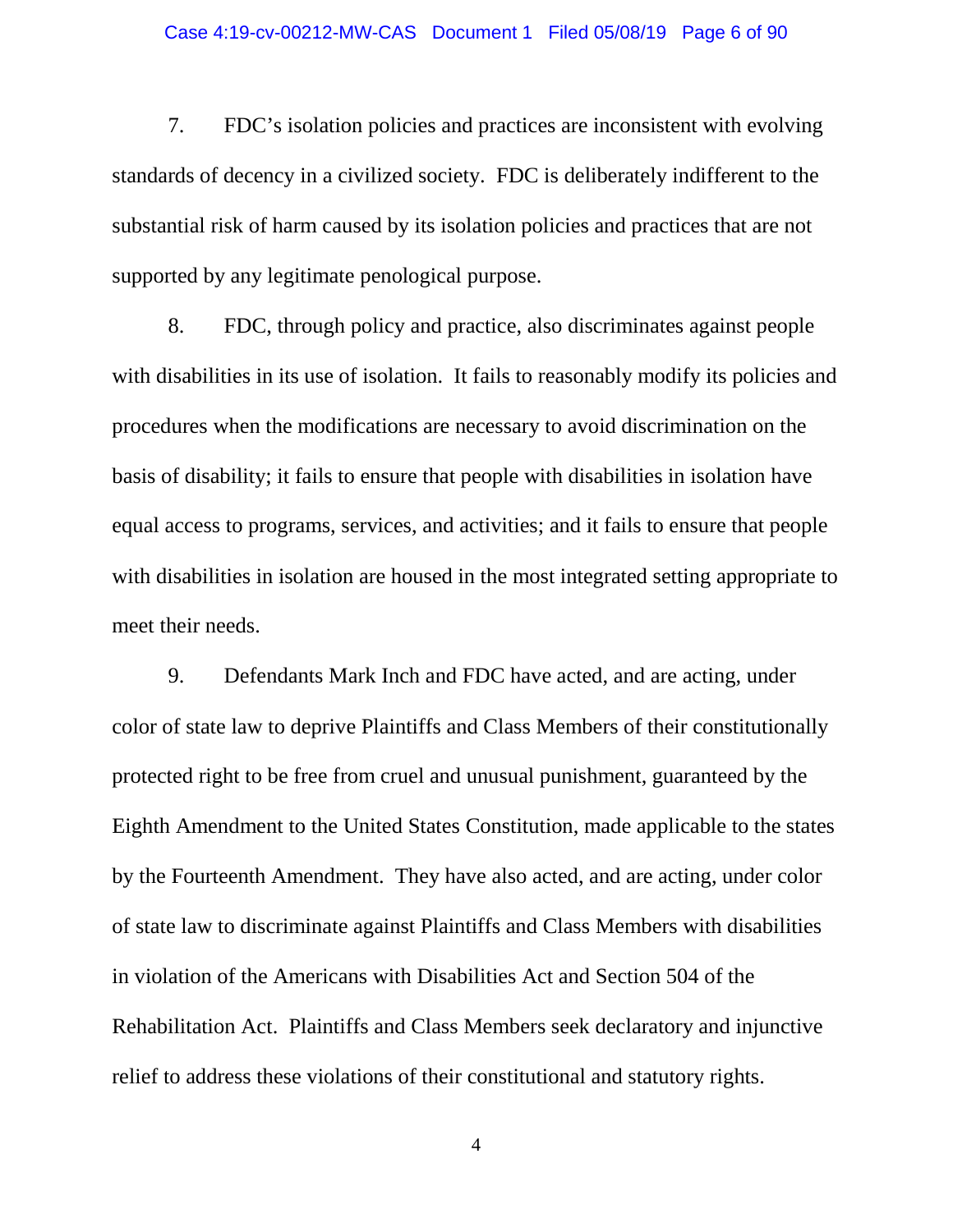### **II. JURISDICTION**

10. The claims alleged herein arise under 42 U.S.C. § 1983 and the Eighth and Fourteenth Amendments to the United States Constitution; the Americans with Disabilities Act (ADA), 42 U.S.C. § 12131, *et seq*.; and Section 504 of the Rehabilitation Act, 29 U.S.C. § 794.

11. The jurisdiction of this Court is invoked under 28 U.S.C. §§ 1331, 1343, and 1367. Plaintiffs seek declaratory and injunctive relief under 28 U.S.C. §§ 1343, 2201, and 2202, and 42 U.S.C. § 1983.

### **III. VENUE**

12. Venue is proper in the Northern District of Florida under 28 U.S.C. § 1391(b) because a substantial part of the events or omissions giving rise to the claims brought by Plaintiffs and the class have occurred in this District and Defendants are in this District.

## **IV. PARTIES**

### **A. Plaintiffs**

## *i. Admire Harvard*

13. Jac'Quann ("Admire") Harvard is a 28-year-old black transgender woman in isolation at Florida State Prison, a men's prison. She is diagnosed with schizoaffective disorder, gender dysphoria, and hypertension. Defendants have subjected her to isolation for nearly ten years, starting when she was 18 years old.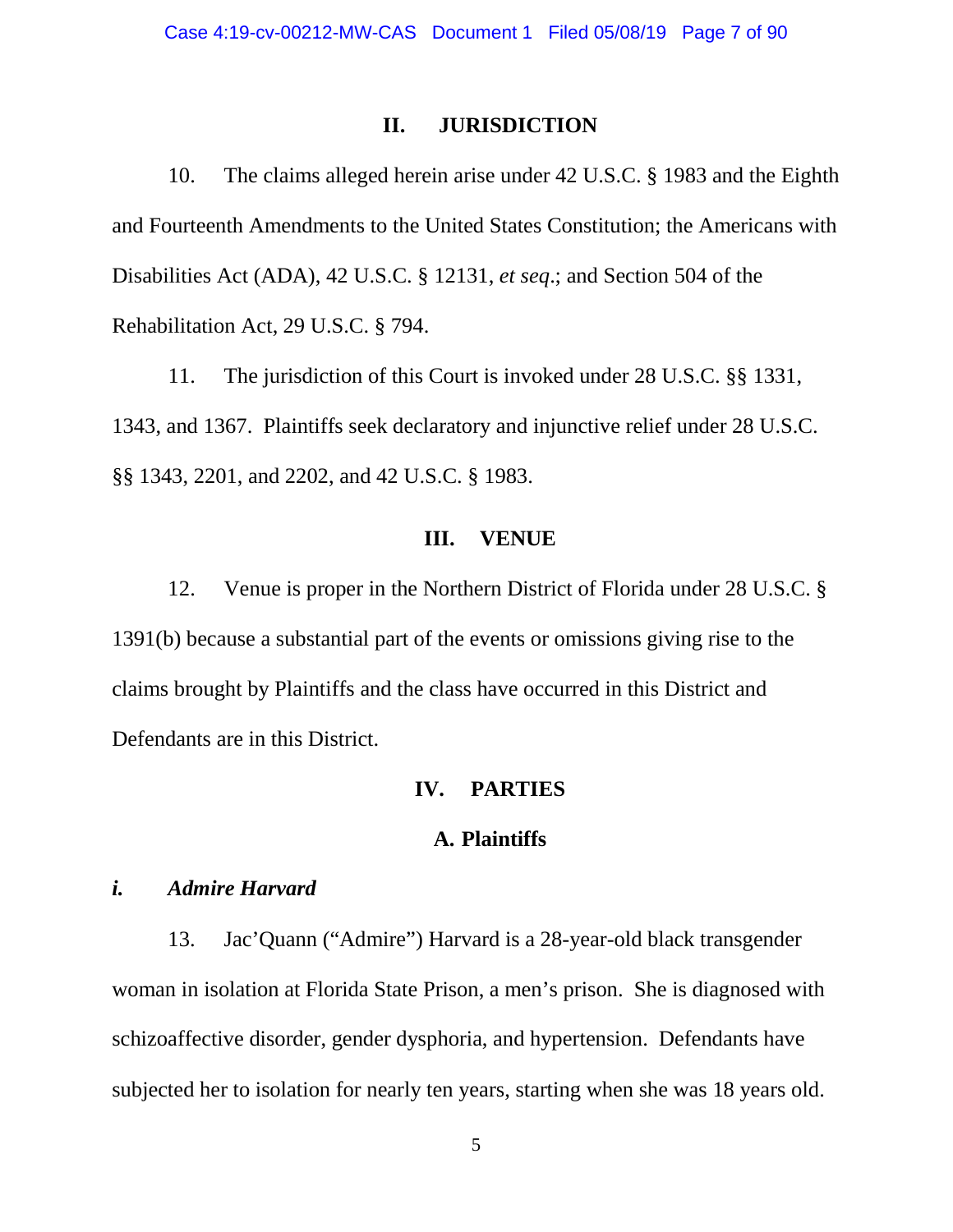## Case 4:19-cv-00212-MW-CAS Document 1 Filed 05/08/19 Page 8 of 90

She remains in Disciplinary Confinement to date and has also been concurrently in Close Management I since 2010.

14. Defendants initially placed Ms. Harvard in isolation for the offense of "lying to staff" when she allegedly asked for a "high calorie" meal in the dining hall after she had been in prison for only two months. Although Ms. Harvard was only 18 years old, diagnosed with bipolar disorder, and prescribed anti-anxiety medications, Defendants sentenced her to 60 days in Disciplinary Confinement for this infraction. Within her first three months of isolation, Defendants found her guilty of nine new disciplinary infractions, adding an additional 270 days in isolation, for one fight with her cellmate, yelling, kicking her cell door, and disrespecting staff. Within that same period, Defendants began prescribing her powerful mood-stabilizing and anti-psychotic medications and noted that due to her mental illness she suffered from anxiety and impulsivity, among other symptoms.

15. Defendants refuse to modify their isolation policies and practices to accommodate Ms. Harvard's disability and protect her from harm caused by isolation. Over the last nine years, Ms. Harvard has suffered from ongoing severe mental health symptoms in isolation, including hallucinations, delusions, and suicidality. Defendants have hospitalized her for psychiatric reasons approximately 20 times. They have placed her in a suicide-watch cell more than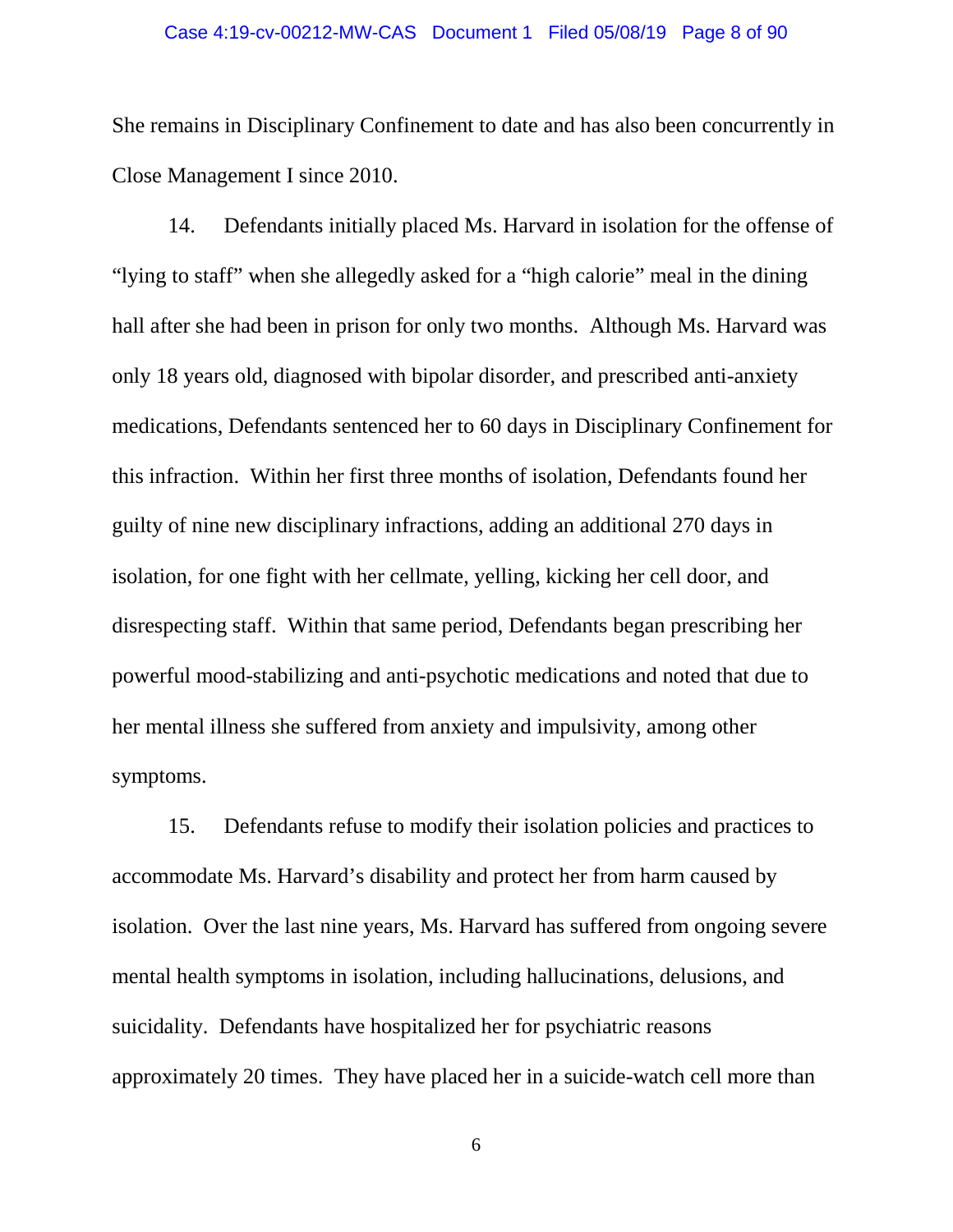#### Case 4:19-cv-00212-MW-CAS Document 1 Filed 05/08/19 Page 9 of 90

50 times. She has cut or otherwise injured herself at least 40 times. After each psychiatric hospitalization or time in a suicide-watch cell, where Defendants also frequently subjected her to isolation, Defendants returned Ms. Harvard directly to Close Management and Disciplinary Confinement.

16. Defendants have found Ms. Harvard guilty of at least 127 disciplinary infractions, the vast majority for non-violent behaviors related to her mental health symptoms. They have also repeatedly left her in a bare cell with nothing but her underwear for several days at a time as punishment. Despite the obvious harm to Ms. Harvard, Defendants extend her time in Disciplinary Confinement for each disciplinary infraction, amounting to a term of more than 11 consecutive years, and hold her in indefinite isolation in Close Management I. Defendants have never provided Ms. Harvard with personal visits, reading materials other than religious texts, education, or exercise outside of a cage. During all her time in Disciplinary Confinement and Close Management, Defendants have permitted her only one phone call when a family member died.

17. Ms. Harvard has filed several grievances notifying Defendants of the risk of harm and disability discrimination she suffers from isolation. She has exhausted available administrative remedies. She is a person with a disability as defined in 42 U.S.C. § 12102 and 29 U.S.C. § 705(9)(B).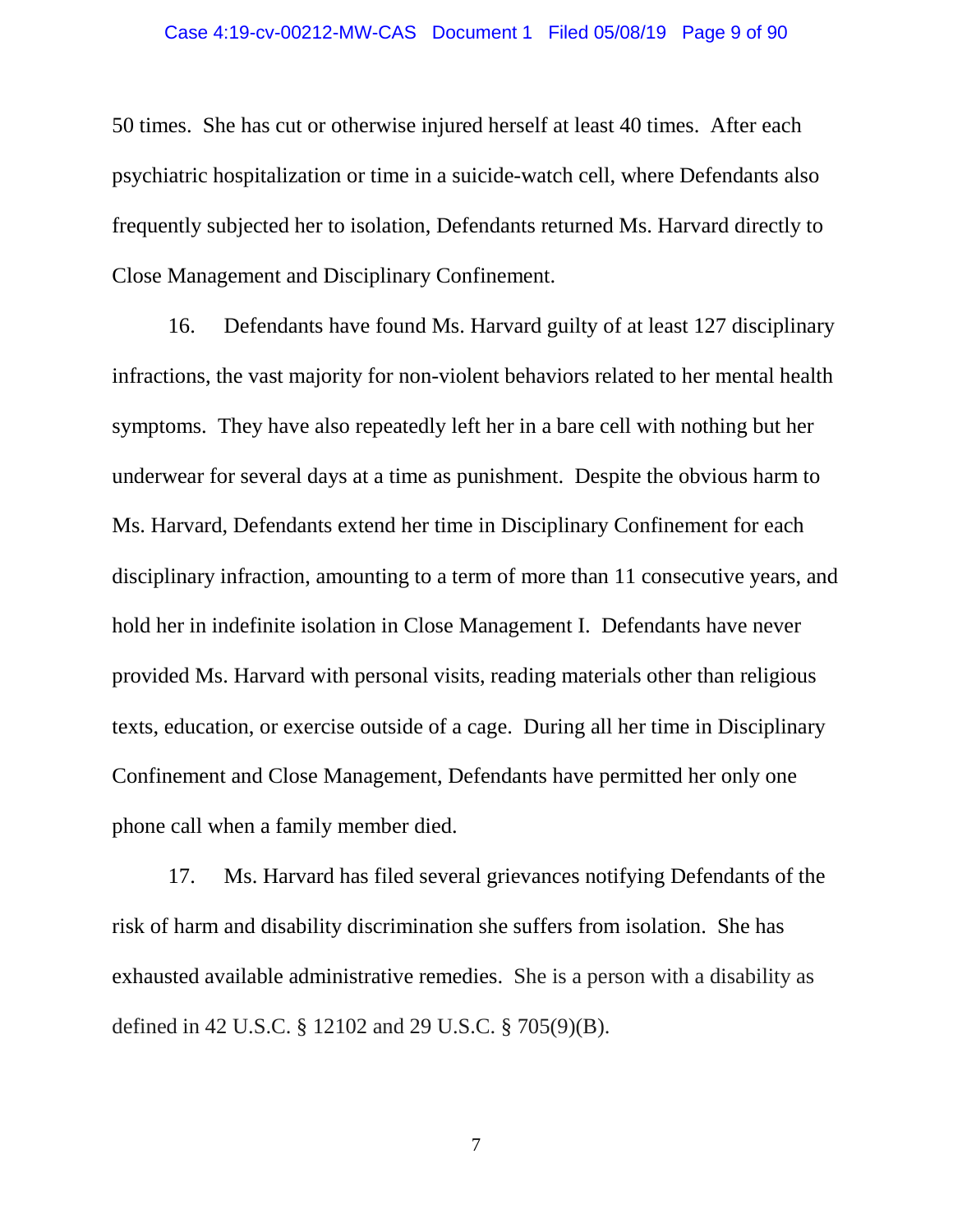## *ii. J.H.*

18. J.H. is a 17-year-old black teenager in isolation at Florida State Prison. He arrived in Defendants' custody as a 14-year-old on July 6, 2016. Since that time, Defendants have cycled him in and out of isolation in response to behaviors related to his immaturity and difficulty adapting to prison at such a young age. In October 2018, at Suwannee Correctional Institution, Defendants removed him from a housing unit with other teenage boys to serve 90 days in Disciplinary Confinement. He was 16 years old. Defendants transferred him to indefinite isolation at Florida State Prison, an adult prison, where he remains, and is one of only two teenagers there.

19. Since his arrival at Florida State Prison in December 2018, Defendants have kept J.H. separated from all other incarcerated people and rarely let him out of his cell. In the last five months, they have taken him to the exercise cages once and dayroom twice, each time completely alone. They take him out to the shower cell, alone, only two or three times a week for no more than ten minutes each time. They provide him with minimal anger management counseling through the cell door and no mental health services. Most of the time, he has nothing to do in his cell. Despite recently changing his status from Close Management II to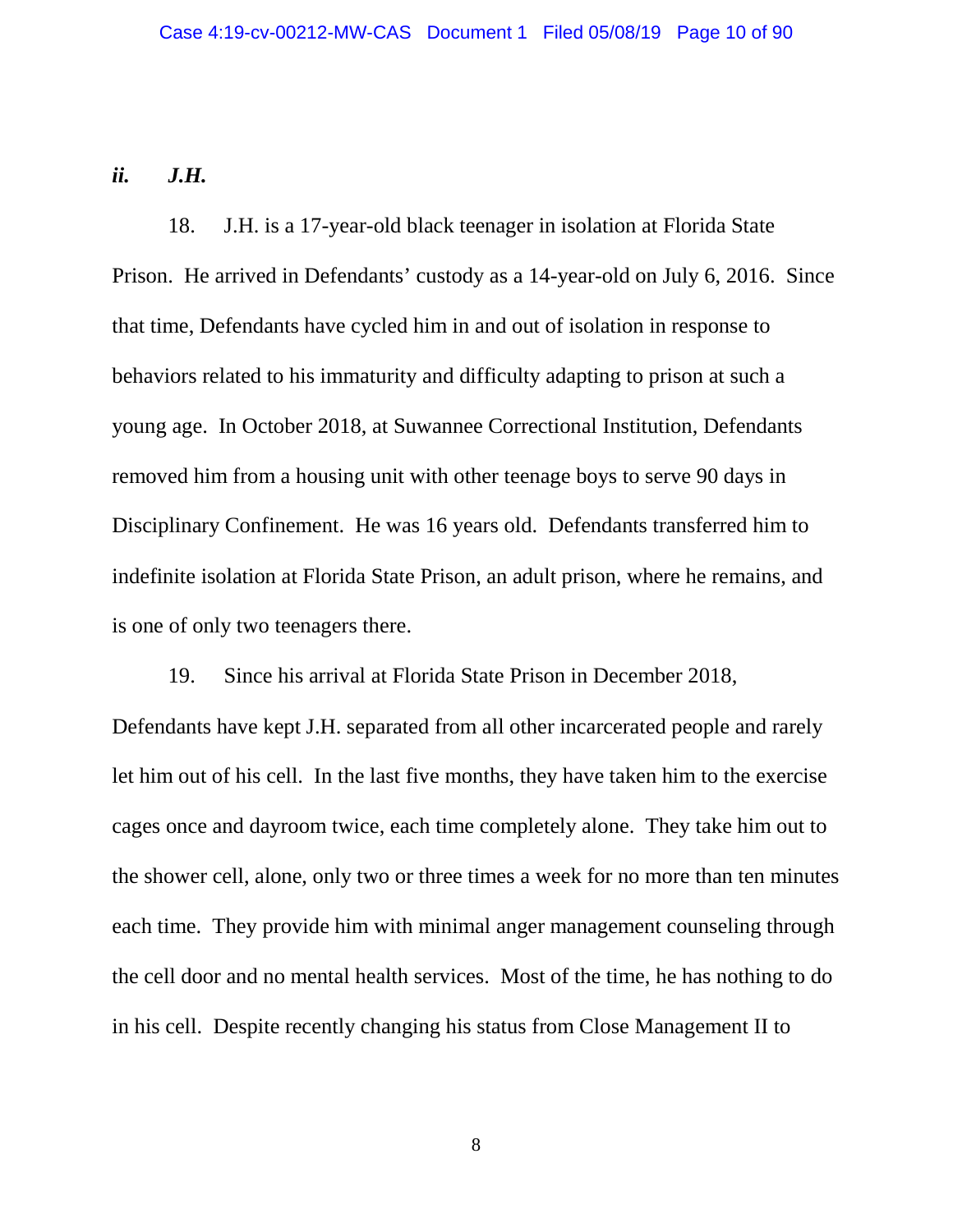#### Case 4:19-cv-00212-MW-CAS Document 1 Filed 05/08/19 Page 11 of 90

Close Management III, Defendants still subject J.H. to the same severe restrictions on his out-of-cell time, in-cell activities, and contact with other people.

20. J.H. would like to continue his education, but this is nearly impossible in isolation. A teacher infrequently speaks to J.H. through his cell door and gives him worksheets to complete. During these brief interactions, the teacher provides no individualized instruction and the worksheets do not help him meet G.E.D. requirements.

21. As a result of the severe deprivations of exercise, mental stimulation, and normal social contact over the last several months, J.H. has no release for his adolescent energy and his mental health is beginning to deteriorate. He often thinks about death, and cycles through feelings of agitation, frustration, depression, and extreme restlessness.

22. J.H. has repeatedly notified Defendants of the risk of harm he suffers from isolation, including through the grievance process. He has exhausted available administrative remedies. He appears in this action through his mother and natural guardian, Valentine Robinson.

### *iii. Angel Meddler*

23. Angel Meddler is a 21-year-old black woman in isolation at Lowell Correctional Institution Annex. Since she arrived at FDC, Defendants have diagnosed her with asthma, as well as anxiety and mood disorders. Despite these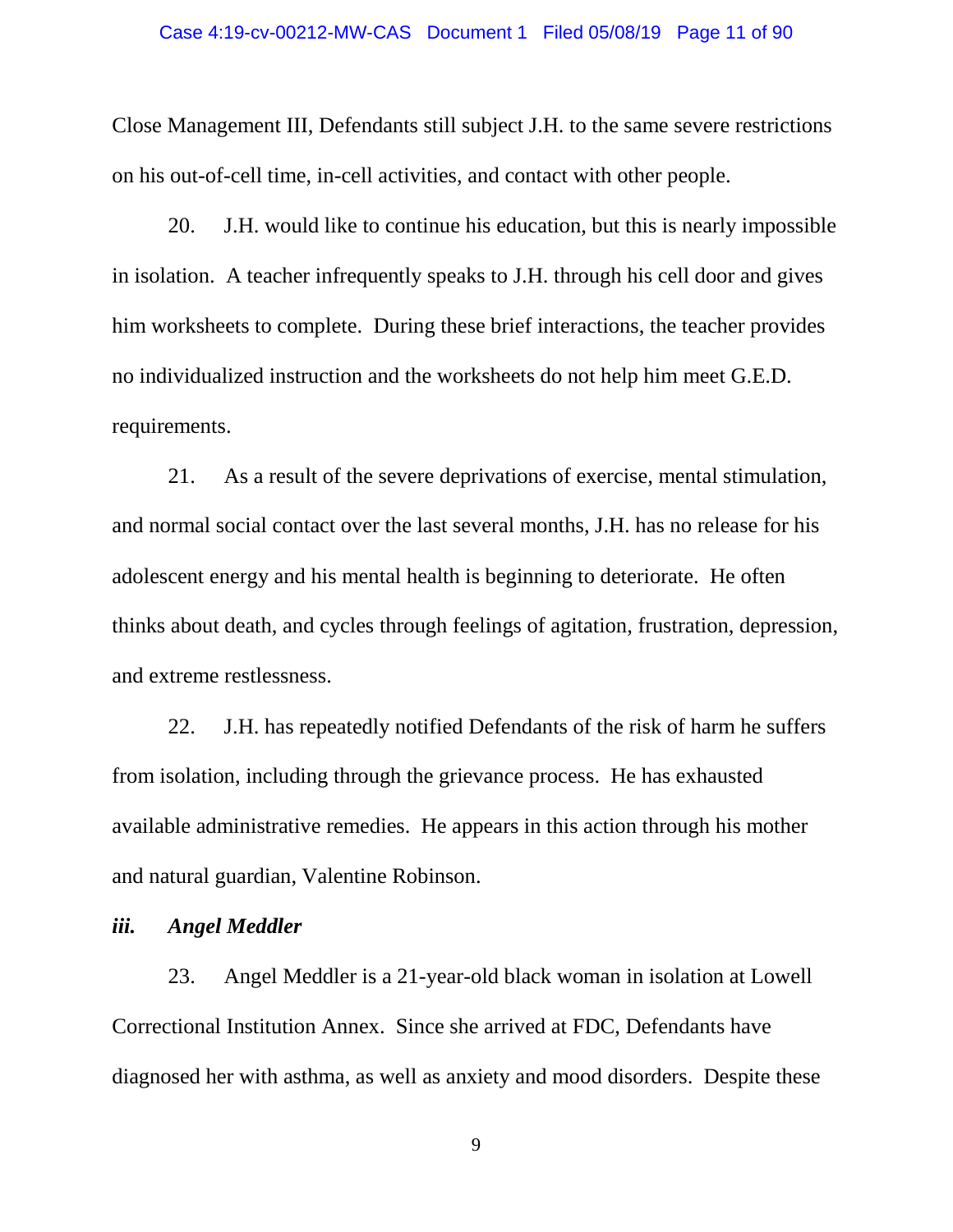## Case 4:19-cv-00212-MW-CAS Document 1 Filed 05/08/19 Page 12 of 90

diagnoses and her young age, Defendants have continuously isolated her for over three years.

24. Within three days of her arrival at FDC, on November 11, 2015, Defendants isolated Ms. Meddler for 30 days in Disciplinary Confinement because she refused to do push-ups as ordered by a correctional officer. She was only 17 at the time. Four months later, she was still in isolation after receiving new disciplinary infractions for yelling, banging on her cell door, using "threatening speech," and being disrespectful to staff. Defendants then placed her in Close Management I after a correctional officer accused her of battery—an infraction of which Defendants found her not guilty. Defendants have continued her isolation for a variety of disciplinary infractions that are mostly non-violent and related to her immaturity and disability. Recently, after a long period without any major disciplinary infractions, Ms. Meddler became agitated after Defendants refused to take her to the exercise cage for the third week in a row. Defendants gave her two new disciplinary infractions after her agitation resulted in a verbal altercation with a correctional officer. She is currently in both Disciplinary Confinement and Close Management III.

25. In isolation, Ms. Meddler has repeatedly experienced suicidal ideation and tied a sheet around her neck several times as a plea for help. Defendants hospitalized her for suicidality for approximately one month in 2016. They have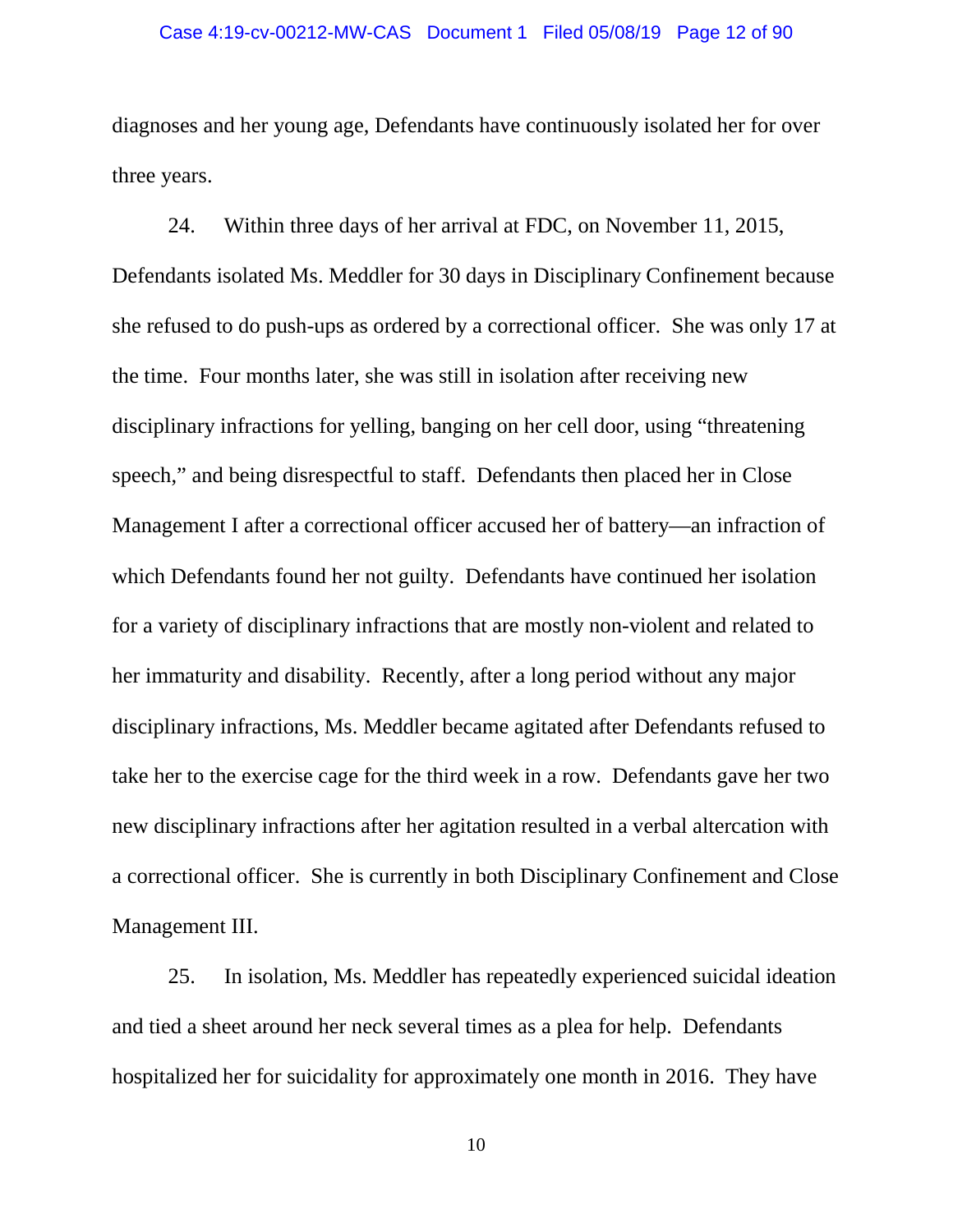#### Case 4:19-cv-00212-MW-CAS Document 1 Filed 05/08/19 Page 13 of 90

also placed her in a suicide watch cell at least twelve times; each time sending her back to isolation without any enhanced mental health treatment. In addition to suicidality, isolation has caused Ms. Meddler to suffer from anxiety, mental agitation, poor impulse control, disturbed sleep, and paranoia.

26. Ms. Meddler is eligible for special education services and wants to receive her G.E.D. But this goal is nearly impossible in isolation as Defendants provide her with no more than a couple hours a week of education services with little to no individualized instruction.

27. Ms. Meddler has repeatedly notified Defendants of the risk of harm and disability discrimination she suffers from isolation, including through the grievance process. She has exhausted available administrative remedies. She is a person with a disability as defined in 42 U.S.C. § 12102 and 29 U.S.C. § 705(9)(B).

## *iv. Juan Espinosa*

28. Juan Espinosa is a 58-year-old Hispanic man in isolation at the Reception and Medical Center. Defendants have diagnosed him with paranoid schizophrenia, major depressive disorder, and bipolar disorder. He suffers from anxiety, depression, paranoia, hallucinations, and mood swings. He tried to kill himself at least five times before he was placed in isolation. He also suffers from tumors in his throat that impede his ability to eat and swallow. Defendants have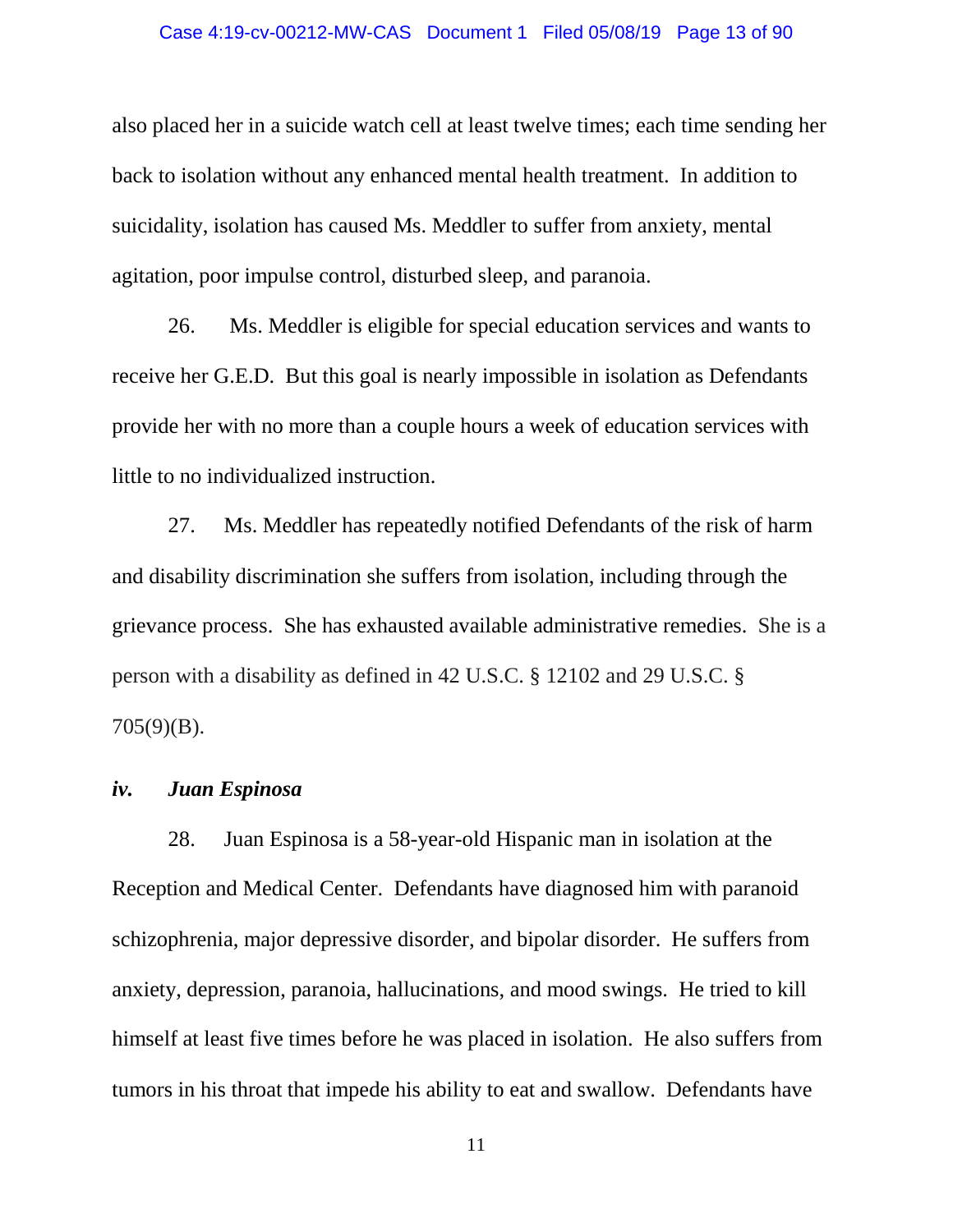#### Case 4:19-cv-00212-MW-CAS Document 1 Filed 05/08/19 Page 14 of 90

referred him to multiple specialists, including an oncologist, and he has undergone multiple surgical procedures since he has been in isolation. The most recent surgical procedure was to remove all his teeth. In January 2019, he permanently and completely lost his voice after a surgical procedure to remove one of the tumors. He can no longer speak.

29. Defendants began isolating Mr. Espinosa in June 2018 after accusing him of spitting at a correctional officer. They first assigned him to Close Management I, and then Close Management II. Defendants take him to the exercise cages only once a week, and deny him access to visits, dayroom time, and phone calls. He has spoken to his family only once since June 2018. Since losing his voice, Defendants have not given him a Text Telephone or other similar device that would allow him to make phone calls. Defendants have failed to escort or transport him to several medical appointments, including to see his specialists, since he has been in isolation.

30. Mr. Espinosa attempts to communicate through handwritten notes, hand gestures, and by mouthing words, but he is difficult to understand. Defendants have refused to provide him with any services to help him learn to communicate effectively without a voice. Healthcare staff who perform infrequent "rounds" in isolation check on his health status only by asking him cursory questions through his cell door, to which he is unable to properly respond.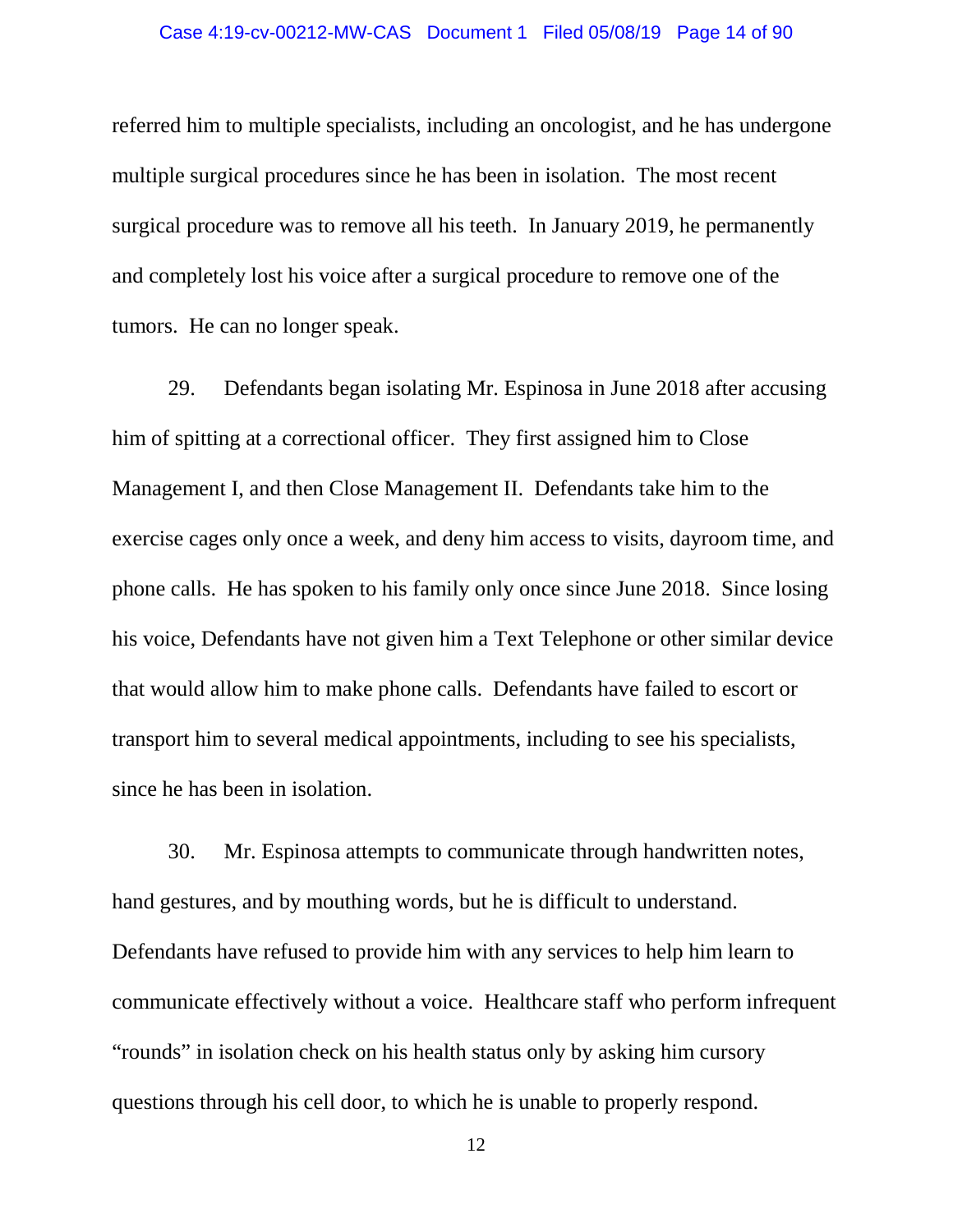Defendants also isolate him in a cell without a call button to alert staff of an emergency.

31. Mr. Espinosa is afraid of dying of cancer and the lack of in-cell activities leave him little else to think about while locked in his tiny cell. He often thinks about suicide. His depression and mood swings have worsened in isolation, prompting Defendants to increase his psychiatric medications but otherwise providing no meaningful mental health services.

32. In December 2018, Mr. Espinosa lost his balance and fell while trying to walk escorted by a correctional officer and fully restrained at his hands and feet. The strain of the leg irons during the fall broke three bones in his right foot. After his injury, his doctor ordered crutches for him, but staff refused to provide them, forcing Mr. Espinosa to hop around his tiny cell on one foot for several weeks. When he would leave his cell for medical care, Defendants would chain him to a wheelchair to transport him. He now uses a walking boot, and despite his obvious risk of falls Defendants continue to restrain his hands at his waist with handcuffs, a black box, $2$  and belly chain when he leaves his cell.

 $\overline{\phantom{a}}$ 

 $2^2$  The black box is a device used in combination with a belly chain that fixes the handcuffs at waist level, creating a more rigid and severe restraint that prevent people from freely moving their hands and arms beyond their waist.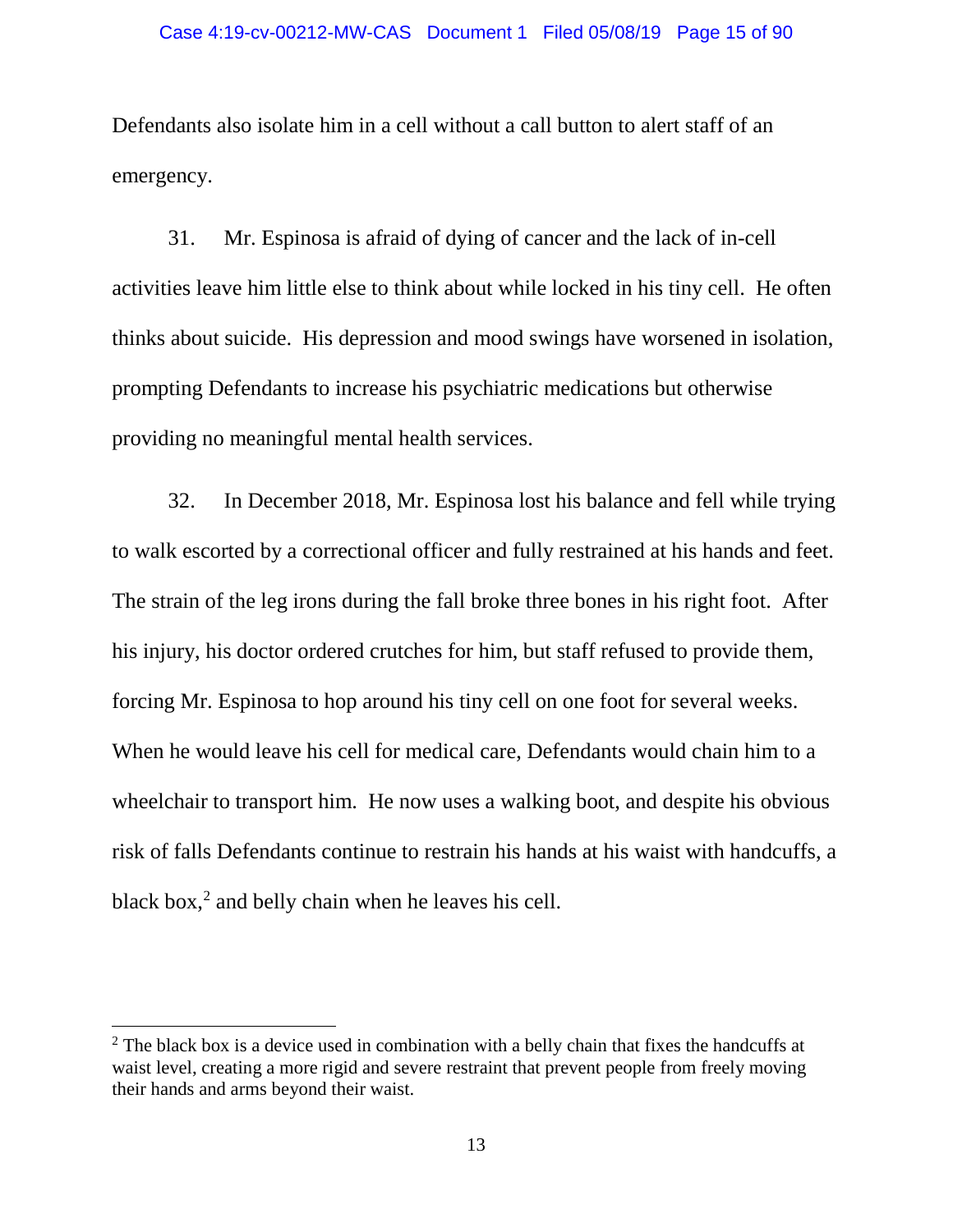33. Mr. Espinosa has repeatedly notified Defendants of the risk of harm and disability discrimination he suffers from isolation, including through the grievance process. He has exhausted available administrative remedies. He is a person with a disability as defined in 42 U.S.C. § 12102 and 29 U.S.C. § 705(9)(B).

### *v. Jerome Burgess (a/k/a Sham'la God Allah)*

34. Jerome Burgess is a 46-year-old black man isolated at Suwannee Correctional Institution. He uses a wheelchair due to paralysis on the left side of his body and cannot urinate without the assistance of a catheter. He is diagnosed with seizure disorder and major depressive disorder. Defendants have subjected Mr. Burgess to isolation since September 25, 2017. He is currently isolated in Close Management II.

35. Defendants refuse to modify their isolation policies and practices to accommodate Mr. Burgess's disabilities and prevent the harm caused by isolation. He is losing mobility and range of motion on his right side because the tiny cell where Defendants isolate him at least 22 hours a day barely leaves him enough space to use his wheelchair and leaves him no space to ambulate. Defendants have also failed to provide him with the accommodations he needs to meaningfully participate in recreation in the exercise cages.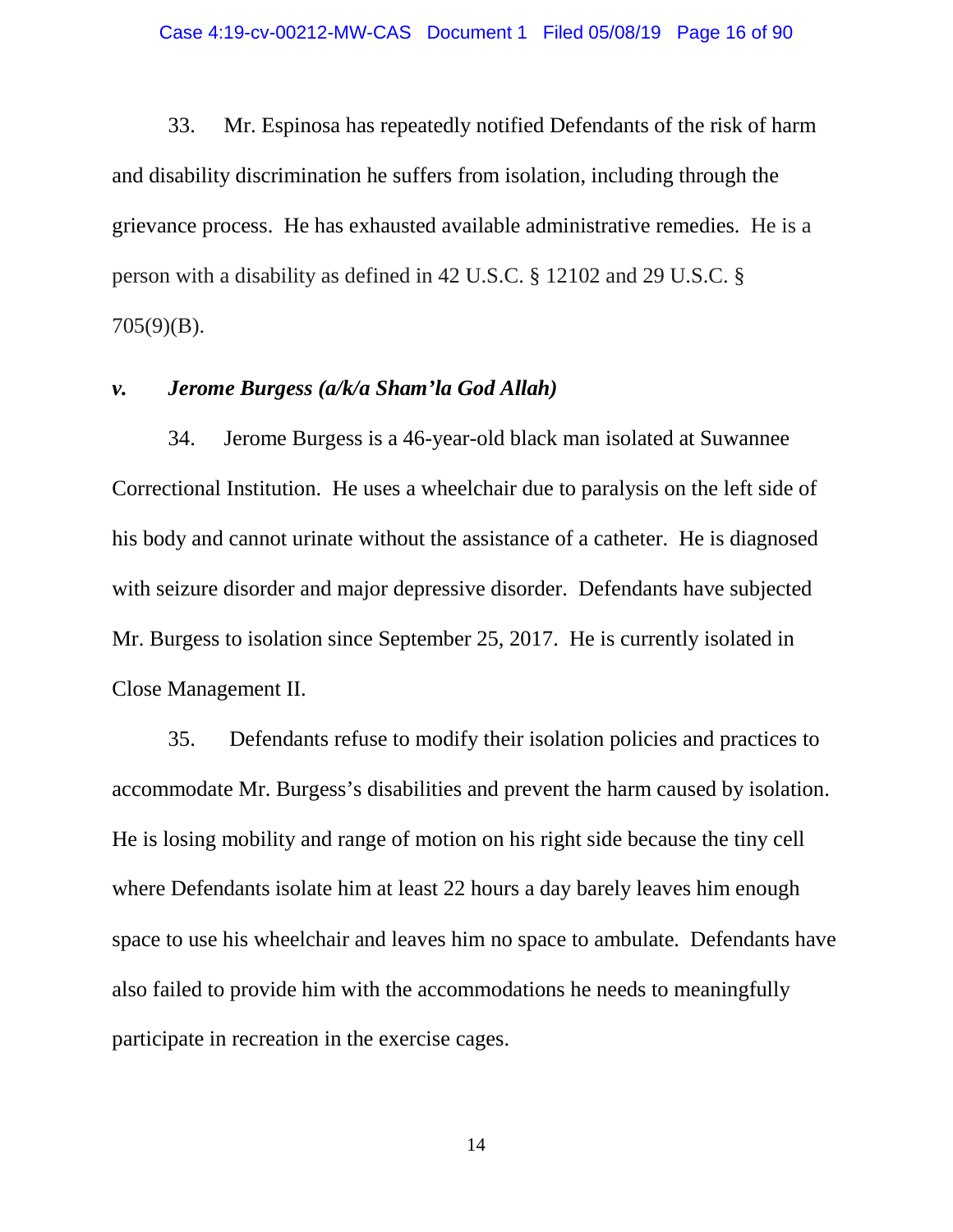## Case 4:19-cv-00212-MW-CAS Document 1 Filed 05/08/19 Page 17 of 90

36. Defendants have failed to implement a system to ensure staff are immediately notified when Mr. Burgess has a seizure and to provide him with prompt medical attention. There is no call button in his cell for him to alert staff if he feels warning signs of a seizure, or for a cellmate to use (when and if he has one) to alert staff if Mr. Burgess is suffering from a seizure. He must rely on other incarcerated people to yell and bang on their doors on his behalf, at risk of receiving "disorderly conduct" or "inciting a riot" disciplinary charges, and for correctional officers to respond quickly and appropriately, which does not always occur.

37. Defendants have also failed to modify their policies and practices to prevent further harm to Mr. Burgess once they are aware that he has had a seizure. On October 23, 2018, for example, staff were unaware that he was seizing in his cell until another incarcerated person in a nearby cell sensed something was wrong with Mr. Burgess and chose to alert them. Staff found Mr. Burgess unresponsive in his cell, placed him in his wheelchair, and fully restrained him, including by chaining his right ankle to his wheelchair despite the risk that he might have another seizure.

38. In isolation, in contrast to general population where he can go to the medical clinic as needed to obtain his medical supplies, Mr. Burgess is dependent on medical staff to deliver catheters to his cell front. Defendants do not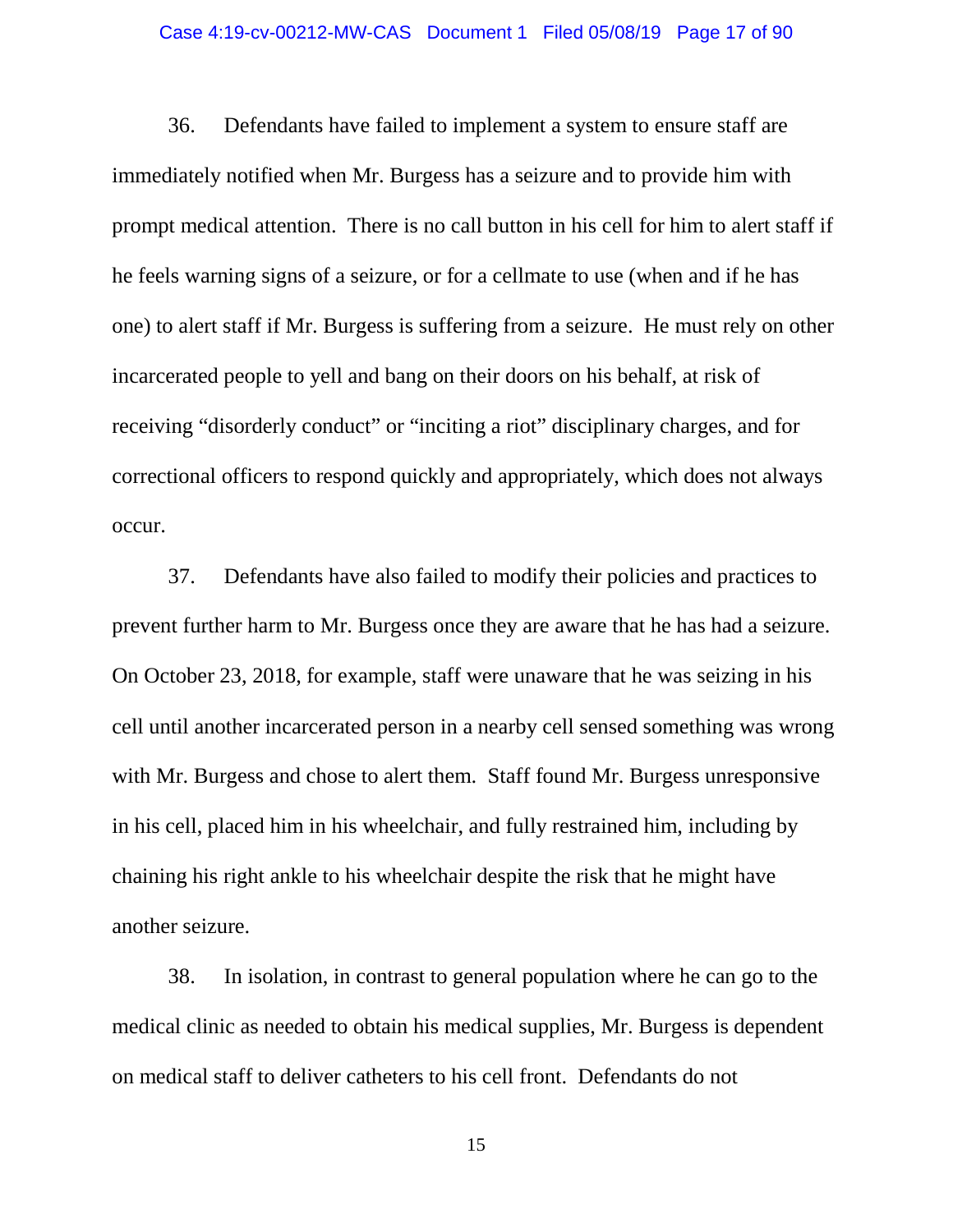consistently bring him the right type or quantity, forcing him at times to wash and re-use old disposable catheters without adequate cleaning supplies in his filthy cell. As a result, the blockage in Mr. Burgess's urinary tract has worsened and he suffers from heavy bleeding and painful urinary tract infections. In recent months, he underwent an invasive procedure to remedy these preventable and painful health consequences.

39. Mr. Burgess has repeatedly notified Defendants, including through the grievance process, of the risk of harm he suffers in isolation, and requested modifications to their isolation policies and practices to accommodate his disabilities. He has exhausted available administrative remedies. He is a person with a disability as defined in 42 U.S.C. § 12102 and 29 U.S.C. § 705(9)(B).

### *vi. James W. Kendrick, Jr.*

40. James W. Kendrick, Jr. is a 39-year-old black man isolated at Florida State Prison. Defendants have diagnosed him with diabetes, high blood pressure, and obesity. He has also developed depression in isolation, for which Defendants have recently prescribed him medications. Defendants isolated Mr. Kendrick in Maximum Management on June 20, 2018, after accusing him of battering a correctional officer. Defendants held Mr. Kendrick in Maximum Management until October 25, 2018, and then moved him to Close Management I. In recent weeks, although he remains assigned as Close Management I, Defendants have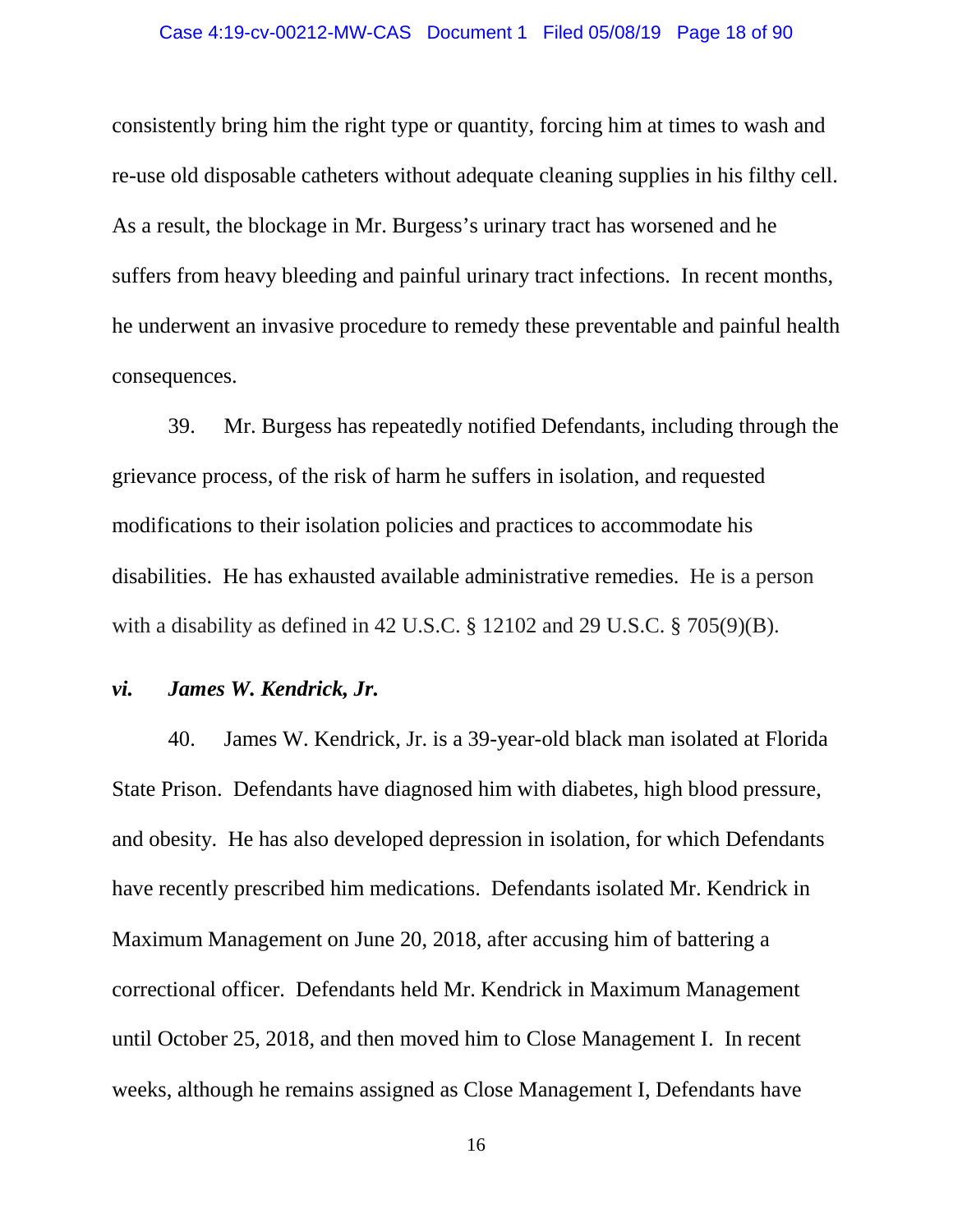isolated him in a wing with people assigned to Disciplinary Confinement even though they have not charged him with any new disciplinary infractions. Defendants restrict Mr. Kendrick's out-of-cell exercise, visits, phone calls, and reading materials under their written Disciplinary Confinement policies and procedures despite his current assignment to Close Management I.

41. Defendants' isolation practices cause Mr. Kendrick to be at risk of physical harm. He needs regular activity and exercise to avoid heart disease due to his diabetes, high blood pressure, and obesity, but is unable to do so while locked in his tiny cell. Defendants routinely fail to provide Mr. Kendrick with the limited amount of out-of-cell exercise required under their written policies, but even when they do Mr. Kenrick cannot get the exercise and activity he needs in a small cage for a few hours a week.

42. Defendants attempt to treat Mr. Kendrick's diabetes at cell-front through the rusty, dirty food slot in his cell door. Specifically, nurses attempt to administer pre-loaded syringes of insulin through the food slot, which often leads them to improperly insert the needle or inject him in an un-sanitized area of his arm. They also fail to appropriately time his insulin delivery with his meals. As a result, Mr. Kendrick is frequently compelled to reject his treatment to avoid infection or passing out.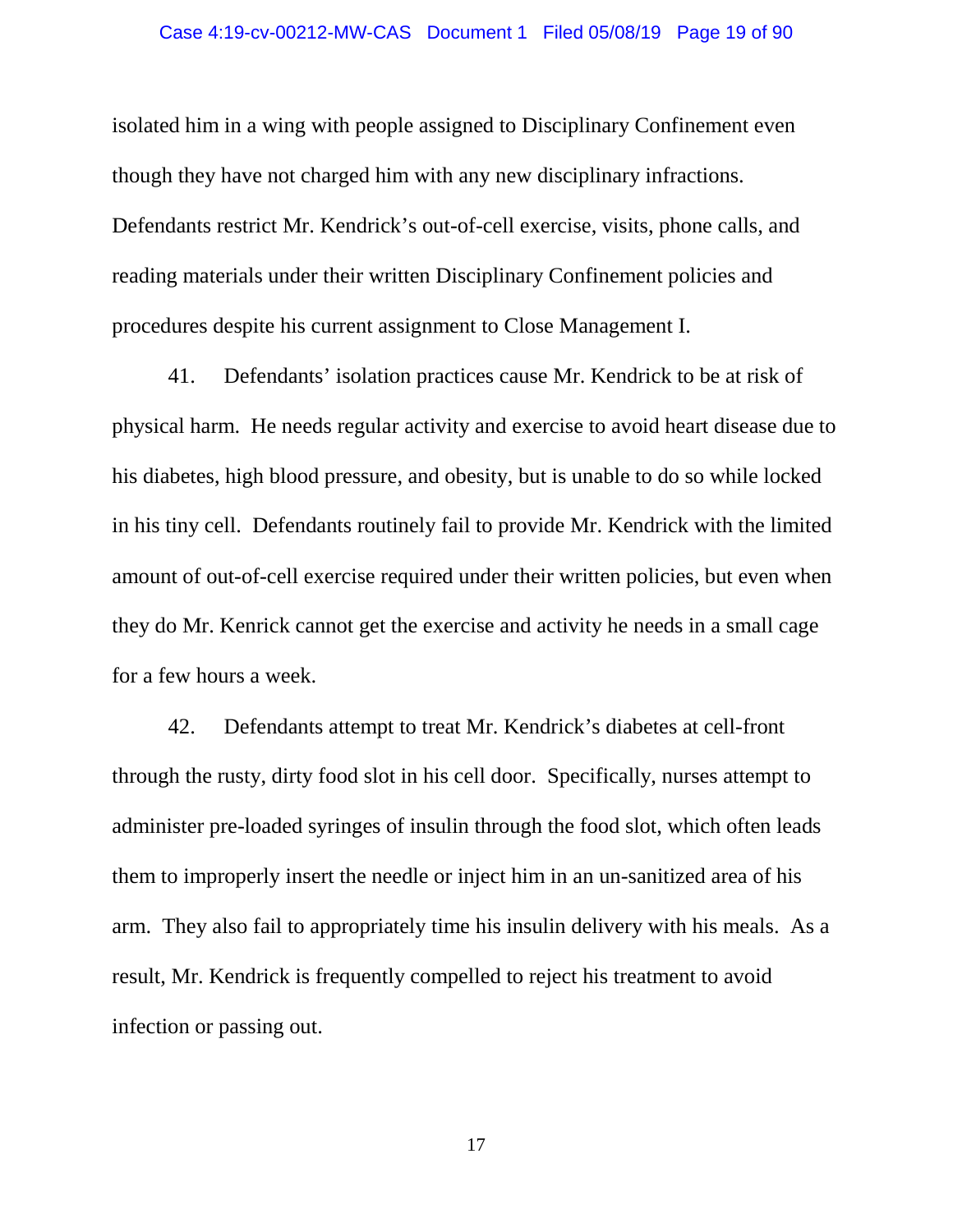#### Case 4:19-cv-00212-MW-CAS Document 1 Filed 05/08/19 Page 20 of 90

43. When Defendants isolated Mr. Kendrick in June 2018, they determined he had no mental health symptoms. But after months of suffering deprivations of basic human needs in isolation, he has become anxious and depressed and has contemplated suicide. Due to these symptoms, in November 2018, mental health staff began providing him with minimal outpatient mental services, and eventually began giving him psychiatric medications. Despite these services, his depression continues to worsen in isolation.

44. Mr. Kendrick has repeatedly notified Defendants of the risk of harm and disability discrimination he suffers from isolation, including through the grievance process. He has exhausted available administrative remedies. He is a person with a disability as defined in 42 U.S.C. § 12102 and 29 U.S.C. § 705(9)(B).

## **B. Defendants**

45. Defendant Mark Inch ("Inch") is the Secretary of Corrections for the Florida Department of Corrections. He became Secretary of FDC in January 2019. In this capacity, Defendant Inch is responsible for the overall management and operation of the entire adult corrections system in Florida and for protecting the constitutional and statutory rights of all people in FDC custody.<sup>3</sup> Additionally,

 $3$  "The secretary is responsible for planning, coordinating, and managing the corrections system of the state. The secretary shall ensure that the programs and services of the department are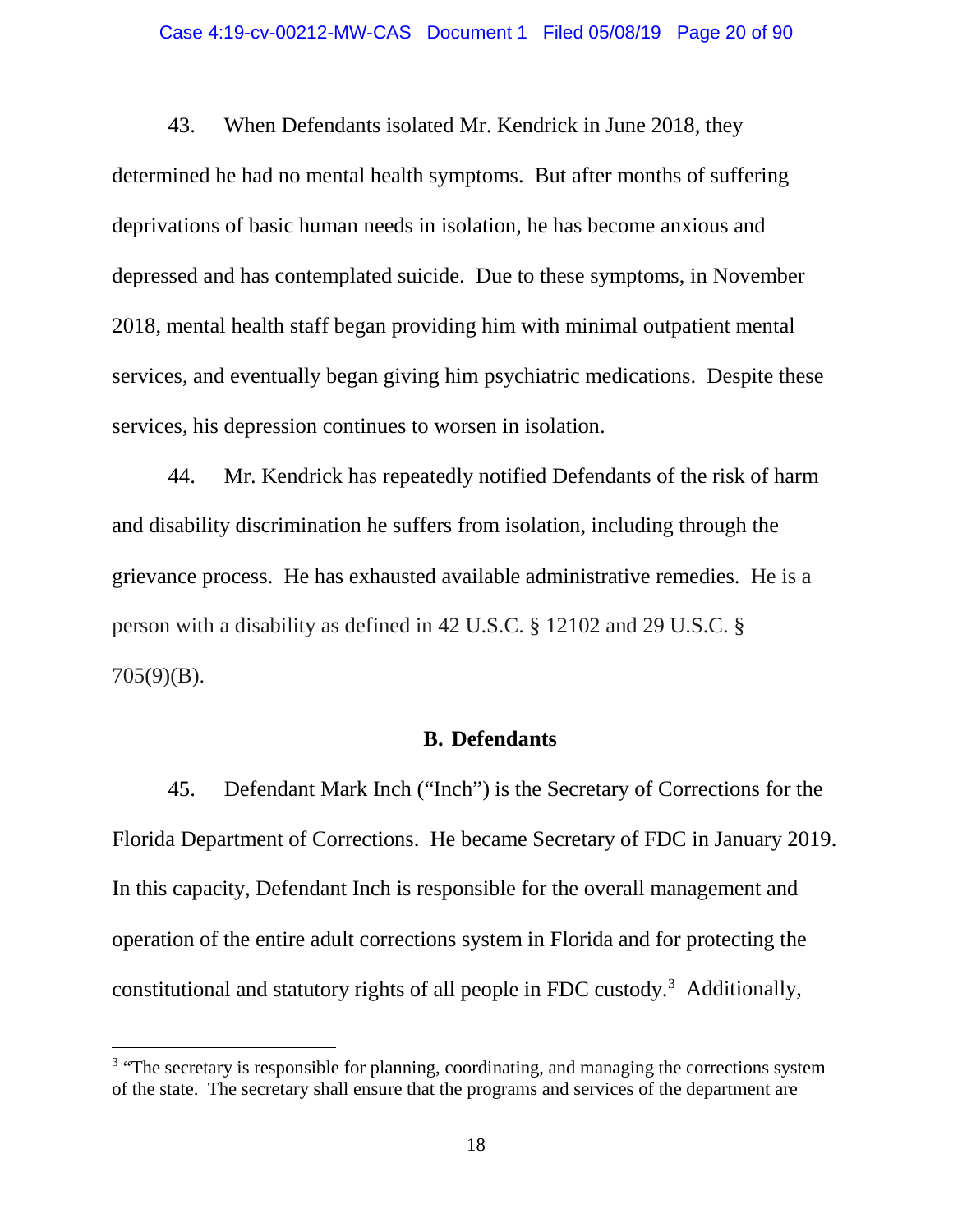Defendant Inch is responsible for the policies, procedures, and practices regarding management, personnel, and overall operation of FDC, including the operation of isolation at prisons throughout FDC. Defendant Inch authorizes or ratifies the policy and practice of subjecting people to a substantial risk of serious harm and discrimination based on disability by isolating them from the general population as described herein. Defendant Inch has directly and proximately caused, and continues to cause, the constitutional and statutory violations set forth herein. At all relevant times, Defendant Inch was acting under color of state law and as an official representative of FDC. Defendant Inch is sued in his official capacity for declaratory and injunctive relief.

46. Defendant FDC is the administrative department for the State of Florida responsible for administering and exercising the direct and effective control over penal and corrections institutions throughout the State of Florida. Defendant FDC is an instrumentality of the State of Florida.

47. Defendant FDC receives federal financial assistance.

l

### **V. FACTUAL ALLEGATIONS**

48. Defendants (collectively herein "FDC" or "Defendants"), through their policies and practices, confine and isolate approximately 10,000 people in

administered in accordance with state and federal laws, rules, and regulations, with established program standards, and consistent with legislative intent." § 20.315(3), Fla. Stat. (2018).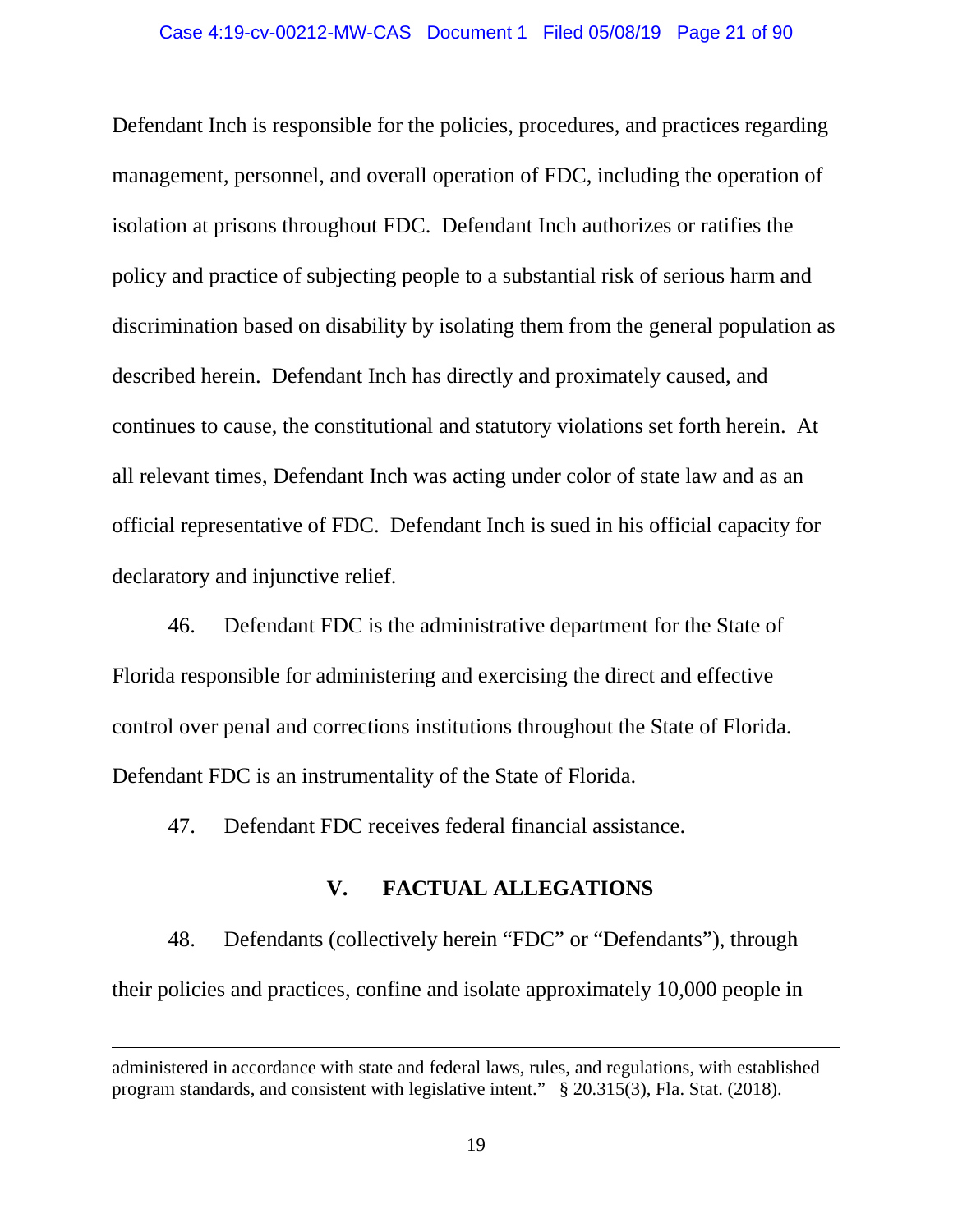small cells for at least 22 hours a day for weeks, months, or years at a time in prisons throughout the State of Florida. The United States Department of Justice defines "isolation" or "solitary confinement" as "the state of being confined to one's cell for approximately 22 hours per day or more, alone or with other prisoners, that limits contact with others."4 This definition expressly includes people who are single or double-celled, as practiced by FDC.

49. People in isolation live in cells that are smaller than the 162 square feet of a standard parking space.<sup>5</sup> Most of the cells are only 45 to 70 square feet and fail to meet the American Correctional Association standard of 80 square feet. They contain one or two steel bed frames, a combined toilet and sink, a property storage box, and sometimes two shelves, all of which, collectively, leave very limited room for movement. People often spend 48 straight hours in this tiny space with only a five-to-ten-minute shower before the next 48 straight hours.

l

<sup>5</sup> *See, e.g.,* Columbus, Ohio, Code of Ordinances, Title 33, Zoning Code, § 3312.29 ("A parking space shall be a rectangular area of not less than nine feet by 18 feet …"), https://library.municode.com/oh/columbus/codes/code\_of\_ordinances?nodeId=TIT33ZOCO\_CH 3312OREPALO\_3312.29PASP (last visited Apr. 17, 2019); South San Francisco, California, Municipal Code, § 20.330.010 ("The minimum basic dimension for standard parking spaces is 8 ½ feet by 18 feet."), http://www.qcode.us/codes/southsanfrancisco/view.php?topic=20-iv-i-20\_330-20\_330\_010&frames=on (last visited Apr. 19, 2019).

<sup>4</sup> U.S. Department of Justice, *Investigation of State Correctional Institution at Cresson*, at 5 (May 31, 2013), http://www.justice.gov/crt/about/spl/documents/cresson\_findings\_5-31-13.pdf (last visited Apr. 17, 2019); *cf. Wilkinson v. Austin*, 545 U.S. 209, 214, 224 (2005) (describing isolation as limiting human contact for 23 hours per day); *Tillery v. Owens*, 907 F.2d 418, 422 (3d Cir. 1990) (21 to 22 hours per day).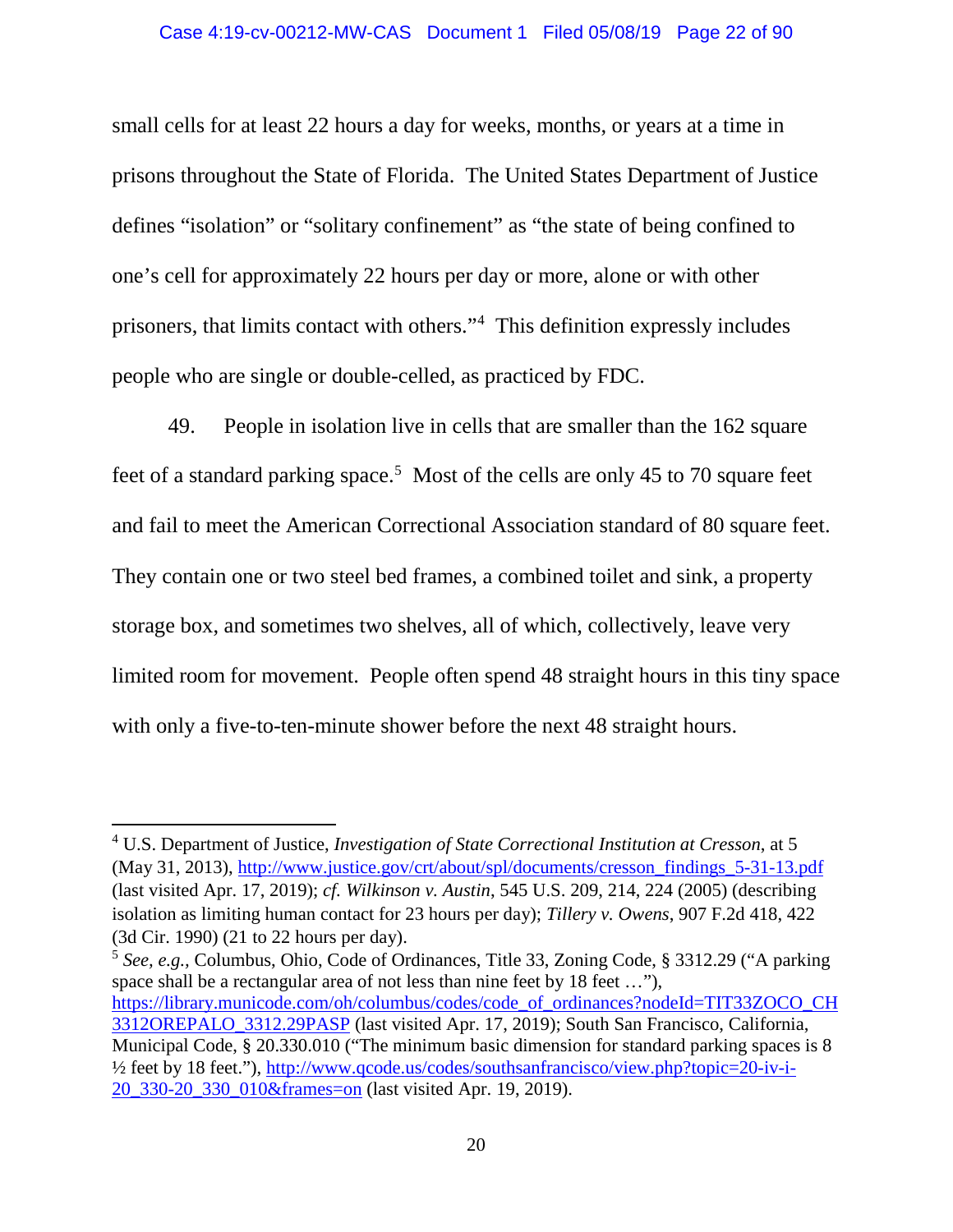### Case 4:19-cv-00212-MW-CAS Document 1 Filed 05/08/19 Page 23 of 90

50. FDC is deliberately indifferent to the substantial risk of harm caused by its isolation policies and practices. Through its use of isolation, FDC deprives Plaintiffs and the class members of human contact, exercise, and environmental stimulation. These deprivations of basic human needs, combined with intolerable cell conditions and oppressive safety and security measures, cumulatively pose an unreasonable risk of serious damage to their health and subject them to a substantial risk of serious harm. Plaintiffs and members of the class are suffering from psychological and medical symptoms that mirror those reported in the research about individuals subjected to isolation.

## **A. Well-Known Harms of Isolation**

51. Isolation causes painful, severe, and sometimes irreversible harm.

There is a substantial body of literature from over the last  $200$  years<sup>6</sup> documenting

In 1842, Charles Dickens wrote:

<sup>&</sup>lt;sup>6</sup> In 1833, Alexis de Tocqueville said this about isolation: "[I]n order to reform them, they had been submitted to complete isolation; but this absolute solitude, if nothing interrupt it, is beyond the strength of man; it destroys the criminal without intermission and without pity, it does not reform, it kills." GUSTAVE DE BEAUMONT & ALEXIS DE TOCQUEVILLE, ON THE PENITENTIARY SYSTEM IN THE UNITED STATE: AND ITS APPLICATION IN FRANCE 5 (Philadelphia, Carey, Lea & Blanchard 1833), https://babel.hathitrust.org/cgi/pt?id=pst.000001152418;view=1up;seq=7 (last visited Apr. 17, 2019).

I believe that very few men are capable of estimating the immense amount of torture and agony which this dreadful punishment, prolonged for years, inflicts upon the sufferers; and in guessing at it myself, and in reasoning from what I have seen written upon their faces, and what to my certain knowledge they feel within, I am only the more convinced that there is a depth of terrible endurance in which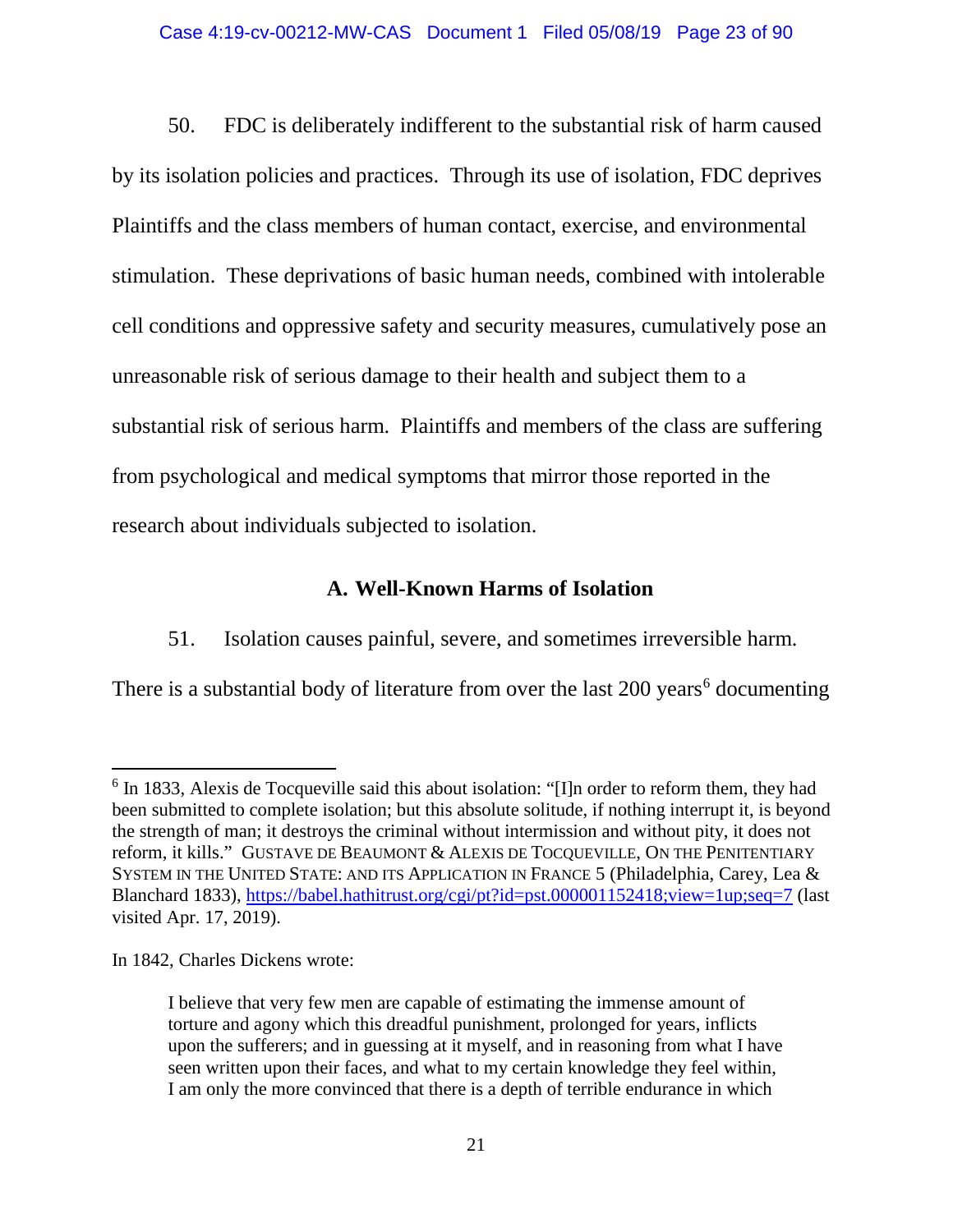the harms of isolation, even for short periods of time. Over a century ago, the

United States Supreme Court noted that:

[People subject to isolation] fell, after even a short confinement, into a semi-fatuous condition, from which it was next to impossible to arouse them, and others became violently insane; others still, committed suicide; while those who stood the ordeal better were not generally reformed, and in most cases did not recover sufficient mental activity to be of any subsequent service to the community.

*In re Medley,* 134 U.S. 160, 168 (1890). The Supreme Court again noted in

2015 that prolonged isolation "exacts a terrible price," including "common

side-effects … [of] anxiety, panic, withdrawal, hallucinations, self-

mutilation, and suicidal thoughts and behaviors." *Davis v. Ayala,* 135 S.Ct.

2187, 2210 (Kennedy, J., concurring) (citing Grassian, *Psychiatric Effects of* 

*Solitary Confinement,* 22 Wash. U.J.L. & Pol'y 325 (2006)).

 $\overline{a}$ 

52. There is broad consensus in the medical and psychiatric communities

on the harms from isolation.<sup>7</sup> People in isolation "suffer from a similar range of

none but the sufferers themselves can fathom, and which no man has a right to inflict upon his fellow creature. . . .

 I hold this slow and daily tampering with the mysteries of the brain to be immeasurably worse than any torture of the body; and because its ghastly signs and tokens are not so palpable to the eye and sense of touch as scars upon the flesh; because its wounds are not upon the surface, and it extorts few cries that human ears can hear; therefore the more I denounce it, as a secret punishment which slumbering humanity is not roused up to stay.

CHARLES DICKENS, AMERICAN NOTES FOR GENERAL CIRCULATION 238-39 (London, Chapman and Hall 1842).

<sup>7</sup> Grassian, *supra* p. 22, at 338 ("By now the potentially catastrophic effects of restricted environmental stimulation have been the subject of voluminous medical literature."); Ass'n of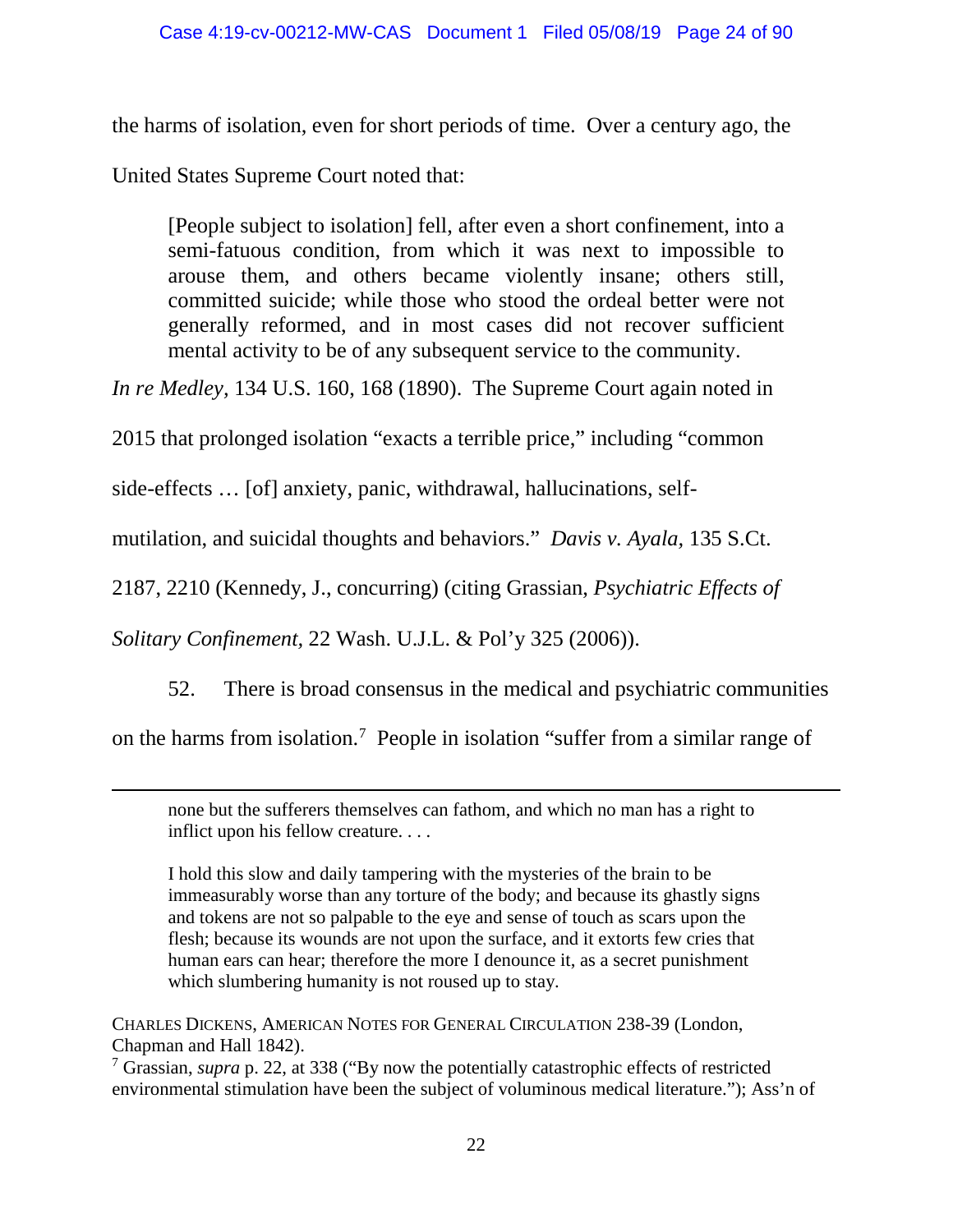### Case 4:19-cv-00212-MW-CAS Document 1 Filed 05/08/19 Page 25 of 90

symptoms irrespective of differences in the physical conditions in various prisons and in the treatment of isolated inmates."<sup>8</sup> Studies also show that some people will continue to suffer from the consequences of isolation after they are released, with some suffering from permanent harms.<sup>9</sup>

53. The most widely documented consequences of isolation are its psychological effects. As one prison staff psychiatrist stated in 2002, "[i]t's a standard psychiatric concept, if you put people in isolation, they will go insane … Most people in isolation will fall apart."<sup>10</sup> The psychological effects include anxiety, depression, insomnia, confusion, withdrawal, emotional flatness, cognitive disturbances, hallucinations, paranoia, psychosis, and suicidality.  $11$  These effects begin to manifest within hours or days of isolation, worsening with time and causing permanent damage to individuals, especially those who linger in isolation

State Corr. Adm'rs & Arthur Liman Pub. Interest Program, *Aiming to Reduce Time-In-Cell*, YALE L. SCH., at 22 (2016),

https://law.yale.edu/system/files/area/center/liman/document/aimingtoreducetic.pdf (last visited Apr. 17, 2019).

<sup>8</sup> Peter Scharff Smith, *The Effects of Solitary Confinement on Prison Inmates: A Brief History and Review of the Literature*, 34 CRIME & JUSTICE 441, 488 (2006),

https://www.jstor.org/stable/10.1086/500626?seq=1#metadata\_info\_tab\_contents (last visited Apr. 17, 2019).

<sup>9</sup> Craig Haney & Mona Lynch, *Regulating Prisons of the Future: A Psychological Analysis of Supermax and Solitary Confinement*, 23 N.Y.U. REV. L. & SOC. CHANGE 477, 534-39 (1997); Grassian, *supra* p. 22, 332-33.

<sup>10</sup> Human Rights Watch, *Ill-Equipped: U.S. Prisons and Offenders with Mental Illness*, at 149 (2003), https://www.hrw.org/sites/default/files/reports/usa1003.pdf (emphasis omitted) (last visited Apr. 17, 2019).

<sup>11</sup> Haney, *supra* note 1, at 130-31.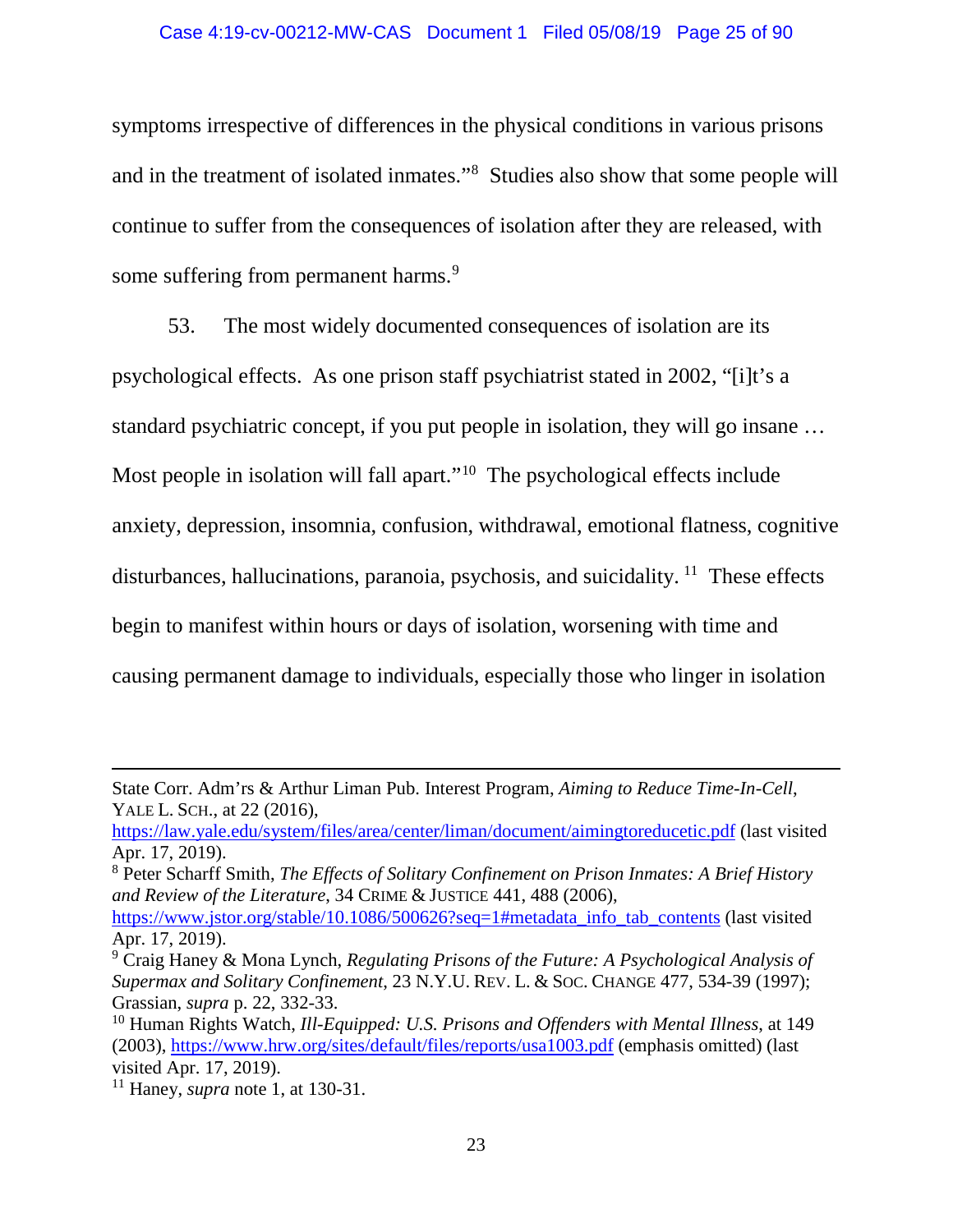### Case 4:19-cv-00212-MW-CAS Document 1 Filed 05/08/19 Page 26 of 90

for months or years. For some people, isolation "can be as clinically distressing as physical torture."12

54. Numerous studies show that people in isolation are more likely to engage in self-harm, self-mutilation, and suicide than those in the general prison population.13 For example, one study concluded that people in isolation in New York City jails were approximately 6.9 times more likely to commit suicide and self-mutilation than those in the general jail population.<sup>14</sup> Another study in Oregon identified isolation as one of the main risk factors in suicidal thoughts and suicide attempts.15 In systems where the percentage of people in isolation is 2% to 8% (i.e., less than Florida's isolation population of at least 10%), 50% of the suicides in those systems occurred in isolation.<sup>16</sup> From January 2013 to August 2018, at

<sup>12</sup> Jeffrey Metzner & Jamie Fellner, *Solitary Confinement and Mental Illness in U.S. Prisons: A Challenge for Medical Ethics*, 38 J. AM. ACAD. PSYCHIATRY & L. 104, 104 (2010), http://jaapl.org/content/jaapl/38/1/104.full.pdf (last visited Apr. 17, 2019).

<sup>13</sup> Haney, *supra* note 1, at 131-32.

<sup>14</sup> Fatos Kaba, et. al., *Solitary Confinement and Risk of Self-Harm Among Jail Inmates,* 104(3) AMERICAN JOURNAL OF PUBLIC HEALTH 442, 445 (2014),

https://www.ncbi.nlm.nih.gov/pmc/articles/PMC3953781/pdf/AJPH.2013.301742.pdf (last visited Apr. 17, 2019).

<sup>&</sup>lt;sup>15</sup> Ildiko Suto, Inmates Who Attempted Suicide in Prison; A Qualitative Study, at 23, 29 (July 27, 2007) (Ph.D. dissertation, Pacific University),

https://commons.pacificu.edu/cgi/viewcontent.cgi?article=1061&context=spp (last visited Apr. 18, 2019).

<sup>16</sup> Stuart Grassian & Terry Kupers, *The Colorado Study vs. the Reality of Supermax Confinement*, at 11 (Mar. 6, 2012), https://www.probono.net/prisoners/stopsolreports/416638.The Colorado Study vs the Reality of Supermax Confinement (last visited Apr. 18, 2019).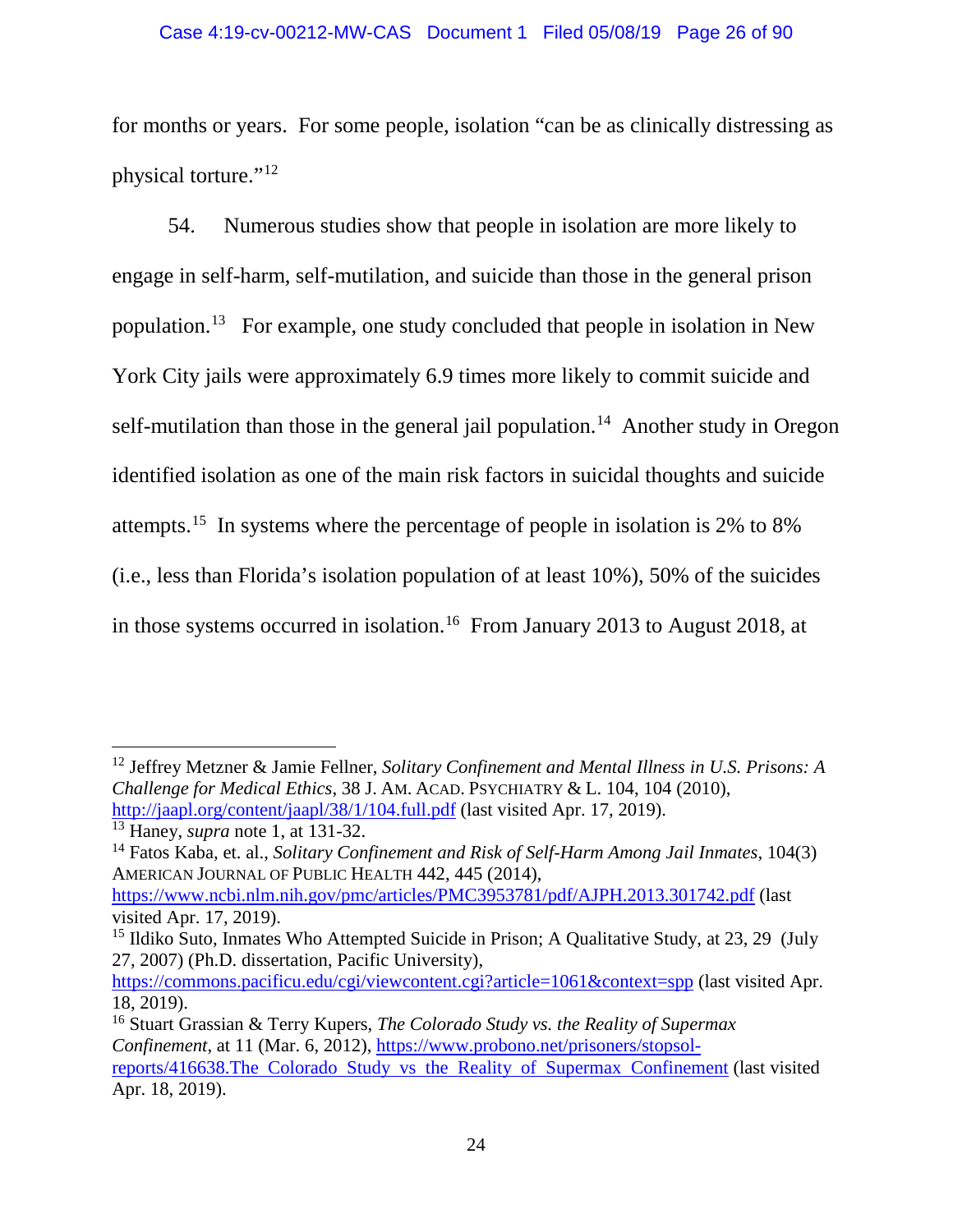### Case 4:19-cv-00212-MW-CAS Document 1 Filed 05/08/19 Page 27 of 90

least 57% of all suicides in Florida prisons occurred in isolation—where only 10% of the population is housed.

55. The research also shows that people in isolation are at risk of physiological consequences. Common physical symptoms include: severe headaches; heart palpitations and increased heart rate; chest, abdominal, neck, and back pain; problems with digestion, diarrhea, and weight loss; loss of appetite; and dizziness and fainting.17 Researchers have observed lower levels of brain function because of isolation, including a decline of electroencephalogram activities after only seven days in isolation.18 Sensory deprivation causes the body to produce increased cortisol, "well-documented to have negative health consequences for both the body and the brain," and negatively affecting cognition, mood, and wellbeing. <sup>19</sup> The detrimental effects of sensory deprivation occur after as little as two days, and the risk increases the longer an individual is subjected to deprivation.<sup>20</sup> Because human brains are designed for social interaction, social isolation also results in neurological changes to the brain, quickly degrading brain function.<sup>21</sup>

 $\overline{\phantom{a}}$ 

<sup>17</sup> Smith, *supra* note 8, at 489-90.

<sup>18</sup> Grassian, *supra* p. 22, at 335-336.

<sup>19</sup> Edward Vessel & Steven Russo, *Effects of Reduced Sensory Stimulation and Assessment of Countermeasures for Sensory Stimulation Augmentation*, NASA, at 20, 23, 28, 51-52, 65-66 (May 2015), https://ston.jsc.nasa.gov/collections/trs/\_techrep/TM-2015-218576.pdf (last visited Apr. 18, 2019).

 $^{20}$ *Id.* at 22, 28.

<sup>21</sup> Grassian, *supra* p. 22, at 331.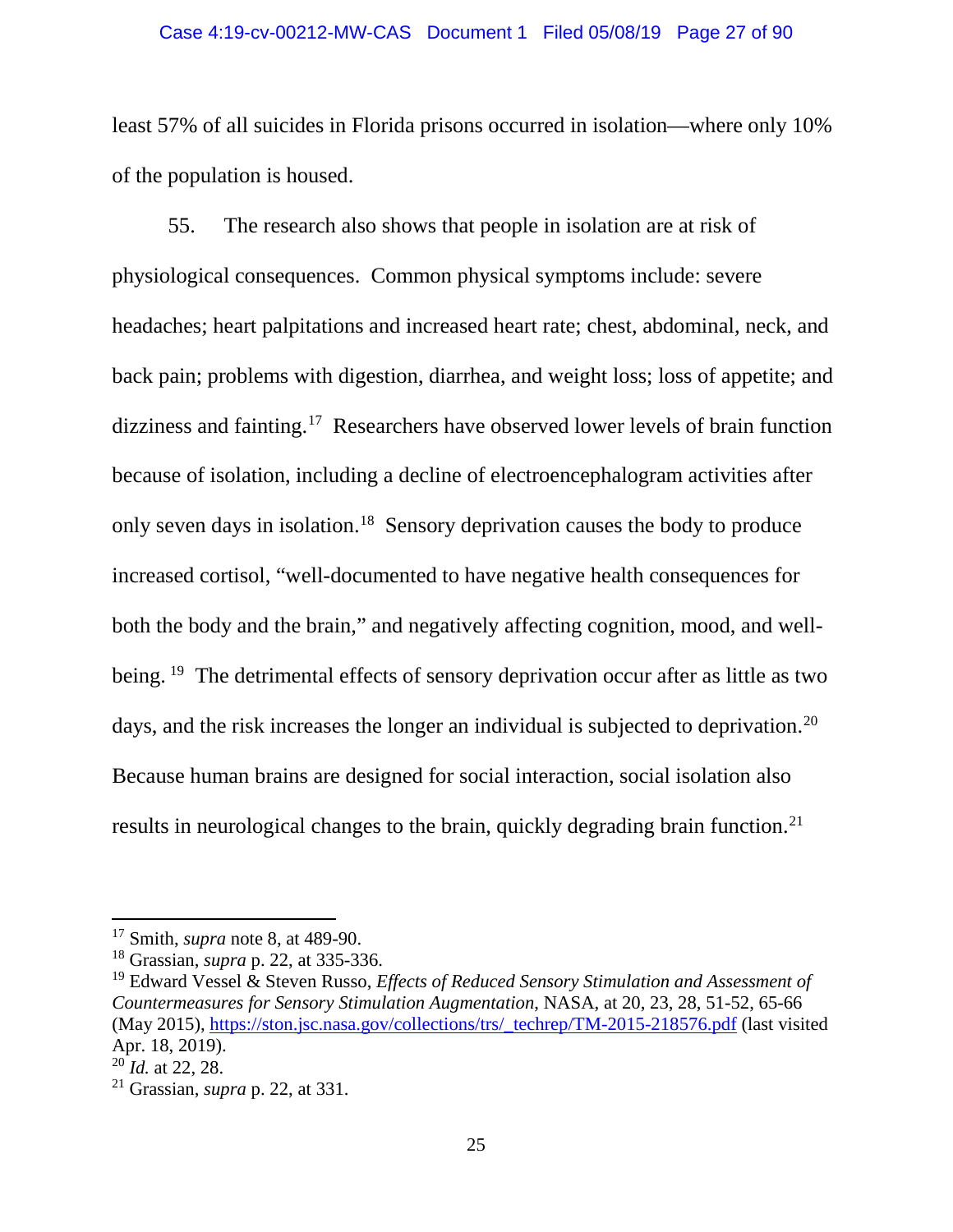#### Case 4:19-cv-00212-MW-CAS Document 1 Filed 05/08/19 Page 28 of 90

56. Although all incarcerated people placed in isolation are at risk of harm, some people are more susceptible to serious health consequences because of their disabilities, age, health conditions, or other characteristics. People with psychiatric or intellectual disabilities are more sensitive and reactive to psychological stressors and emotional pain. As a result, isolation may worsen and intensify pre-existing mental health related symptoms such as depression, paranoia, psychosis, and anxiety, and can cause severe impairment in isolated individuals' ability to function.<sup>22</sup>

57. Youth are generally less equipped to manage the psychological stressors of isolation, and it is especially difficult for those with recent histories of trauma, abuse, neglect, or mental disabilities. The risk of permanent damage from isolation is acute for all youths as their brains have not fully developed.

58. People with hearing and vision challenges are even more isolated from human contact and environmental stimulation in isolation, and thus are at heightened risk of physical or mental harm. People with mobility disabilities are also at heightened risk of falls when restrained, and the lack of exercise and movement may result in the loss of physical functioning and ambulation.

 $\overline{a}$ 

<sup>22</sup> Human Rights Watch, *Callous and Cruel: Use of Force against Inmates with Mental Disabilities in US Jails and Prisons* (May 12, 2015), https://www.hrw.org/report/2015/05/12/callous-and-cruel/use-force-against-inmates-mentaldisabilities-us-jails-and (last visited Apr. 18, 2019).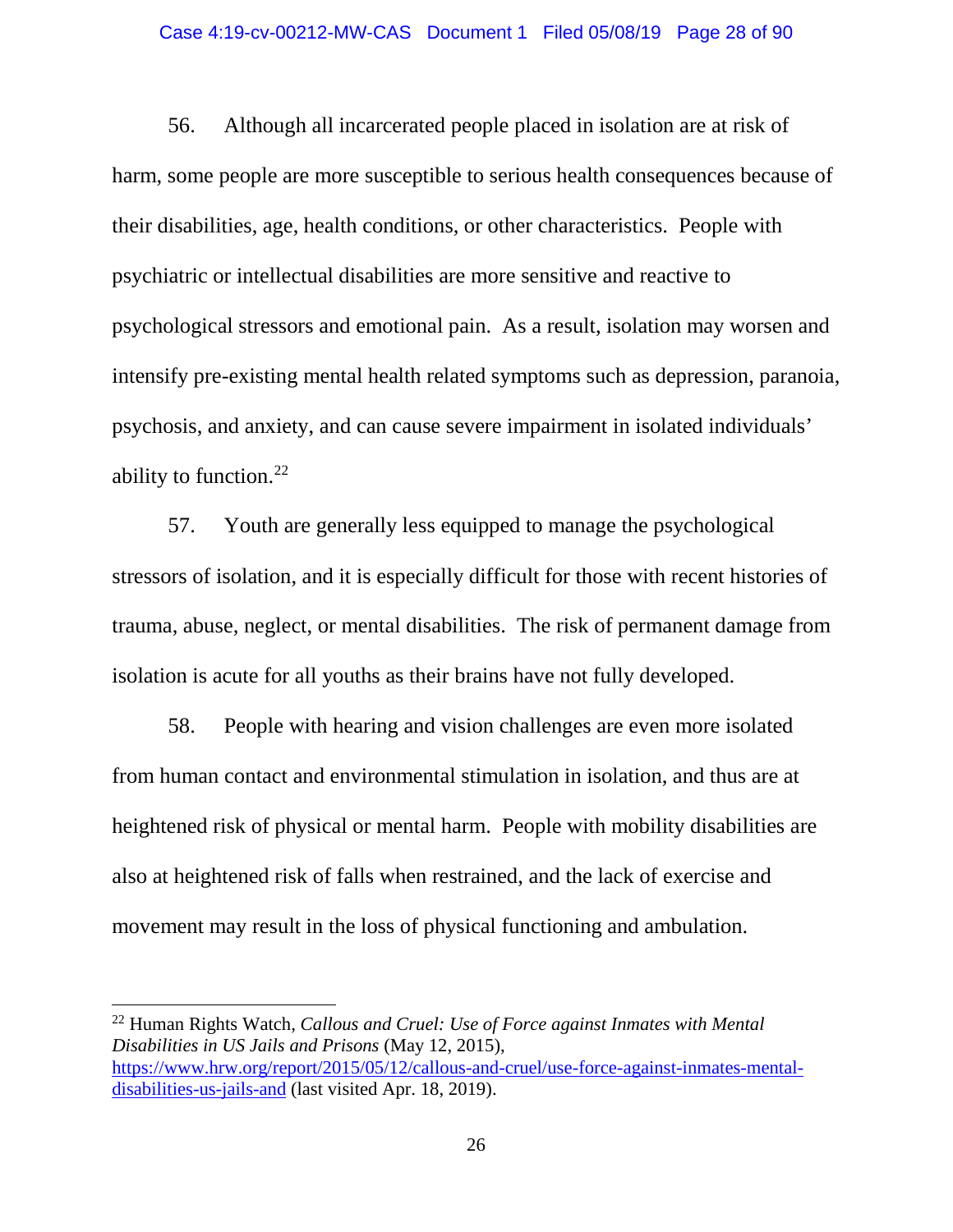### Case 4:19-cv-00212-MW-CAS Document 1 Filed 05/08/19 Page 29 of 90

59. People with serious and chronic medical conditions may suffer from exacerbations of their symptoms due to the stress, lack of exercise, reduced access to healthcare, and inability of staff to detect and quickly respond to medical emergencies, including, for example, seizures that could result in fatalities in the absence of an immediate response.

60. Pregnant women suffer from a heightened risk of falls while restrained, and they cannot receive the exercise and movement they need to maintain a healthy pregnancy. Common pre-existing feelings of stress and depression are exacerbated, and higher levels of stress increase the risk of miscarriage and birth complications.

61. Several professional correctional and healthcare organizations recommend, and FDC is aware, that isolation should be used only sparingly, if at all. For example, the American Psychiatric Association advises against isolation of people with mental illness and juveniles.23 The National Commission on Correctional Health Care states that people with mental illness, juveniles, and pregnant women should never be in isolation, and no one should be there for more

 $\overline{\phantom{a}}$ 

https://www.dhcs.ca.gov/services/MH/Documents/2013\_04\_AC\_06c\_APA\_ps2012\_PrizSeg.pdf (last visited Apr. 19, 2019); Am. Psychiatric Ass'n, *Position Statement on Solitary Confinement (Restricted Housing) of Juveniles* (July 2018), https://www.psychiatry.org/File%20Library/About-APA/Organization-Documents-Policies/Policies/Position-2018-Solitary-Confinement-Restricted-Housing-of-Juveniles.pdf (last visited Apr. 18, 2019).

<sup>23</sup> Am. Psychiatric Ass'n, *Position Statement on Segregation of Prisoners with Mental Illness*  (Apr. 2013),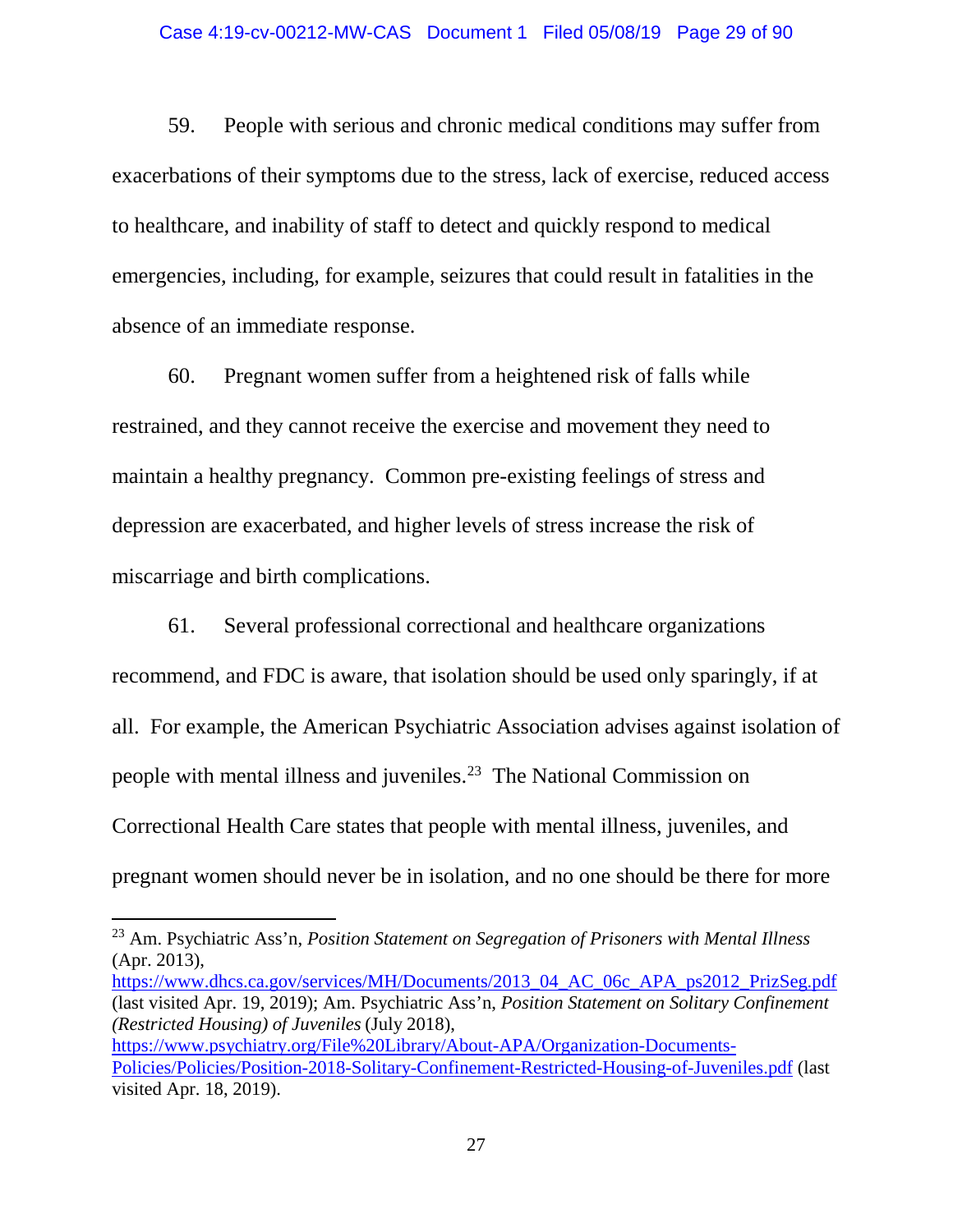than  $15$  days.<sup>24</sup> The American Public Health Association advises against isolating juveniles and people with mental illness, and states that no one should be isolated as a disciplinary sanction. 25 The American Bar Association asserts that isolation should not be allowed for anyone.<sup>26</sup>

62. The U.S. Department of Justice ("DOJ"), in 2016, also recommended significantly limiting the use of isolation.  $27$  Specifically, it recommended against placing juveniles and pregnant women in isolation.28 It also recommended that absent special circumstances, people with serious mental illness should not be placed in isolation.29 It said that isolation for "low level" offenses should be eliminated, and that people should spend less time in isolation for other offenses. 30 When people must be isolated, they should be housed "in the least restrictive

<sup>25</sup> *See* Am. Pub. Health Ass'n, *Solitary Confinement as a Public Health Issue*, https://apha.org/policies-and-advocacy/public-health-policy-statements/policydatabase/2014/07/14/13/30/solitary-confinement-as-a-public-health-issue (last visited Apr. 18, 2019); AM. PSYCHIATRIC ASS'N, PSYCHIATRIC SERVICES IN CORRECTIONAL FACILITIES (3d ed. 2016).

<sup>26</sup> AM. BAR ASS'N, ABA STANDARDS FOR CRIMINAL JUSTICE, TREATMENT OF PRISONERS 95 (3d ed. 2011) ("Conditions of extreme isolation should not be allowed regardless of the reasons for a prisoner's separation from the general population. Conditions of extreme isolation generally include a combination of sensory deprivation, lack of contact with other persons, enforced idleness, minimal out-of-cell time, and lack of outdoor recreation."),

<sup>24</sup> Nat'l Comm'n on Corr. Health Care, *Solitary Confinement (Isolation)* (Apr. 2016), https://www.ncchc.org/solitary-confinement (last visited Apr. 18, 2019).

https://www.americanbar.org/content/dam/aba/publications/criminal justice standards/Treatmen t of Prisoners.authcheckdam.pdf (last visited Apr. 18, 2019).

<sup>27</sup> U.S. Dep't of Justice, *Report and Recommendations Concerning the Use of Restrictive Housing*, at 104-16 (Jan. 2016), https://www.justice.gov/archives/dag/file/815551/download (last visited Apr. 18, 2019).

<sup>28</sup> *Id.* at 101, 102.

<sup>29</sup> *Id.* at 99-101.

<sup>30</sup> *Id.* at 109-10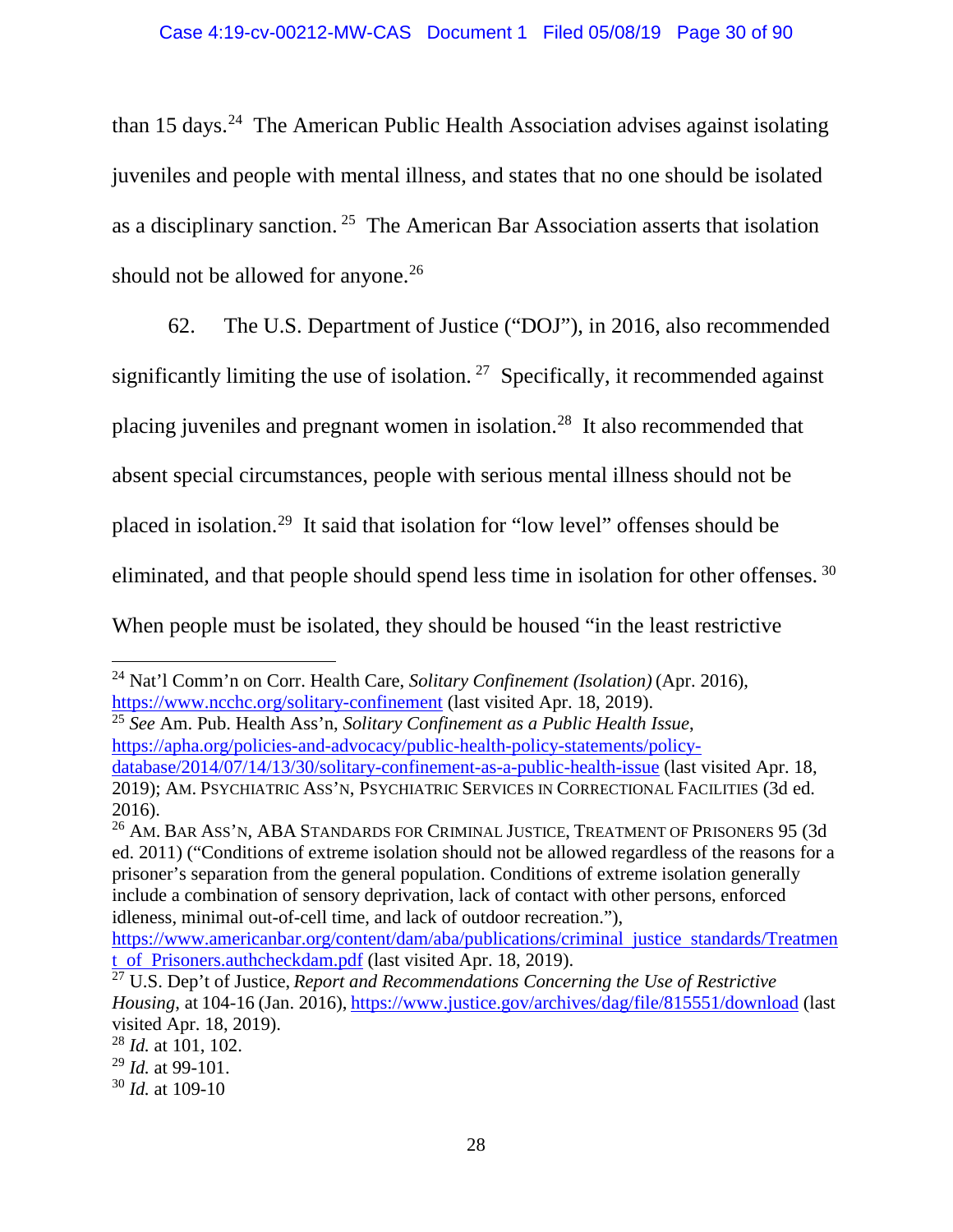#### Case 4:19-cv-00212-MW-CAS Document 1 Filed 05/08/19 Page 31 of 90

setting necessary" to ensure the safety of all people; that placement be based on specific, "clearly articulate<sup>[d]</sup> reasons;" and that the placement serve "a specific penological purpose."31 The then-President of the United States ordered executive departments and agencies to implement these recommendations – "it is critical that DOJ accelerate efforts to reduce the number of Federal inmates and detainees held in restrictive housing and that Federal correctional and detention systems be models for facilities across the United States."32

63. Human rights organizations and authorities recognize the harms of isolation and advocate for severe limitations on its use. The United States Special Rapporteur on Torture, for example, determined that more than 15 days in isolation amounts to torturous, cruel, and unusual punishment, and should be abolished. The European Committee for the Prevention of Torture and Inhuman or Degrading Treatment or Punishment recommended that, due to its potentially hazardous effects, isolation should only be used as punishment in exceptional cases and for the shortest period possible. In 2015, the U.N. General Assembly revised its Standard Minimum Rules for the Treatment of Prisoners (renamed the "Mandela Rules") to state that, "[s]olitary confinement shall be used only in exceptional

<sup>31</sup> *Id.* at 94.

 $32$  Presidential Memorandum on Limiting the Use of Restrictive Housing by the Fed. Gov't from President Barack Obama to the Heads of Exec. Dep't and Agencies (Mar. 1, 2016), https://obamawhitehouse.archives.gov/the-press-office/2016/03/01/presidential-memorandumlimiting-use-restrictive-housing-federal (last visited Apr. 18, 2019).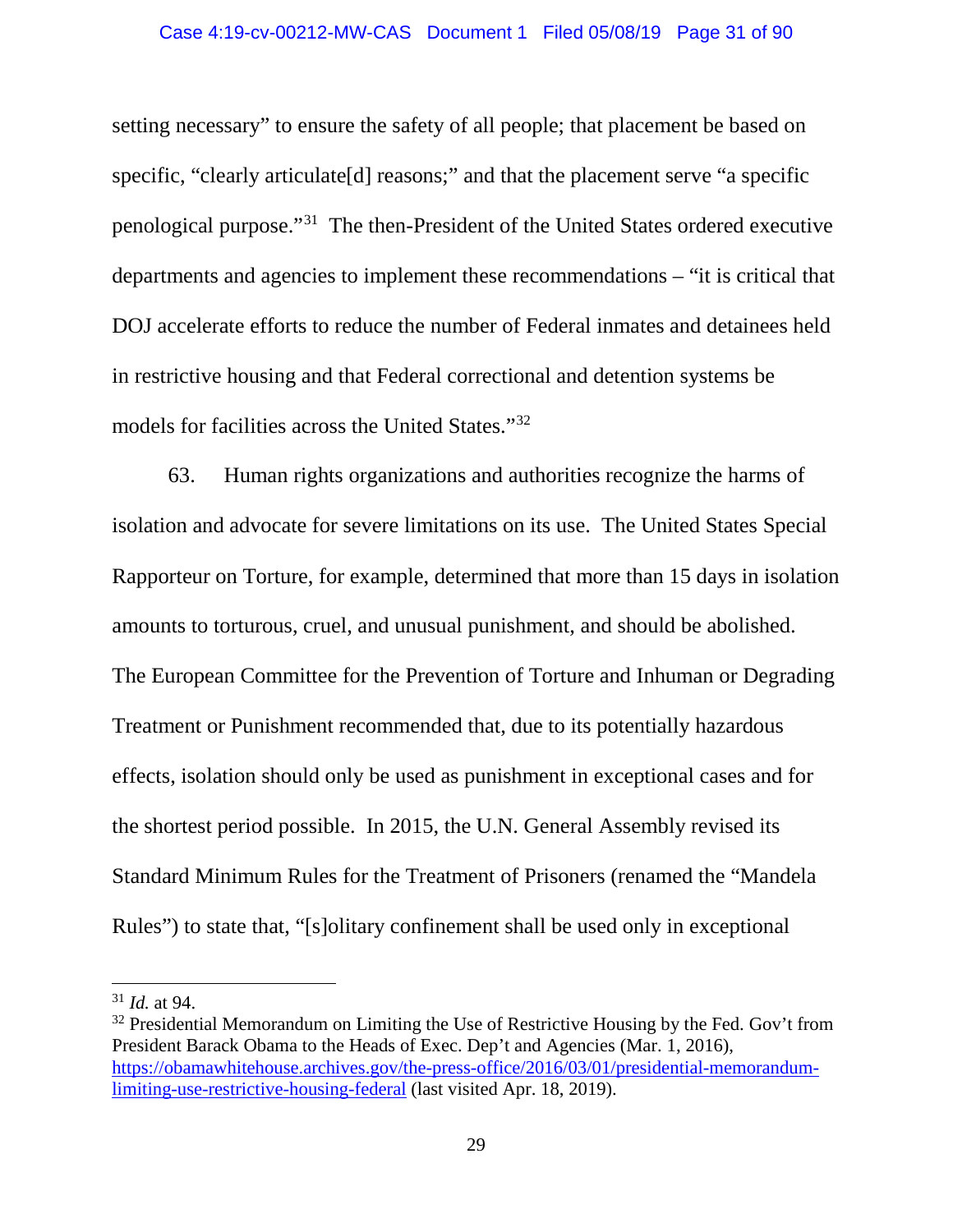#### Case 4:19-cv-00212-MW-CAS Document 1 Filed 05/08/19 Page 32 of 90

cases as a last resort, for as short a time as possible and subject to independent review." 33 The Mandela Rules forbid indefinite or prolonged use of isolation (defined as anything more than 15 consecutive days) and restrict its use for people with mental of physical disabilities.<sup>34</sup>

64. Other state correctional systems recognize the substantial risk of harm caused by isolation and have voluntarily implemented measures to dramatically reduce its use. In Colorado, for example, after subjecting himself to just 20 hours in isolation, the former Director of Corrections implemented policies that reduced the population in isolation from over 7% to less than 1% of its prison population.<sup>35</sup> Since these reforms began, the rate of assaults on staff have decreased by half.<sup>36</sup> Maine enacted reforms that cut its population in isolation by half, and provided increased programming and environmental stimulation for those that remain in isolation. There has been no statistically significant rise in violence, and by some measures the violence in Maine has decreased.37 Mississippi enacted reforms at

l

<sup>34</sup> *Id.* 35 Risk Raemisch, Op-Ed., *My Night in Solitary,* N.Y. Times, Feb. 20, 2014, https://www.nytimes.com/2014/02/21/opinion/my-night-in-solitary.html (last visited Apr. 18, 2019); Rick Raemisch & Kellie Wasko, Colo. Dep't of Corr., *Open the Door—Segregation Reforms in Colorado*, at 2-3 (2015),

<sup>33</sup> G.A. Res. 70/175, at 17, U.N. Doc. A/RES/70/175 (Dec. 17, 2015), https://undocs.org/A/RES/70/175 (last visited Apr. 18, 2019).<br><sup>34</sup> Id.

https://drive.google.com/file/d/0B30yLl0I1yBRY2h2UDBCZ0Q5WlE/view (last visited Apr. 18, 2019).

<sup>36</sup> *Id.* at 9.

<sup>37</sup> American Civil Liberties Union of Me., *Change is Possible: A Case Study of Solitary Confinement Reform in Maine*, at 31 (Mar. 2013),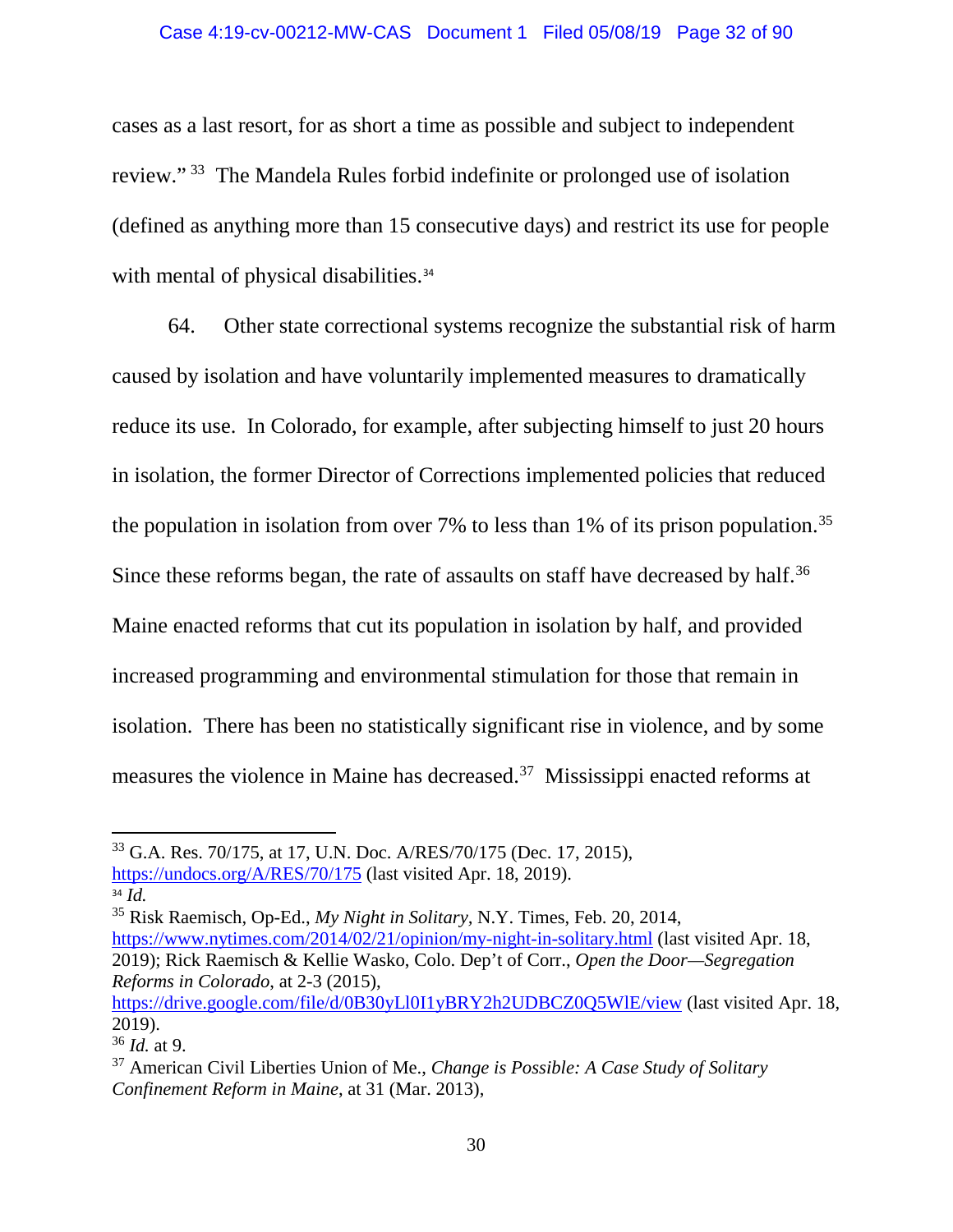one institution that cut its population in isolation down from 1000 to 150, and eventually closed the entire unit.<sup>38</sup> Idaho is just beginning its reforms, but it has already stopped placing women in isolation, and reduced the number of men it isolates by more than 50%.39 Since 2015, North Dakota has reduced its population in isolation by 60 to 70%, and has experienced a sharp decline in prison violence.<sup>40</sup> Since 2016, New York has reduced its population in isolation by 30%, reduced the average length of stay in isolation by 31%, and reduced the number of individuals serving over 365 days in isolation by  $72\%$ .<sup>41</sup>

65. As reflected by these organizations, agencies, and authorities,

isolation is degrading, inhumane, dangerous, and should never be used as

 $\overline{\phantom{a}}$ 

<sup>39</sup> Ass'n of State Corr. Adm'rs & Arthur Liman Pub. Interest Program, *Working to Limit Restrictive Housing: Efforts in Four Jurisdictions to Make Changes*, YALE L. SCH., at 7 (2018), https://law.yale.edu/system/files/documents/pdf/Liman/asca\_liman\_2018\_workingtolimit.pdf, (last visited Apr. 17, 2019).

https://www.aclumaine.org/sites/default/files/field documents/aclu solitary report webversion. pdf (last visited Apr. 18, 2019).

<sup>38</sup> Terry A. Kupers, et al., *Beyond Supermax Administrative Segregation: Mississippi's Experience Rethinking Prison Classification and Creating Alternative Mental Health Programs*, 36 CRIMINAL JUSTICE & BEHAVIOR 1037, 1041 (2009),

https://www.aclu.org/sites/default/files/field\_document/asset\_upload\_file359\_41136.pdf (last visited Apr. 18, 2019); John Buntin, *Exodus: How America's Reddest State – And Its Most Notorious Prison – Became a Model of Corrections Reform*, GOVERNING, Aug. 2010, at 20, 27, https://drjdbij2merew.cloudfront.net/GOV/GOV Mag Aug10.pdf (last visited Apr. 18, 2019).

<sup>40</sup> *Id.* at 8; David Kidd, *Tender Justice, North Dakota is Conducting a Prison Experiment Unlike Anything Else in the United States*, GOVERNING, Aug. 2018, at 46, 50-51,

https://archives.erepublic.com/GOV/GOV\_Mag\_Aug2018.pdf (last visited Apr. 18, 2019). 41 New York Department of Corrections and Community Supervision, *2018 Annual Update: DOCCS Continues to Improve the Conditions and Reduce the Use of Solitary Confinement in its Facilities*, http://www.doccs.ny.gov/DoccsNews/2018/Annual%20Update%20-%202018.pdf, (last visited Apr. 18, 2019).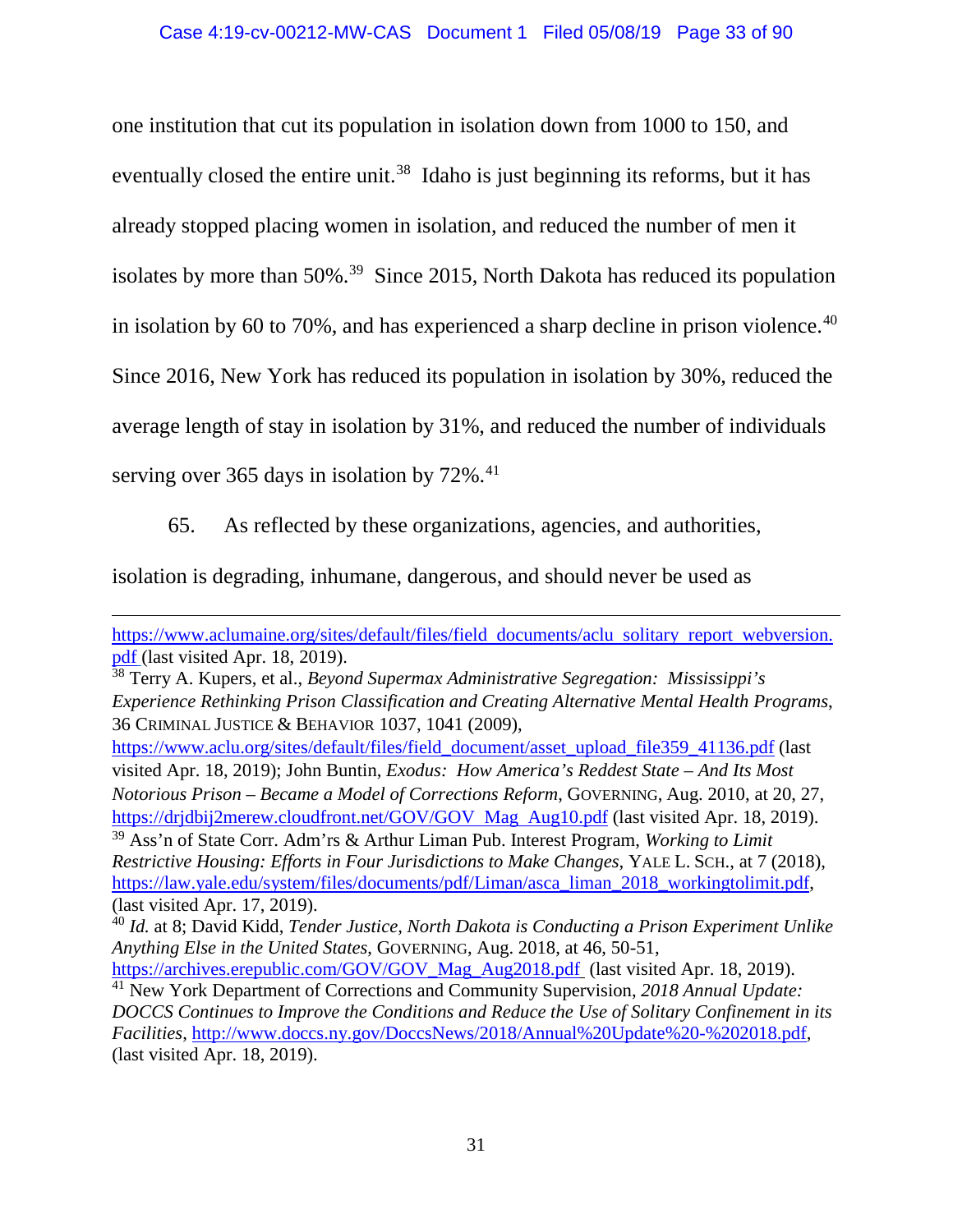punishment. If it's ever used, it should be used only as a last resort for the shortest duration possible to remedy a current and serious threat to safety and security. It is a form of psychological torture, inflicts psychological and physical pain, and exposes everyone to a substantial risk of serious harm. These authorities also demonstrate that it violates contemporary standards of decency in a civilized society to expose prisoners in isolation in Florida to such a risk.

### **B. FDC's Labels for Isolation**

66. Despite the well-known risk of harm, FDC confines and isolates people in their cells for an average of 22 or more hours a day in nearly all FDC prisons throughout the state. Although it uses different labels for isolation throughout the prison system—Maximum Management, Disciplinary Confinement, Close Management, and Administrative Confinement—FDC subjects people in each of these to deprivations of human contact, environmental stimulation, and exercise, layered with oppressive and unnecessary security measures. No matter what label FDC chooses, the cumulative effect of the deprivations and conditions in these isolation cells subjects people to a substantial risk of serious psychological and physiological harm.

67. As of March 1, 2019, there were 10,557 people assigned to Maximum Management, Disciplinary Confinement, Close Management, and/or Administrative Confinement, which is more than 10% of FDC's total population.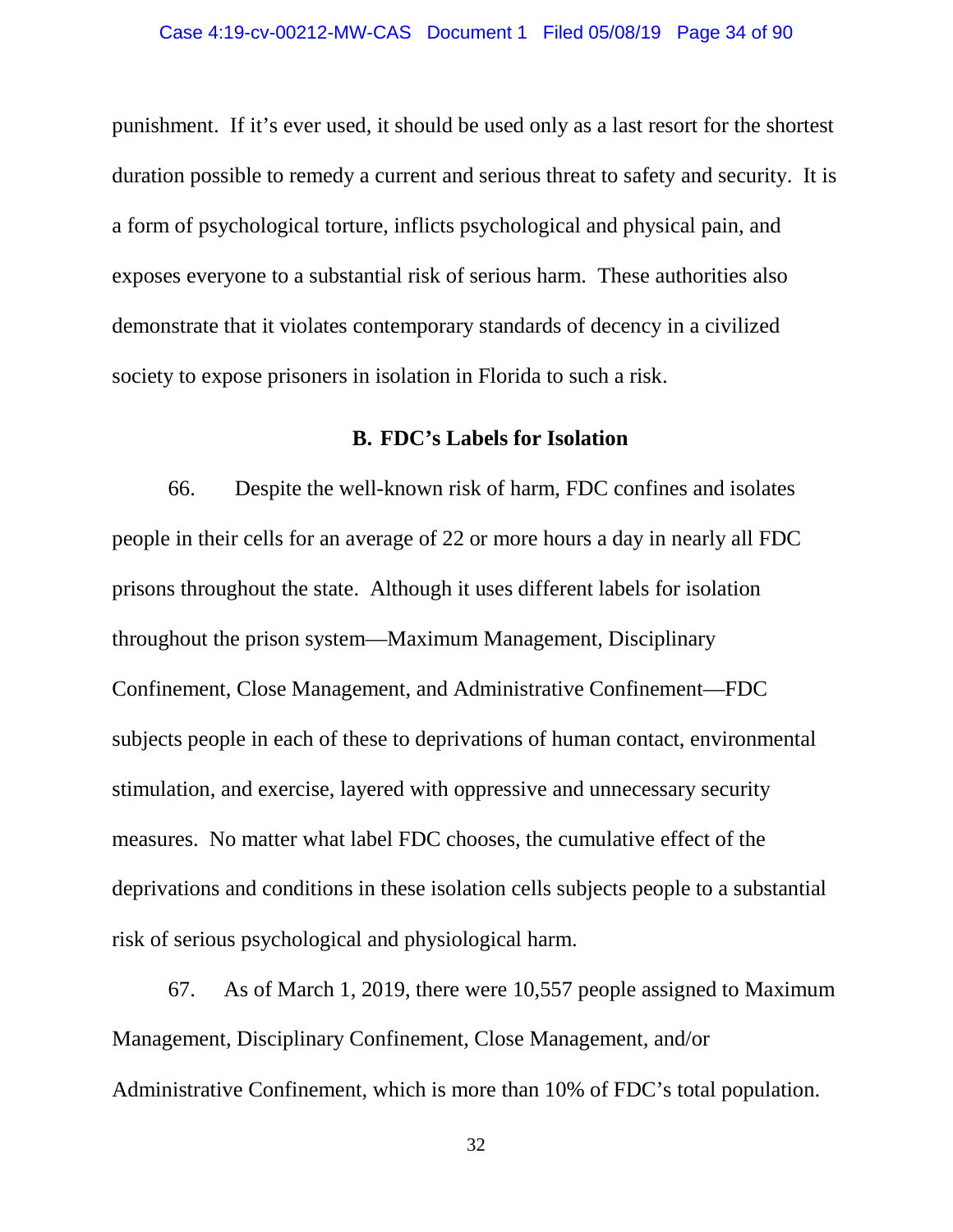#### Case 4:19-cv-00212-MW-CAS Document 1 Filed 05/08/19 Page 35 of 90

68. The typical path for people in isolation is to begin in Administrative Confinement while FDC investigates allegations of safety and security risks or pending disciplinary charges; people remain there for weeks or months. FDC also isolates people when they seek protective custody and request to "check in" to Administrative Confinement; they can be in isolation for months while FDC determines whether they require such protection. The deprivations that a person suffers are the same regardless of whether FDC has placed the person in Administrative Confinement to investigate pending disciplinary charges or the person has "checked in" to Administrative Confinement seeking protection.

69. FDC assigns people it finds guilty of disciplinary charges to Disciplinary Confinement. Each guilty charge leads to at least one specific term in isolation, but there is no limit to the number of terms for which a person can be sentenced even for the same incident. The terms are almost always served consecutively. For example, when Plaintiff Meddler, who has a history of mental illness, was 17 years old, FDC placed her in isolation for refusing to do push-ups as ordered by the correctional staff. After nearly six weeks in isolation, she became agitated and yelled obscenities and banged on the door of her cell. For this one incident, FDC isolated her an additional 30 days in confinement for "disobeying a verbal order," another 30 days for "threatening speech," and another 30 days for "creating, participating in or inciting a major disturbance," to be served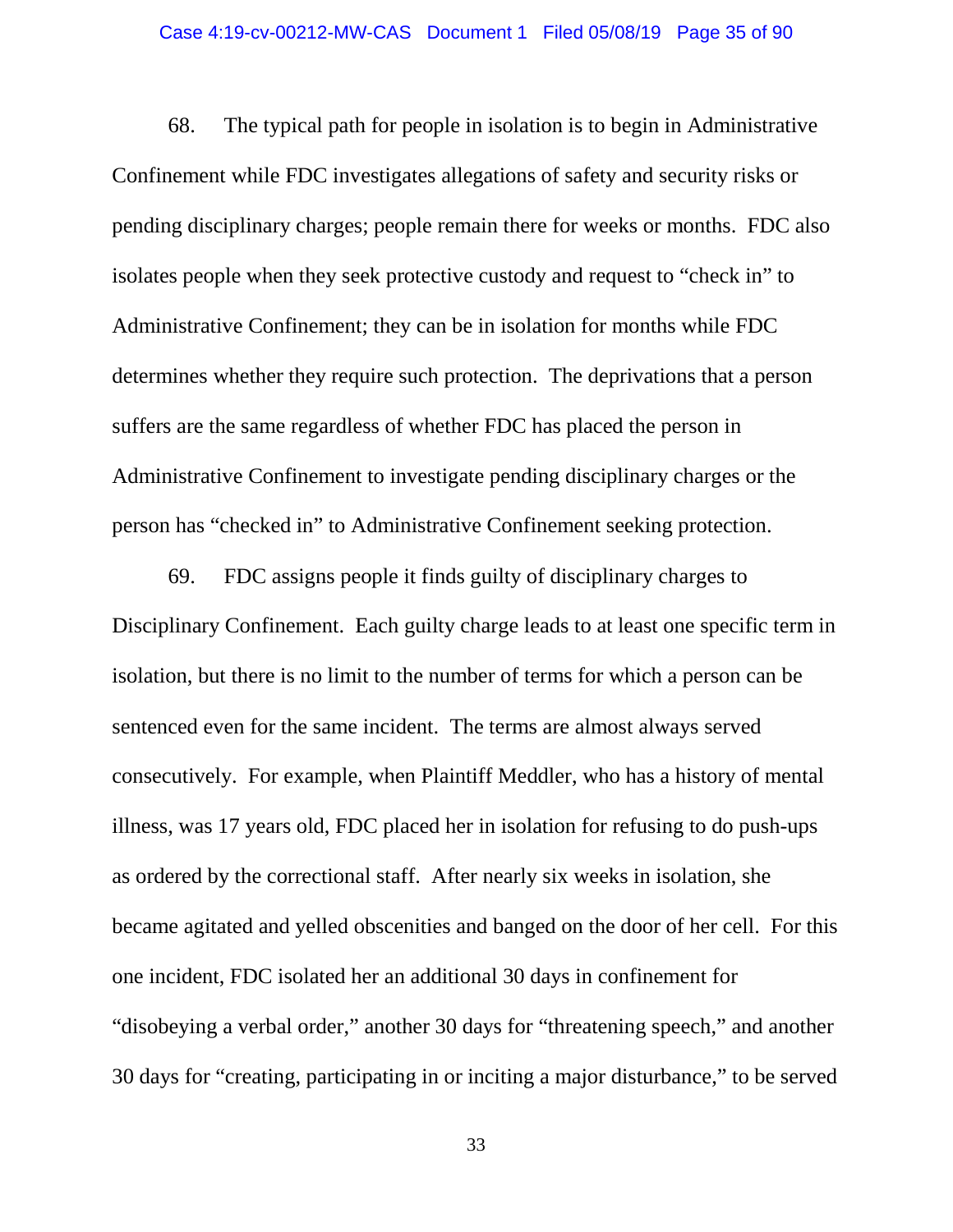## Case 4:19-cv-00212-MW-CAS Document 1 Filed 05/08/19 Page 36 of 90

consecutively. This stacking of charges resulting in prolonged isolation is typical of what happens to members of the class.

70. Although the maximum number of days for one disciplinary type of charge is 60 days, there are people who have enough consecutive terms to be in isolation for the next twenty years. Many people, especially those suffering from mental illness, are trapped in a perpetual, vicious cycle of isolation in Disciplinary Confinement. Disciplinary charges lead people suffering from mental illness to spend weeks in isolation, which exacerbates their mental health symptoms, causing them to become agitated and act out, leading to more disciplinary charges and more time in isolation with seemingly no end in sight.

71. Under FDC's policy, people are assigned to Close Management when FDC determines they have "demonstrated an inability to live in the general population without abusing the rights and privileges of others."42 The assignment to Close Management does not require a formal disciplinary charge. There are three levels of Close Management (CM I, II, and III), with Level I being the most restrictive and Level III being the least restrictive. There are no time limits for any of these levels; FDC can, and does, isolate people in Close Management indefinitely. While the average duration for someone in CM is one to three years,

<sup>42</sup> Fla. Admin. Code R. 33-601.800(1)(d).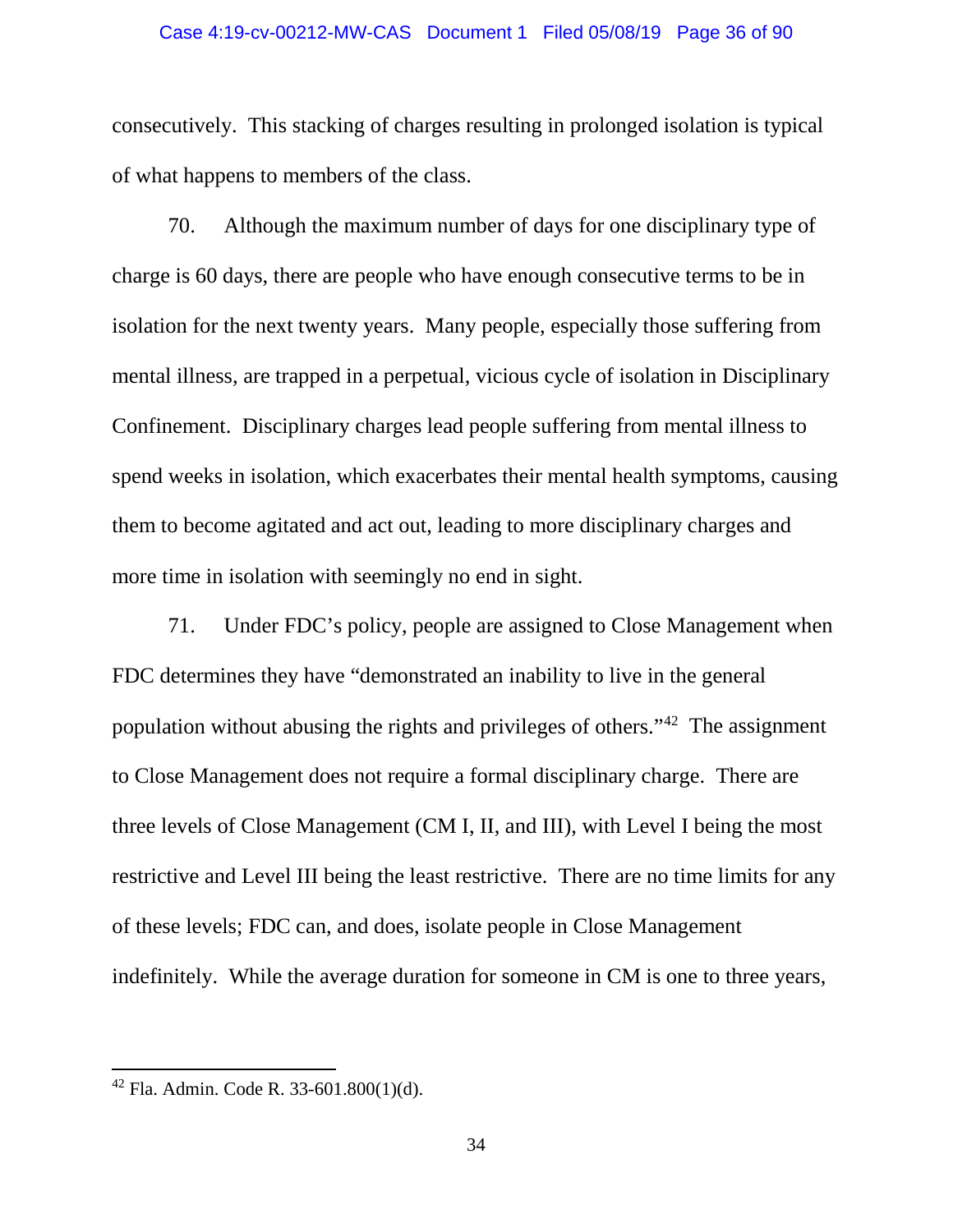#### Case 4:19-cv-00212-MW-CAS Document 1 Filed 05/08/19 Page 37 of 90

there are several hundred people who have been there for more than six years, and many for almost twenty years.<sup>43</sup>

72. FDC assigns people whom it has deemed "extreme security risk[s]" to Maximum Management, with or without a guilty disciplinary finding.<sup>44</sup> Although it is supposed to be a "temporary status," there is no time limit for Maximum Management.<sup>45</sup> On information and belief, the average duration for someone in Maximum Management is six months.

73. Based on policy and practice, FDC subjects people in each type of isolation to cell searches, restraints, strip searches, and "property restriction."46 It also restricts access to personal visits, phone calls, exercise, dayroom time to socialize with others, reading materials, canteen, hygiene items, and personal property ("privileges"). Under FDC's written policies, the level of restrictions differs in each type of isolation only by a matter of degree. But despite FDC's written policies, in practice it determines restrictions by staffing availability, housing location, whether someone is in more than one type of isolation at the

l

<sup>&</sup>lt;sup>43</sup> FDC has designated six prisons to house people assigned to Close Management, but it does not have enough beds for this population at these prisons. As of March 1, 2019, there were hundreds of people waiting in Administrative Confinement and Disciplinary Confinement cells throughout the state who were supposed to be in Close Management at those six prisons. While they wait, typically for several months, FDC restricts them according to the Administrative Confinement and Disciplinary Confinement policies.

 $^{44}$  Fla. Admin. Code R. 33-601.820(1)(b).

<sup>45</sup> *See* Fla. Admin. Code R. 33-601.820(1)(b).

<sup>&</sup>lt;sup>46</sup> "Property restriction," discussed in more detail in Paragraphs  $110 - 111$ , refers to FDC's policy and practice of removing all property in someone's cell—including their clothes and bedding—for a period of 72 hours, and sometimes longer.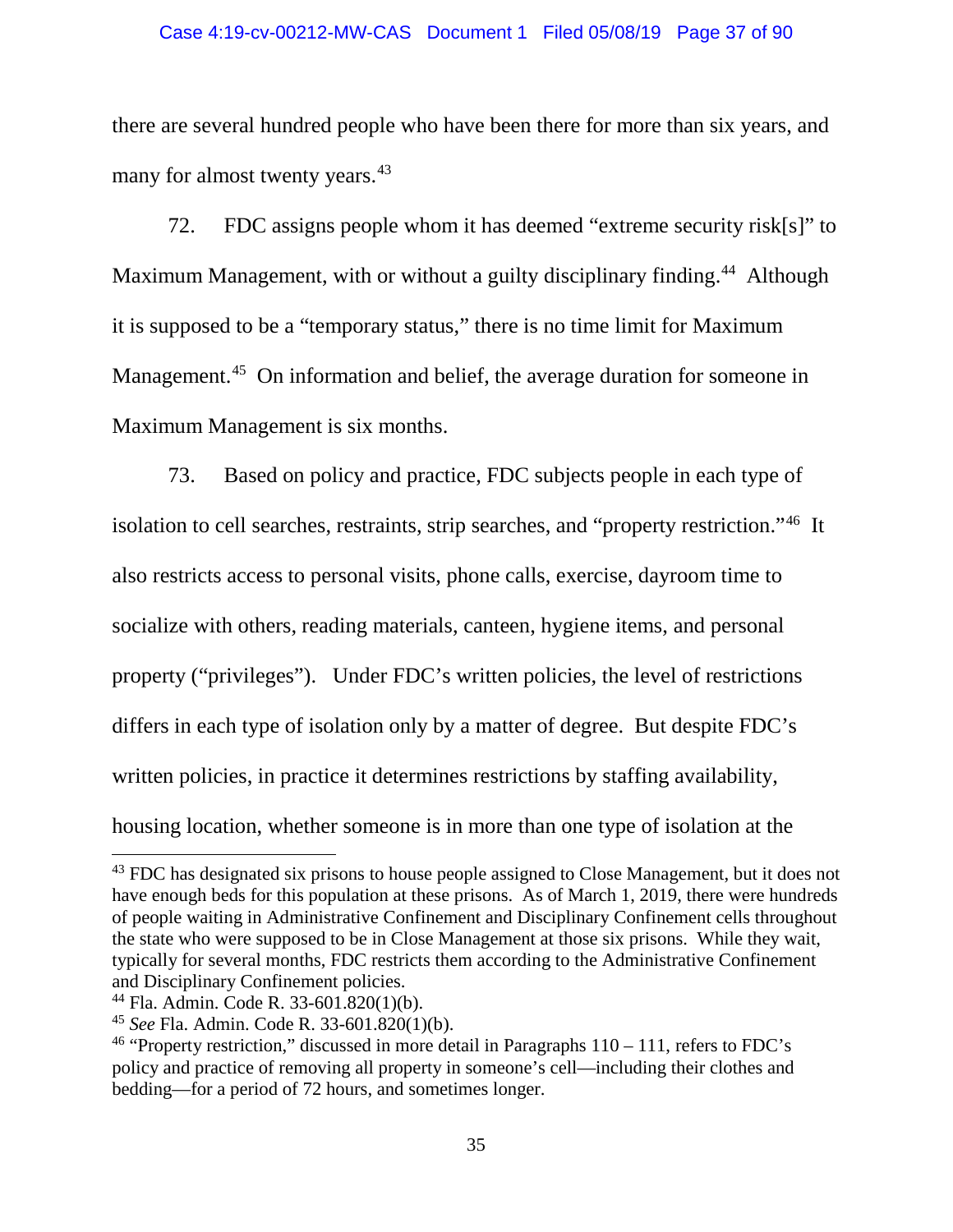same time, and other arbitrary reasons. Mr. Kendrick, for example, due to his housing location, is currently restricted as if he were assigned to Disciplinary Confinement although he is solely assigned to Close Management I. And even if FDC followed its own written policies, which it frequently does not, the paltry amount of "privileges" and out-of-cell time in these written policies does not prevent the substantial harm caused by isolation.

74. No matter what the label, FDC knowingly subjects people to an objective risk of harm and inhumane treatment by isolating them in small cells at least 22 hours a day, under the highest security measures, while depriving them of basic human needs.

### **C. Conditions in Isolation Cells**

75. The deprivations of basic human needs, cell conditions, severe restrictions, and oppressive security measures, collectively, subject people in FDC's care to a substantial risk of serious health consequences.

76. The tiny isolation cells where people spend nearly 24 hours a day for prolonged periods are generally composed of monotone concrete walls, a concrete floor and ceiling, and a steel door. The steel door typically has a small, approximately one-foot square plexiglass window. The door also has a steel flap for passing all objects in and out of the cell, including food trays, medications, mail, or filthy mops. It is also used to apply and remove handcuffs, and to use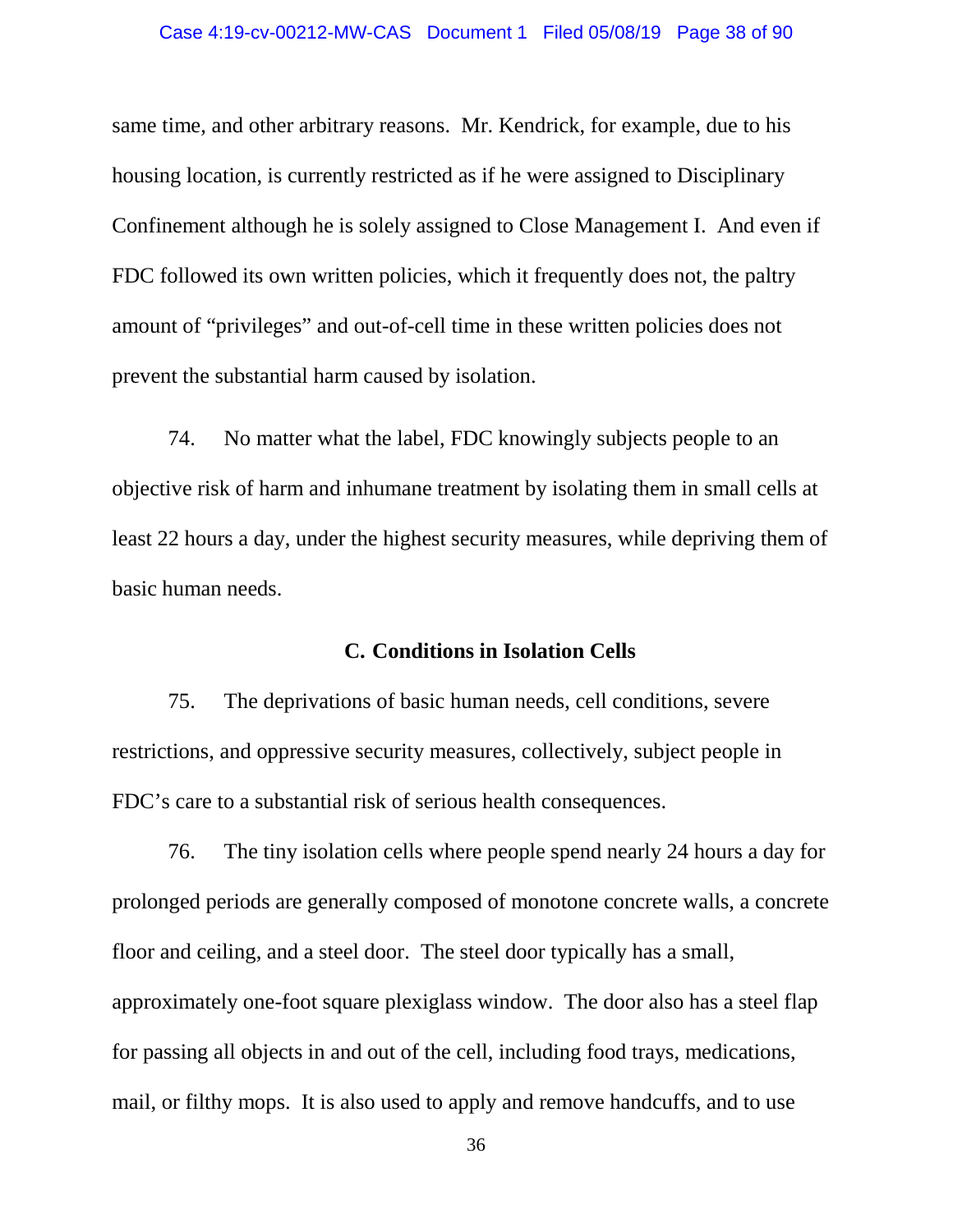#### Case 4:19-cv-00212-MW-CAS Document 1 Filed 05/08/19 Page 39 of 90

pepper spray on people inside the cell. If there is a window to the outdoors, in many units it is painted over or partially covered with steel, allowing in minimal natural light or view of the outdoors. People typically cannot open these windows for fresh air, although some are broken allowing in a steady stream of cold air during the winter. Almost none of the cells are air conditioned despite the sweltering Florida summer heat. The only ventilation of these cells happens via an exhaust fan that recirculates stifling air throughout the unit with a loud and constant whirring noise.

77. Many of the cells were built well over 50 years ago and are antiquated, dirty, and in disrepair. There is no way for staff to see inside the cells unless they stand directly in front of the cell door. There are no call buttons or intercoms inside the cells for people to notify staff of emergencies. These cells were not designed for prolonged isolation. Instead, they were designed for sleeping and to allow people to walk in and out of their cells into the common area and beyond during waking hours. In contrast, in other prison systems, cells specifically designed for prolonged isolation include more square footage, call buttons and intercoms, desks for writing and eating, and cameras for staff to view inside the cells.

78. Confinement units are loud, 24 hours a day. Adding to the exhaust fans, prison staff slam doors and knock metal restraints and keys on steel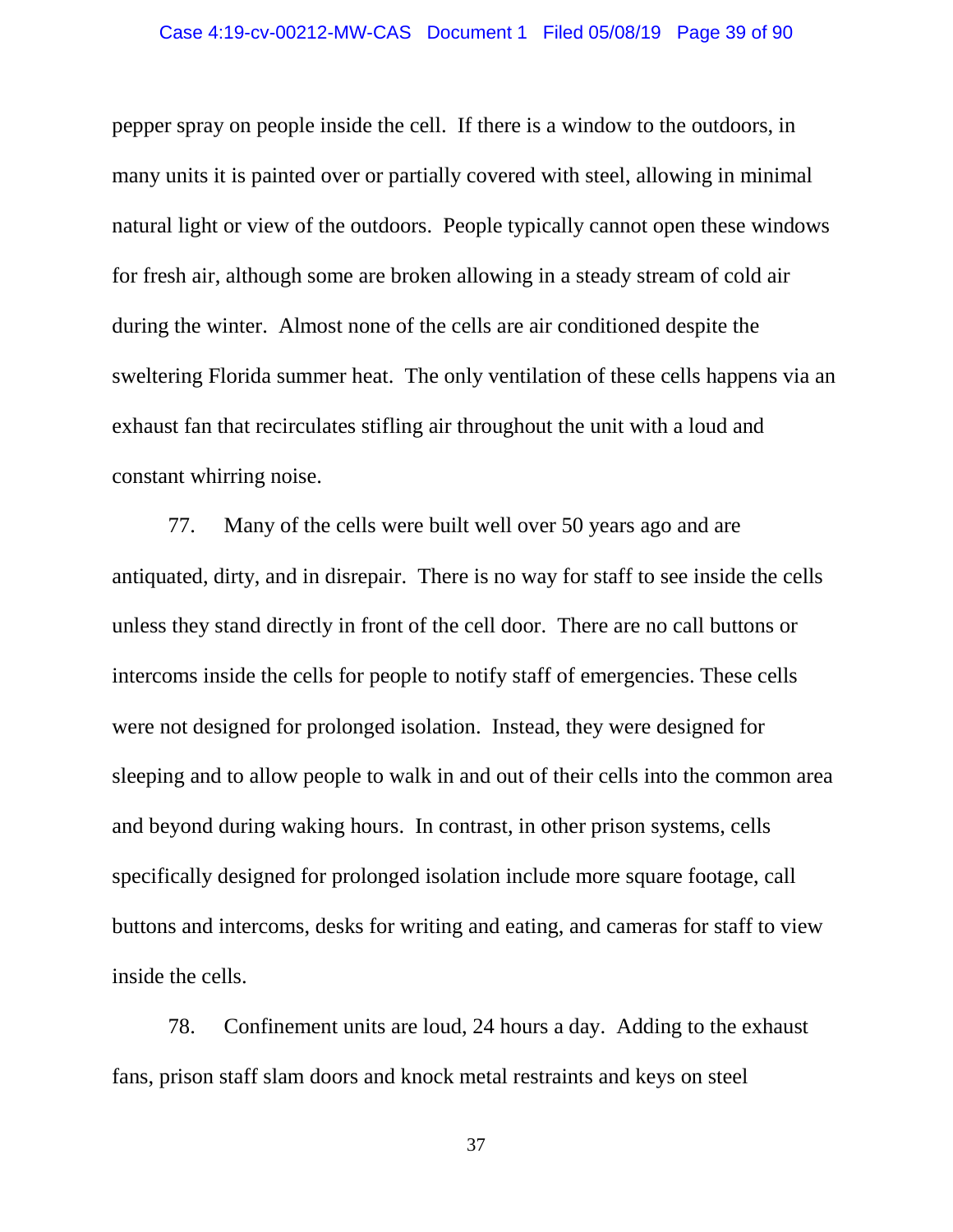throughout the unit. They yell at people and people yell back. Automatic door locks pop loudly and frequently. Chains rattle as people in full restraints shuffle through the unit. People suffering from mental health symptoms howl, scream, and talk to themselves or anyone who will listen. People pound on their doors to get the attention of staff for legitimate concerns, or as an emotional release. There is more yelling and commotion when teams of guards in riot gear use pepper spray or forcibly enter a cell to "extract" or use other force against someone, a common occurrence. Gunfire from FDC shooting ranges punctuate the sounds from within the units.

79. Prison staff control the lights inside cells. Lights are turned off late at night and back on early in the morning for a period of darkness totaling only four to six hours. On the weekends, staff sometimes do not bother to turn the lights on at all. Staff prohibit people from hanging any personal items, such as photographs or drawings, on the walls. Most cells do not have mirrors for people to see themselves. There are no clocks.

80. Unlike people in general population, people in isolation must eat, sleep, and defecate in their small, barren cells. Instead of eating communally in dining halls, they must wait for their food to be delivered on a tray through the slot in the door. They must eat on their beds or the floor, mere inches from their toilet. In many cells, the toilet flushes are timed and controlled by correctional officers.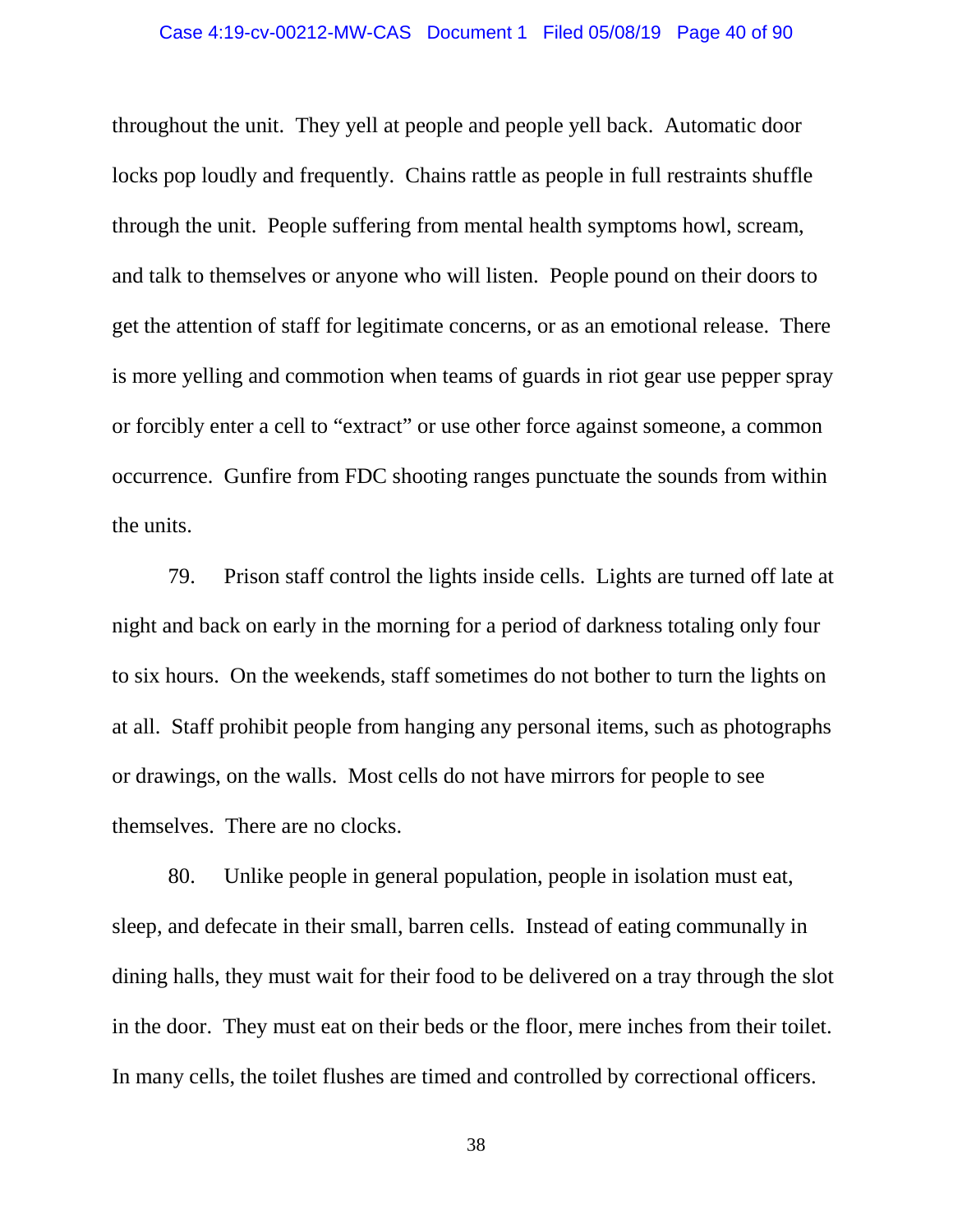Thus, people must often eat their meals accompanied by the smell of feces and urine stagnating in their unflushed toilets.

# **D. Deprivation of Normal Human Contact**

81. FDC, through policy and practice, deliberately deprives people in isolation of normal human contact. In the general population, people have many opportunities to communicate with other incarcerated people, correctional officers, family members, healthcare staff, religious clergy, teachers, and work supervisors. They can engage in such communications without mechanical restraints or physical barriers between them. In contrast, people in isolation rarely if ever have these opportunities. Staff punish people for trying to communicate with incarcerated people in other cells—shouting is prohibited by rule, and staff frequently enforce "no-talking" rules, punishable by disciplinary reports leading to more time in isolation, pepper spray, property restrictions, cell extraction, or even more extreme denial of privileges. During the limited occasions FDC permits people in isolation to communicate with people outside of their cells, it almost always occurs while shackled at the hands and feet, usually through glass, fencing, steel mesh, or doors.

82. FDC does not eliminate the risk of harm from isolation by confining two people in the same cell. People forced to live together in the same isolation cell for 22 hours or more a day do not have normal social interactions. Indeed, it is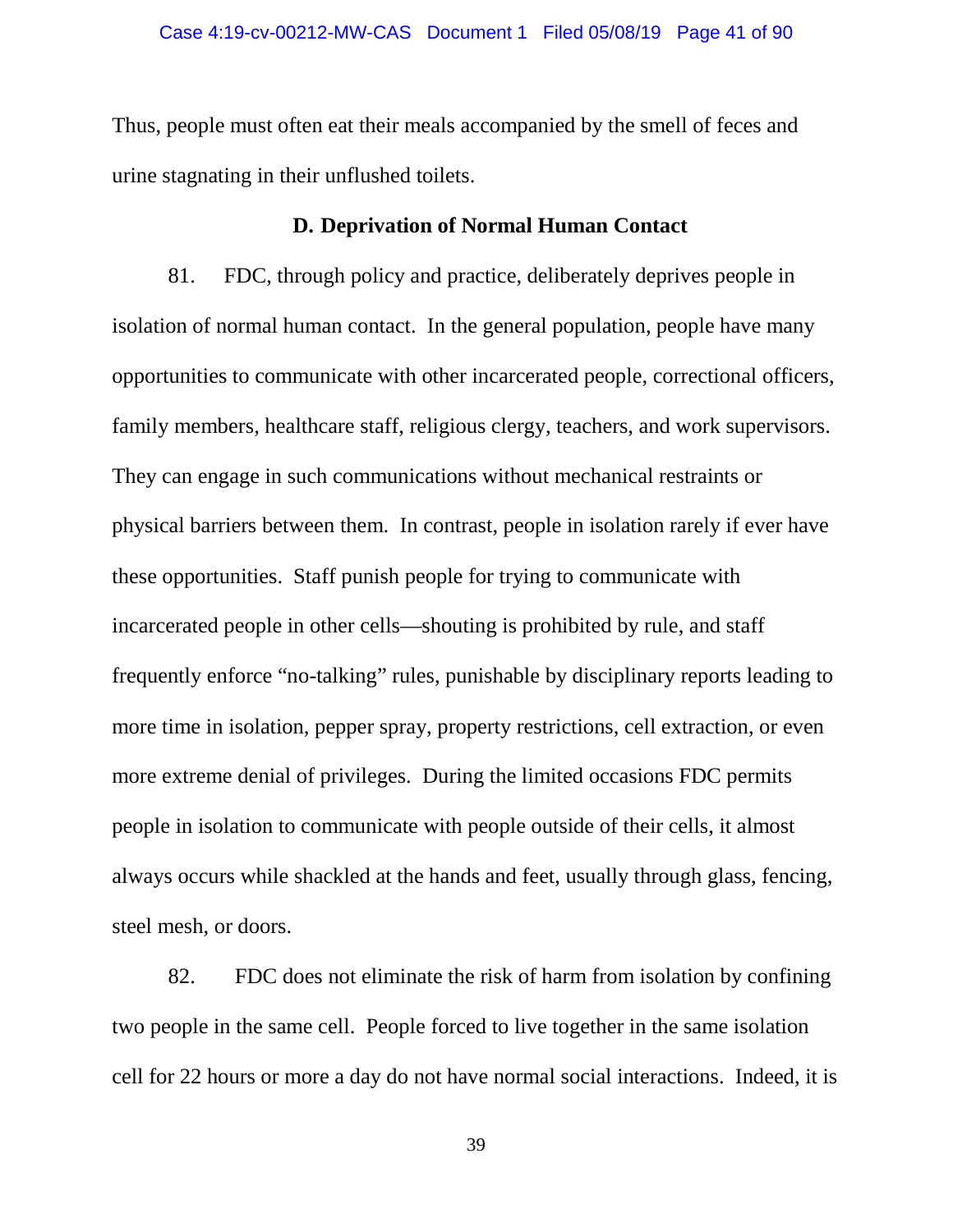# Case 4:19-cv-00212-MW-CAS Document 1 Filed 05/08/19 Page 42 of 90

next to impossible to have normal interactions with a stranger while forced to spend nearly every minute of every day sharing less than 80 square feet. The cells are more cramped, the movement more limited. They must constantly violate each other's personal space. They must defecate in a toilet that is flushed infrequently and located mere inches from their beds. The stress of living with another human being in this tiny space is relentless. Instead of reducing the pain of isolation, double-celling can intensify the suffering by forcing people to navigate around another person's habits and tribulations in intolerable conditions. This is why the DOJ's definition of isolation and solitary confinement expressly includes being confined with another person.

83. Nearly all communication between prison staff and people in isolation occurs through the cell door. During security checks, correctional officers simply look inside each cell, and if they speak at all to the person inside, they do not open the cell door. Medical staff who deliver medications do not stop at every cell, and when they do stop at a cell, the interaction is limited to a few words said from outside the cell door when the medication is passed through the slot in the door. If healthcare staff make "rounds" to check on people, they yell just a few cursory questions, also through the cell door, if there is any interaction at all. Many people in isolation refuse to have frank discussions through a heavy solid door, in part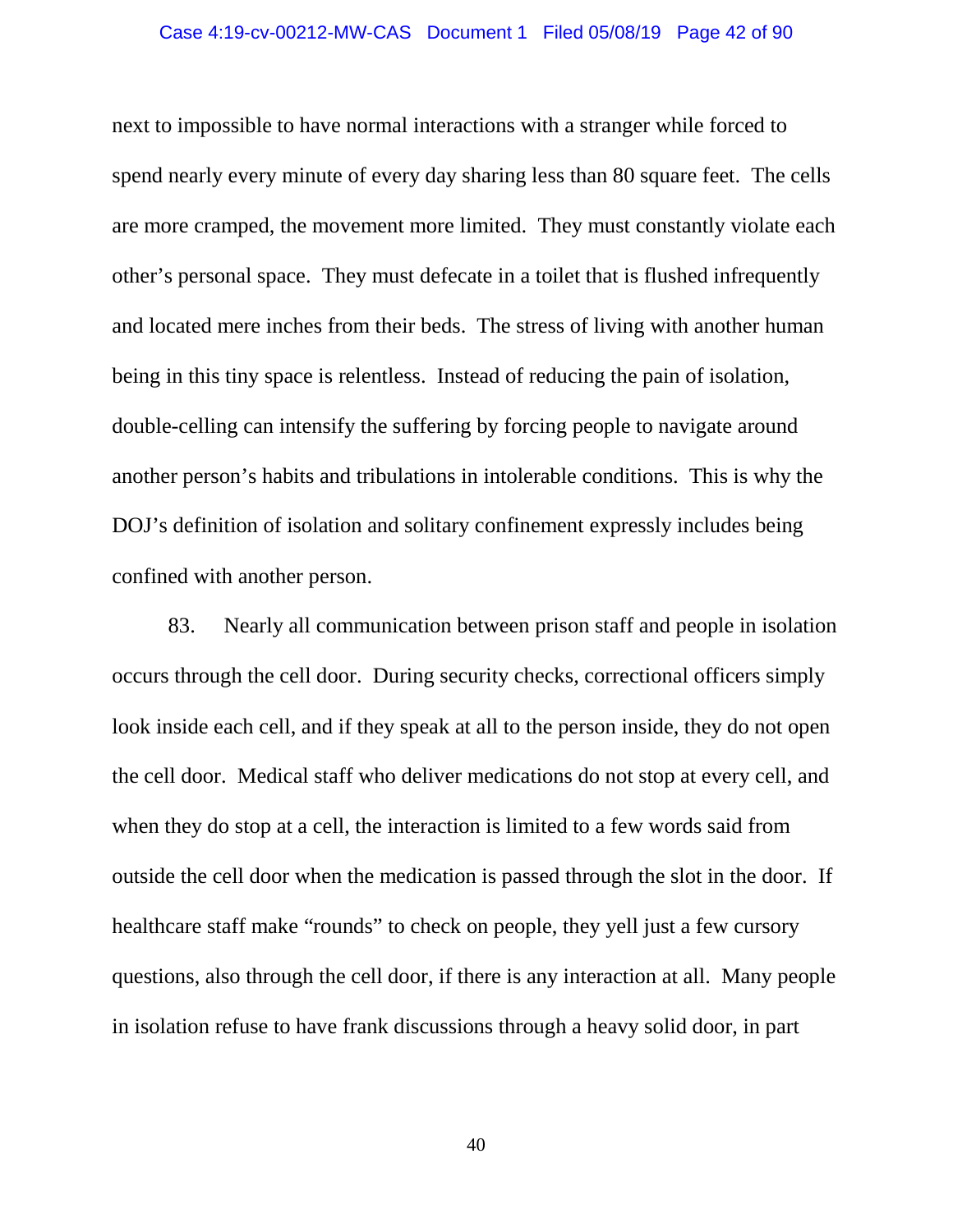# Case 4:19-cv-00212-MW-CAS Document 1 Filed 05/08/19 Page 43 of 90

because they do not want to shout personal information that can be heard by other incarcerated people and correctional staff.

84. Conversations with mental health counselors and psychiatrists, who generally only speak to people diagnosed with mental illness, are not therapeutic or normal in any sense. Often, their sole attempts to speak to their patients are through the cell door. If they want to speak to their patients outside of their cells, they must ask correctional officers to remove them. In many instances, correctional officers refuse. If they remove them, the patients must submit to strip searches, cell searches, and full hand and leg restraints. In some isolation units, correctional staff bring the patient to the shower for the "therapeutic" contact. The shower is in the middle of the common area, with no visual or auditory confidentiality. The patient stands in the shower, fully restrained, while attempting to talk to the clinician through the bars in the shower door. If not the shower, correctional staff frequently lock the patient in a phone booth-sized cage, where the patient must stand or awkwardly sit on a narrow bench, fully restrained, and speak to the clinician through steel mesh. Correctional officers often intentionally position themselves within earshot of the conversation.

85. Clinicians speak to their patients in isolation no more than once a week for the most acutely ill, but typically only once every 30 to 90 days. Clinicians also conduct group therapy once a week for only those diagnosed with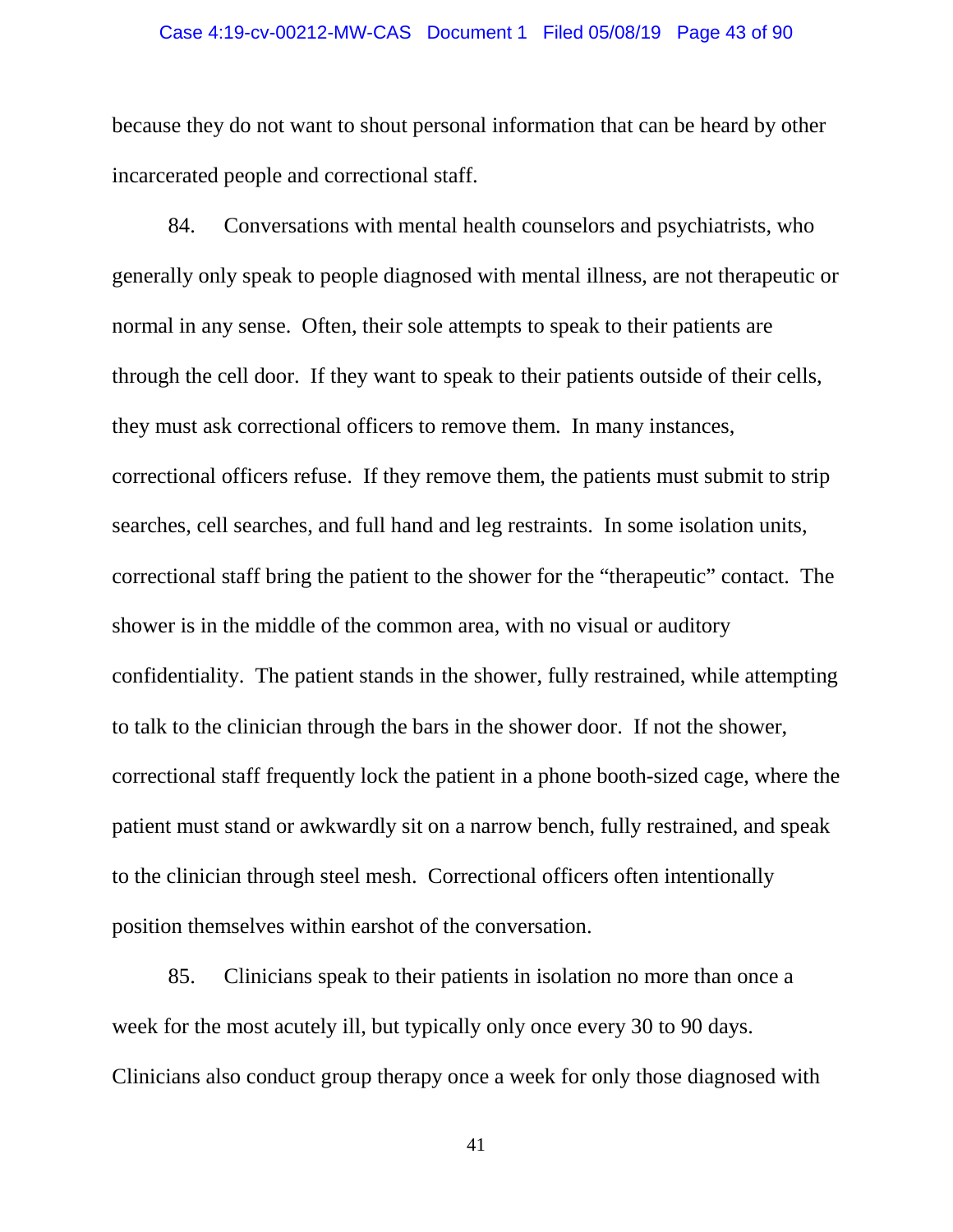# Case 4:19-cv-00212-MW-CAS Document 1 Filed 05/08/19 Page 44 of 90

serious mental illness. For the fraction of people in isolation who do receive group therapy, it is conducted in the dayroom, in the presence of other prison staff, while people are shackled at hands and feet and sometimes locked in individual cages.

86. At Suwannee and Union Correctional Institutions, during group therapy, correctional officers restrain people, lock them in individual cages or separate them by partitions, and the clinicians speak to their patients from another room through a microphone and speaker. For many in these conditions, they cannot hear or understand what the clinicians and other incarcerated people are saying. Clinicians do not consistently provide therapeutic support to manage psychological stressors, instead loosely facilitating chats about random topics. Many people refuse to divulge personal and sensitive information to their clinicians in these conditions in either group or individual therapy.

87. Due to FDC's policies and practices restricting access to personal visits and phone calls, many people go for years without seeing or speaking to their friends and family. For example, FDC denied one person the opportunity to see or talk to his twin brother for at least 16 years, or to meet his twin brother's children.

88. For those infrequently permitted to receive personal visits, FDC confines the incarcerated person alone in a visiting booth, separated from his or her loved ones by thick glass. Staff add another level of humiliation because they do not remove the person's restraints after confining him or her in the booth even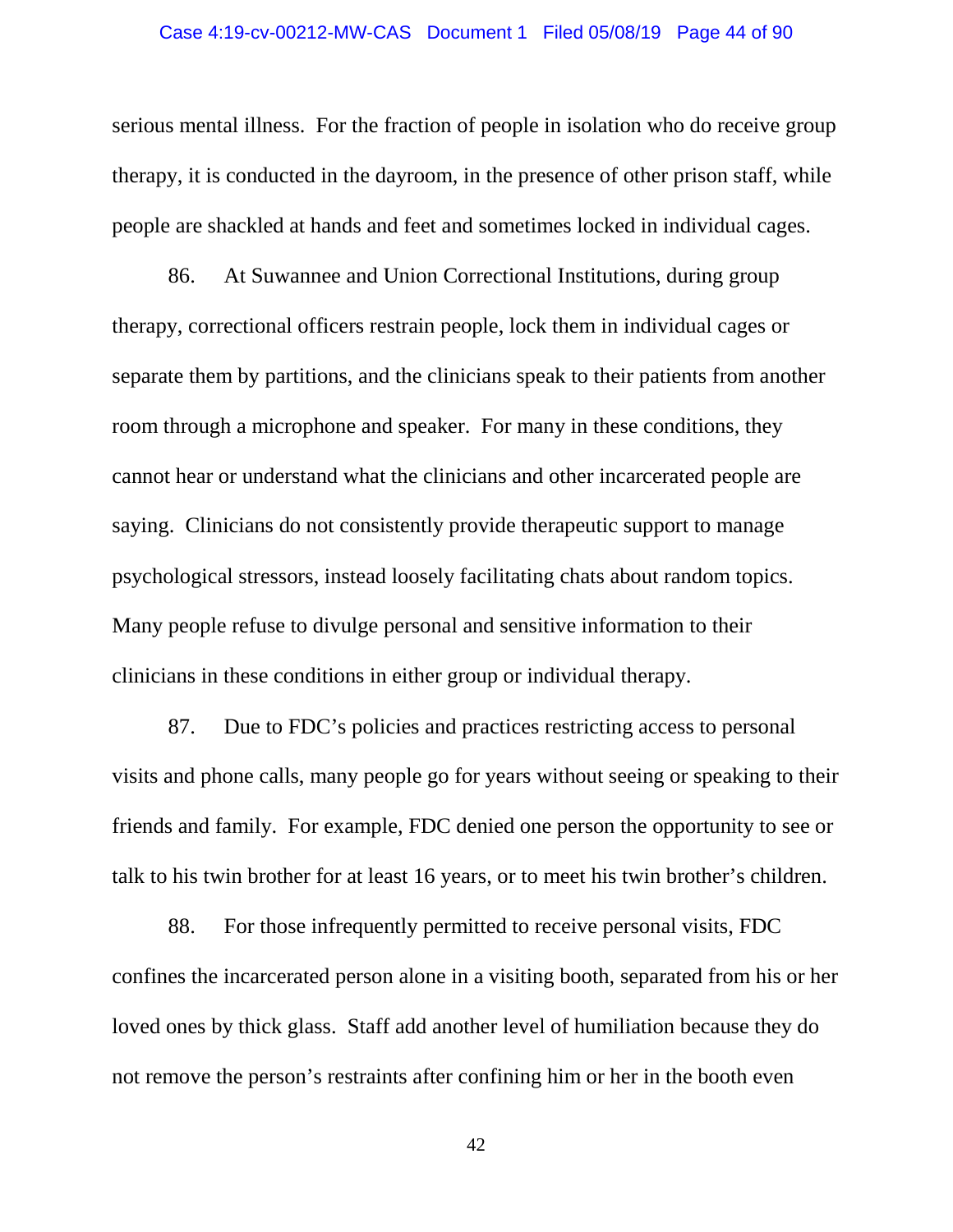# Case 4:19-cv-00212-MW-CAS Document 1 Filed 05/08/19 Page 45 of 90

though it would be possible to do so through a slot in the door, and there is no way to harm or receive contraband from the visitors on the other side of the glass. They must speak loudly to their loved ones through a metal grate that garbles their voices and makes it difficult to communicate.

89. FDC, through policy and practice, deliberately denies people in isolation the basic human need of normal physical touch. They are generally never in proximity to other incarcerated people unless restrained or separated by physical barriers. Parents cannot hug or touch their children during visits. People in isolation cannot even shake their visitors' hands. One person in long-term isolation no longer trusts his own sense of when it is appropriate to shake another person's hand because it has been so many years since he's had the opportunity to do so. Recently, another person's first normal human touch since 2008 was his attorney's handshake during a legal visit. The only human touch that people in isolation experience is from correctional officers during strip searches, when placed in or removed from restraints, during escorts, and from medical staff during examinations. These types of clinical and security contacts do not make up for the deprivation of normal human conversations and normal human touch.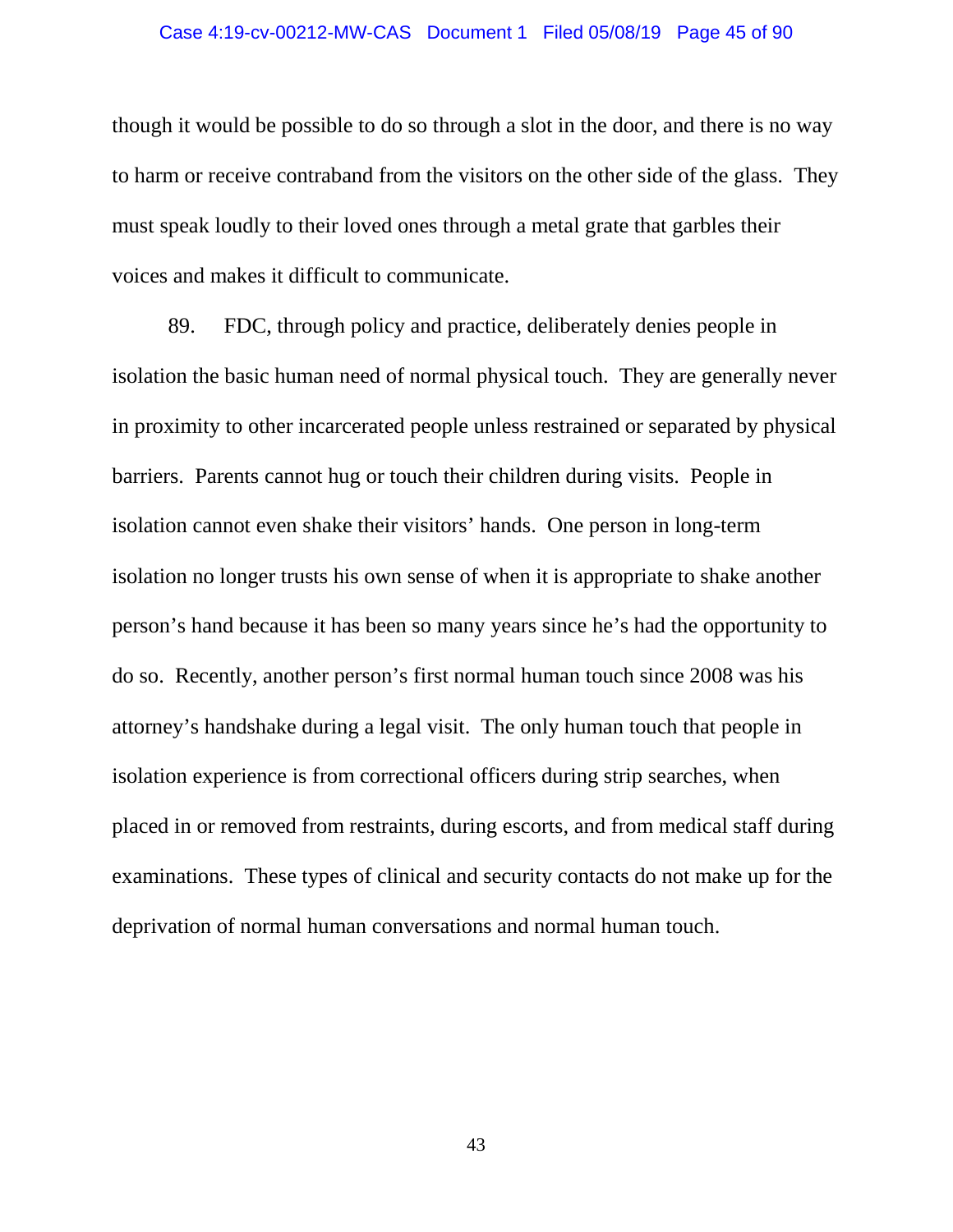### **E. Deprivation of Environmental Stimulation**

90. FDC has a policy and practice of forced idleness for people in isolation. It refuses to provide meaningful rehabilitative programming and severely limits people's activities in their cells.

91. FDC partially or completely covers or obscures the windows to the outdoors in isolation cells, denying many people the opportunity to look at the sky, birds, trees, and grass. It punishes people if they stand and look out their cell doors or windows for more than a few minutes.

92. FDC prohibits televisions and tablets in isolation cells. It also prohibits radios for those isolated in Disciplinary Confinement and Administrative Confinement. It allows radios only in Close Management, and in Maximum Management after the first 12 months, if people have the funds to buy them. Many people do not have such funds, including for the batteries to operate the radios, especially because FDC prohibits them from prison jobs and isolates them from their families.

93. FDC severely limits people's access to reading materials. Based on the written policies, FDC prohibits people in Maximum Management from possessing non-religious books for the first six months, and people in Disciplinary Confinement from possessing any non-religious materials at all, even people who have enough minor disciplinary infractions to be in disciplinary confinement for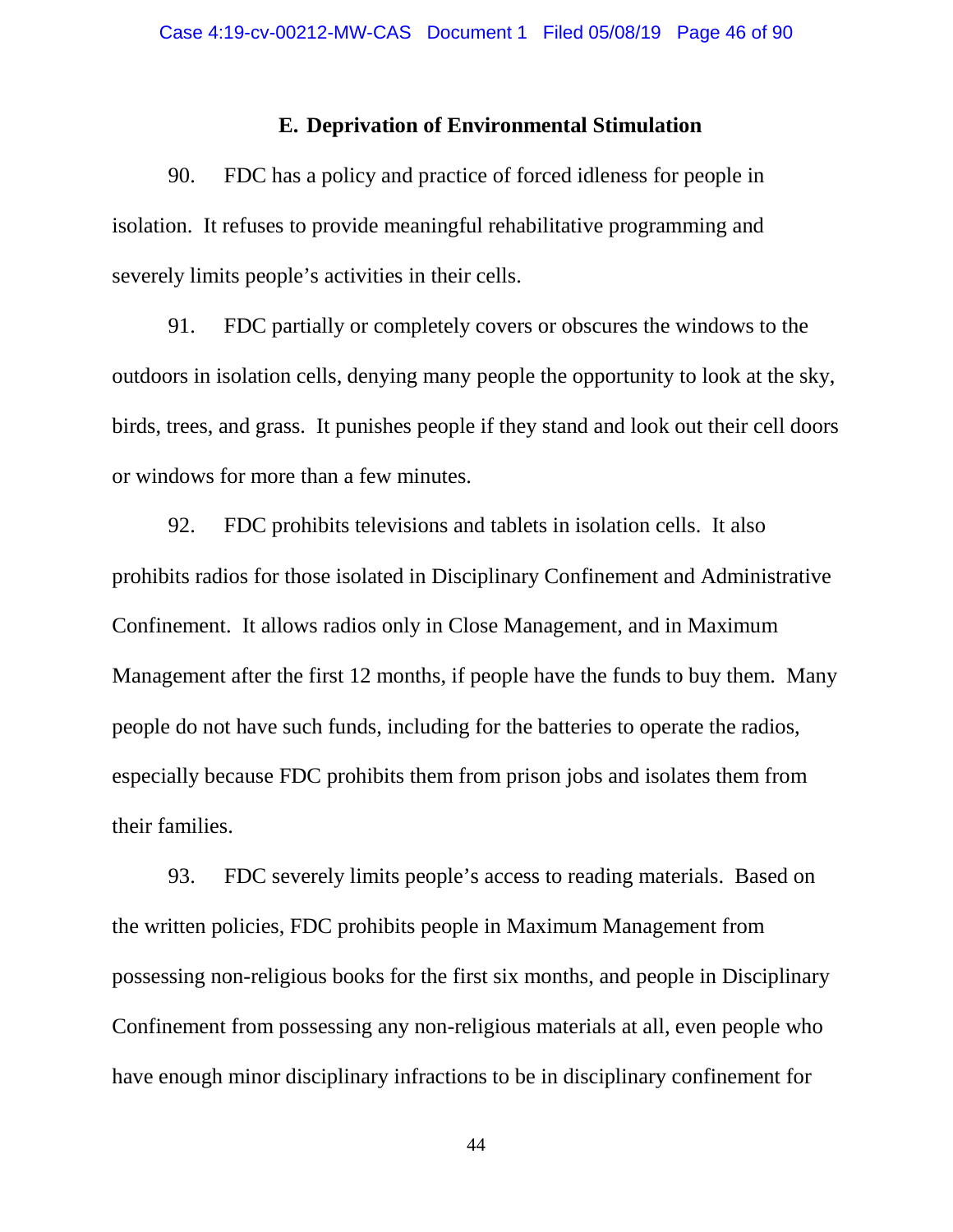# Case 4:19-cv-00212-MW-CAS Document 1 Filed 05/08/19 Page 47 of 90

decades. The written policies limit reading materials for those in Close Management to only three non-religious books at a time each week and five periodicals. They permit people in Administrative Confinement to possess only one book at a time each week. When FDC follows its written policies, due to the absence of other in-cell activities, most people finish their reading materials quickly and have nothing to read for most of the week, and few people can pass every waking hour, for weeks, months, or years at a time, reading. Frequently, FDC fails to follow its written policies, and people have no access to any reading materials, forcing them to sit idle in their cells staring at the walls.

94. FDC prohibits people in isolation from participating in any form of communal worship or prayer. Their only outlet for religious expression is solitary expression in their cells, with infrequent visits by a Christian chaplain, regardless of their faith, who speaks to them briefly through the cell door.

95. FDC also prohibits people in isolation from meaningfully participating in their education, including juveniles, people with disabilities under age 21 enrolled in special education classes, and others who are working towards their G.E.D.s. For the vast majority of those in isolation, at most, a teacher comes to the cell door every few days or weeks and slips them a few worksheets that they may have difficulty completing on their own, or that do not further their degree/certificate requirements. Any interaction with a teacher is very brief,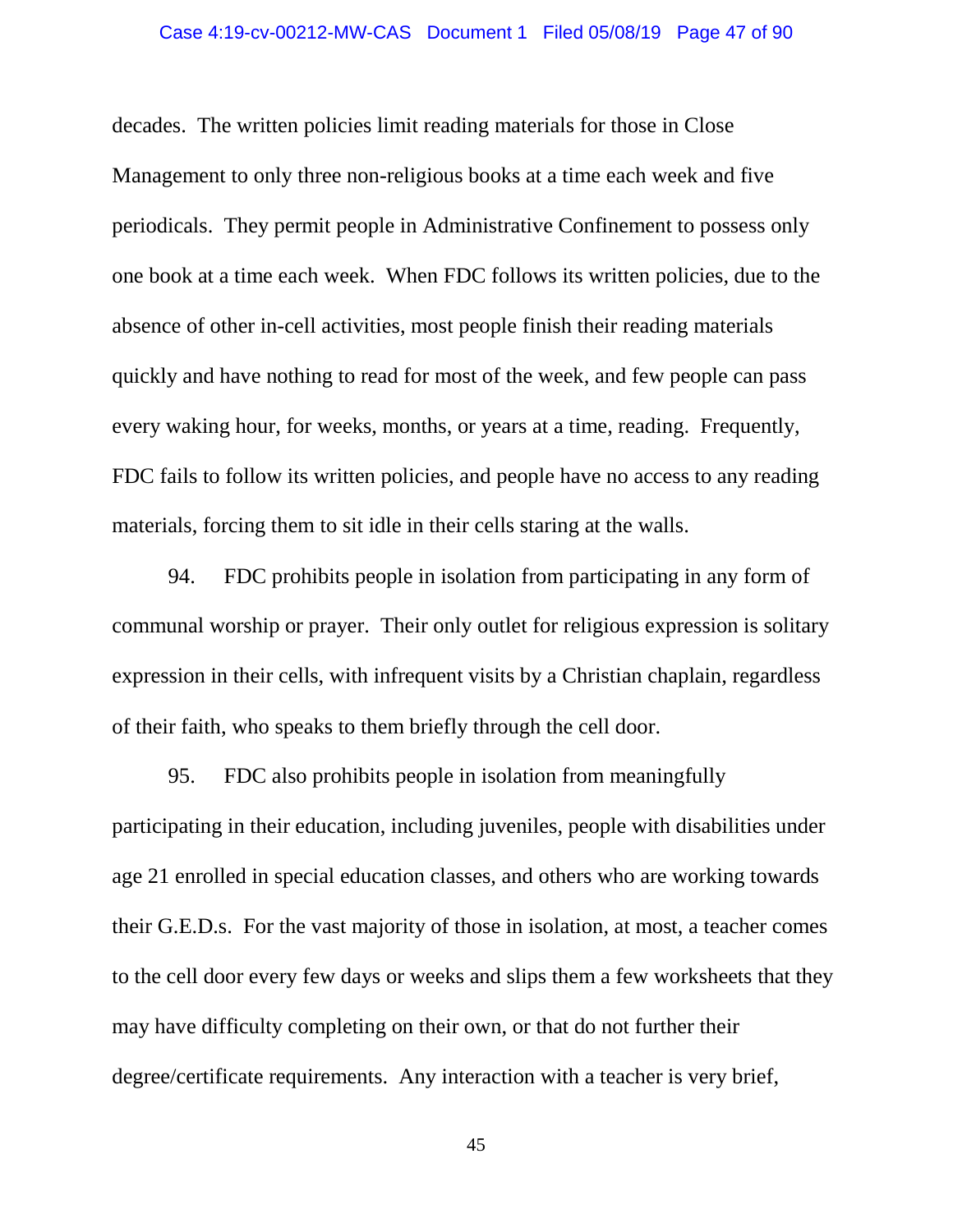# Case 4:19-cv-00212-MW-CAS Document 1 Filed 05/08/19 Page 48 of 90

through the cell door. The teacher provides no individualized assistance with the worksheets. If people are able to finish the worksheets, once they do they have no other learning materials to keep their minds occupied.

96. FDC takes a very limited number of people in isolation to a classroom, including Plaintiff Meddler, for instruction no more than a couple hours once a week, where they are chained to desks and receive little to no individualized assistance. For countless others in Disciplinary Confinement (including Plaintiff Harvard and others who will be in that status for decades) and Maximum Management, FDC provides no education materials whatsoever. FDC also prohibits people in isolation from participating in any vocational programming.

97. For most people in isolation, the passing of time is measured by meal times, security checks, medication passes, and the few hours when the lights are out at night. Showers, which are supposed to happen three times a week for no more than five to ten minutes, offer little respite, and some people refuse showers because they do not want to suffer the humiliation of restraints and strip and cell searches. To otherwise remain oriented to time, people must rely on staff who are kind enough to tell them the time upon request. For many, the boredom, anxiety, or mental agitation become acute after days on end with nothing to do other than reading whatever materials they have, writing letters, daydreaming, staring at the walls, talking and singing quietly to themselves, and sleeping.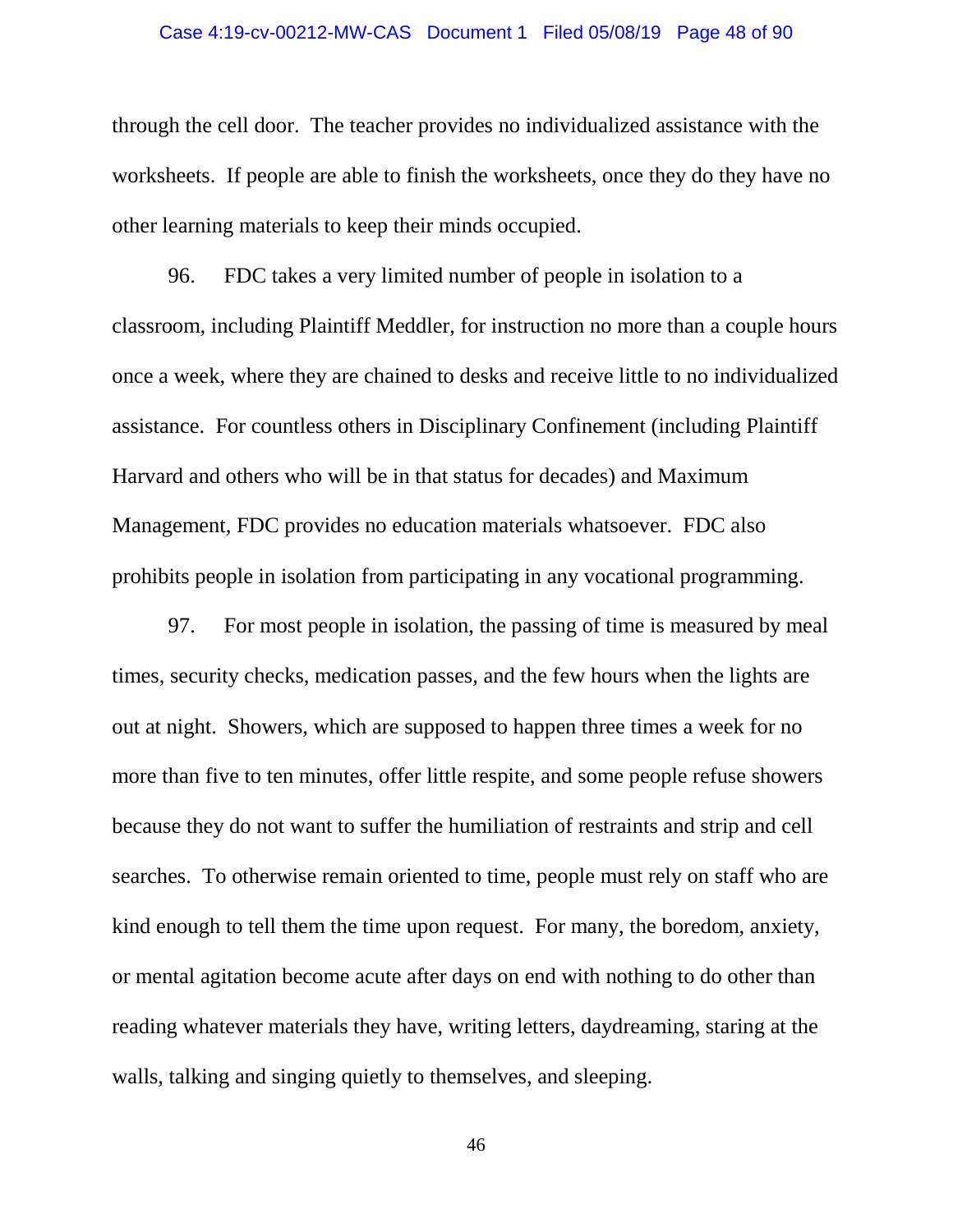### **F. Deprivation of Exercise**

98. FDC, through policy and practice, deprives people in each type of isolation of out-of-cell exercise. FDC knowingly violates the American Correctional Association ("ACA") standard requiring that people in confinement receive "a minimum of one hour of exercise per day outside their cells, five days per week, unless security or safety considerations dictate otherwise." According to the ACA, the failure to meet this standard "poses a negative impact on the quality of life of inmates in [isolation] … This is especially of concern when coupled with below standard square footage per inmate…." FDC refuses to meet this standard for even the least restrictive form of isolation, Close Management, instead providing at most only two days per week of out-of-cell exercise for three hours each time or one day a week for six hours. Although it is a total of six hours, the ACA explicitly states this schedule is noncompliant with its standard, recognizing that people need to exercise more than once or twice a week to maintain their health and sanity. The people in the other types of isolation, which is at least twothirds of the total solitary population, receive at most only three hours a week of out-of-cell exercise, with many receiving none for stretches of 30 days and longer.

99. FDC's isolation cells are too small to engage in meaningful exercise. For out-of-cell exercise, FDC moves people to a row of cages, each cage approximately six by ten feet, that resemble outdoor dog kennels. The cages are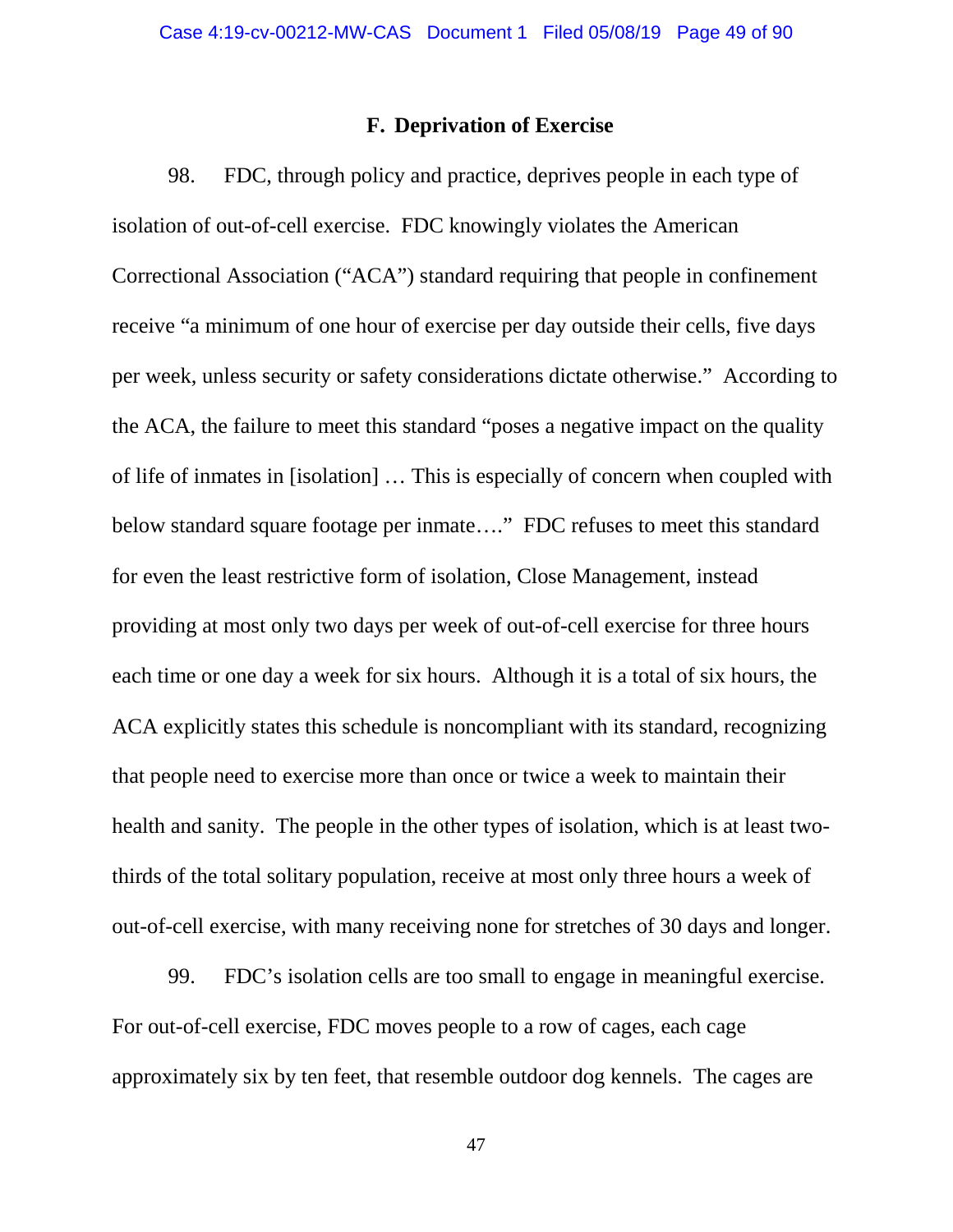### Case 4:19-cv-00212-MW-CAS Document 1 Filed 05/08/19 Page 50 of 90

enclosed by fencing on the top and sides, with no shade or cover. FDC typically confines one prisoner in each cage. At some prisons, staff remove a person's restraints once inside the cage, but at other prisons staff leave the person restrained. There is no toilet. There is no exercise equipment other than pull-up or dip bars. There is nothing to sit on other than the ground. There is no alternative space during inclement weather, which leads staff to cancel exercise time or people to refuse to go stand in the rain, heat, or cold.

100. Many people refuse to go to these exercise cages because they are not much bigger than their cells, there is nothing to do in the cages, and they do not want to experience the indignity of restraints and strip-searches when going to and returning from the cage. Some people cannot sit or stand in the cage for long periods of time due to their disabilities, which FDC refuses to accommodate. People also refuse to go to the exercise cages because staff search their cells during exercise time, sometimes destroying people's limited belongings such as photographs of loved ones, either intentionally or inadvertently, as they conduct the searches.

101. Although completely inadequate, for many people time in the exercise cage is precious because it offers a very brief respite from their tiny cells and an opportunity to feel the outdoors. However, FDC denies even this brief respite: it frequently cancels exercise due to staffing shortages. FDC also does not have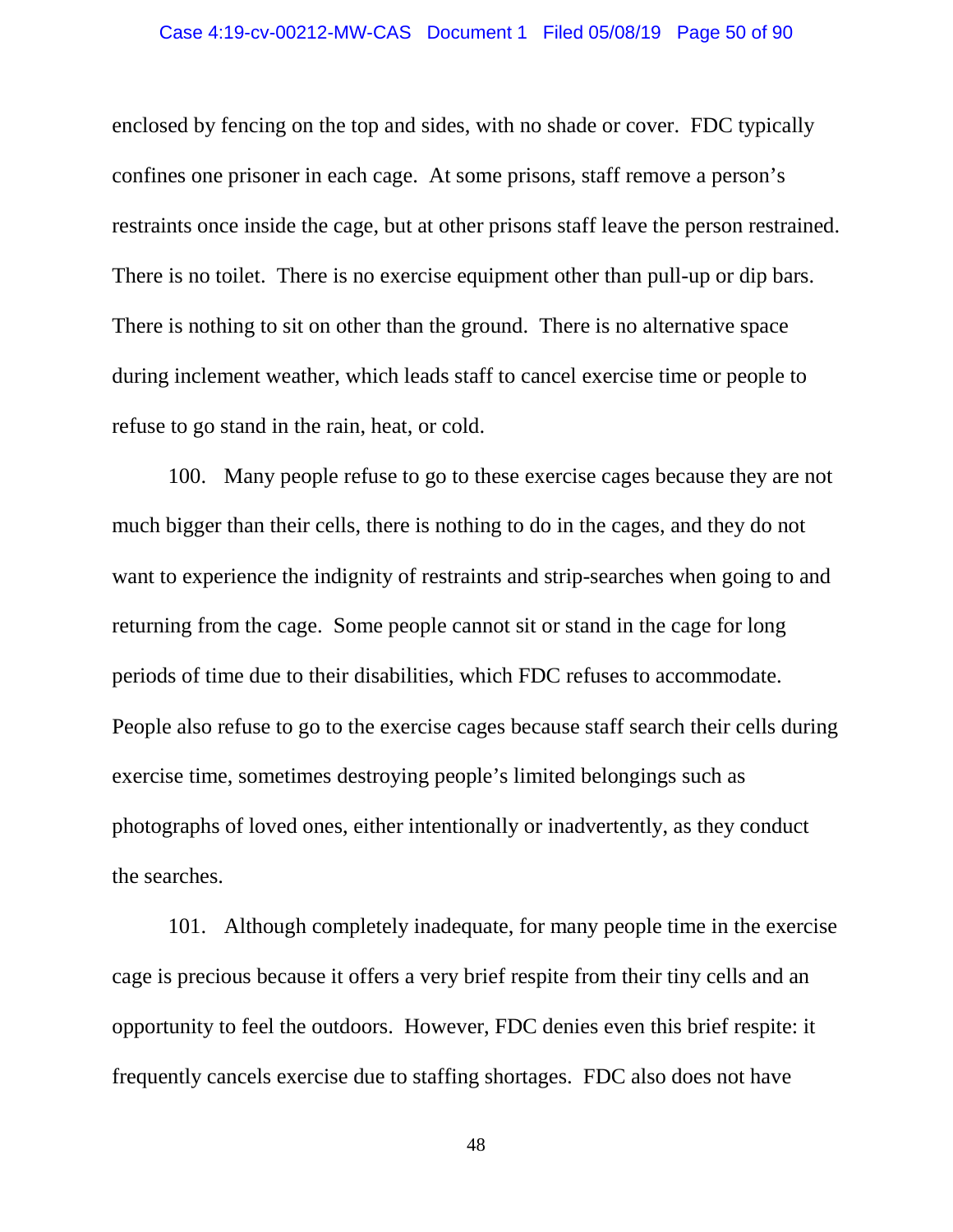enough exercise cages for everyone in isolation. At Florida State Prison, for example, there are only 18 exercise cages available for units with 90 people in isolation, and staff fail to rotate through the cells to ensure everyone gets out. Even when staff attempt to rotate through the cells, the total time for exercise is counted from the time the first person is taken out of his cell to the time the last person is returned to his cell resulting in a drastic decrease in the time an individual is outside and able to exercise compared to what is written in the policies. Staff also search for reasons to deny people their exercise time, including for trivial and pretextual offenses such as having fingernails too long, cells that are unclean, or the failure to be immediately ready at the cell door without warning. It is also common for staff to falsely claim that people refused to exercise or to blatantly ignore someone's request to go.

102. FDC's policy and practice of taking people infrequently to an exercise cage not much larger than the cells where they live for less time than is recommended by the ACA does not prevent the harms caused by isolation 22 hours or more a day. Collectively with other deprivations, the deprivation of daily outof-cell exercise enhances the substantial risk of harm from isolation.

### **G. Degrading and Dehumanizing Security Measures**

103. FDC layers its deprivations of basic human needs in isolation with its unnecessary use of degrading and dehumanizing security measures. Its use of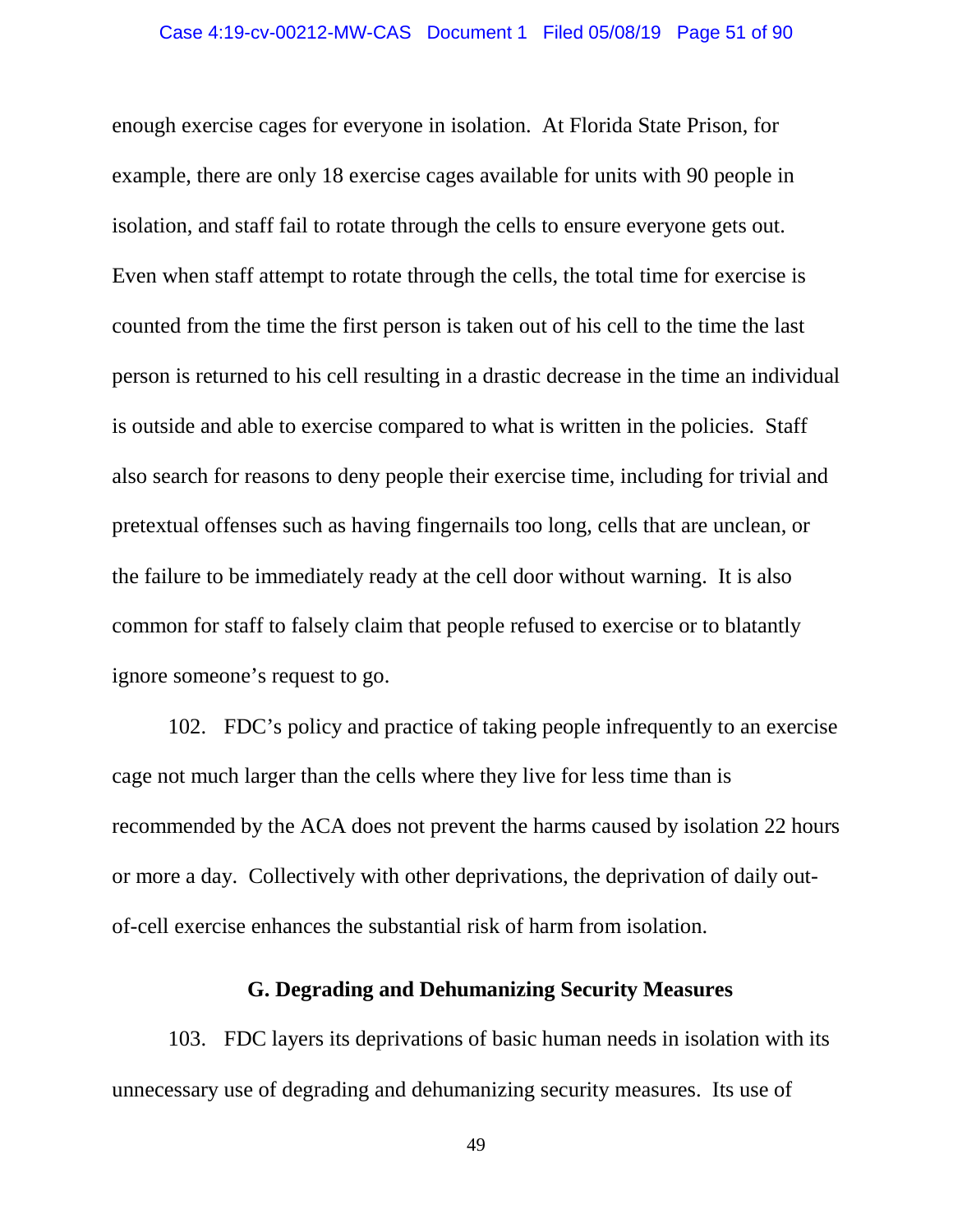# Case 4:19-cv-00212-MW-CAS Document 1 Filed 05/08/19 Page 52 of 90

restraints, cell searches, strip searches, exercise cages, dayroom cages, and noncontact visiting booths are not based on individualized assessments of safety and security threats. They are used as a one-size-fits-all approach to respond to all types of behaviors. FDC applies the same security measures to the most diminutive people with no recent history of violence as it does the most physically imposing people with significant histories of recent violence. It applies the same security measures to those who are in isolation because they are seeking protection from violence as it does the people who are accused of perpetrating violence. Regardless of why someone is in isolation, FDC's oppressive security measures enhance the traumatic experience of being locked in a tiny cell for nearly 24 hours each day.

104. With few exceptions, FDC restrains people in isolation whenever they leave their cells. At the very least, staff use handcuffs to restrain their arms behind them, but more typically staff restrain people with multiple mechanical restraints at the same time. Their ankles are restrained with leg irons that force people to take very short steps or shuffle their feet. If their arms are restrained in front of them with handcuffs, the handcuffs are then covered with black metal devices ("black" boxes") that cover the handcuff chain and keyholes. The black box is used in combination with a belly chain that fixes the handcuffs at waist level, creating a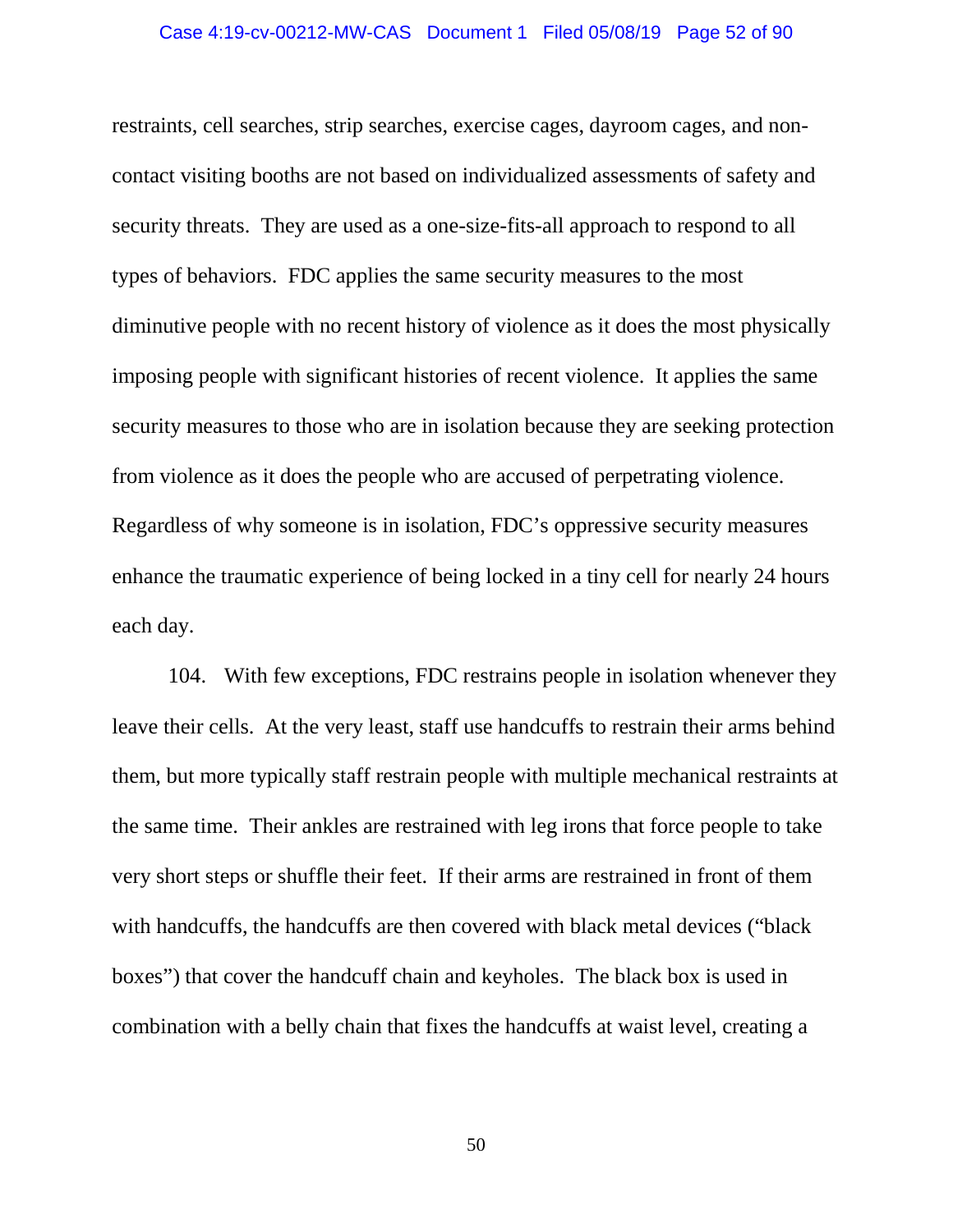# Case 4:19-cv-00212-MW-CAS Document 1 Filed 05/08/19 Page 53 of 90

more rigid and severe restraint that prevent people from freely moving their hands and arms beyond their waist.

105. FDC's policies permit, and with few exceptions require, staff to apply these restraints to all people in isolation, even those who use mobility devices such as walkers and wheelchairs, sometimes even chaining the person, including Plaintiffs Burgess and Espinosa, to the device. Except for when staff remove the restraints in the exercise cages and showers, people in isolation must spend every scant minute out of their cells with steel wrapped around their limbs, constricting their movement. Staff even refuse to remove the restraints during medical exams, forcing people to lie back awkwardly on the examination table, with their arms bound behind them, including for procedures such as EKGs.

106. At Lowell Correctional Institution Annex ("Lowell Annex"), a women's prison, staff use "escort chairs" (restraint chairs on wheels) to transport women in isolation who have been accused of battery. After restraining women in leg irons, handcuffs, waist chains, and black boxes, staff strap their heads, arms, and legs to the chair on wheels. Using these excessive restraints, several correctional staff push individual women to wherever they need to go, including to legal interviews where staff sometimes refuse to unstrap them for the duration of their attorney visits, and insist on videotaping the interviews from a window outside the room. The straps are so tight, and their movement so constrained, that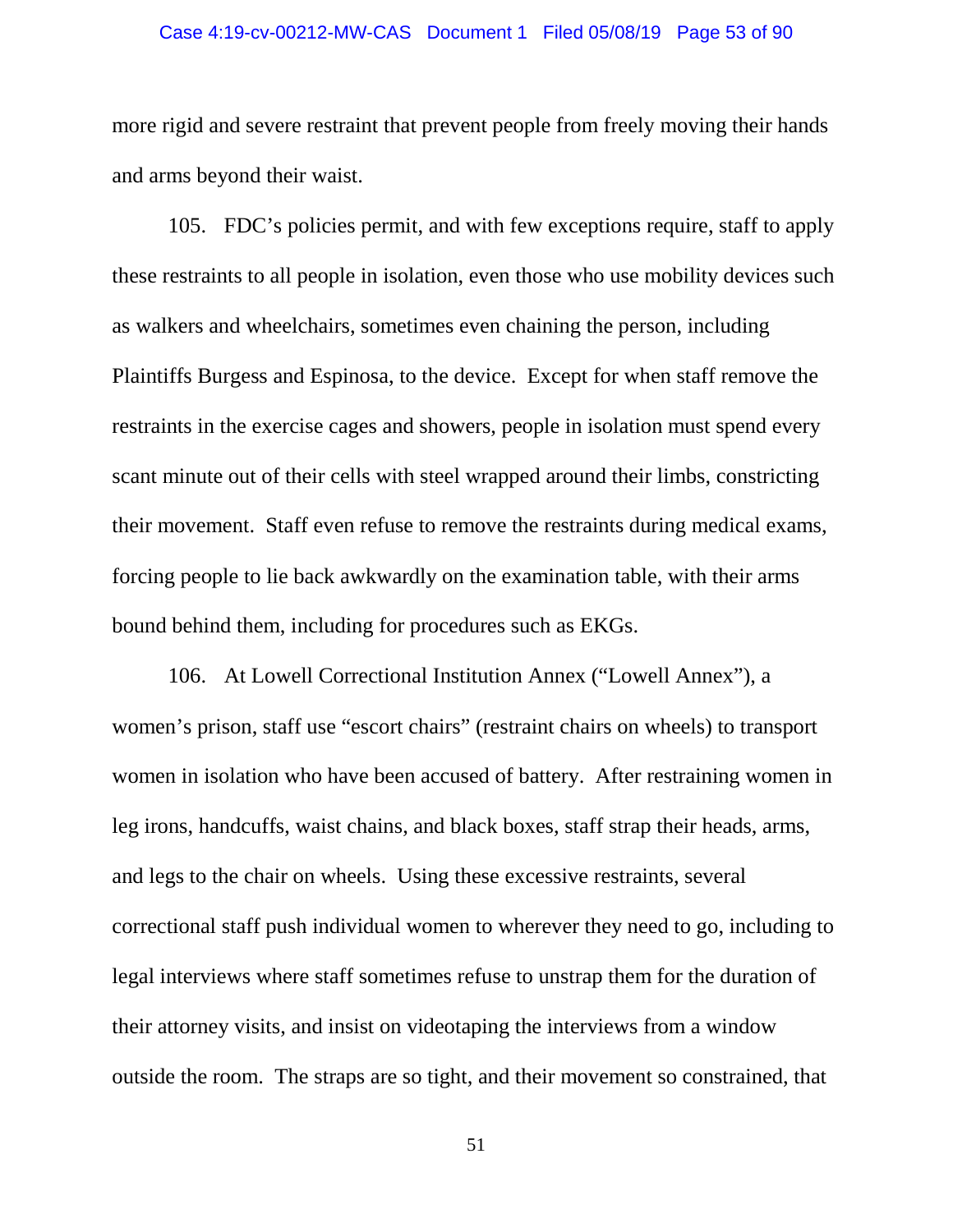# Case 4:19-cv-00212-MW-CAS Document 1 Filed 05/08/19 Page 54 of 90

nurses must check the women's circulation every 15 minutes. FDC's policies do not prohibit staff from using these chairs on people who are especially vulnerable, including, for example, teenagers and other people with mental illness such as Plaintiff Meddler.

107. FDC's use of restraints frequently causes cuts and bruises to people's wrists and ankles. Women at Lowell Annex, for example, suffer from bleeding cuts on their ankles after walking a few hundred yards in restraints to the medical units from their isolation units. Plaintiff Espinosa's leg restraints broke his foot after he lost his balance and fell while wearing them.

108. Staff subject people who leave their cells for any reason to strip and cell searches. During strip searches, correctional staff force people to remove all clothes, squat, and cough in the presence of others; there is no privacy for these searches. During cell searches, staff go through all their belongings, often scattering their legal papers, opening and emptying their hygiene products, and generally making a mess of their cells.

109. Based on policy and practice, FDC operates its isolation units with strict but unnecessary rules. Beginning early in the morning, people in isolation must get out of bed and fully dress in their uniforms for the duration of the day. They must also make their beds first thing in the morning, and cannot use their sheets or blankets, even for warmth despite the unavailability of warm clothing in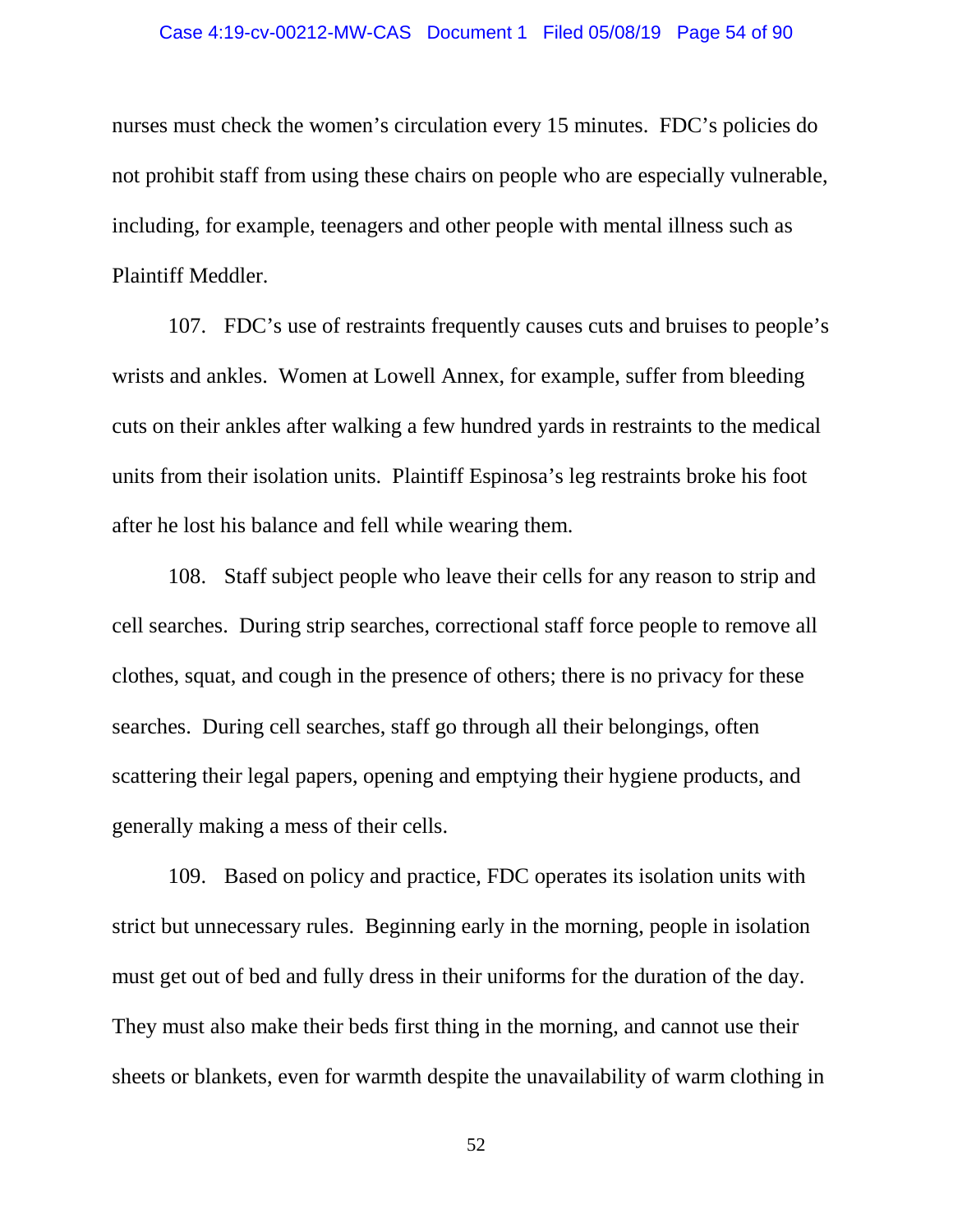### Case 4:19-cv-00212-MW-CAS Document 1 Filed 05/08/19 Page 55 of 90

the winter, until evening. They cannot leave any property on the floor. They cannot hang anything on their cell walls, doors, or windows. They cannot talk too loudly or be disrespectful. They cannot spend more than a few minutes at their cell doors or windows. FDC responds to people who fail to follow these rules by extending their time in isolation, using pepper spray, subjecting them to property restrictions, or engaging in violent cell extractions.

110. FDC responds to minor behavioral problems with a practice known as "property restriction." This practice occurs with or without a disciplinary charge or guilty finding, and it is imposed as pure punishment—it serves no penological purpose, other than the wanton infliction of discomfort, humiliation, and emotional distress. Based on unwritten policies, in prisons throughout the state, staff force people to give up everything, or almost everything, in their cell, leaving many people "stripped" in just their underwear, for 72 hours or longer. At the men's prisons, staff remove everything except the bolted down fixtures in the cell. People cannot have their uniforms and t-shirts, bed linens, reading and writing materials, hygiene items, or mattress for three days or longer. At the women's prisons, FDC leaves the women with one set of clothing, hygiene products, sometimes their mattress and linens, and nothing else for 72 hours. During this three-day period, most people are unable to sleep without a mattress on a steel bed frame, or without a blanket and clothing in cells that frequently dip down to 50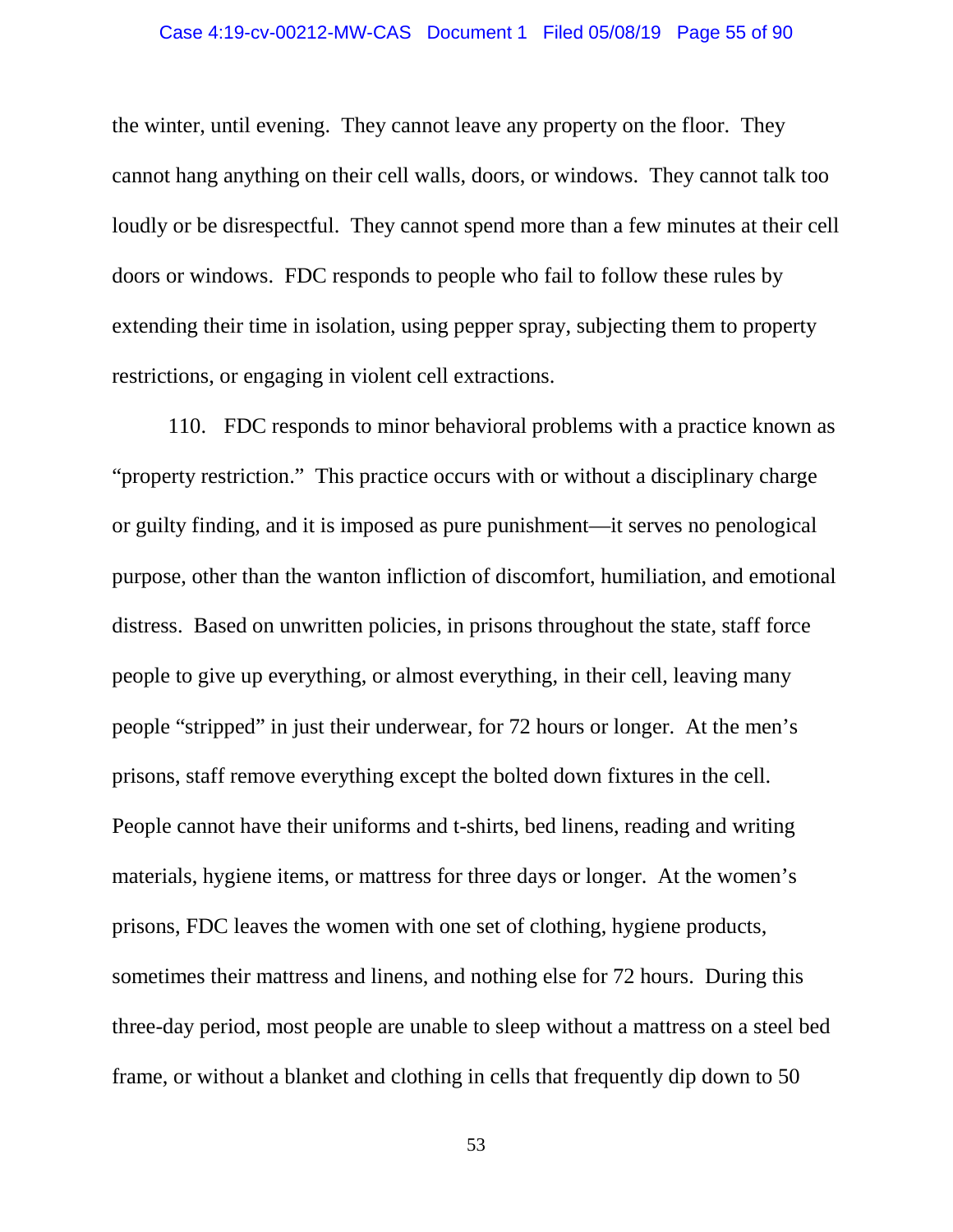### Case 4:19-cv-00212-MW-CAS Document 1 Filed 05/08/19 Page 56 of 90

degrees at night in the winter months. For those who are almost naked, cold, or sleep-deprived, 72 hours amounts to the wanton and unnecessary infliction of pain.

111. Staff have punished people with this barbaric practice for offenses such as standing at their cell door to look out the tiny window, hanging something over a cell window, leaving a pillow on the floor, or leaving their property in disarray. If a unit becomes too loud, staff have picked people at random to place on property restriction as punishment. After suicide attempts or gestures, instead of taking people to a suicide observation cell where they can receive an evaluation, treatment, and be removed from anything they can use to hurt themselves, staff frequently punish people, including Plaintiff Harvard, in their cells with property restriction.

112. Staff place frail people with physical disabilities on property restriction with no regard to how their bodies will respond to sleeping on bare steel. If FDC places someone with a cellmate on property restriction, staff also take the cellmate's belongings even if he or she has not violated any rules. For some people with serious mental illness, property restriction tips them over the edge and they respond with acts of physical self-harm or mutilation. FDC's practice of depriving people of all belongings, including people who pose no risk to themselves, serves no legitimate penological purpose and heightens the risk of harm from isolation.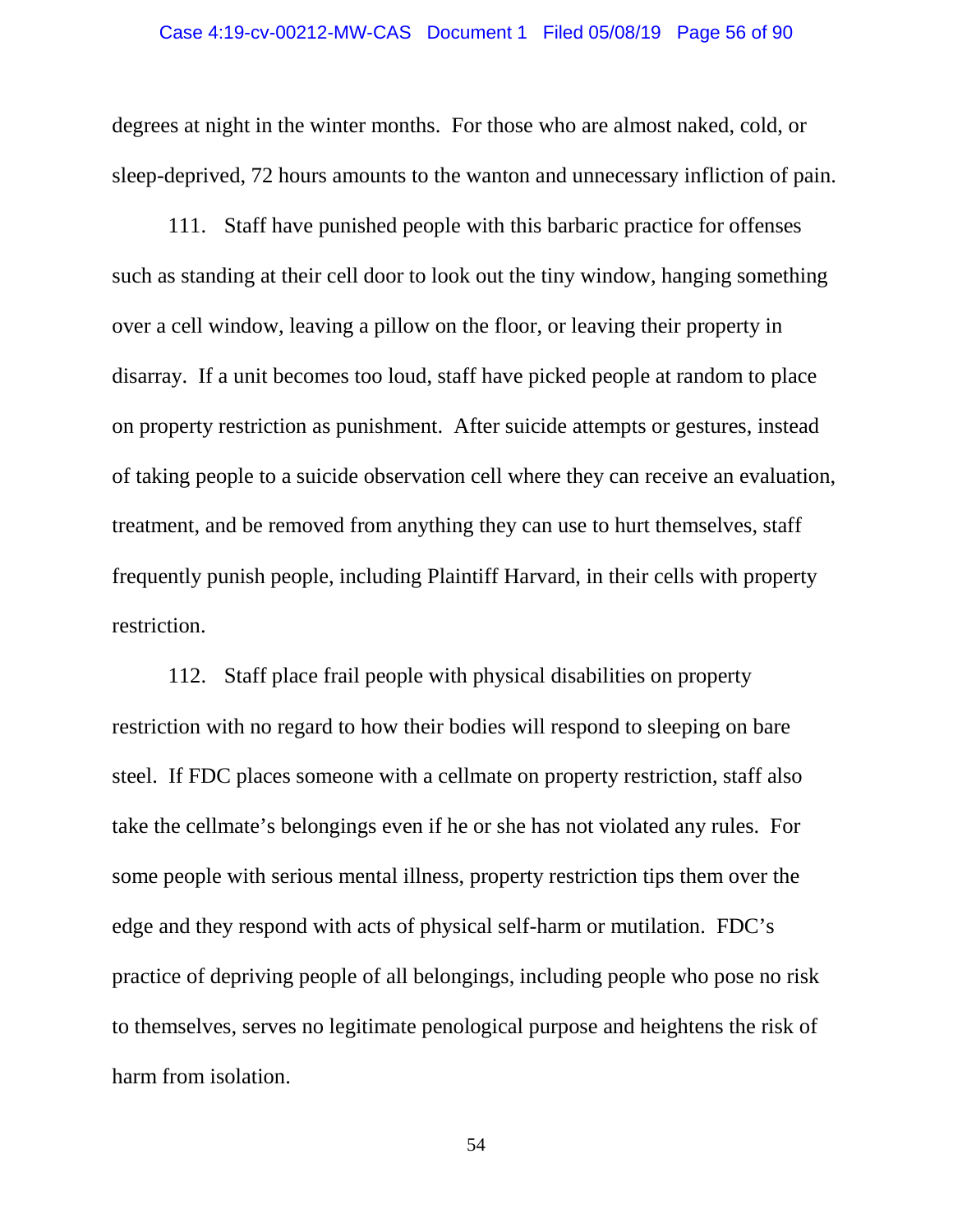# Case 4:19-cv-00212-MW-CAS Document 1 Filed 05/08/19 Page 57 of 90

113. People in isolation become so desperate that they frequently declare "psychological emergencies" that, based on accepted standards, should result in correctional officers immediately removing the person from his or her cell for a mental health evaluation. Correctional officers frequently ignore people who declare psychological emergencies; make their own determination, without consulting with clinical staff, that the person is not in psychiatric distress; or proclaim that because "there is no blood, there is no emergency." They also retaliate against people who declare such emergencies by using excessive force, destroying their belongings in a cell search, placing them on property restriction, refusing to deliver meals, or refusing to take them to the exercise cages. As a result, some people are reluctant to ask for help because they fear retaliation. Prison staff's callous and retaliatory responses to people's suffering in isolation intensify the deprivations they experience and heighten the risk of harm.

### **H. Defendants' Deliberate Indifference**

114. Defendants know that the cumulative effect of the lack of human contact, lack of exercise, lack of environmental stimulation, cell conditions, and oppressive security measures subjects people in their care to a substantial risk of serious harm. Defendants are also aware of the authorities described in Section V.A., *supra*, demonstrating that isolation subjects people to a substantial risk of serious harm, and that there are people in Defendants' custody who have suffered,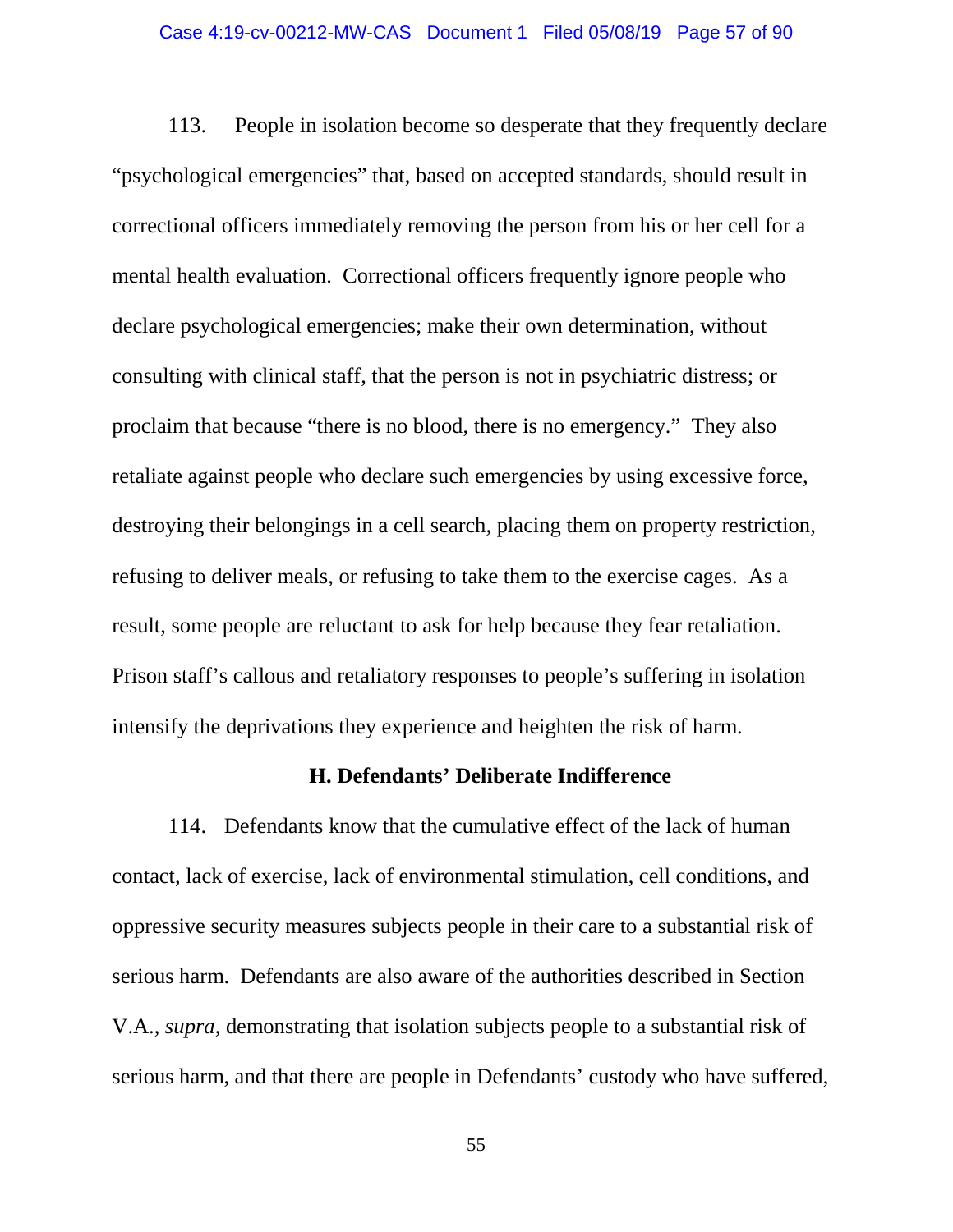### Case 4:19-cv-00212-MW-CAS Document 1 Filed 05/08/19 Page 58 of 90

and continue to suffer, from actual psychological and physiological harm because of their placement in isolation. Nonetheless, Defendants refuse to significantly curtail their use of isolation.

115. Defendants are aware that correctional standards are evolving to reflect the national consensus that isolation is degrading and inhumane and should be used only as a last resort, if ever. In 2016, FDC issued a press release touting that the then-Secretary of Corrections, Julie Jones, attended a "criminal justice reform colloquium" at Yale Law School. The press release characterized isolation "as one of the most important issues facing criminal justice reform today" for which "industry experts and leaders share a commitment to reducing both the number of individuals held in isolation and the degrees of isolation …".

116. On information and belief, FDC staff attended a similar program at the University of Pittsburgh in 2016 that included panel discussions from renowned healthcare experts describing the physical and psychological harms of isolation. Defendants also know that their policies and practices regarding out-ofcell exercise, and the size of their isolation cells, are deficient as the American Correctional Association has admonished FDC repeatedly for several years in reports that Defendants receive and review.

117. Defendants are aware that the rate of suicide is much higher for people who are in or have been in isolation. From January 2013 to August 2018, at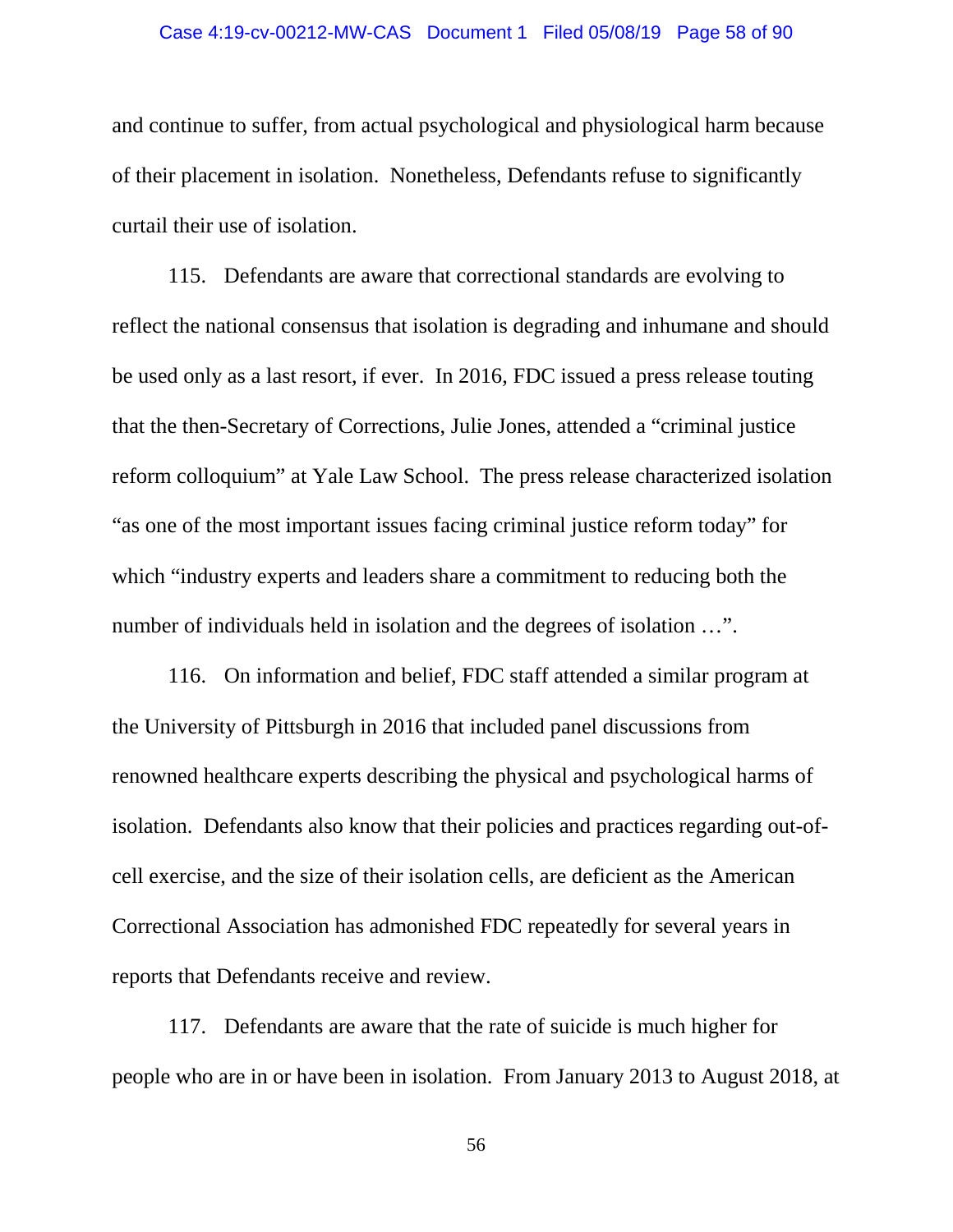least 46 of the 80 people (57%) who died by suicide in FDC did so while they were in isolation. Although not in isolation at the time they died by suicide, an additional eight of those 80 people had been in isolation in the year prior to killing themselves. A stunning 88% of the people who died by suicide had been in isolation at some point during their incarceration in FDC.

118. Defendants are also aware that people in isolation are more likely to require inpatient hospitalization, including from suicide attempts. According to a document drafted by FDC's Director of Mental Health, Dr. Aufderheide, "Whereas Close Management status represents about 3% of the total inmate population, 40% of the inmates receiving necessary inpatient mental health treatment came from a Close Management status." He also wrote that "47% of the inmates requiring court-ordered treatment at a Corrections Mental Health Treatment Facility (CMHTF) were admitted from Close Management status." He further noted that Defendants had to hospitalize 13% of people in Close Management placed in suicide observation status compared to only 4% of people in general population placed in the same status.

119. Defendants know that because of their policies and practices, people with mental illness are overrepresented in isolation. According to Dr. Aufderheide: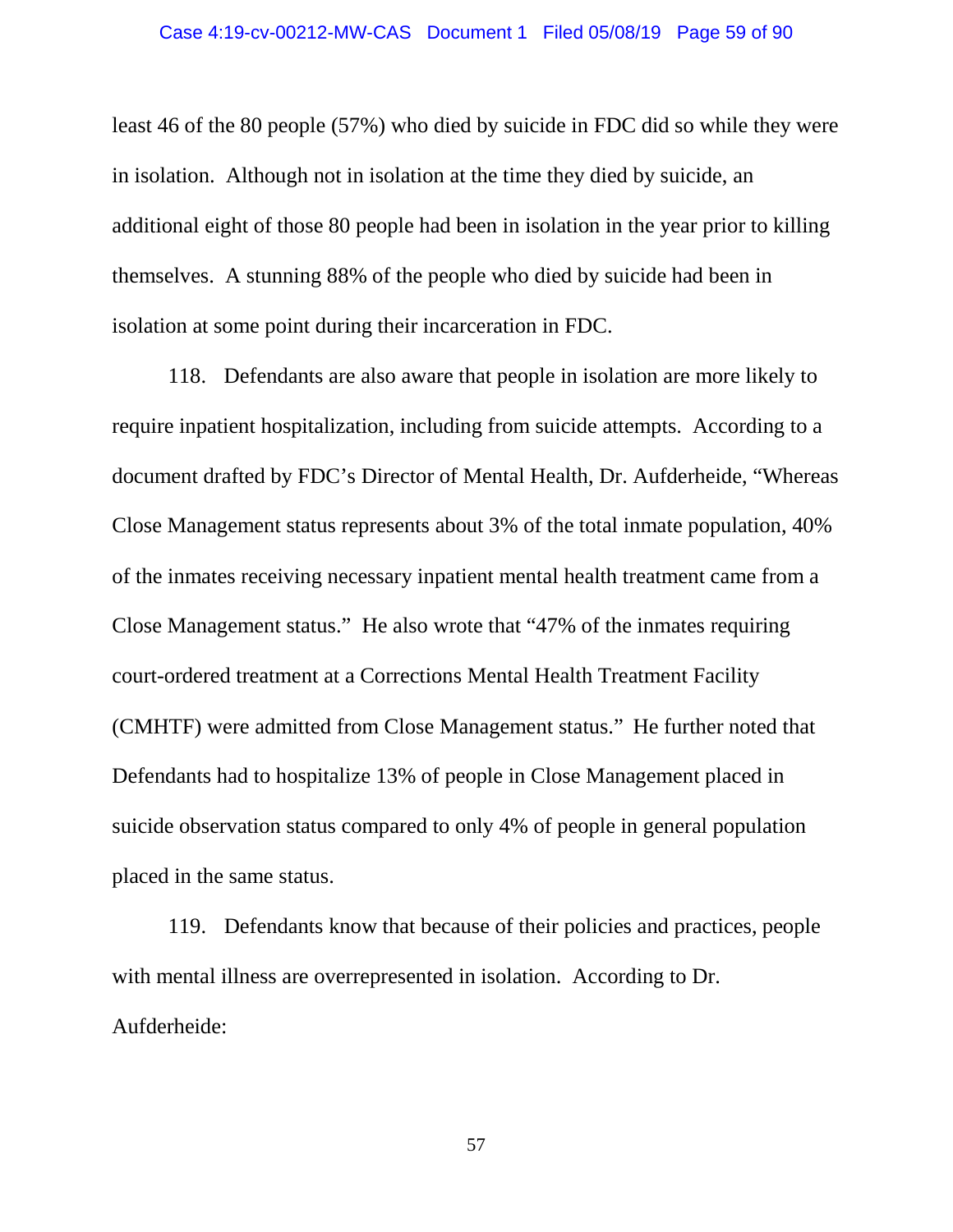- Mentally ill inmates are about 80% more likely to receive a Disciplinary Report (DR) for a major rule infraction than nonmentally ill inmates.
- Mentally ill inmates are more likely than non-mentally ill inmates to be placed in Administrative/Disciplinary Confinement and more than five times as likely to be placed in Close Management.
- Although mentally ill inmates represent about 18% of the total population, they represent nearly half of all the inmates in Close Management.
- Inmates in Close Management are more than three times more likely to have a severe and persistent mental illness than inmates in the general population.

120. Defendants also know that people with mental illness, and with intellectual disabilities or traumatic brain injuries, are more likely to spend prolonged periods in isolation because they have difficulty conforming their behavior with FDC rules, demands, and norms. Due to FDC's lack of reasonable modifications and accommodations for persons with disabilities, once FDC places these individuals in isolation because of some nonconforming behavior resulting from their disabilities, it is extremely difficult for them to get out.

121. The deprivations and punitive environment of isolation exacerbate or cause symptoms of mental illness, including anxiety, agitation, paranoia, panic, delusions, mania, depression, poor impulse-control, psychosis, insomnia, and hallucinations. These symptoms may lead to more misbehaviors, which lead to more disciplinary charges. These additional charges typically lead to an indefinite stay in isolation (Close Management) that is supposed to end when incarcerated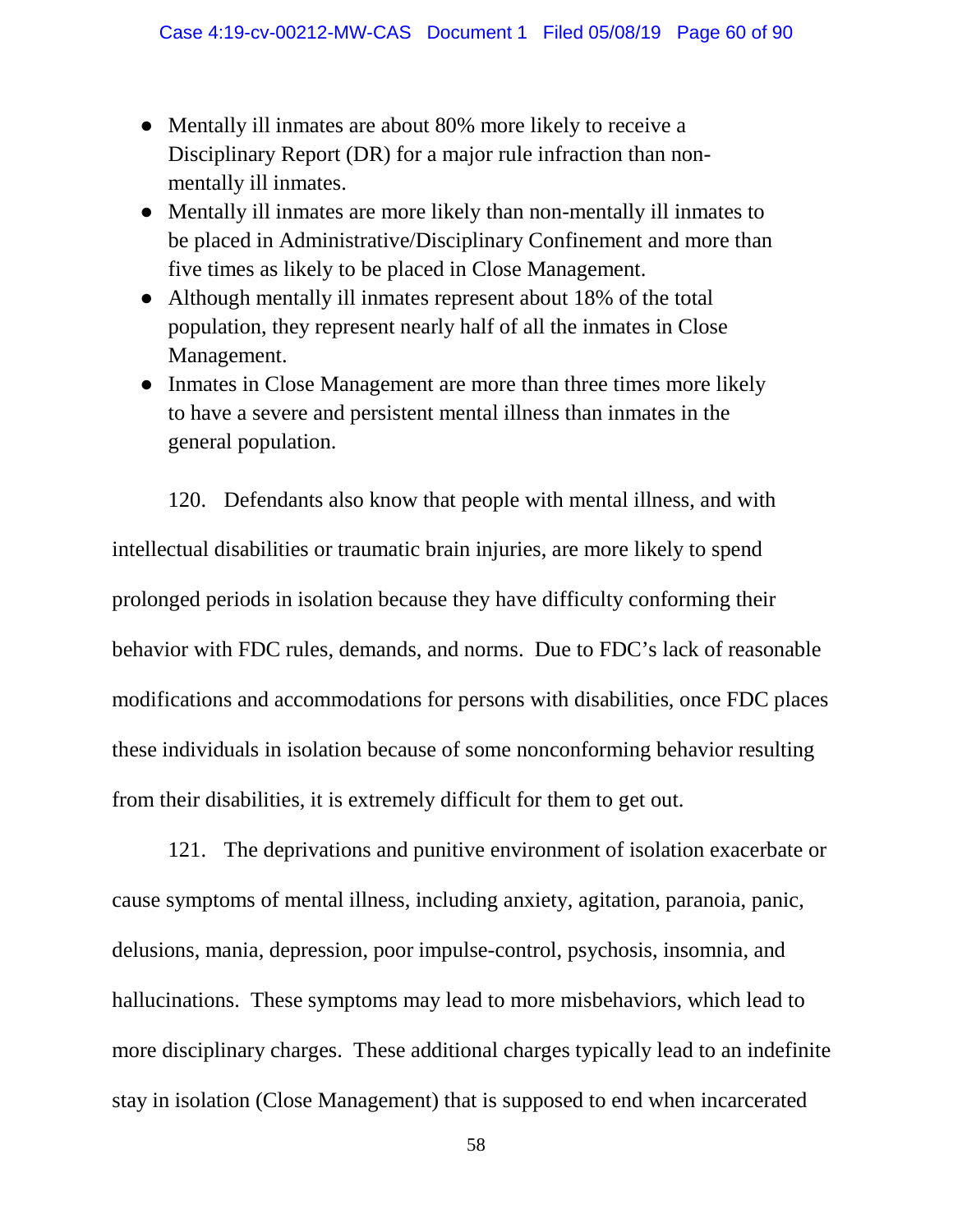#### Case 4:19-cv-00212-MW-CAS Document 1 Filed 05/08/19 Page 61 of 90

people can demonstrate an ability to live in the general population, something nearly impossible to show as they continue to deteriorate.

122. Given their pre-existing symptoms, even people who manage to maintain their baseline psychological functioning despite the deprivations of isolation have difficulty demonstrating the near-perfect behavior that is required to get out of indefinite isolation. Plaintiffs Harvard and Meddler, for example, have been caught in a perpetual cycle for years of deteriorating symptoms, new disciplinary infractions related to those symptoms, suicide watch cell placements, and in-patient hospitalizations, interspersed with periods of only minor disciplinary infractions, if any. Defendants ignore these periods of low-level or infraction-free behavior in determining whether people with mental illness, intellectual disabilities, or traumatic brain injuries can be released from isolation.

123. Despite the obvious risk of harm demonstrated by the constant cycling between suicide observation cells, inpatient mental health unit hospitalization, and isolation, Defendants refuse to eliminate, or even reduce, the deprivations of isolation and the unnecessary security measures in isolation. Instead, Defendants continue to perpetuate the cycle by sending people straight from in-patient mental health care back to isolation. This is true even after someone makes a serious suicide attempt; Defendants not only send them directly back into isolation after having knowledge of the risk of suicide for those specific individuals, but also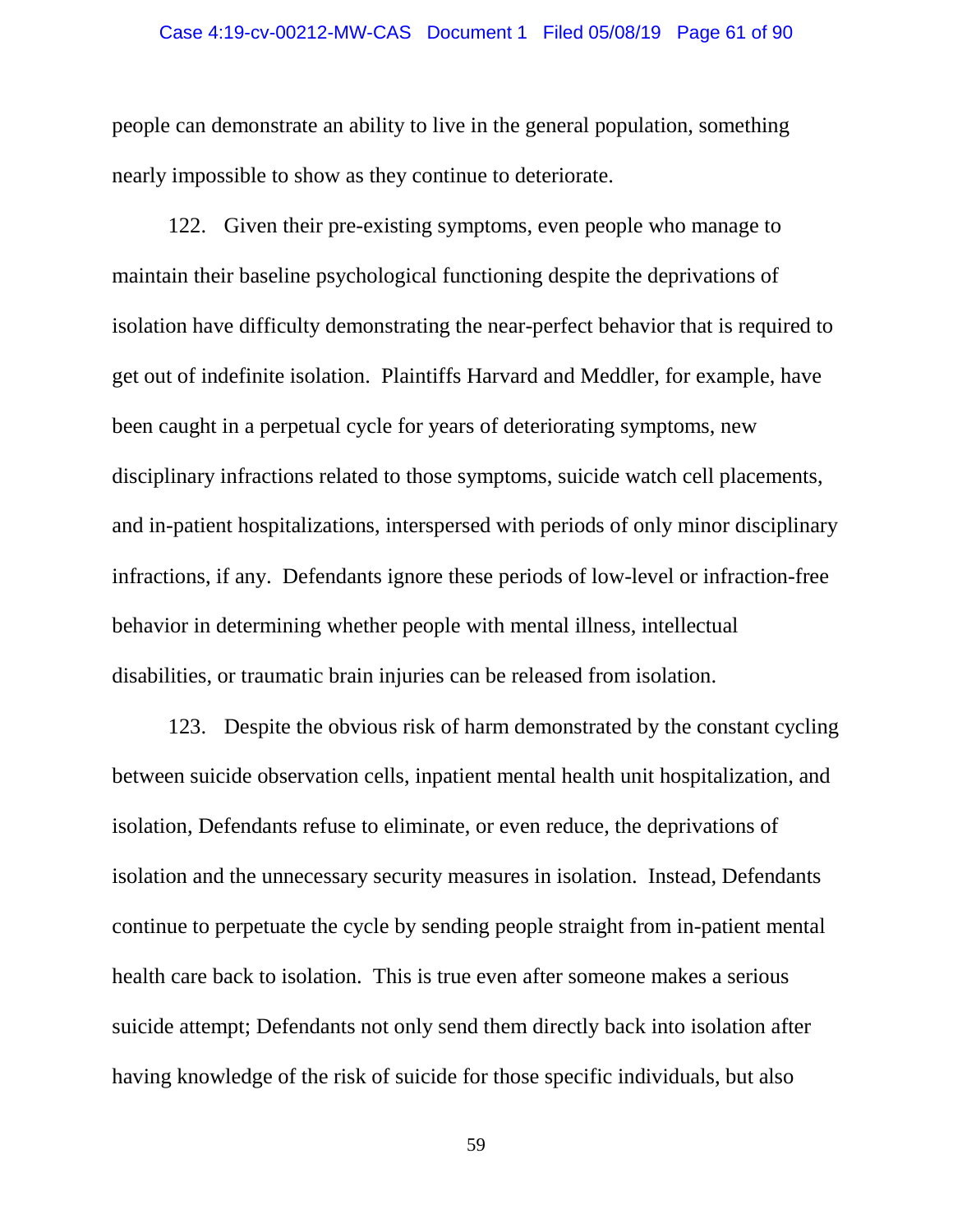# Case 4:19-cv-00212-MW-CAS Document 1 Filed 05/08/19 Page 62 of 90

often add more time in isolation because people "destroyed state property" or "disobeyed verbal orders" while trying to kill themselves.

124. Defendants also repeatedly receive notice of the harms of isolation through the hundreds of complaints they receive each year from people in isolation through FDC's internal prison grievance process. In these complaints, people in isolation specifically describe the mental health and physical health consequences that they are experiencing. Defendants' typical response is to ignore the suffering they describe and tersely state that the individual is in isolation as a result of his or her own behavior.

125. Despite their knowledge of the risk of harm, Defendants have no policies to exclude known vulnerable people from isolation, including, but not limited to, people with serious mental illness or intellectual disabilities, pregnant women, juveniles, or people with histories of suicide attempts. They also have no policies to exclude people who are at substantial risk of harm because of medical conditions that could be exacerbated by isolation, or that require immediate responses to medical symptoms to prevent serious injury or death (e.g., seizure disorders).

126. Defendants provide no call buttons or other mechanisms for people in isolation to notify staff of an emergency; people can only yell or bang on their doors at the risk of receiving disciplinary charges and more isolation time for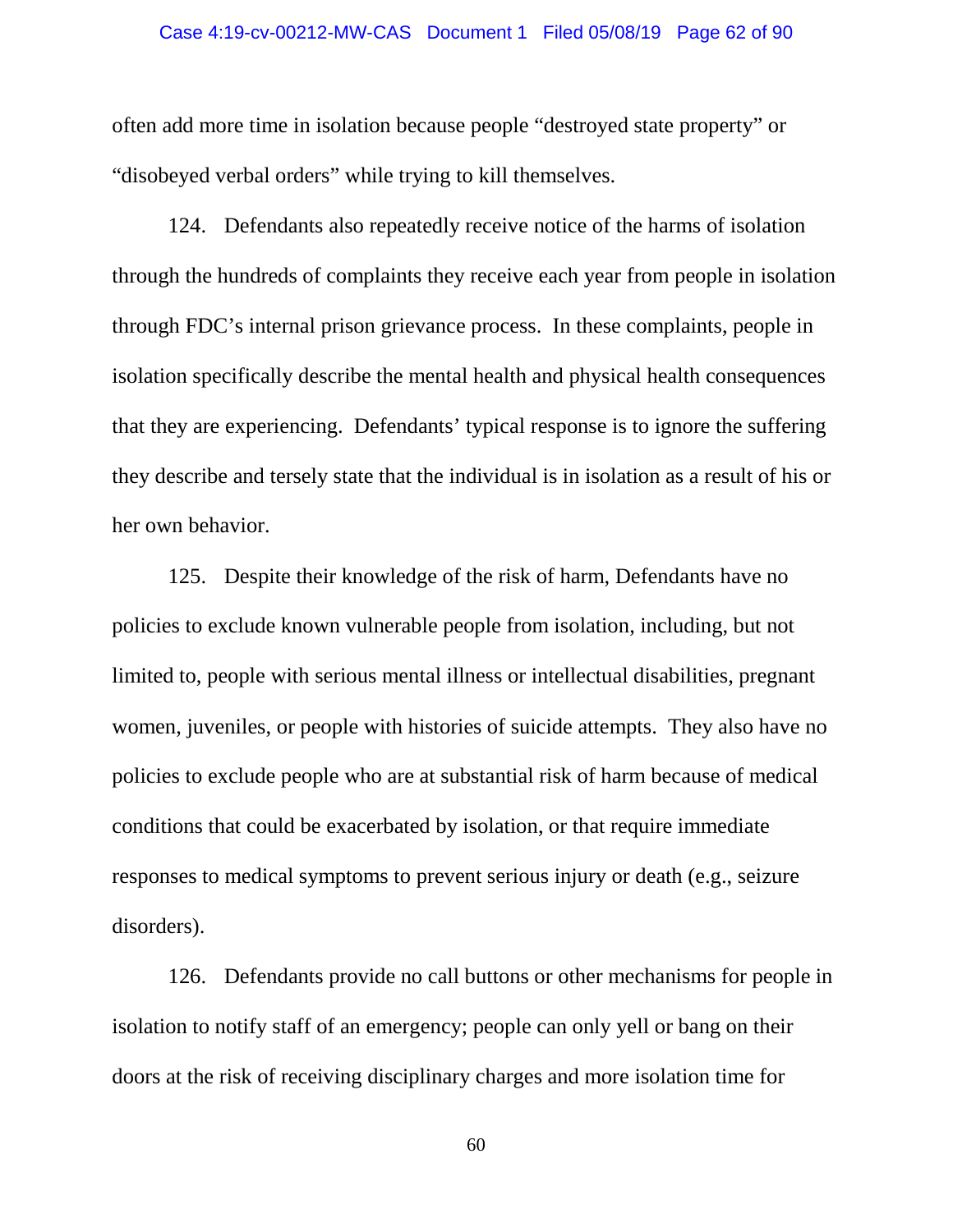"inciting a riot" or "creating a disturbance." People who experience seizures in their cells, including Plaintiff Burgess, are physically unable to notify staff in this manner.

127. Defendants fail to adequately monitor people for health risks prior to and during their time in isolation for signs of worsening mental illness, self-harm, and suicidality in isolation. According to their own healthcare audits conducted between 2016 and 2018, healthcare staff frequently failed to complete rounds and evaluations of people in isolation. For example, healthcare staff at Lowell Correctional Institution Annex completed "pre-confinement physicals" only 10% of the time and weekly mental health rounds only 50% of the time. At Suwannee Correctional Institution, a prison with a large population in isolation, including juveniles, healthcare staff completed timely evaluations of people with serious mental illness only 32% of the time, daily rounds by nursing staff only 66% of the time, and weekly mental health rounds only 55% of the time. At Lake Correctional Institution, healthcare staff completed daily nursing rounds only 42% of the time, and evaluations of people with serious mental illness only 25% of the time. At the Reception and Medical Center, where people with serious and chronic health conditions are sent for treatment, healthcare staff completed "preconfinement physicals" only 55% of the time.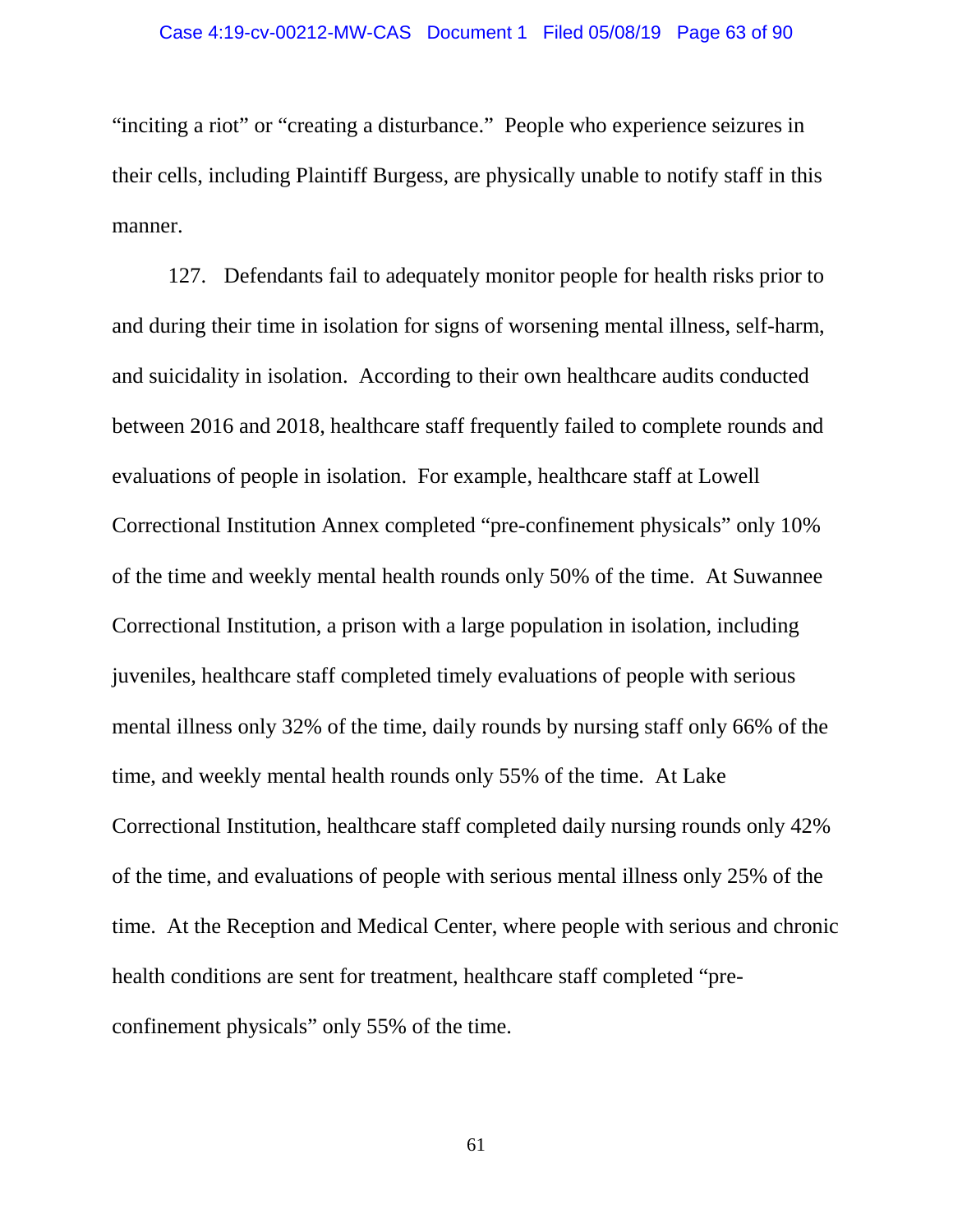# Case 4:19-cv-00212-MW-CAS Document 1 Filed 05/08/19 Page 64 of 90

128. Defendants do not provide mental health treatment to everyone in isolation, and the treatment they do provide to some people does not prevent harm caused by isolation. Defendants provide regular group and individual therapy to only those they have identified as having a serious mental illness, ignoring everyone else at substantial risk of developing mental health symptoms due to the deprivations of human needs in isolation. Defendants fail to identify all people who have serious mental illness, and therefore many who suffer from a heightened risk of harm do not receive mental health services in isolation.

129. Defendants fail to hire enough staff to ensure that people receive exercise, other out-of-cell time, and escorts to their medical appointments. Isolation is staff-intensive because it requires correctional staff to apply restraints; escort people when they leave their cells for healthcare appointments, showers, and exercise; respond to psychological emergencies; escort healthcare staff during medication delivery; and conduct security checks and cell searches, among other tasks. Throughout the prison system, including in non-isolation units, correctional staffing is insufficient to safely provide critical safety and security operations. The ramification of this systemic short-staffing is that FDC cannot comply with its written isolation policies and procedures, and fails to consistently provide showers, security checks, out-of-cell exercise, dayroom time, and healthcare to people in isolation, including to people with several complex needs, like Plaintiff Espinosa.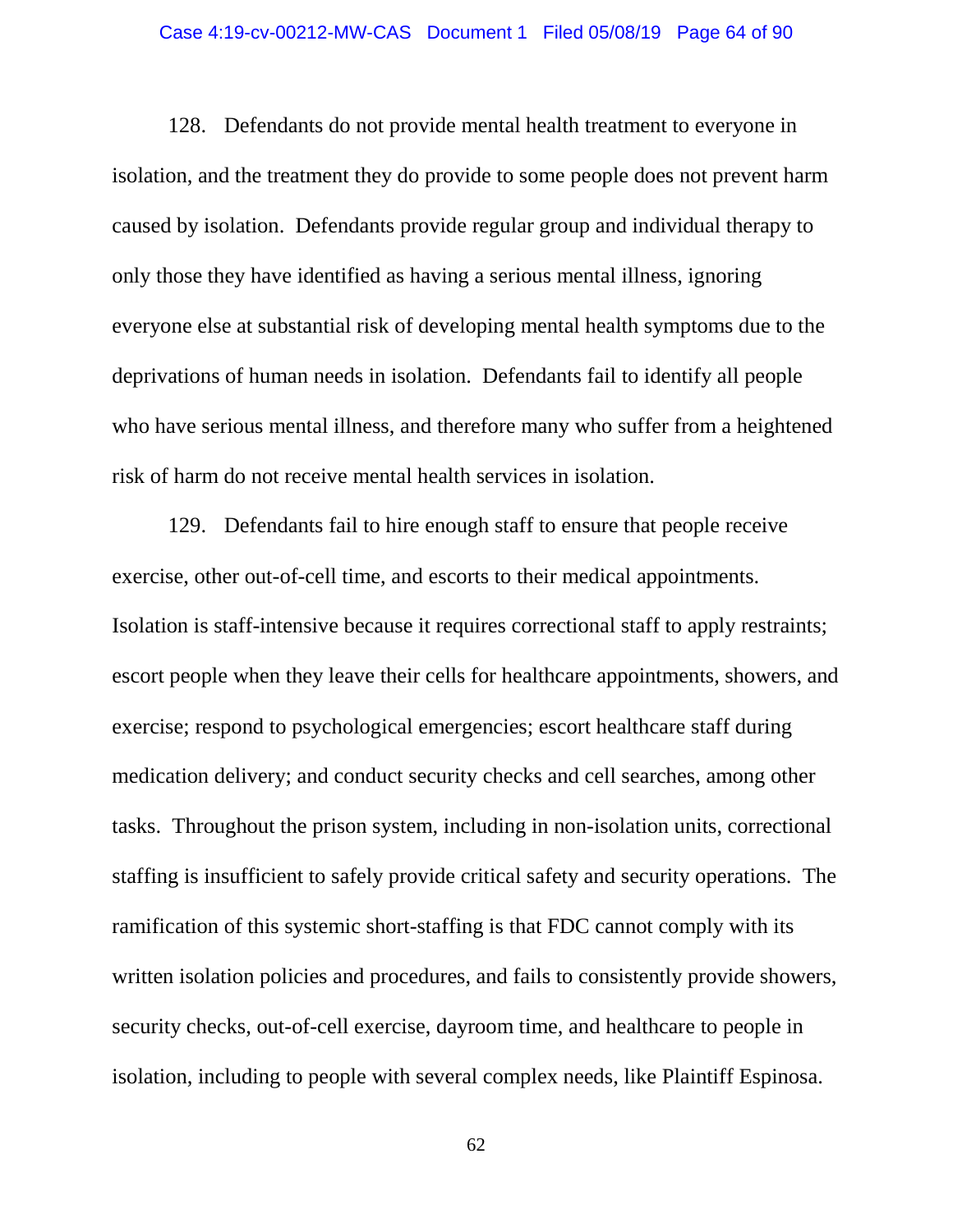# Case 4:19-cv-00212-MW-CAS Document 1 Filed 05/08/19 Page 65 of 90

130. For the last several years, Defendants have admitted to American Correctional Association auditors that they cannot and will not provide adequate out-of-cell exercise to people in isolation. Defendants also claim repeatedly that they will "request funding for additional staff, change segregation policy, and adjust staffing charts to comply with the standard pending funding approval." However, to date, on information and belief, Defendants have failed to take any of these actions.

131. Despite their knowledge of the substantial risk of serious harm, Defendants impose no limit on the duration of isolation. As a result, there are people in FDC who have been suffering in isolation for nearly 20 years with no end in sight.

132. Despite their knowledge of the substantial risk of serious harm caused by isolation, Defendants have done little to nothing to prevent this harm.

### **I. No Legitimate Penological Purpose**

133. There is no legitimate penological purpose that supports FDC's policy and practice of subjecting people to the substantial risk of harm from its isolation policies and practices as they are currently implemented and enforced. With adequate security measures, other states have developed ways of providing daily exercise, social interactions, and programming to individuals who are similarly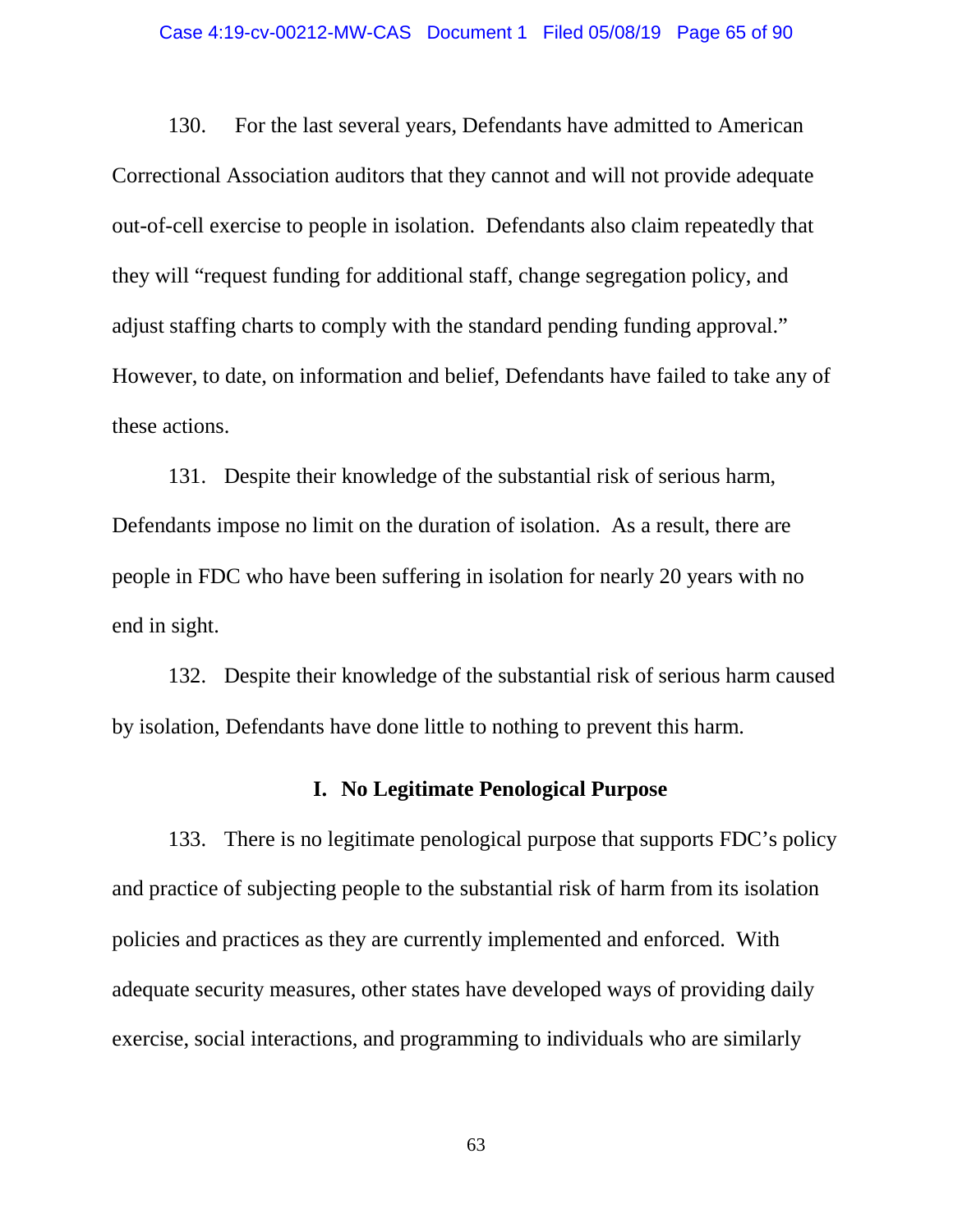#### Case 4:19-cv-00212-MW-CAS Document 1 Filed 05/08/19 Page 66 of 90

situated to those FDC has placed into isolation and claims cannot be permitted to have these interactions because they are such a danger.

134. There are very few people, if any, and certainly not thousands, in FDC's custody who pose an ongoing imminent security threat such that they cannot safely leave their cells each day for exercise, social interactions, and programs. Even for people who have engaged in behaviors that posed an imminent risk to the physical safety of others in the past, there is no safety or security reason to deprive them of basic human needs after the immediate threat has subsided.

135. There is no safety or security reason to deny people in isolation noncontact visits or phone calls, especially because familial support is often critical to improve behaviors and success upon release from prison.<sup>47</sup> In fact, a study of FDC, commissioned by the Florida Legislature and received and reviewed by FDC, urged FDC to focus on its visitation policies because "one of the primary incarceration factors that reduces recidivism is the number of family visits."48 By depriving people of basic human needs, including but not limited to contact with

<sup>47</sup> NORMAN HOLT & DONALD MILLER, EXPLORATIONS IN INMATE-FAMILY RELATIONSHIPS. SACRAMENTO RESEARCH DIVISION, at ch. VI (Cal. Dep't of Corr. 1972), https://fcnetwork.org/reading/reading-holt-miller-holt-millersum.html (last visited Apr. 18,

 $\overline{a}$ 

2019); N.E. Schafer, *Exploring the Link Between Visits and Parole Success: A Survey of Prison Visitors*, 38 INT'L JOURNAL OF OFFENDER THERAPY & COMPARATIVE CRIMINOLOGY 17-32 (1994).

<sup>48</sup> Fla. Legislature Office of Program Policy Analysis and Gov't Accountability, *Study of Operations of the Florida Department of Corrections*, at 103 (Nov. 2015), http://www.oppaga.state.fl.us/MonitorDocs/Reports/pdf/15-FDC.pdf (last visited Apr. 19, 2019).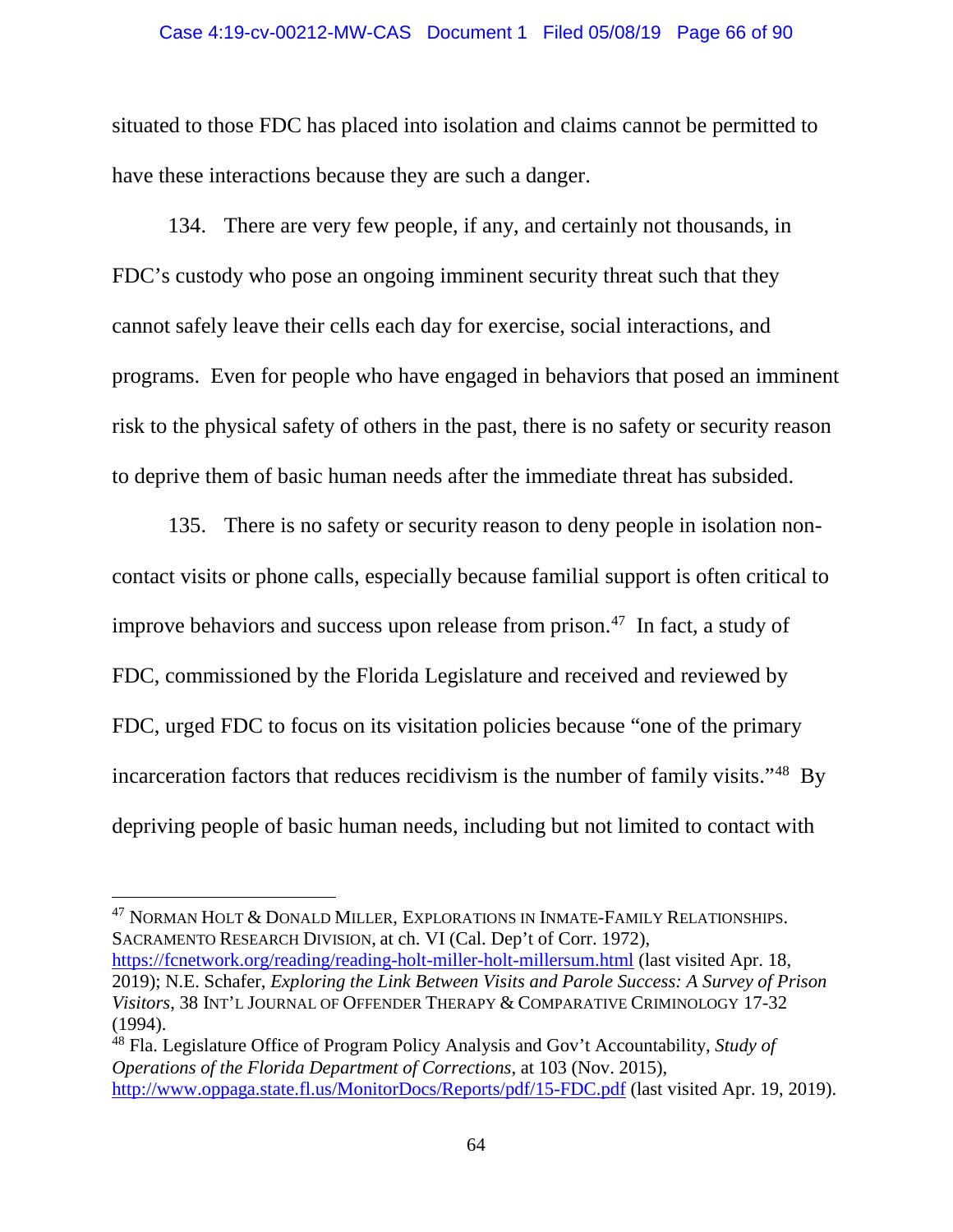# Case 4:19-cv-00212-MW-CAS Document 1 Filed 05/08/19 Page 67 of 90

their families, FDC is increasing the risk to public safety, especially as most people in isolation will be released at some point back into their communities.

136. Indeed, at the conclusion of their prison terms, FDC frequently releases people in isolation directly back into the community after subjecting them to months or years of deprivations without any rehabilitative services. On information and belief, if any of these individuals returns to FDC within two years, no matter the reason or their recent behaviors, FDC immediately places them back in isolation. FDC's willingness to release people it has deemed too high of a security threat to live in a general prison population back into the community without any sort of transitional services, and then to put them back into isolation regardless of any actual current threat, highlights the arbitrariness of its isolation policies and practices.

137. There is no safety or security justification for FDC's blanket policy and practice of limiting reading materials and education, and depriving access to televisions, radios, tablets, and other in-cell mental stimulation for people in isolation. There is also no safety or security justification for FDC's policy and practice of limiting hygiene items for people in isolation, including sanitary napkins for women. These policies and practices, absent some rare and particularized threat, are purely punitive, and, collectively with the other deprivations, unnecessarily subject people to substantial risk of serious harm.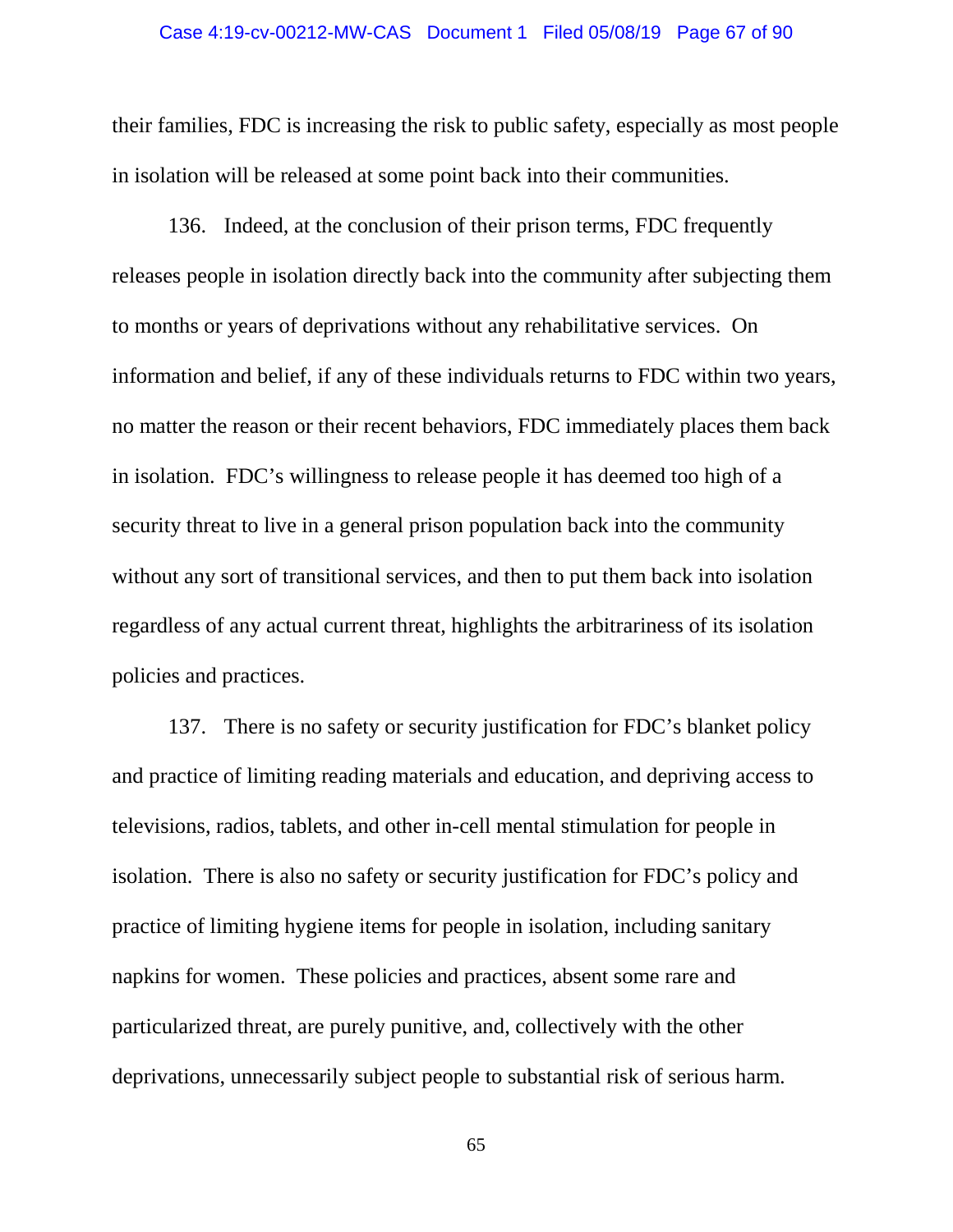# Case 4:19-cv-00212-MW-CAS Document 1 Filed 05/08/19 Page 68 of 90

138. There is no legitimate penological purpose served by holding people in isolation for the lengths of time that the Defendants do, nor is there a legitimate penological purpose for extending isolation time for minor disciplinary infractions, as Defendants frequently do. This is especially true when people have no ability to conform their conduct to FDC rules because of a mental illness or intellectual disability, and when their time in isolation is continually extended for minor disciplinary infractions such as not keeping one's cell clean.

139. Instead of isolating people for prolonged periods, correctional systems that have successfully reduced their isolation populations *increase* interactions with staff and other incarcerated people through programming and treatment so that they can work on changing their behaviors, and staff can make informed decisions about when to lessen security measures. These states have significantly reduced their isolation populations with no increase, and often a decrease, in prison violence. Even FDC recognizes that increased social interactions decrease incidents of violence.

#### **J. Disability Discrimination**

140. FDC, through its policies and practices, discriminates against people with disabilities in its use of isolation. It fails to reasonably modify its isolation policies and procedures when the modifications are necessary to avoid discrimination on the basis of disability; it fails to ensure that people with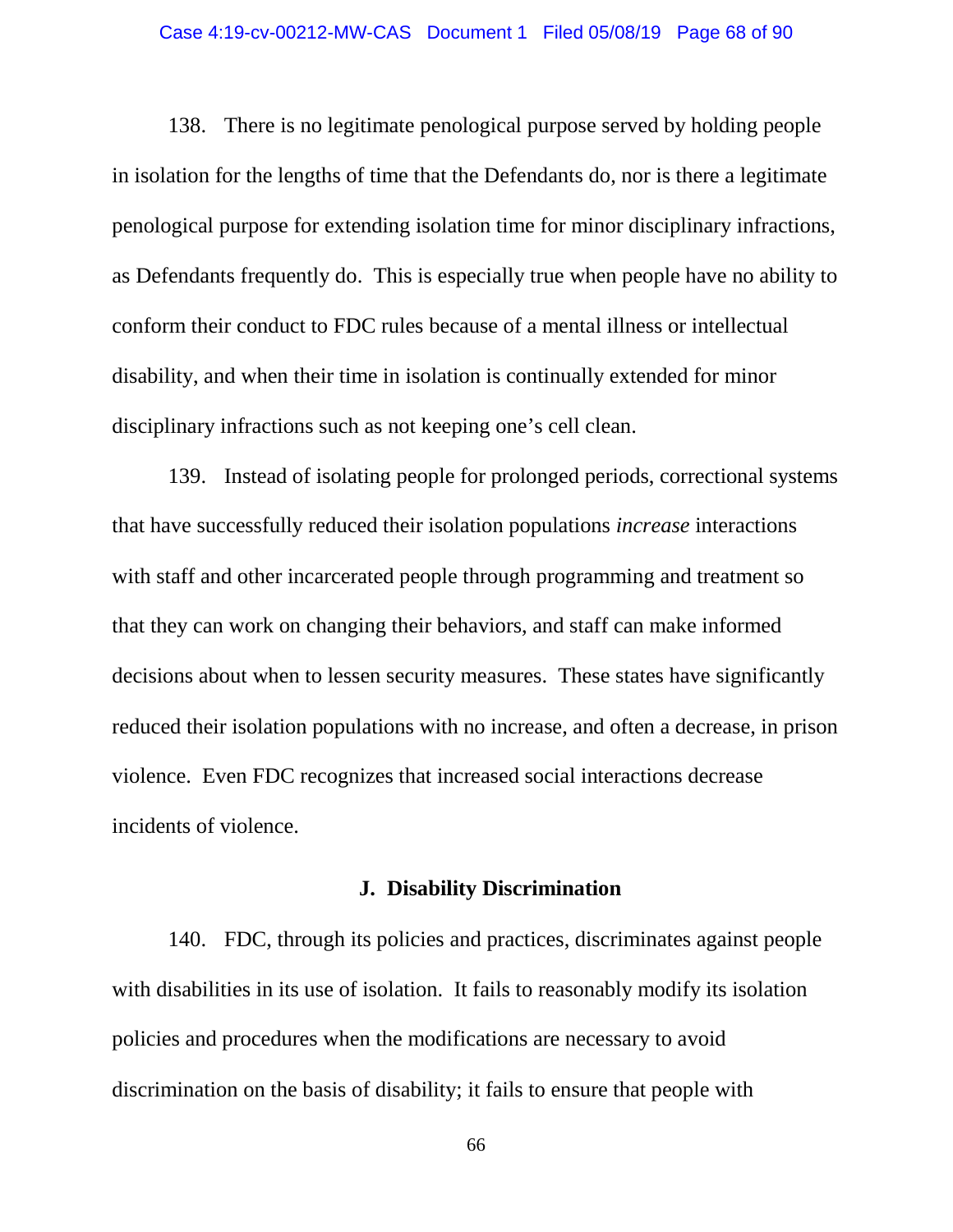### Case 4:19-cv-00212-MW-CAS Document 1 Filed 05/08/19 Page 69 of 90

disabilities in isolation have access to, are permitted to participate in, and are not denied the benefits of, programs, services, and activities because of their disabilities; and it fails to ensure that people with disabilities in isolation are housed in the most integrated setting appropriate to meet their needs.

141. FDC fails to modify its policies and procedures to ensure that people with disabilities are not placed in isolation because of their disabilities. For example, many people with psychiatric and intellectual disabilities have difficulty regulating their behaviors or respond erratically or inappropriately to conflict, stress, staff, and other incarcerated people, and therefore cannot comply with some disciplinary rules. Some also have a hard time understanding or conforming their behavior to prison rules. Instead of providing individualized mental health treatment or programming through a reasonable modification, FDC responds to their disability-related behaviors by charging them with disciplinary infractions and sending them to isolation, including, for example, Plaintiffs Harvard and Meddler.

142. After failing to modify its policies and procedures to consider people's psychiatric and intellectual disabilities upon initial placement in isolation, FDC also fails to modify its isolation policies and procedures when they remain in isolation by offering adequate out-of-cell time, social interaction, environmental stimulation, and mental health treatment to prevent worsening mental health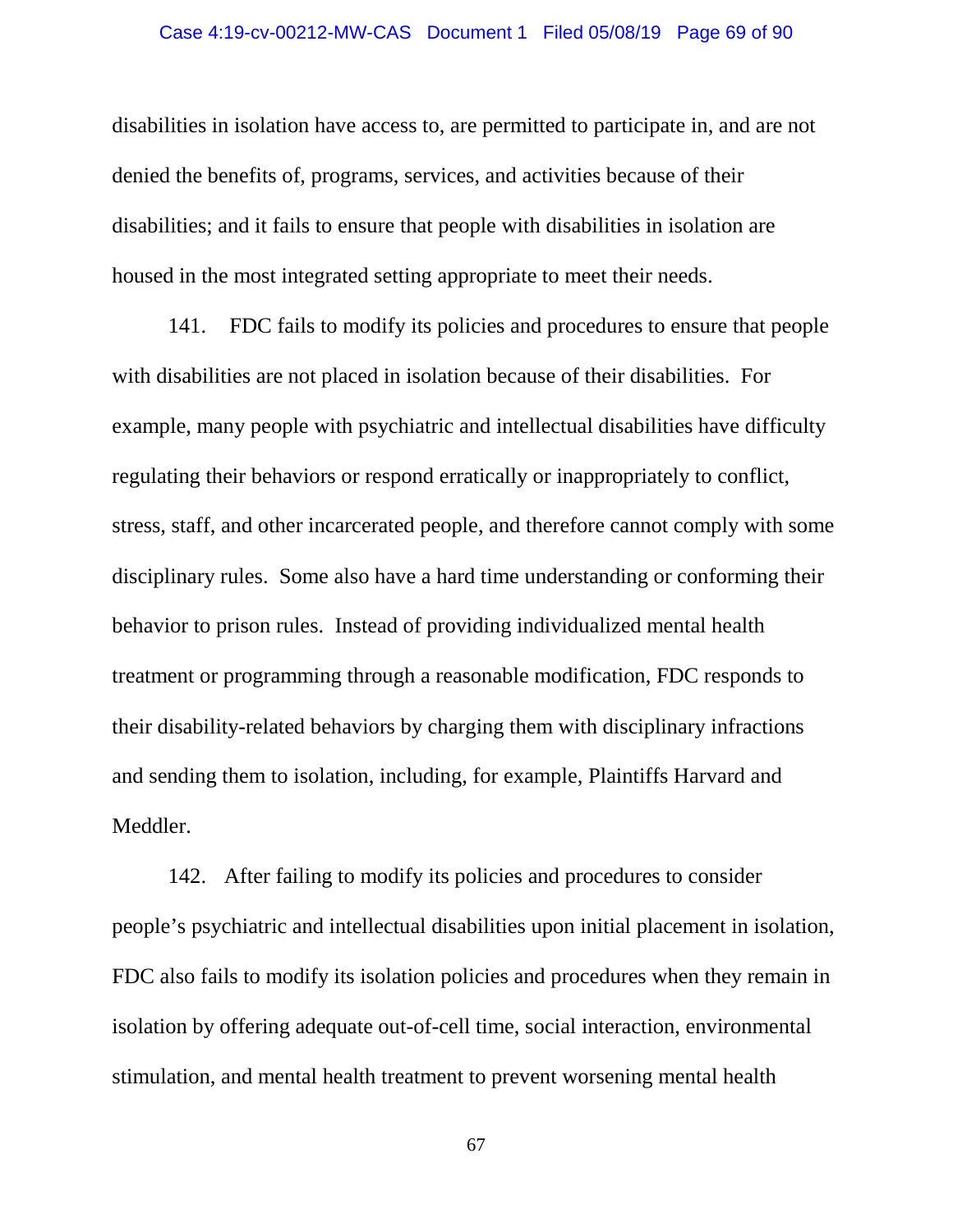### Case 4:19-cv-00212-MW-CAS Document 1 Filed 05/08/19 Page 70 of 90

symptoms. As a result of these failures, many people with psychiatric and intellectual disabilities in isolation experience further psychiatric harm and engage in self-harm behaviors such as swallowing razors or other objects, smashing their heads into walls, compulsively cutting their flesh, and trying to hang themselves. Plaintiff Harvard, for example, has scars up and down her arms from the numerous times she has cut herself in isolation.

143. FDC's failure to modify its policies for individuals in isolation for behaviors directly related to their worsening mental health symptoms such as refusing to follow orders, yelling and banging on the door, inadequate personal and cell hygiene, and destroying property results in further disciplinary charges that prolong their isolation. FDC also extends isolation for acts of self-harm instead of providing a reasonable modification that includes enhanced mental health treatment.

144. FDC is aware that modifications to its isolation policies and practices are necessary to accommodate people with psychiatric disabilities. In 2017, FDC's Director of Mental Health Services, Dr. Aufderheide, advised that "measures for accountability must be individualized, more flexible and take into account the inmate's mental illness."49 FDC takes the opposite approach; its isolation policies

l

<sup>49</sup> Dean Aufderheide, Florida Dep't of Corr., Mental Illness in Corrections: An Inconvenient Truth; The Need for a Public Safety/Public Health Model, at 5 (2017) (on file with author).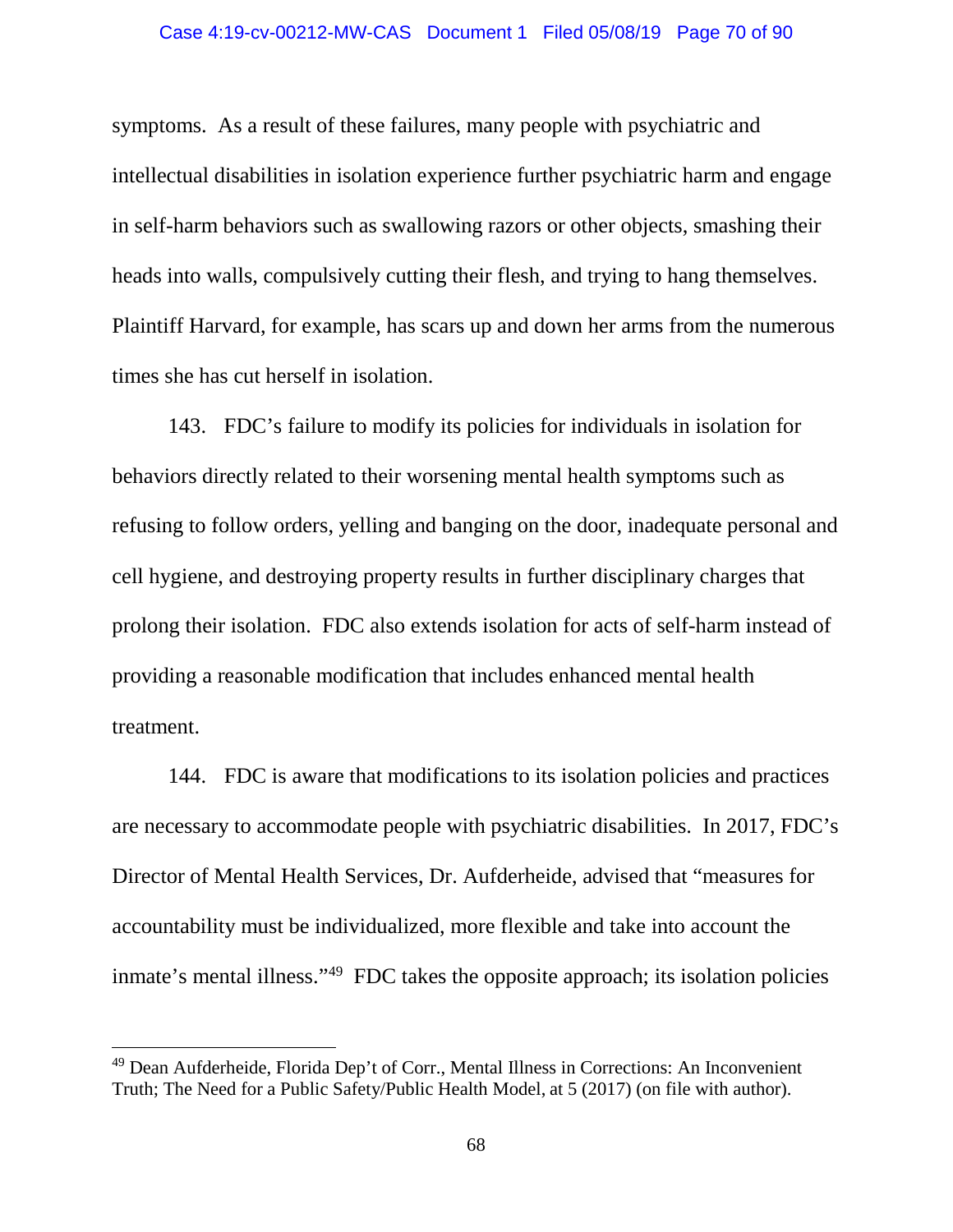and practices are universal, inflexible, and do not consider people's disabilities. As a result, according to Dr. Aufderheide, people with mental illness are 80% more likely to be disciplined, are five times more likely to be placed in isolation than those without mental illness, and represent nearly half of all the people in indefinite isolation.50

145. FDC harms people with other types of disabilities because it systemically fails to make reasonable modifications to its isolation policies and practices. For example, it is difficult and dangerous for people with mobility impairments, including those who use walkers and canes, to ambulate while restrained at the hands and feet. Nonetheless, FDC refuses to modify its restraint policies and practices, thereby subjecting people with mobility disabilities to injuries and heightened risk of falls. It fails to provide people with mobility or medical disabilities, including Plaintiffs Burgess and Kendrick, access to the exercise, such as physical therapy and exercise equipment, that they need to maintain or increase their ambulation and avoid exacerbation of medical symptoms and chronic pain. It fails to reasonably modify its strip search policies for people with mobility impairments or catheters, including Plaintiffs Burgess, to reduce the risk of injury and needless humiliation. It fails to modify its cell search policies for people with vision impairments who have difficulty finding their belongings after

l

<sup>50</sup> *Id.* at 9, 16, 17.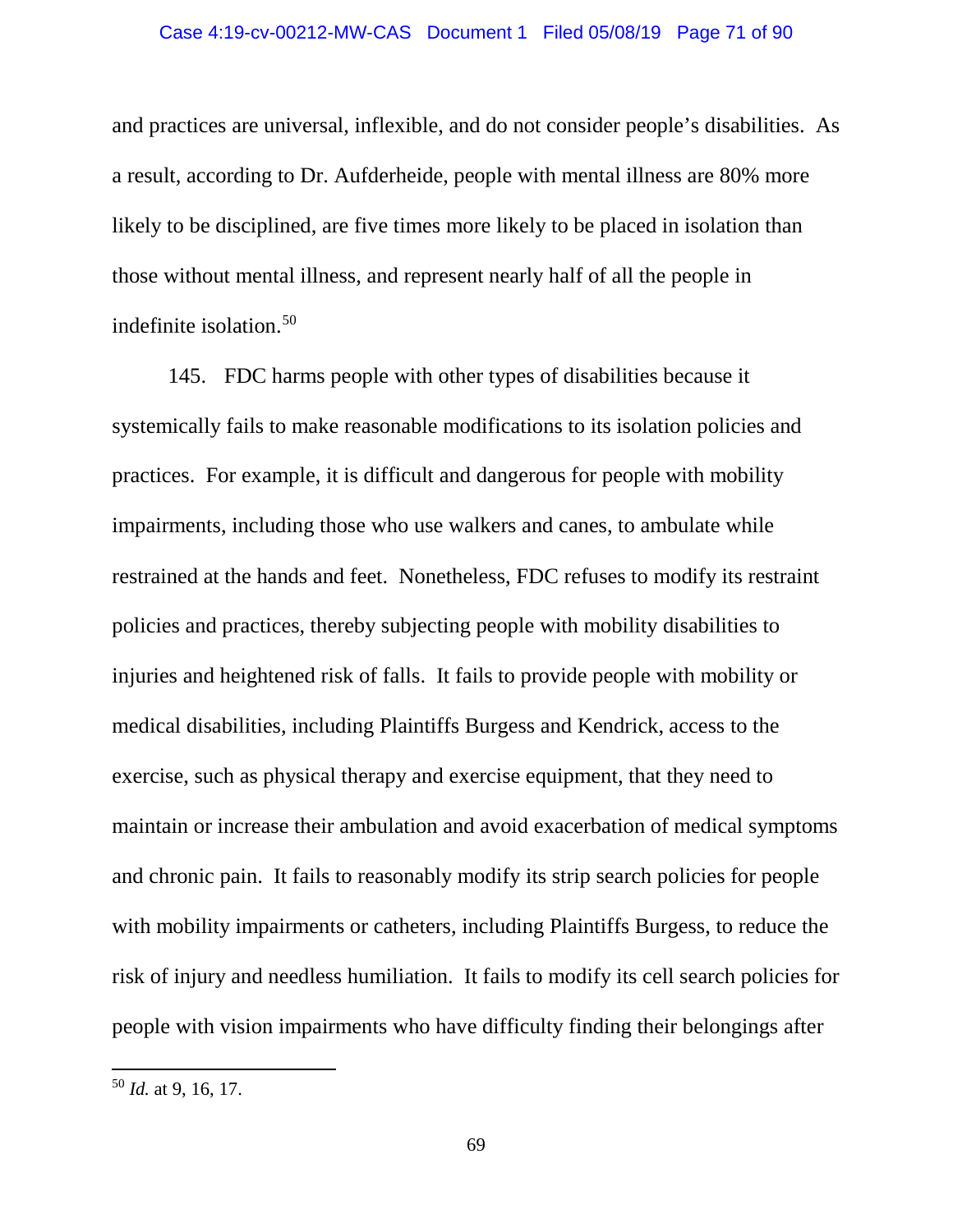# Case 4:19-cv-00212-MW-CAS Document 1 Filed 05/08/19 Page 72 of 90

staff move them during the searches. It fails to reasonably modify its policies to ensure that people with vision, speech, or hearing disabilities, including Plaintiff Espinosa, who are more isolated than others because of their disabilities have equal access to social interaction and environmental stimulation. It fails to remove people with diabetes, including Plaintiff Kendrick, from their cells as often as needed for insulin injections; instead nurses inject people through the rusty, dirty food ports. It also refuses to modify the schedule for medication delivery to ensure it is appropriately timed with insulin injections to avoid dangerous spikes in blood sugar levels.

146. FDC lacks policies and procedures to ensure that people with disabilities in isolation have access to, are permitted to participate in, and are not denied the benefits of, programs, services, and activities. For example, it fails to aid people in wheelchairs to complete their activities of daily living in their cells, including but not limited to transferring to the bed and toilet. It also chains people in wheelchairs to their wheelchairs using restraints whenever they leave their cells; this is dangerous, humiliating, and degrading, and makes it impossible for people with mobility disabilities to ambulate unassisted. FDC denies people with physical disabilities access to their medical supplies and assistive devices in isolation. It denies people with medical disabilities access to the healthcare they need, including dialysis treatment. People with psychiatric and intellectual disabilities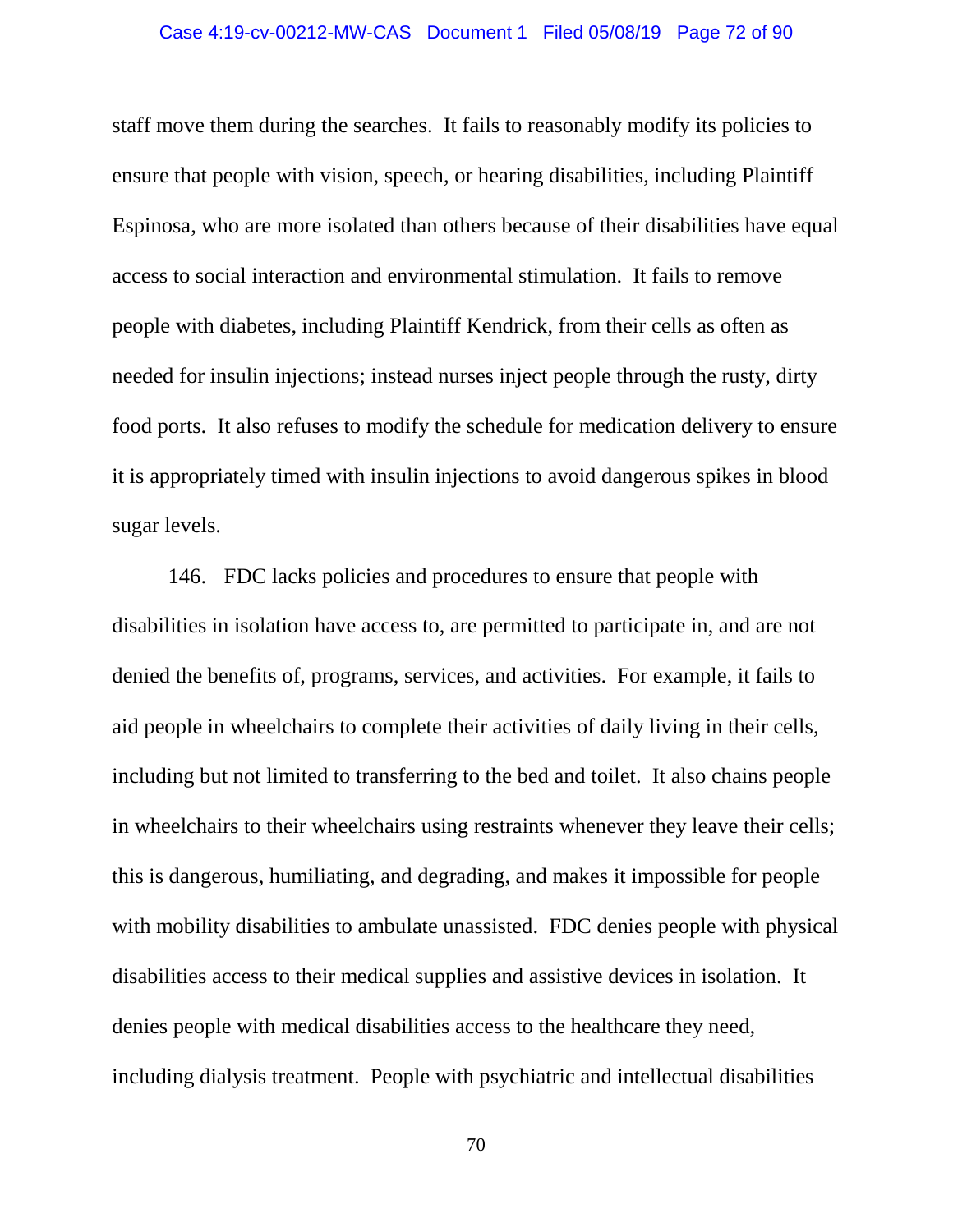#### Case 4:19-cv-00212-MW-CAS Document 1 Filed 05/08/19 Page 73 of 90

languish in isolation without access to programs, services, and activities available to those in the general prison population. They do not receive the support they need to avoid new disciplinary infractions while they are locked in their cells nearly 24 hours a day and therefore have very little prospect for release.

147. FDC also lacks policies and procedures to ensure that individuals with disabilities are housed in the most integrated setting appropriate to meet their needs, which, under FDC's policies and practices, cannot be met in isolation. FDC isolates people with psychiatric and intellectual disabilities who engage in nonconforming behaviors because of their disabilities instead of housing them in settings where they can receive the treatment and services they need to safely live with other people. Plaintiff Harvard, for example, experiences fewer mental health symptoms and does not receive disciplinary infractions when she receives more intensive mental health services that are unavailable to her in isolation.

148. The unnecessary placement of people with disabilities in isolation perpetuates unwarranted assumptions that they are incapable of participating in and benefiting from prison services, activities, and programs. Such placement also causes harm by severely limiting their independence and daily activities, including but not limited to family relations, social contacts, educational advancement, and healthcare.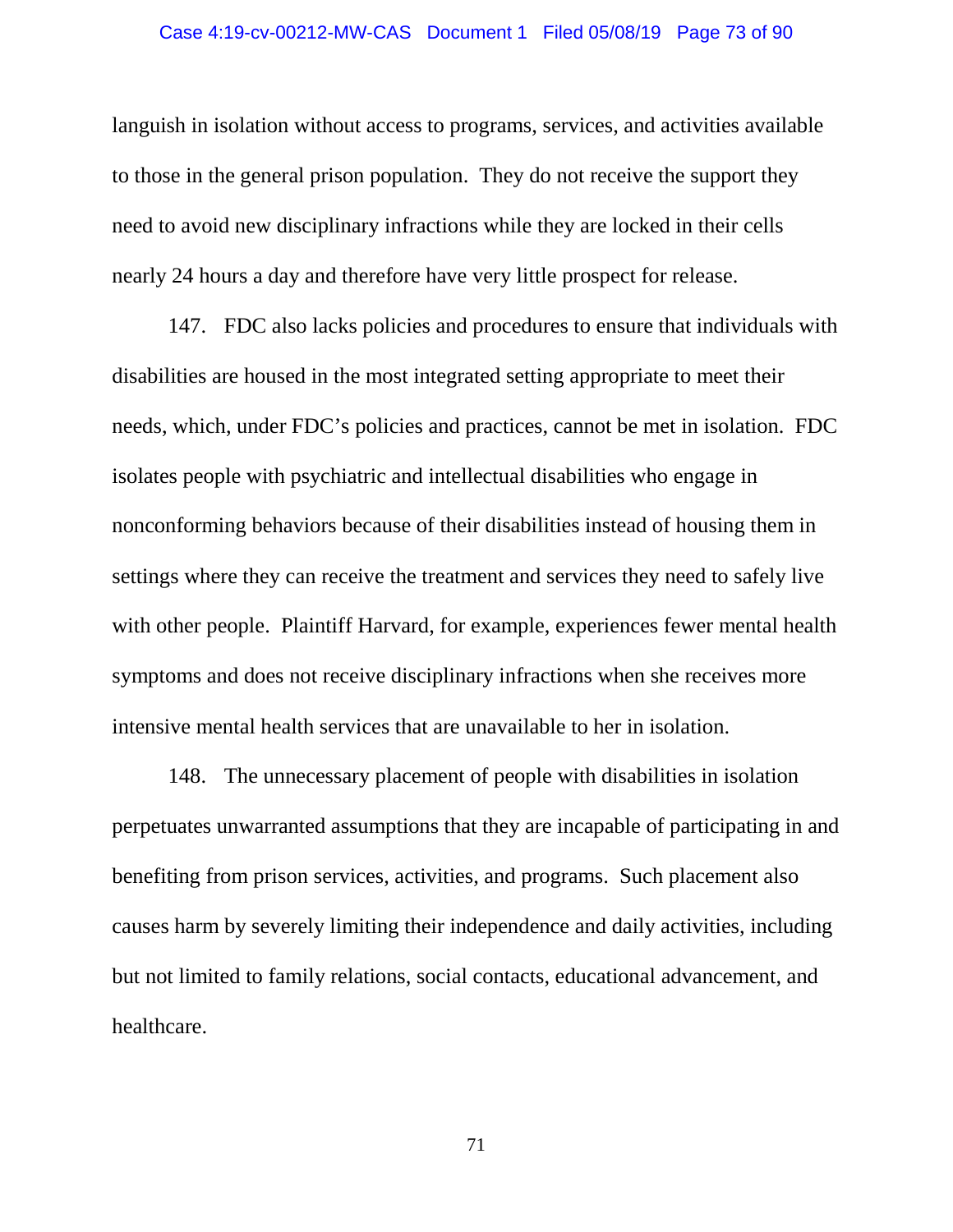149. Other prison systems have safely integrated people with disabilities into the general prison population by providing adequate therapeutic and programmatic support, and by developing adequate systems to ensure the availability of accessible beds in general population dorms and cells. FDC refuses to develop and implement such policies and practices.

## **VI. CLASS ACTION ALLEGATIONS**

### **A. Plaintiff Class**

150. Plaintiffs bring this action on behalf of themselves and all others similarly situated, pursuant to Federal Rules of Civil Procedure 23(a), (b)(1) and  $(b)(2)$ .

151. Plaintiffs seek to represent a class consisting of all people in the custody of the Florida Department of Corrections who are, or will be in the future, locked in their cells, alone or with a cellmate, for an average of 22 hours or more per day ("Plaintiff Class").<sup>51</sup>

### **Numerosity: Fed. R. Civ. P. 23(a)(1)**

152. The class is so numerous that joinder of all members is impracticable. The class is fluid, as prisoners regularly enter and leave the class as a result of FDC's policies and practices, but it includes at a minimum the roughly 10,000

l

<sup>&</sup>lt;sup>51</sup> This proposed class does not include people sentenced to death and housed in Florida State Prison or Union Correctional Institution.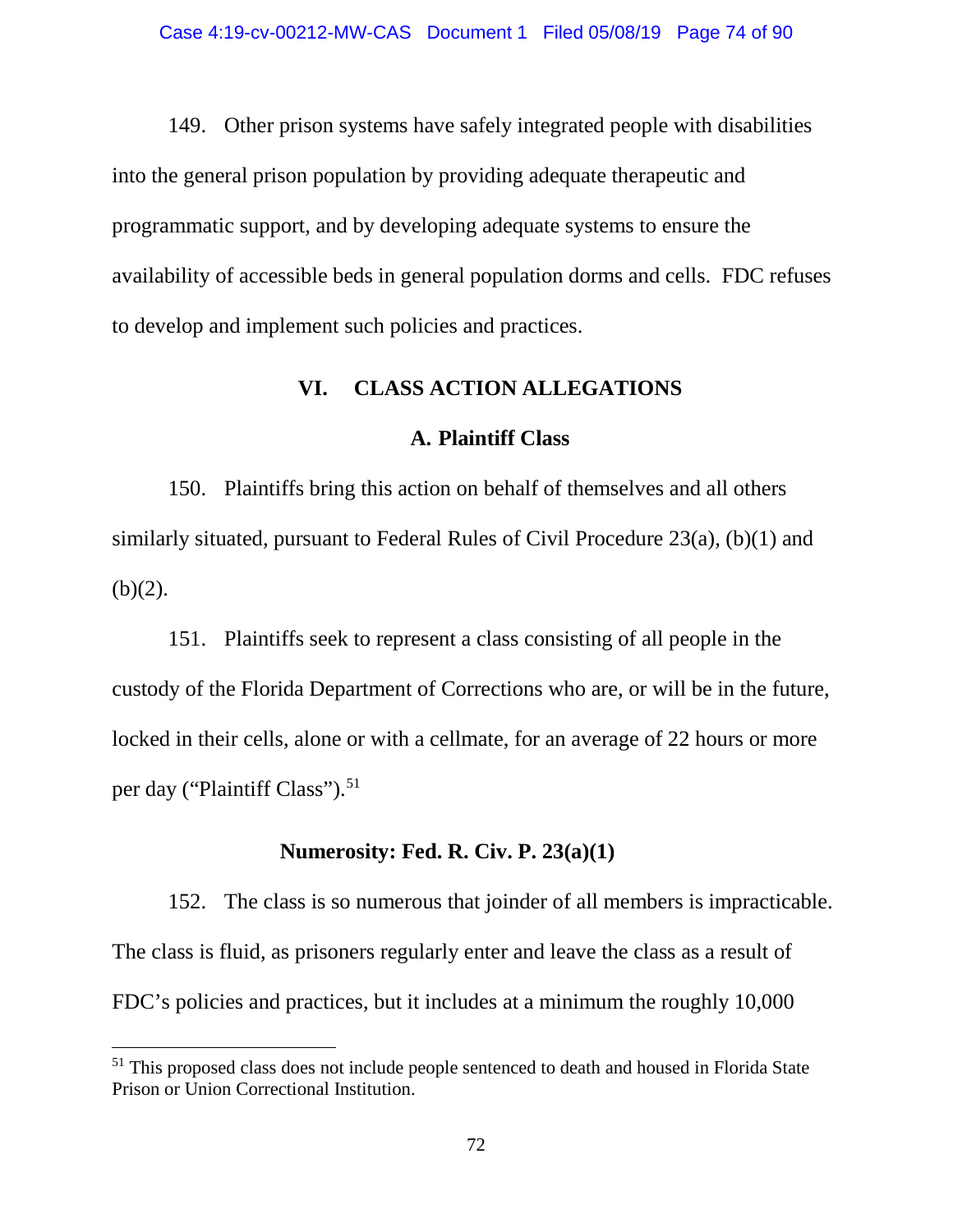class members in isolation on any given day. Due to FDC's policies and practices, all class members are at substantial risk of harm.

# **Commonality: Fed. R. Civ. P. 23(a)(2)**

153. There are questions of law and fact common to the members of the class, including but not limited to:

- whether FDC's policies and practices regarding isolation constitute cruel and unusual punishment proscribed by the Eighth Amendment;
- whether FDC has been deliberately indifferent to the serious risk of mental and physical harm of class members;
- whether there is no legitimate penological purpose for FDC's policies and practices regarding isolation.

FDC is expected to raise common defenses to these claims, including denying that its actions violate the law.

# **Typicality: Fed. R. Civ. P. 23(a)(3)**

154. The claims of the Plaintiffs are typical of those of the Plaintiff Class, as their claims arise from the same policies, practices, or courses of conduct; and their claims are based on the same theory of law as the class's claims.

# **Adequacy: Fed. R. Civ. P. 23(a)(4)**

155. Plaintiffs are capable of fairly and adequately protecting the interests of the Plaintiff Class because Plaintiffs do not have any interests antagonistic to the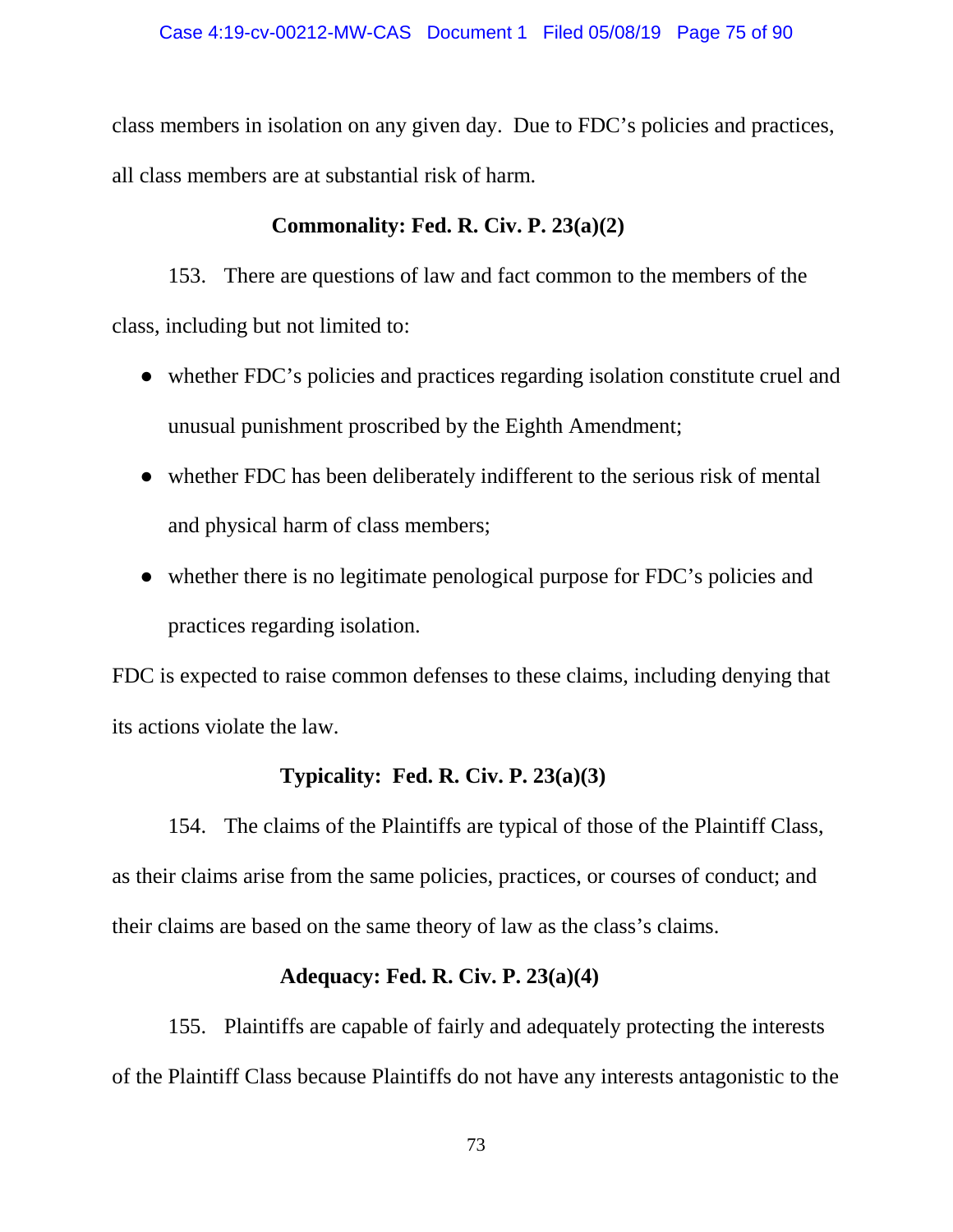class. Plaintiffs, as well as the Plaintiff Class members, seek to enjoin the unlawful acts and omissions of FDC. Finally, Plaintiffs are represented by counsel experienced in civil rights litigation, prisoners' rights litigation, and complex class action litigation.

#### **Fed. R. Civ. P. 23(b)(1)(A) and (B)**

156. This action is maintainable as a class action pursuant to Fed. R. Civ. P. 23(b)(1) because the number of class members is approximately 10,000, and the prosecution of separate actions by individuals would create a risk of inconsistent and varying adjudications, which in turn would establish incompatible standards of conduct for FDC. Additionally, the prosecution of separate actions by individual members could result in adjudications with respect to individual members that, as a practical matter, would substantially impair the ability of other members to protect their interests.

#### **Fed. R. Civ. P. 23(b)(2)**

157. This action is also maintainable as a class action pursuant to Fed. R. Civ. P. 23(b)(2) because FDC's policies, practices, actions, and omissions that form the basis of this Complaint are common to and apply generally to all members of the class, and the injunctive and declaratory relief sought is appropriate and will apply to all members of the class. Defendants have acted or refused to act on grounds that apply generally to the class, so that final injunctive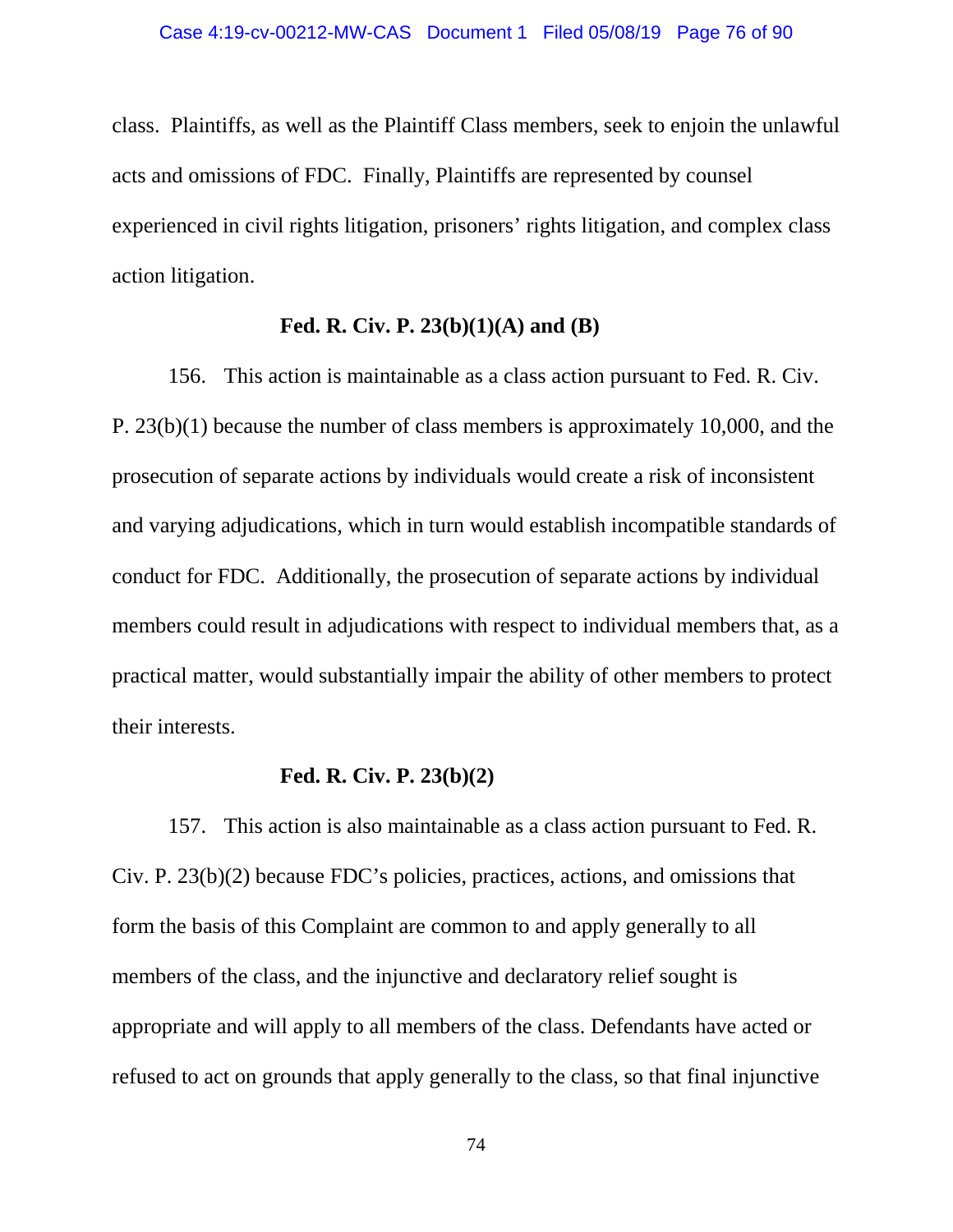relief or corresponding declaratory relief is appropriate respecting the class as a whole. All state-wide isolation policies are centrally promulgated, disseminated, and enforced from the central headquarters of FDC. The injunctive and declaratory relief sought is appropriate and will apply to all members of the Plaintiff Class.

#### **B. Disability Subclass**

158. Plaintiffs Harvard, Meddler, Espinosa, Burgess, and Kendrick bring this action on behalf of themselves and, pursuant to Rule  $23(a)$ ,  $(b)(1)$  and  $(b)(2)$  of the Federal Rules of Civil Procedure, on behalf of a subclass of all qualified individuals with disabilities, as that term is defined in 42 U.S.C. § 12102 and 29 U.S.C. § 705(9)(B), in the custody of the Florida Department of Corrections who are, or will be in the future, locked in their cells, alone or with a cellmate, for an average of 22 hours or more per day ("Disability Subclass").52

### **Numerosity: Fed. R. Civ. P. 23(a)(1)**

159. The subclass is so numerous that joinder of all members is impracticable. The class is fluid, as people with disabilities regularly enter and leave the class as a result of FDC's isolation policies and practices. The exact number of subclass members is unknown, but members are identifiable using

 $52$  This proposed subclass does not include people with disabilities sentenced to death and housed at Florida State Prison or Union Correctional Institution.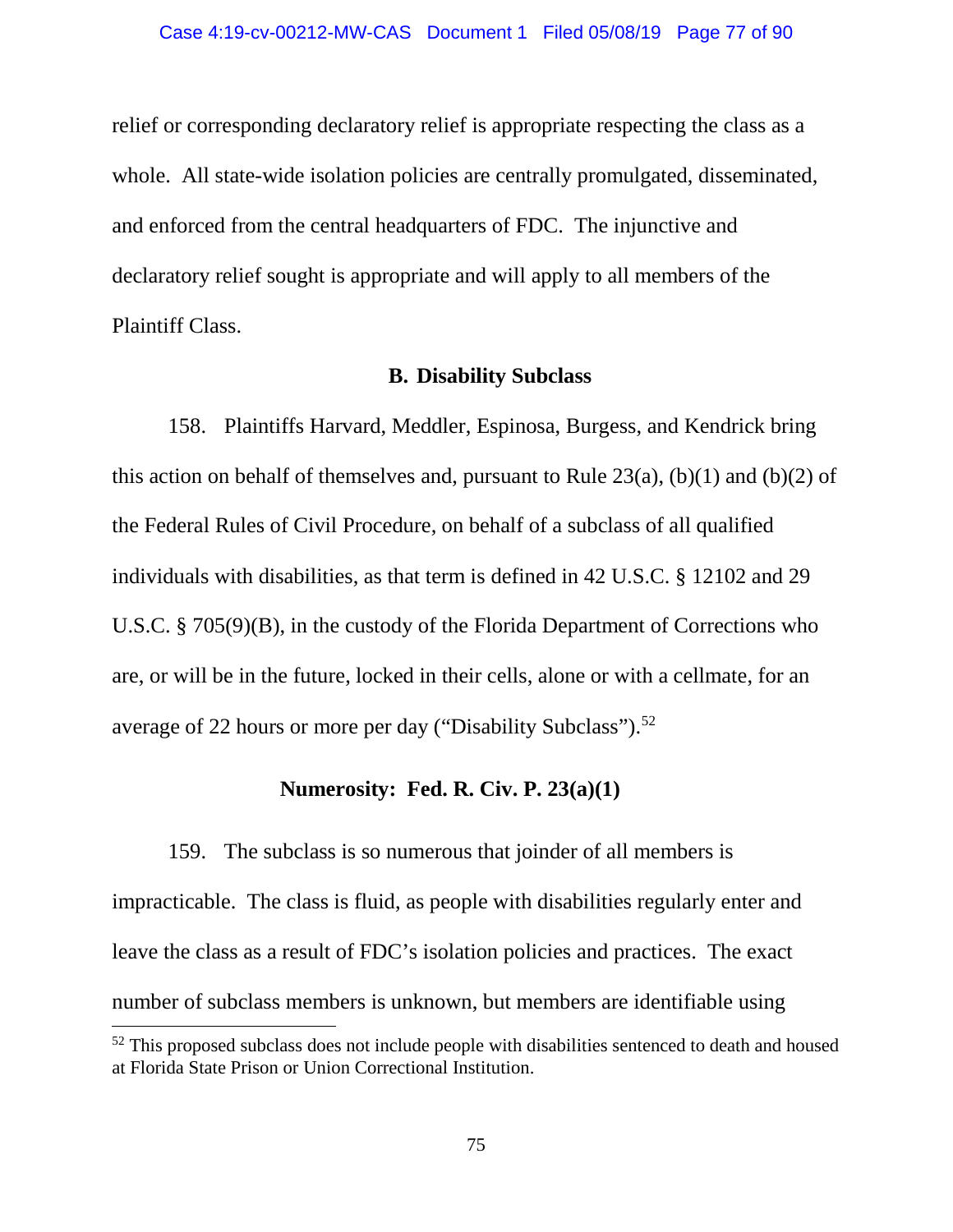records maintained in the ordinary course of business by FDC. On information and belief, there are at least several thousand subclass members. Due to FDC's isolation policies and practices, all members of the subclass are at risk of suffering from discrimination.

#### **Commonality: Fed. R. Civ. P. 23(a)(2)**

160. There are questions of law and fact common to the members of the subclass, including but not limited to whether FDC violates the Americans with Disabilities Act and Section 504 of the Rehabilitation Act. FDC is expected to raise common defenses to these claims, including denying that its actions violate the law.

## **Typicality: Fed. R. Civ. P. 23(a)(3)**

161. The claims of Plaintiffs Harvard, Meddler, Espinosa, Burgess, and Kendrick are typical of those of the Disability Subclass, as their claims arise from the same policies, practices, or courses of conduct; and their claims are based on the same theory of law as the class's claims.

### **Adequacy: Fed. R. Civ. P. 23(a)(4)**

162. Plaintiffs Harvard, Meddler, Espinosa, Burgess, and Kendrick are capable of fairly and adequately protecting the interests of the Disability Subclass because they do not have any interests antagonistic to the subclass. Plaintiffs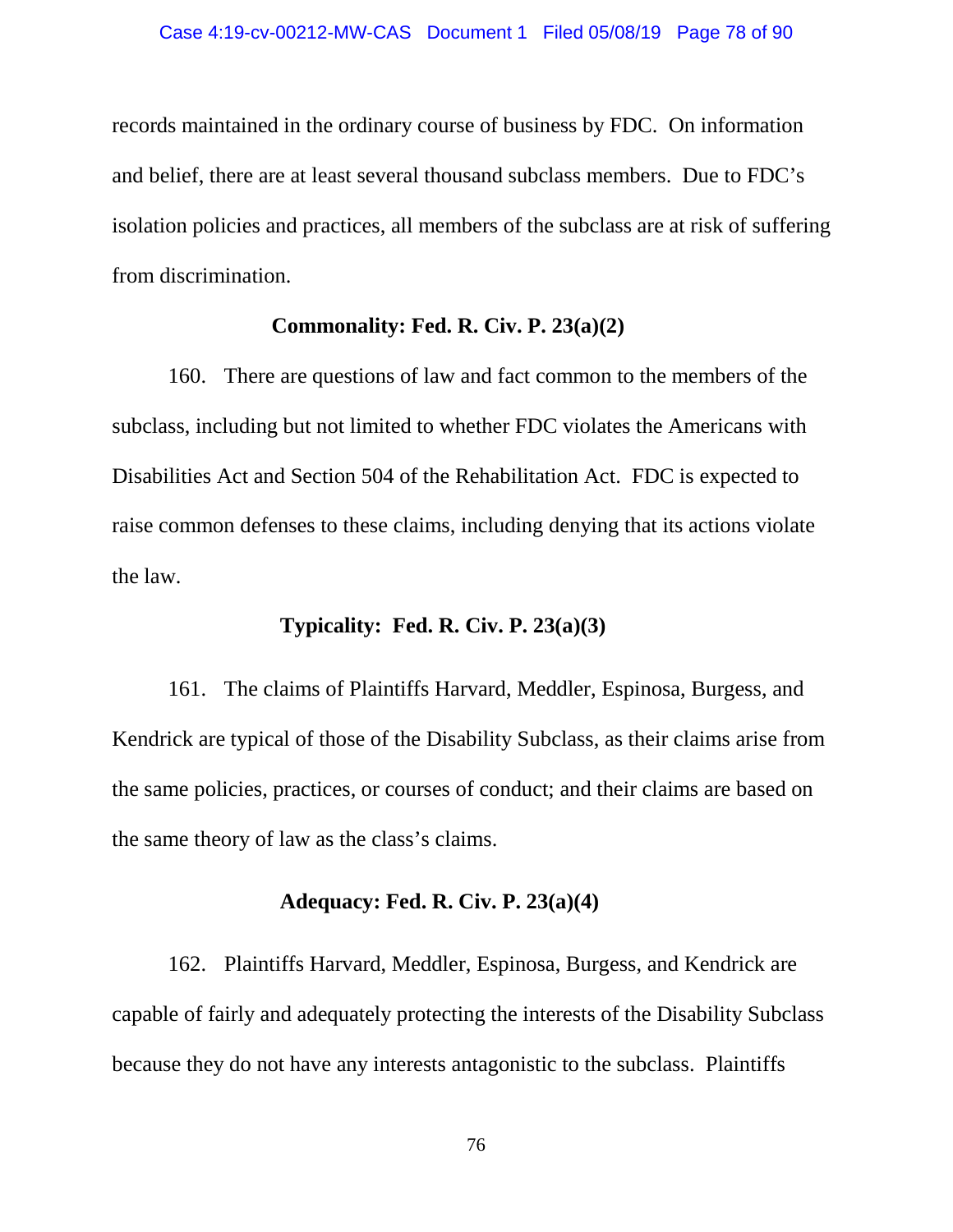Harvard, Burgess, Meddler, and Kendrick as well as the Disability Subclass members, seek to enjoin the unlawful acts and omissions of FDC. Finally, Plaintiffs are represented by counsel experienced in civil rights litigation, prisoners' rights litigation, and complex class action litigation.

### **Fed. R. Civ. P. 23(b)(1)(A) and (B)**

163. Since the number of the Disability Subclass is approximately a few thousand, prosecution of separate actions by individuals would create a risk of inconsistent and varying adjudications, which in turn would establish incompatible standards of conduct for FDC. Additionally, the prosecution of separate actions by individual members could result in adjudications with respect to individual members that, as a practical matter, would substantially impair the ability of other members to protect their interests.

### **Fed. R. Civ. P. 23(b)(2)**

164. This action is also maintainable as a class action pursuant to Fed. R. Civ. P. 23(b)(2) because FDC's policies, practices, actions, and omissions that form the basis of this complaint are common to and apply generally to all members of the subclass, and the injunctive and declaratory relief sought is appropriate and will apply to all members of the subclass. Defendants have acted or refused to act on grounds that apply generally to the class, so that final injunctive relief or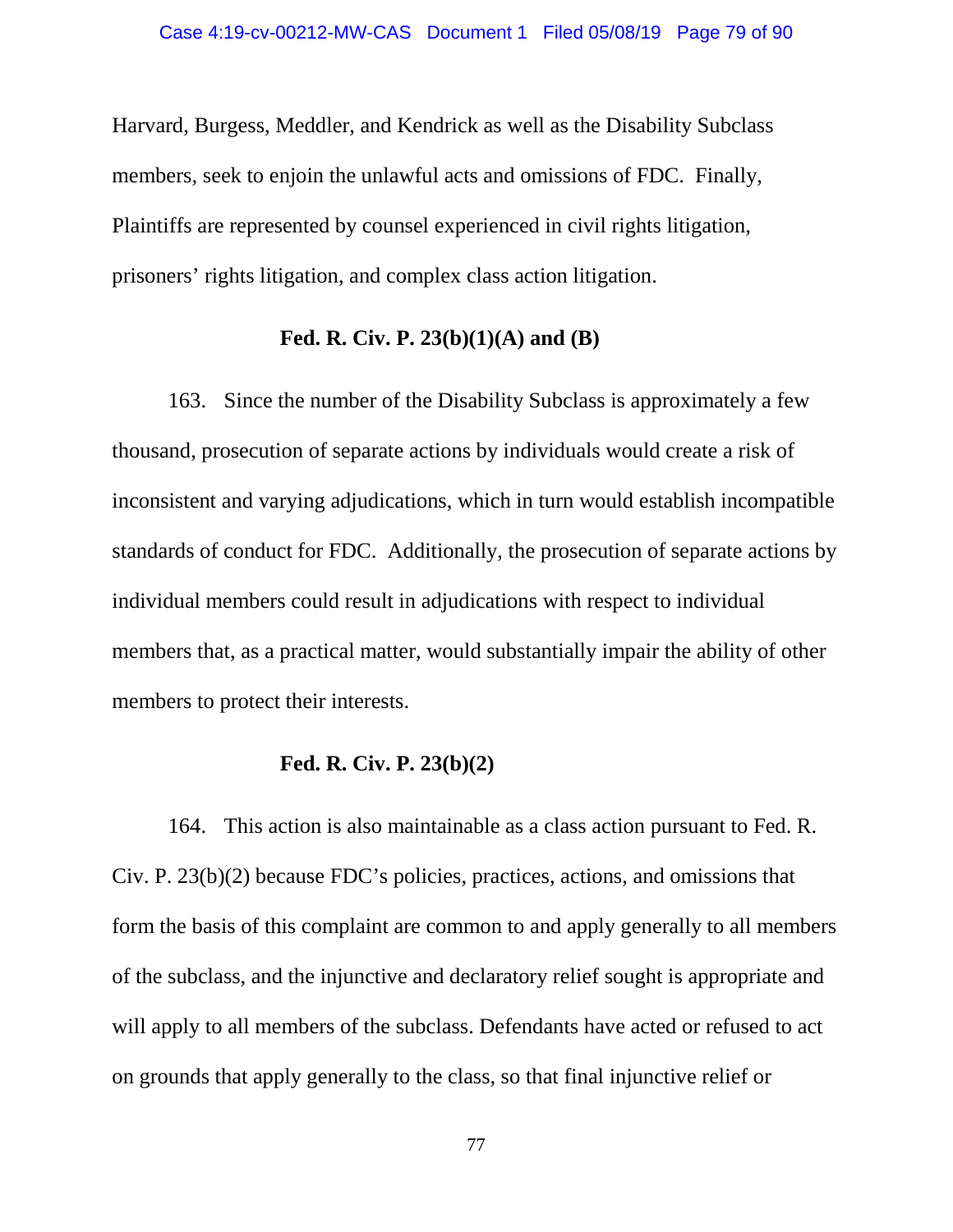corresponding declaratory relief is appropriate respecting the class as a whole. All state-wide isolation policies are centrally promulgated, disseminated, and enforced from the central headquarters of FDC. The injunctive and declaratory relief sought is appropriate and will apply to all members of the Disability Subclass.

## **VII. CLAIMS FOR RELIEF**

## **A. First Cause of Action**

(All Plaintiffs and the Plaintiff Class v. Defendant Inch) *42 U.S.C. § 1983; Eighth and Fourteenth Amendments* 

165. Plaintiffs incorporate by reference each and every allegation contained in Paragraphs  $1 - 164$  as if fully set forth herein.

166. Through the policies and practices described herein, Defendant Inch subjects all Plaintiffs and the Plaintiff Class to a substantial risk of serious harm and deprives Plaintiffs and the Class of the minimal civilized measure of life's necessities and human dignity, through the excessive and inappropriate use of isolation. These policies and procedures are inconsistent with evolving standards of decency in a civilized society. Defendant Inch has caused the wanton infliction of pain upon Plaintiffs and the Plaintiff Class.

167. There is no legitimate penological purpose for Defendant Inch's isolation policies and procedures as implemented and enforced, and they amount to the unnecessary and wanton infliction of pain.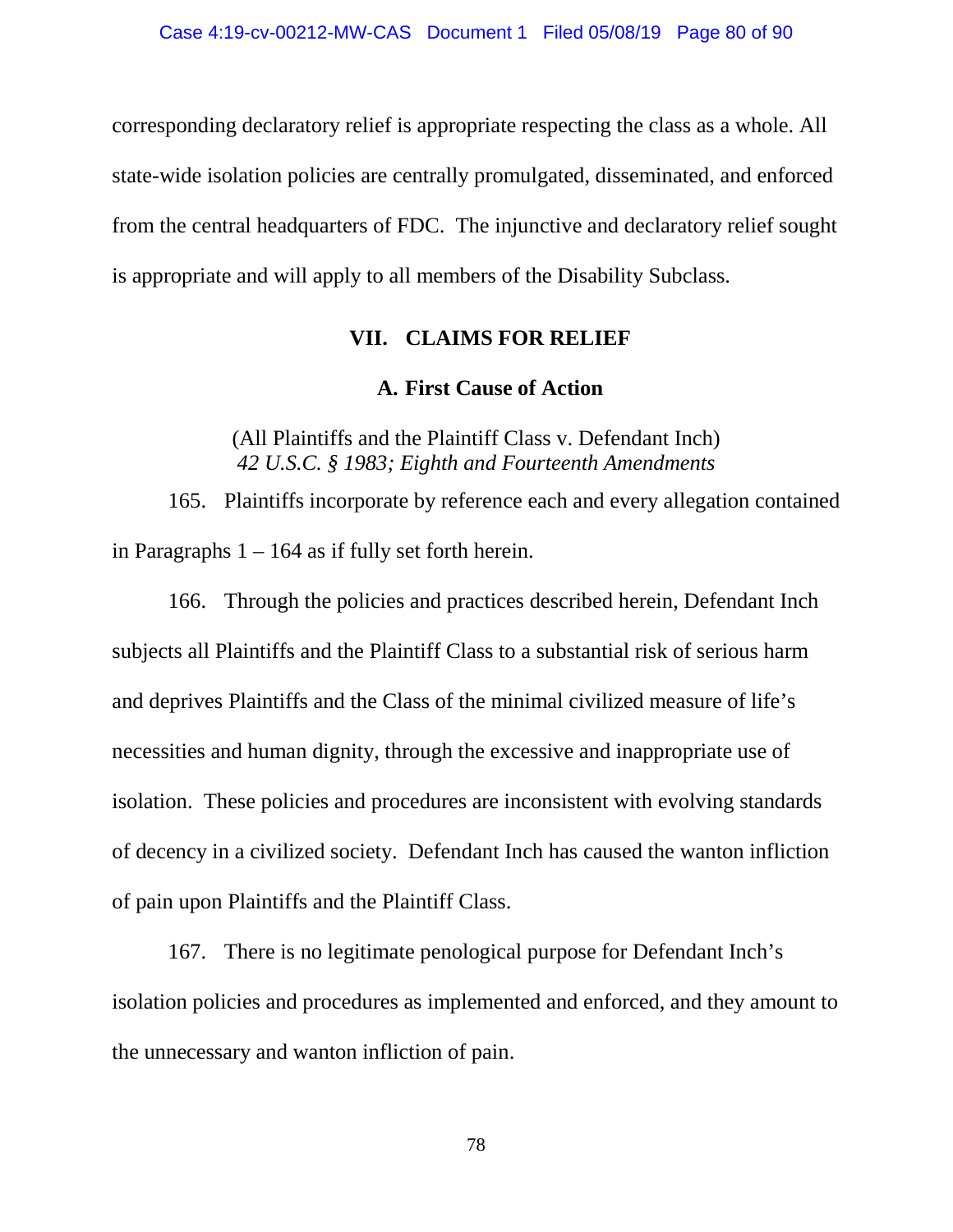## Case 4:19-cv-00212-MW-CAS Document 1 Filed 05/08/19 Page 81 of 90

168. These policies have been and continue to be implemented by Defendant Inch and his agents, officials, employees, and all persons acting in concert under the color of state law, in their official capacities, and are the direct and proximate cause of the Plaintiffs' and the Plaintiff Class's ongoing deprivation of rights secured under the Eighth and Fourteenth Amendments.

169. Defendant Inch has been and is aware of all deprivations complained of herein and has condoned or been deliberately indifferent to such conduct. Defendant also has been and is aware of the substantial risk of harm caused by these deprivations and has not acted to eliminate this risk of harm. It should be obvious to Defendant Inch, and to any reasonable person, that the conditions imposed on Plaintiffs and the Class cause tremendous mental anguish, physical harm, suffering, and pain to such individuals.

170. As a direct and proximate cause of these actions and omissions, Plaintiffs and the Plaintiff Class have suffered, and will continue to suffer, from a substantial risk of serious harm and actual harm. These harms will continue unless enjoined by this Court.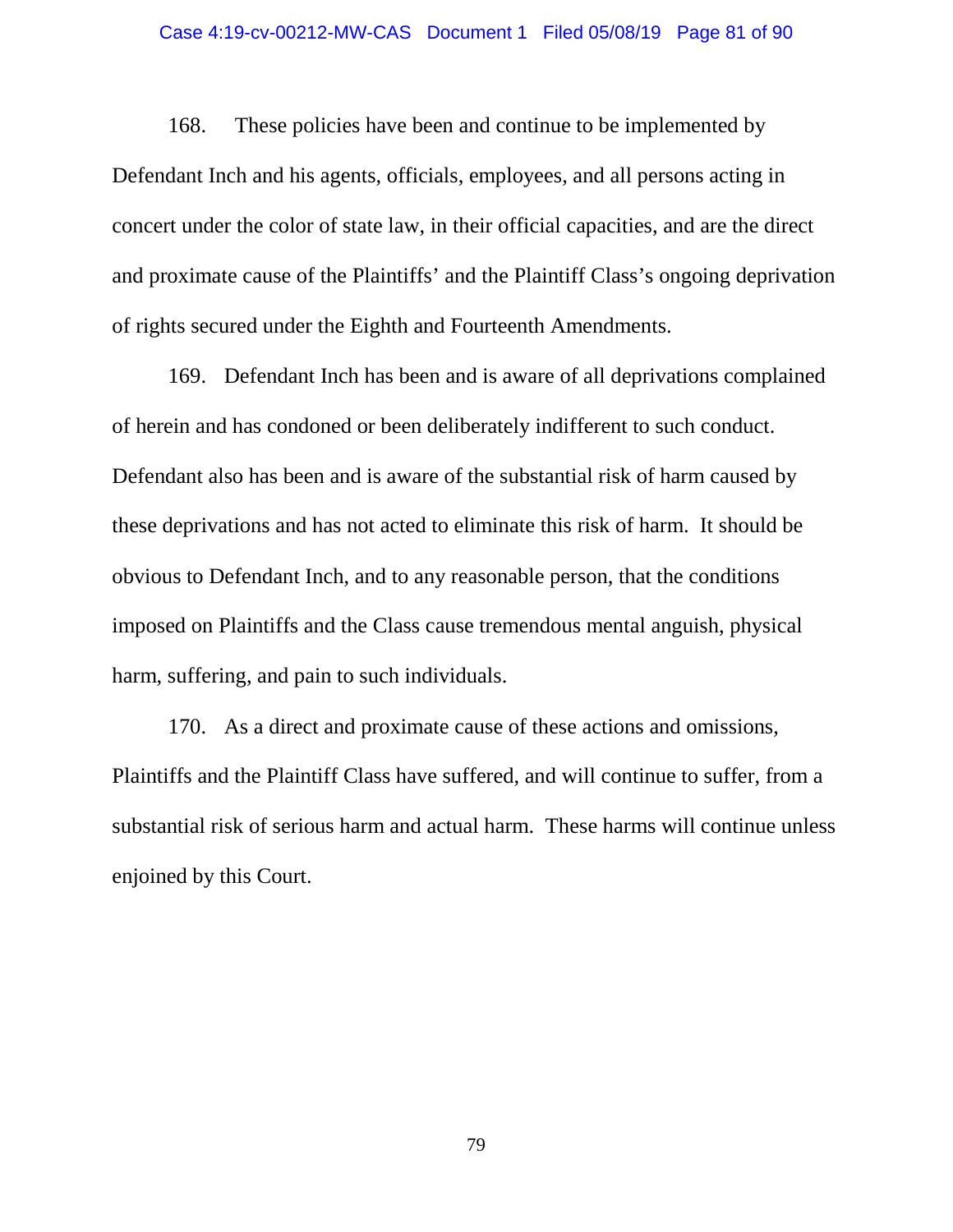#### **B. Second Cause of Action**

## (Plaintiffs Harvard, Meddler, Espinosa, Burgess, and Kendrick and the Disability Subclass v. Defendant FDC) *Americans with Disabilities Act*

171. Plaintiffs incorporate by reference each and every allegation contained in Paragraphs 1-164 as if set forth fully herein.

172. Plaintiffs Harvard, Meddler, Espinosa, Burgess, and Kendrick and other Disability Subclass members are qualified individuals with disabilities as defined in the Americans with Disabilities (ADA). They have mental or physical impairments that substantially limit one or more major life activities, they have records of such impairments, or they are regarded as having such impairments. All people in the Disability Subclass meet the essential eligibility requirements for the receipt of services of the participation in programs and activities provided by Defendants. 42 U.S.C. § 12102(2); 42 U.S.C § 12131(2).

173. Plaintiffs Harvard, Meddler, Espinosa, Burgess, and Kendrick and other Disability Subclass members are qualified to participate in the services, programs, activities, and benefits provided to incarcerated people in FDC custody within the meaning of Title II of the ADA.

174. Defendant FDC is a public entity as defined under 42 U.S.C. § 12131(1)(A), and it has an affirmative duty to create policies and procedures to prevent discrimination based on disability.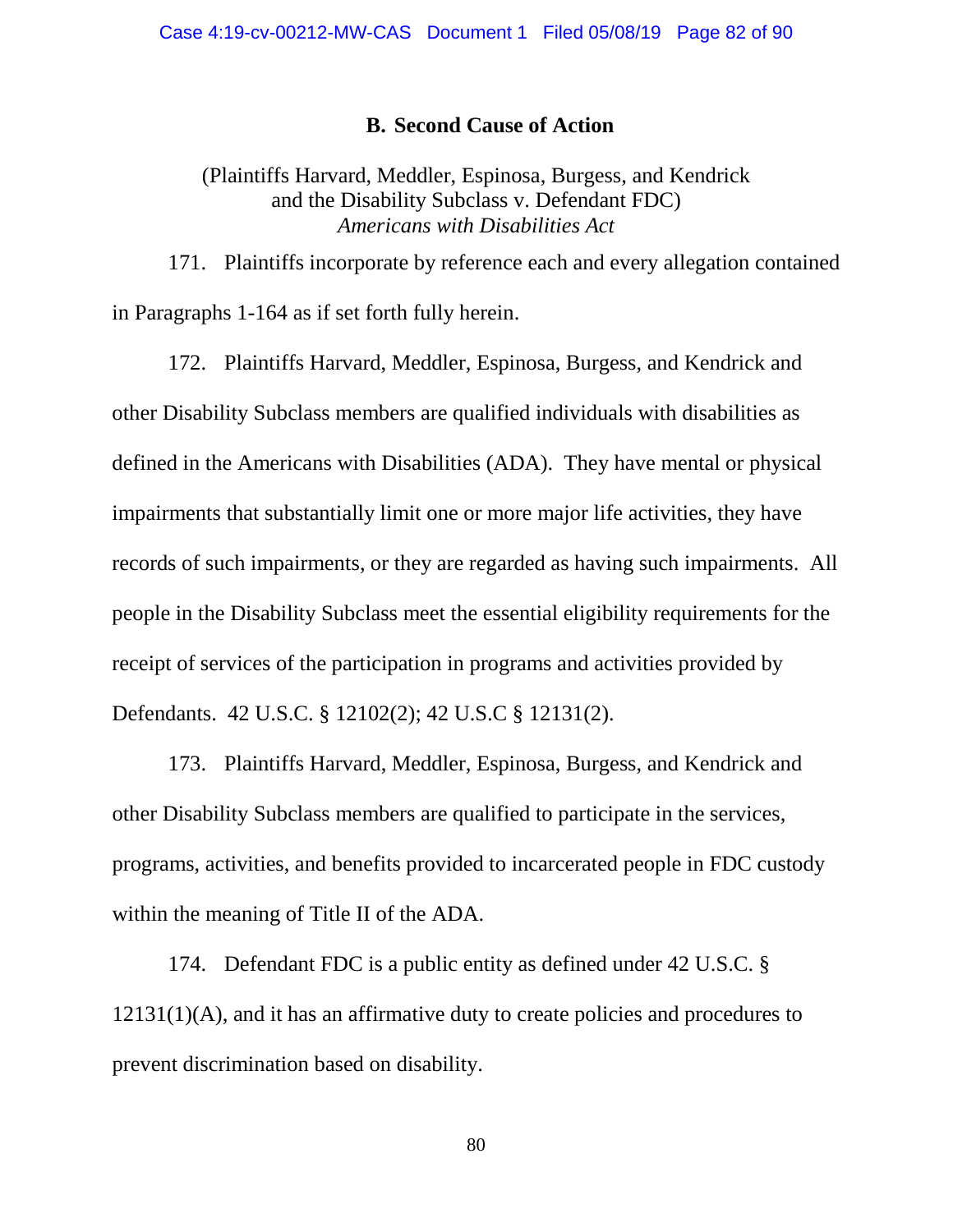## Case 4:19-cv-00212-MW-CAS Document 1 Filed 05/08/19 Page 83 of 90

175. Defendant FDC violates the ADA by failing to ensure that people with disabilities have access to, are permitted to participate in, and are not denied the benefits of, programs, services, and activities provided by Defendant. 42 U.S.C. § 12132; 28 C.F.R. § 35.152(b)(1).

176. Defendant FDC violates the ADA by failing to make "reasonable modifications to policies, practices, or procedures when the modifications are necessary to avoid discrimination on the basis of disability…." 28 C.F.R. § 35.130(b)(7).

177. Defendant FDC discriminates against "qualified individual[s] with a disability" within the meaning of the ADA by administering programs and services for individuals with disabilities in a manner that denies them the opportunity to receive services in the most integrated setting appropriate to their needs. 28 C.F.R.  $§$  35.152(b)(2).

178. Defendant FDC utilizes criteria or methods of administration that have the effect of subjecting Plaintiffs Harvard, Meddler, Espinosa, Burgess, and Kendrick and the Disability Subclass to discrimination and that defeat or substantially impair accomplishment of objectives of FDC programs, services, and activities. 28 C.F.R. § 35.130(b)(3).

179. As a result of Defendant's policies and practices regarding individuals with disabilities, Plaintiffs Harvard, Meddler, Espinosa, Burgess, and Kendrick and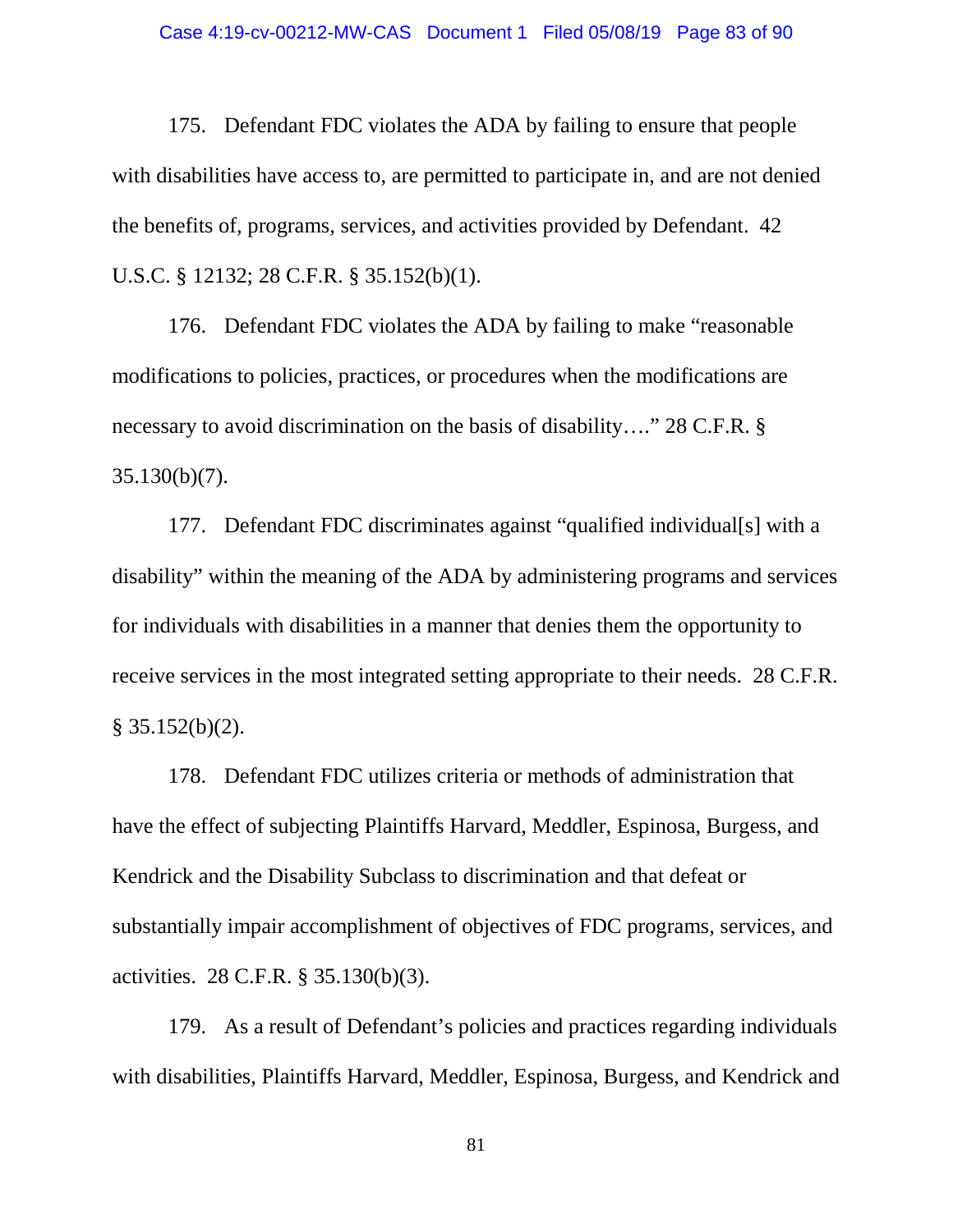the Disability Subclass are unnecessarily placed and retained in isolation due to their disabilities; are denied equal access to activities, programs, and services for which they are otherwise qualified; and are denied the opportunity to receive services in the most integrated setting appropriate to their needs.

180. As a direct and proximate cause of these actions and omissions, Plaintiffs Harvard, Meddler, Espinosa, Burgess, and Kendrick and the Disability Subclass have suffered and continue to suffer from harm and violation of their ADA rights. These harms will continue unless enjoined by this Court.

## **C. Third Cause of Action**

(Plaintiffs Harvard, Meddler, Espinosa, Burgess, and Kendrick and the Disability Subclass v. Defendant FDC) *Section 504 of the Rehabilitation Act*

181. Plaintiffs incorporate by reference each and every allegation contained in Paragraphs  $1 - 164$  as if set forth fully herein.

182. Plaintiffs Harvard, Meddler, Espinosa, Burgess, and Kendrick and the Disability Subclass are individuals with disabilities as defined in Section 504 of the Rehabilitation Act, 29 U.S.C. §§ 705(20), 794.

183. Plaintiffs Harvard, Meddler, Espinosa, Burgess, and Kendrick and the Disability Subclass are qualified to participate in the services, programs, activities, and benefits provided to incarcerated people in FDC custody within the meaning Section 504 of the Rehabilitation Act.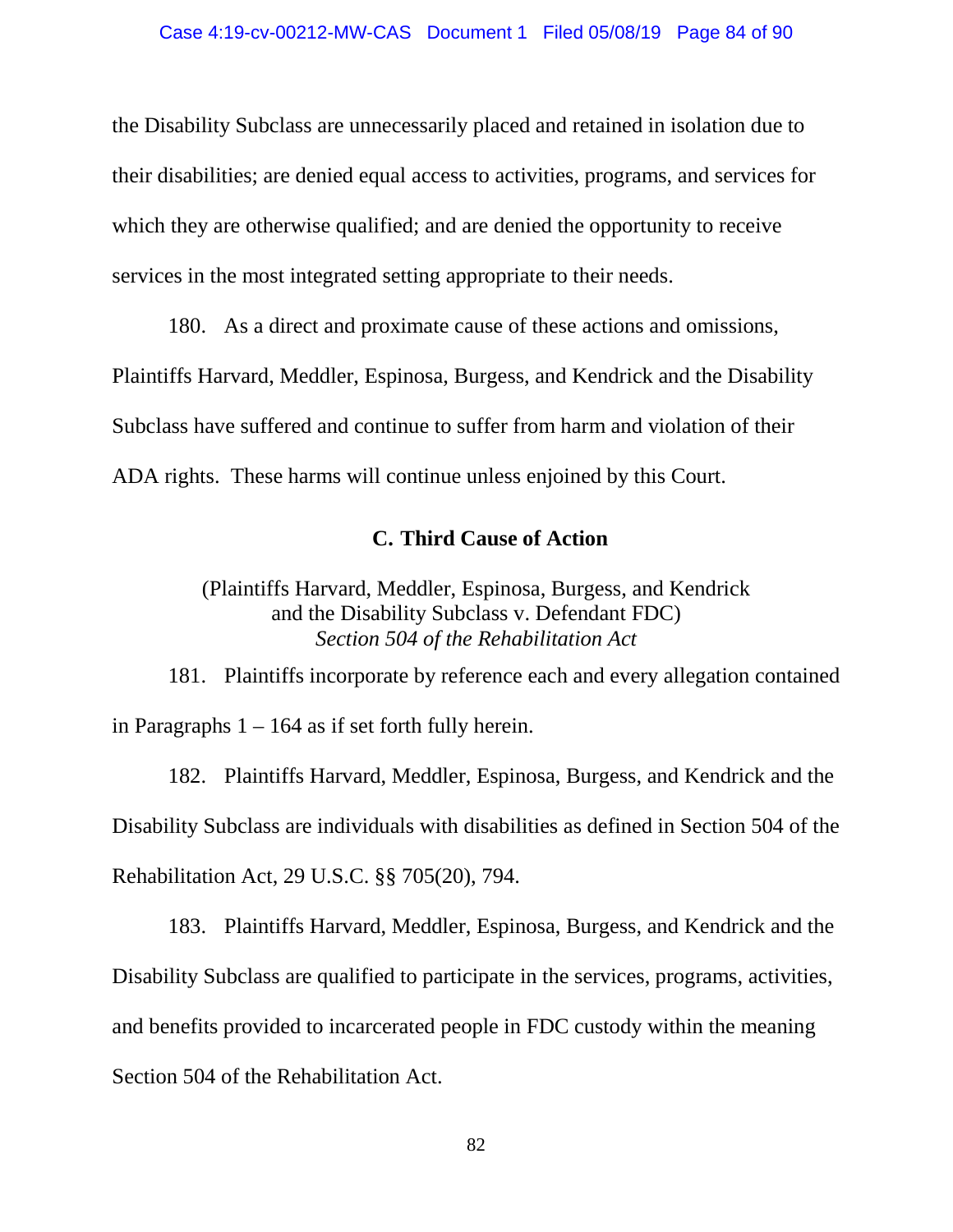## Case 4:19-cv-00212-MW-CAS Document 1 Filed 05/08/19 Page 85 of 90

184. Defendant FDC is a program or activity receiving federal financial assistance within the meaning of the Rehabilitation Act. 29 U.S.C. § 794.

185. Defendant FDC excludes Plaintiffs Harvard, Meddler, Espinosa, Burgess, and Kendrick and the Disability Subclass from participation in, and denies them the benefits of programs or activities, by reason of their disabilities. 29 U.S.C. § 794(a); 28 C.F.R. § 42.503(a).

186. Defendant FDC discriminates against "qualified individual[s] with a disability" within the meaning of the Rehabilitation Act by administering programs and services for individuals with disabilities in a manner that denies them the opportunity to receive services in the most integrated setting appropriate to their needs. 29 U.S.C. § 794; 45 C.F.R. § 84.4(b)(2).

187. Defendant FDC denies Plaintiffs Harvard, Meddler, Espinosa, Burgess, and Kenrick and the Disability Subclass the opportunity afforded others to participate in program or activities. 28 C.F.R. § 42.503(b)(1).

188. Defendant FDC utilizes criteria or methods of administration that either purposely or in effect discriminate on the basis of handicap, and defeat or substantially impair accomplishment of the objectives of Defendant's programs or activities with respect to handicapped persons. 28 C.F.R. § 42.503(b)(3).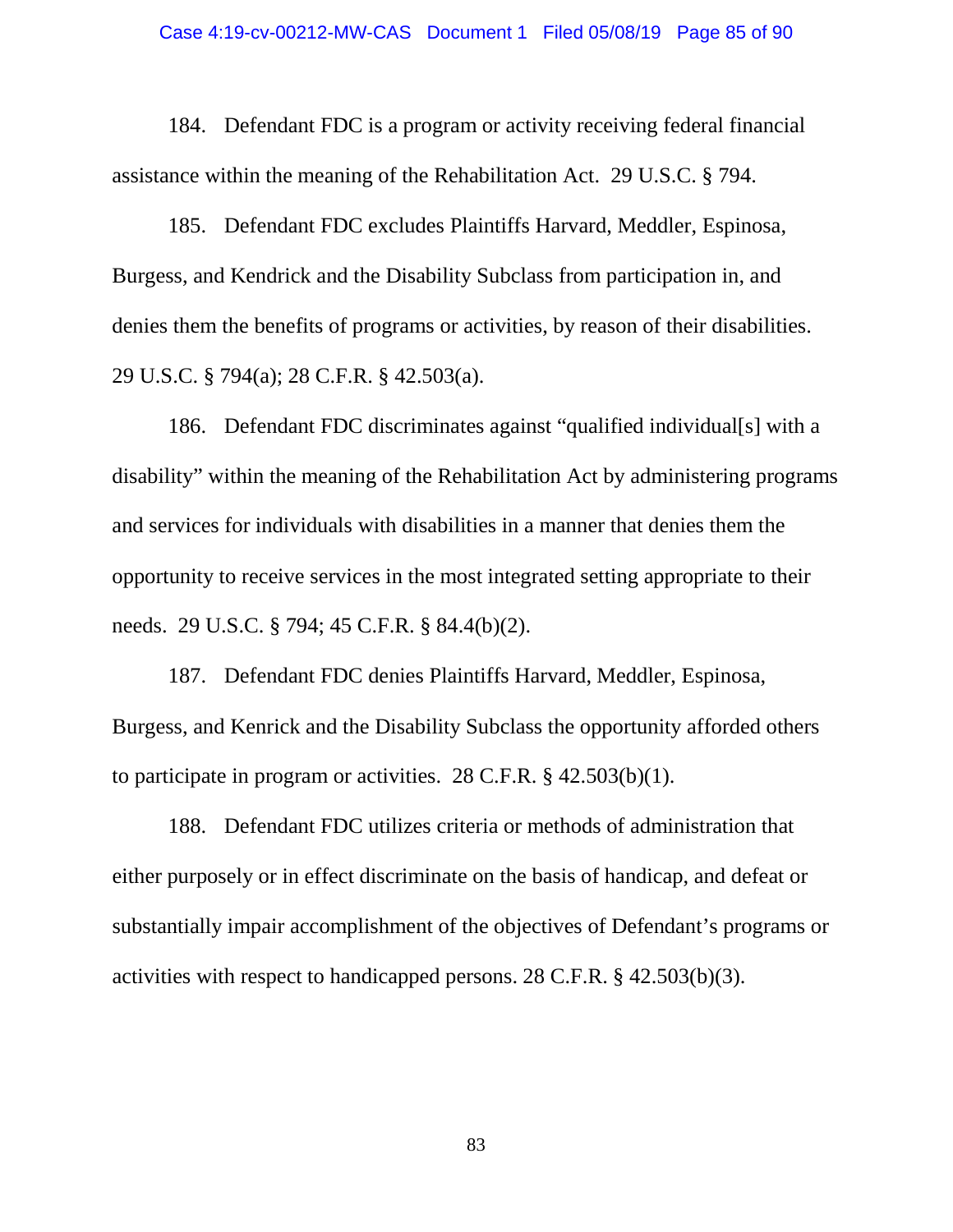#### Case 4:19-cv-00212-MW-CAS Document 1 Filed 05/08/19 Page 86 of 90

189. Defendant FDC violates Section 504 of the Rehabilitation Act by failing to reasonably accommodate people with disabilities in its facilities, programs, activities, and services.

190. As a result of Defendant FDC's discrimination and failure to provide reasonable accommodations, Plaintiffs Harvard, Meddler, Espinosa, Burgess, and Kendrick and members of the Disability Subclass do not have equal access to the FDC's activities, programs, and services for which they are otherwise qualified.

191. As a direct and proximate cause of these policies and practices, Plaintiffs Harvard, Meddler, Espinosa, Burgess, and Kendrick and the Disability Subclass have suffered and continue to suffer from harm and violation of their rights under Section 504 of the Rehabilitation Act. These harms will continue unless enjoined by this Court.

### **VIII. PRAYER FOR RELIEF**

192. Plaintiffs and the class and subclass they represent have no adequate remedy at law to redress the wrongs suffered as set forth in this Complaint. Plaintiffs have suffered and will continue to suffer irreparable injury as a result of the unlawful acts, omissions, policies, and practices of the Defendants as alleged herein, unless Plaintiffs are granted the relief they request. Defendants' policies and practices are the direct causation of the violations of the Eighth and Fourteenth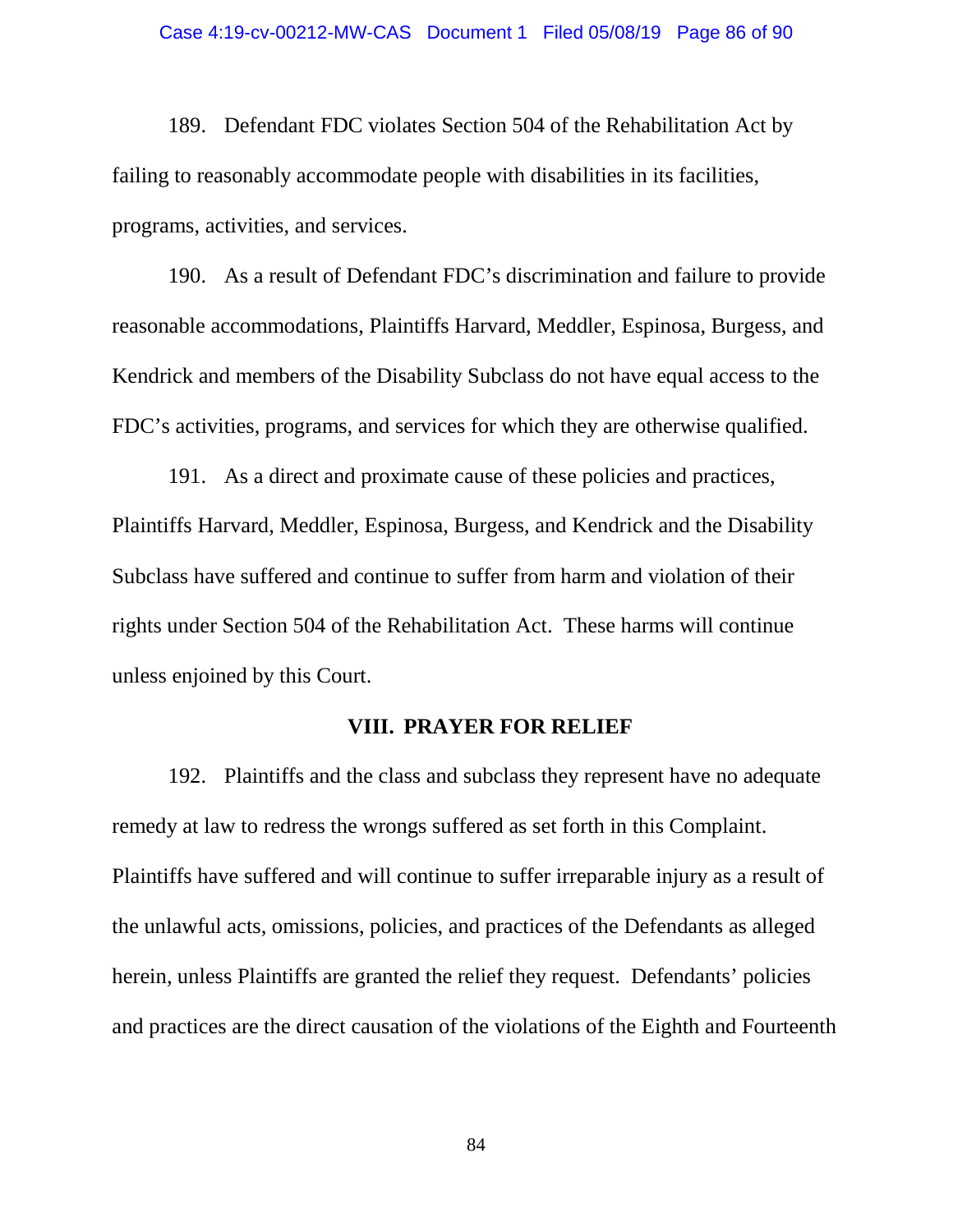Amendments to the Constitution of the United States, the ADA, and Section 504 of the Rehabilitation Act as alleged herein.

193. WHEREFORE, Plaintiffs on behalf of themselves and the class and subclass they represent, respectfully request that this Court:

- a. assume jurisdiction;
- b. declare this suit is maintainable as a class action pursuant to Rules 23(a) and 23(b)(1) and (2) of the Federal Rule of Civil Procedure;
- c. adjudge and declare that the conditions, acts, omission, policies, and practices of Defendants and their agents, officials, and employees are in violation of the rights of Plaintiffs and the class and subclass they represent under the Eighth and Fourteenth Amendments to the U.S. Constitution, the ADA, and Section 504 of the Rehabilitation Act;
- d. permanently enjoin Defendants, their agents, officials, employees, and all persons acting in concert with them under color of state law or otherwise, from continuing the unlawful acts, conditions, and practices described in this Complaint;
- e. order Defendants, their agents, officials, employees, and all persons acting in concert with them under color of state law or otherwise, to develop and implement, as soon as practical, a plan to eliminate the substantial risk of serious harm described herein, and to ensure that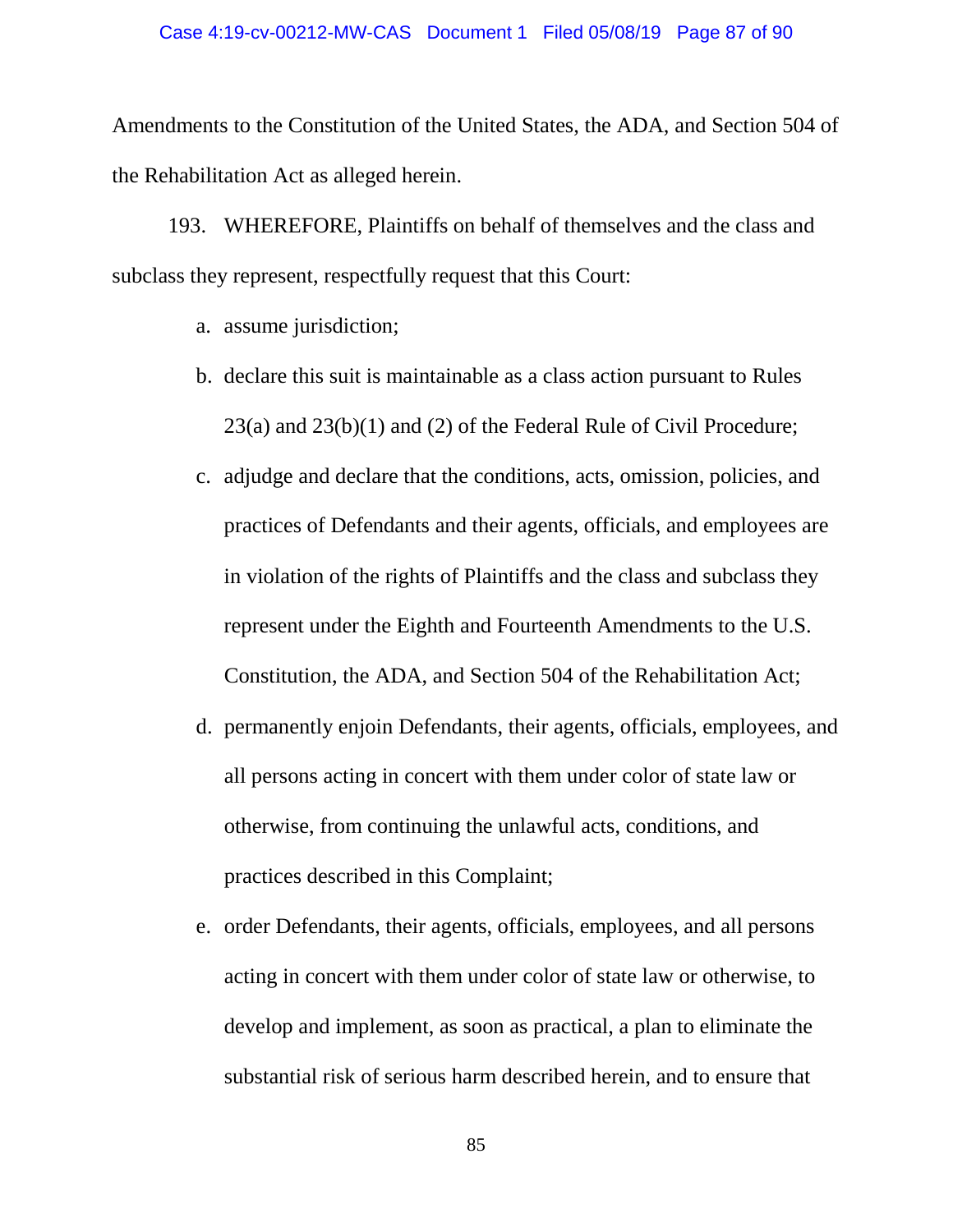people are not placed and retained in isolation without a legitimate penological purpose;

- f. order Defendants, their agents, officials, employees, and all persons acting in concert under color of state law or otherwise, to provide equal access to programs, services, and activities for people with disabilities, including but not limited to housing them in the least restrictive and most integrated settings appropriate to their needs;
- g. order Defendants, their agents, officials, employees, and all persons acting in concert under color of state law or otherwise, to modify its isolation policies and practices to accommodate the needs of people with disabilities and minimize the traumatic impact of isolation;
- h. award Plaintiffs, pursuant to 29 U.S.C. § 794a, 42 U.S.C. §§ 1988, 12205, and 12133, the costs of this suit and reasonable attorneys' fees and litigation expenses;
- i. retain jurisdiction of this case until Defendants have fully complied with the orders of this Court, and there is reasonable assurance that Defendants will continue to comply in the future absent continuing jurisdiction; and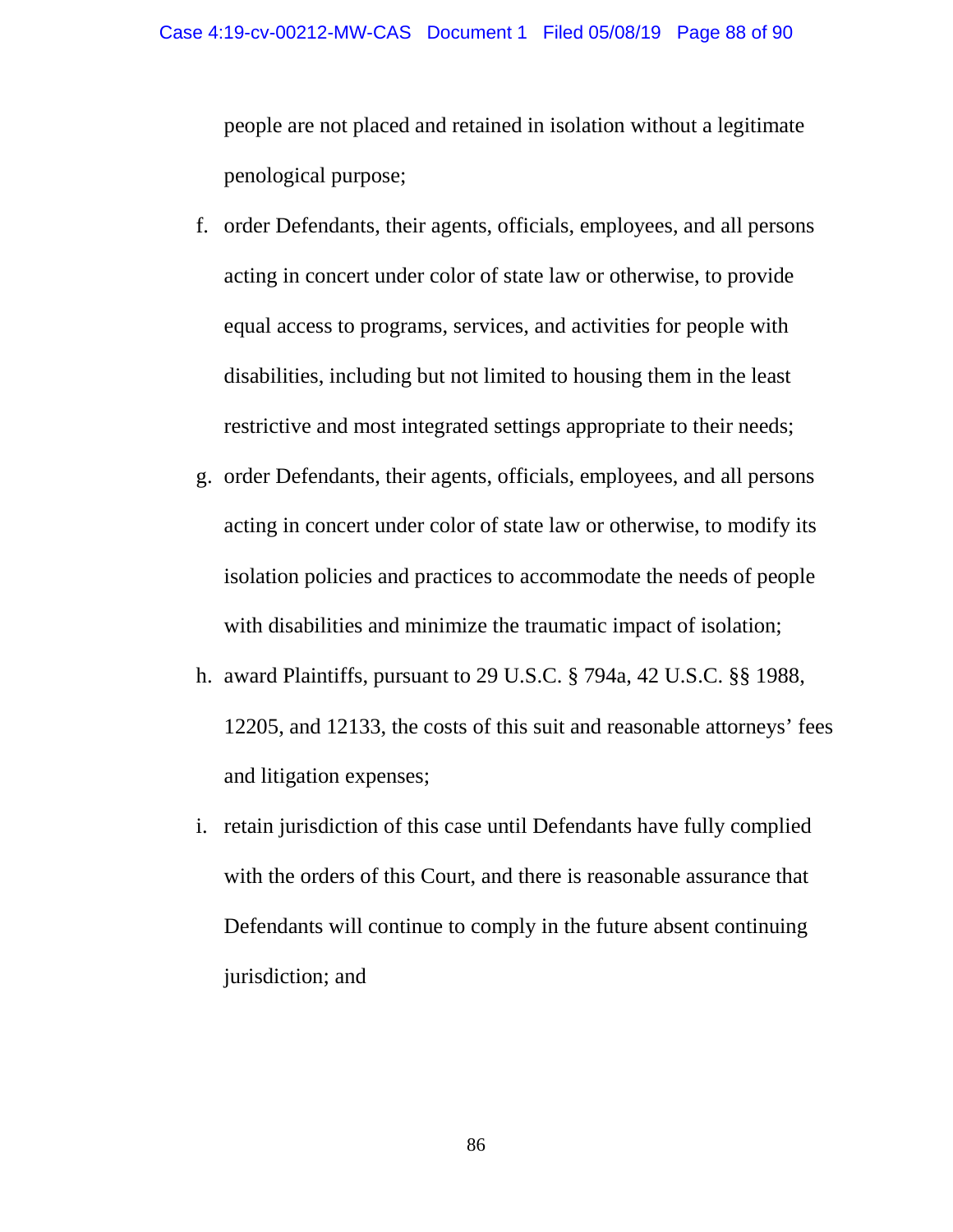j. award such other and further relief as the Court deems just and proper.

Respectfully Submitted,

Dated: May 8, 2019

Kelly Knapp

Fla. Bar No. 1011018 Southern Poverty Law Center 4770 Biscayne Blvd., Suite 760 Miami, FL 33137 Telephone: (786) 347-2056 kelly.knapp@splcenter.org

Shalini Goel Agarwal Fla. Bar No. 90843 Sumayya Saleh Fla. Bar No. 119372 Southern Poverty Law Center 106 East College Ave., #1010 Tallahassee, FL 32302 Telephone: (850) 521-3024 shalini.agarwal@splcenter.org sumayya.saleh@splcenter.org

Lisa Graybill\* Texas Bar No. 24054454 Southern Poverty Law Center 201 St. Charles Avenue, Suite 2000 New Orleans, LA 70170 Telephone: (334) 549-0498 lisa.graybill@splcenter.org

Andrea Costello Fla. Bar No. 532991 Christopher M. Jones Fla. Bar No. 994642 Jennifer Painter Fla. Bar No. 110966 Florida Legal Services